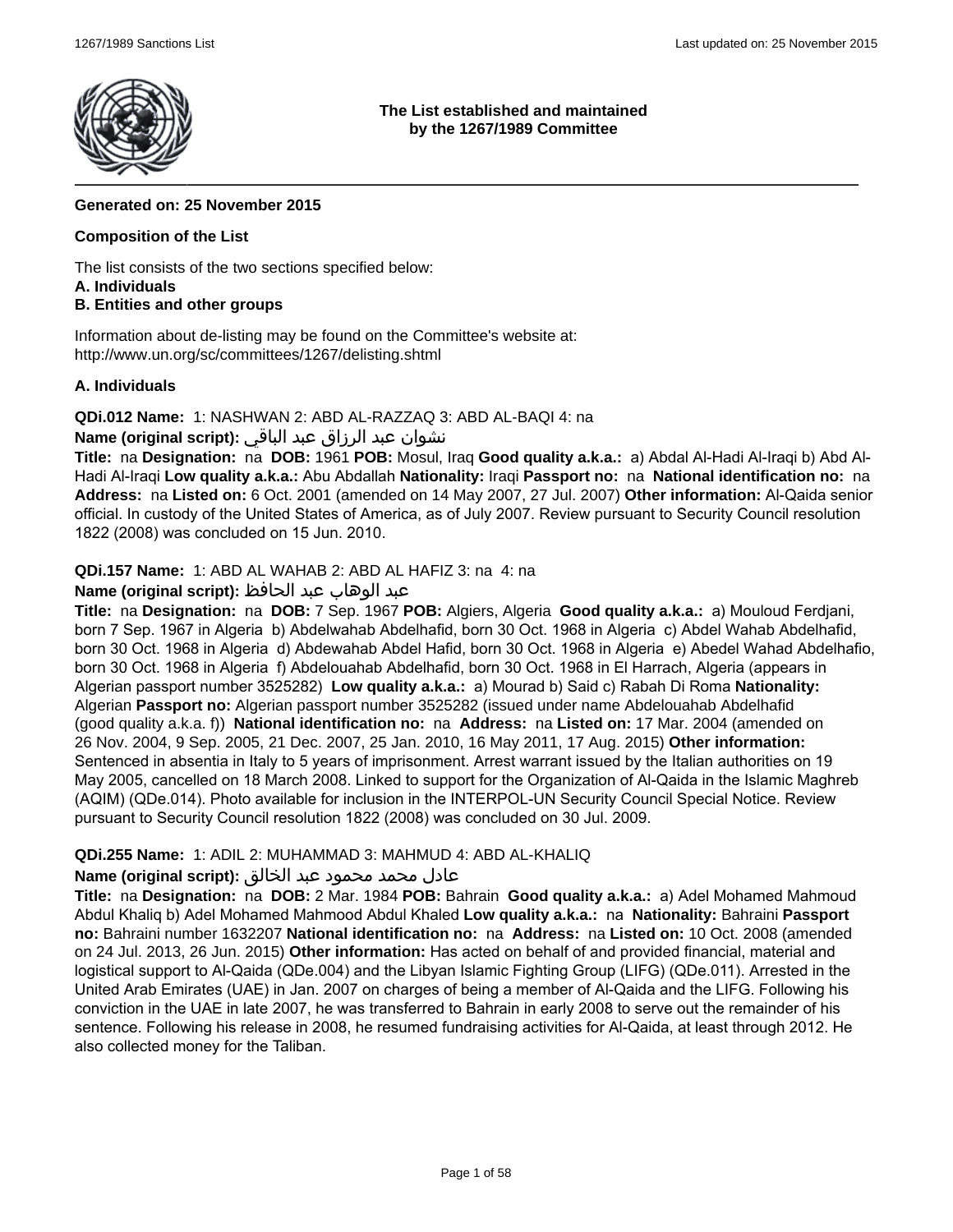## **QDi.289 Name:** 1: SAID JAN 2: 'ABD AL-SALAM 3: na 4: na

### سعید جان عبد السلام **:(script original (Name**

**Title:** na **Designation:** na **DOB: a)** 5 Feb. 1981 **b)** 1 Jan. 1972 **POB:** na **Good quality a.k.a.:** a) Sa'id Jan 'Abdal-Salam b) Dilawar Khan Zain Khan, born 1 Jan. 1972 **Low quality a.k.a.:** a) Qazi 'Abdallah b) Qazi Abdullah c) Ibrahim Walid d) Qasi Sa'id Jan e) Said Jhan f) Farhan Khan g) Aziz Cairo h) Nangiali **Nationality:** Afghan **Passport no: a)** Afghan number OR801168, issued on 28 Feb. 2006 (expires 27 Feb. 2011, under name Said Jan 'Abd al-Salam) **b)** Pakistani number 4117921, issued on 9 Sep. 2008 (expires 9 Sep. 2013, issued under name Dilawar Khan Zain Khan) **National identification no:** (Kuwaiti Civil Identification number 281020505755, under name Said Jan 'Abd al-Salam) na **Address:** na **Listed on:** 9 Feb. 2011 **Other information:** In approximately 2005, ran a "basic training" camp for Al-Qaida (QDe.004) in Pakistan.

### **QDi.192 Name:** 1: ABD ALLAH 2: MOHAMED 3: RAGAB 4: ABDEL RAHMAN

## عبد الله محمد رجب عبد الرحمن **:(script original (Name**

**Title:** na **Designation:** na **DOB:** 3 Nov. 1957 **POB:** Kafr Al-Shaykh, Egypt **Good quality a.k.a.:** a) Abu Al-Khayr b) Ahmad Hasan c) Abu Jihad **Low quality a.k.a.:** na **Nationality:** Egyptian **Passport no:** na **National identification no:** na **Address:** (Believed to be in Pakistan or Afghanistan) **Listed on:** 29 Sep. 2005 (amended on 13 Dec. 2011) **Other information:** Member of Egyptian Islamic Jihad (QDe.003). Review pursuant to Security Council resolution 1822 (2008) was concluded on 1 Jun. 2010.

### **QDi.054 Name:** 1: MAJEED 2: ABDUL CHAUDHRY 3: na 4: na

**Title:** na **Designation:** na **DOB: a)** 15 Apr. 1939 **b)** 1938 **POB:** na **Good quality a.k.a.:** a) Majeed, Abdul b) Majeed Chaudhry Abdul c) Majid, Abdul **Low quality a.k.a.:** na **Nationality:** Pakistani **Passport no:** na **National identification no:** na **Address:** na **Listed on:** 24 Dec. 2001 **Other information:** Review pursuant to Security Council resolution 1822 (2008) was concluded on 1 Jun. 2010.

### **QDi.109 Name:** 1: ZULKIFLI 2: ABDUL HIR 3: na 4: na

**Title:** na **Designation:** na **DOB: a)** 5 Jan. 1966 **b)** 5 Oct. 1966 **POB:** Muar Johor, Malaysia **Good quality a.k.a.:** a) Musa Abdul Hir b) Muslimin Abdulmotalib c) Salim Alombra d) Armand Escalante e) Normina Hashim f) Henri Lawi g) Hendri Lawi h) Norhana Mohamad i) Omar Salem j) Ahmad Shobirin k) Bin Abdul Hir Zulkifli **Low quality a.k.a.:** a) Abdulhir Bin Hir b) Hassan c) Hogalu d) Hugalu e) Lagu f) Marwan (prominently known as) **Nationality:** Malaysian **Passport no:** A 11263265 **National identification no: a)** 660105-01-5297 **b)** driver license D2161572, issued in California, USA **Address: a)** Seksyen 17, Shah Alam, Selangor, Malaysia (previous location) **b)** Maguindanao, the Philippines (as at Jan. 2015) **Listed on:** 9 Sep. 2003 (amended on 25 Jan. 2010, 6 Aug. 2015) **Other information:** The Court for the Northern District of California, USA, issued a warrant of arrest for him on 1 Aug. 2007. Confirmed to have died in Maguindanao, the Philippines in January 2015. Mother's name is Minah Binto Aogist Abd Aziz. Review pursuant to Security Council resolution 1822 (2008) was concluded on 19 Jun. 2009.

#### **QDi.200 Name:** 1: DIEMAN 2: ABDULKADIR IZZAT 3: na 4: na

## ديمان عبد القادر عزت **:(script original (Name**

**Title:** na **Designation:** na **DOB:** 4 Jul. 1965 **POB:** Kirkuk, Iraq **Good quality a.k.a.:** Deiman Alhasenben Ali Aljabbari, born 4 Jul. 1965 **Low quality a.k.a.:** na **Nationality:** Iraqi **Passport no:** (German travel document ("Reiseausweis") A 0141062 (revoked as at Sep. 2012)) **National identification no:** na **Address:** Bavaria, Germany **Listed on:** 6 Dec. 2005 (amended on 25 Jan. 2010, 13 Dec. 2011, 15 Nov. 2012) **Other information:** Review pursuant to Security Council resolution 1822 (2008) was concluded on 30 Jul. 2009.

## **QDi.019 Name:** 1: ABDULLAH 2: AHMED 3: ABDULLAH 4: EL ALFI

## عبد الله احمد عبدالله الالفي **:(script original (Name**

**Title:** na **Designation:** na **DOB:** 6 Jun. 1963 **POB:** Gharbia, Egypt **Good quality a.k.a.:** na **Low quality a.k.a.:** a) Abu Mariam b) Al-Masri, Abu Mohamed c) Saleh **Nationality:** Egyptian **Passport no:** na **National identification no:** na **Address:** na **Listed on:** 17 Oct. 2001 (amended on 26 Nov. 2004) **Other information:** Afghanistan. Review pursuant to Security Council resolution 1822 (2008) was concluded on 21 Jun. 2010.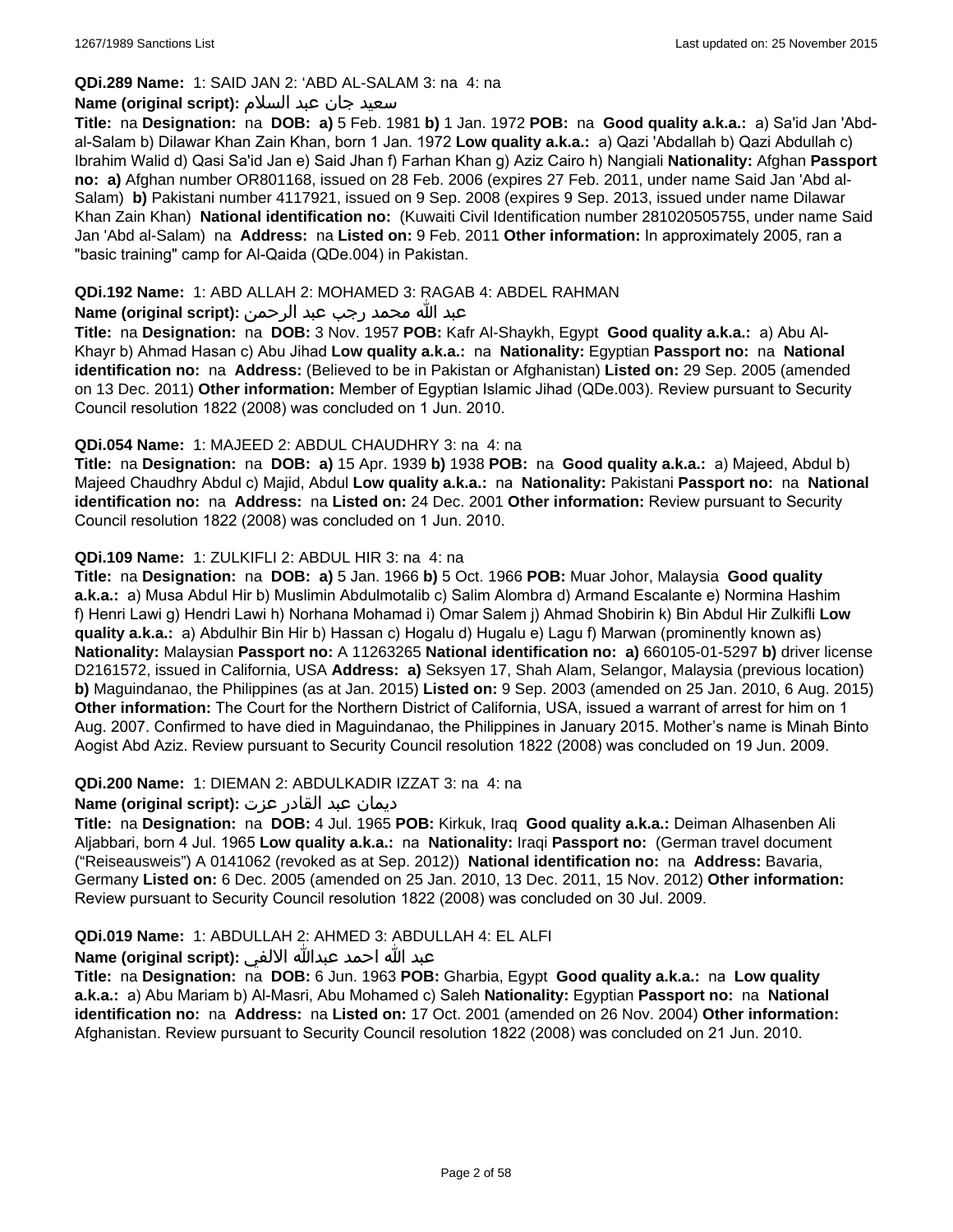## **QDi.018 Name:** 1: ABDUL MANAN AGHA 2: na 3: na 4: na

### عبد المنان آغا **:(script original (Name**

**Title:** Haji **Designation:** na **DOB:** na **POB:** na **Good quality a.k.a.:** Abdul Manan **Low quality a.k.a.:** a) Abdul Man'am Saiyid b) Saiyid Abd al-Man (formerly listed as) **Nationality:** na **Passport no:** na **National identification no:** na **Address:** na **Listed on:** 17 Oct. 2001 (amended on 26 Jun. 2013) **Other information:** Pakistan. Review pursuant to Security Council resolution 1822 (2008) was concluded on 15 Jun. 2010.

### **QDi.295 Name:** 1: MUHAMMAD 2: JIBRIL 3: ABDUL RAHMAN 4: na

**Title:** na **Designation:** na **DOB: a)** 28 May 1984 **b)** 3 Dec. 1979 **c)** 3 Mar. 1979 (from false passport) **POB:** East Lombok, West Nusa Tenggara, Indonesia **Good quality a.k.a.:** a) Mohammad Jibril Abdurrahman b) Muhammad Jibriel Abdul Rahman c) Mohammad Jibriel Abdurrahman d) Muhamad Ricky Ardhan, born 8 Aug. 1980 (appears in false Indonesian passport number S335026) e) Muhammad Ricky Ardhan bin Muhammad Iqbal f) Muhammad Ricky Ardhan bin Abu Jibril **Low quality a.k.a.:** a) Muhammad Yunus b) Heris Syah **Nationality:** Indonesian **Passport no:** na **National identification no: a)** Indonesian national identity card number 3219222002.2181558 **b)** Identification number 2181558 **Address: a)** Jalan M. Saidi RT 010 RW 001 Pesanggrahan, South Petukangan, South Jakarta, Indonesia **b)** Jalan Nakula of Witana Harja Complex Block C, Pamulang, Banten, Indonesia **Listed on:** 12 Aug. 2011 **Other information:** Senior member of Jemaah Islamiyah (QDe.092) directly involved in obtaining funding for terrorist attacks. Sentenced in Indonesia to five years in prison on 29 Jun. 2010. Father's name is Mohamad Iqbal Abdurrahman (QDi.086).

## **QDi.229 Name:** 1: ALY 2: SOLIMAN 3: MASSOUD 4: ABDUL SAYED

**Title:** na **Designation:** na **DOB:** 1969 **POB:** Tripoli, Libyan Arab Jamahiriya **Good quality a.k.a.:** a) Ibn El Qaim b) Mohamed Osman **Low quality a.k.a.:** Adam **Nationality:** Libyan **Passport no:** Libyan Passport No. 96/184442 **National identification no:** na **Address:** Ghout El Shamal, Tripoli, Libyan Arab Jamahiriya **Listed on:** 8 Jun. 2007 (amended on 13 Dec. 2011) **Other information:** Member of Libyan Islamic Fighting Group (QDe.011). Review pursuant to Security Council resolution 1822 (2008) was concluded on 24 Nov. 2009.

### **QDi.363 Name:** 1: MAGHOMED 2: MAGHOMEDZAKIROVICH 3: ABDURAKHMANOV 4: na

### **Name (original script):** Абдурахманов Магомед Магомедзакирович

**Title:** na **Designation:** na **DOB:** 24 Nov. 1974 **POB:** Khadzhalmahi Village, Levashinskiy District, Republic of Dagestan, Russian Federation **Good quality a.k.a.:** na **Low quality a.k.a.:** a) Abu Banat (original script: Абу Банат) b) Abu al Banat (original script: Абу аль Банат) **Nationality:** Russian **Passport no:** Russian foreign travel passport number 515458008 (expires 30 May 2017) **National identification no:** Russian national passport number 8200203535 **Address: a)** Turkey (possible location) **b)** Syrian Arab Republic (previous confirmed location since Sep. 2012) **Listed on:** 2 Oct. 2015 **Other information:** As at Aug. 2015, leader of Jamaat Abu Banat terrorist group, which forms part of the Islamic State in Iraq and the Levant (ISIL), listed as Al-Qaida in Iraq (QDe.115), and operates on the outskirts of Syrian Arab Republic cities Aleppo and Idlib, extorting funds from and carrying out kidnappings and public executions of local Syrians. Physical description: eye colour brown, hair colour: dark, build: strong, straight nose, height: 180-185 cm, speaks Russian, English, Arabic. Wanted by the authorities of the Russian Federation for terrorist crimes committed in its territory. Photo available for inclusion in the INTERPOL-UN Security Council Special Notice.

#### **QDi.086 Name:** 1: MOHAMAD 2: IQBAL 3: ABDURRAHMAN 4: na

**Title:** na **Designation:** na **DOB: a)** 17 Aug. 1957 **b)** 17 Aug. 1958 **POB: a)** Korleko-Lombok Timur, Indonesia **b)** Tirpas-Selong Village, East Lombok, Indonesia **Good quality a.k.a.:** a) Rahman, Mohamad Iqbal b) A Rahman, Mohamad Iqbal c) Abu Jibril Abdurrahman d) Fikiruddin Muqti e) Fihiruddin Muqti f) Abdul Rahman, Mohamad Iqbal **Low quality a.k.a.:** na **Nationality:** Indonesian **Passport no:** na **National identification no:** 3603251708570001 **Address:** Jalan Nakula, Komplek Witana Harja III Blok C 106-107, Tangerang, Indonesia **Listed on:** 28 Jan. 2003 (amended on 26 Nov. 2004, 16 May 2011, 10 Jun. 2011) **Other information:** Review pursuant to Security Council resolution 1822 (2008) was concluded on 8 Jun. 2010.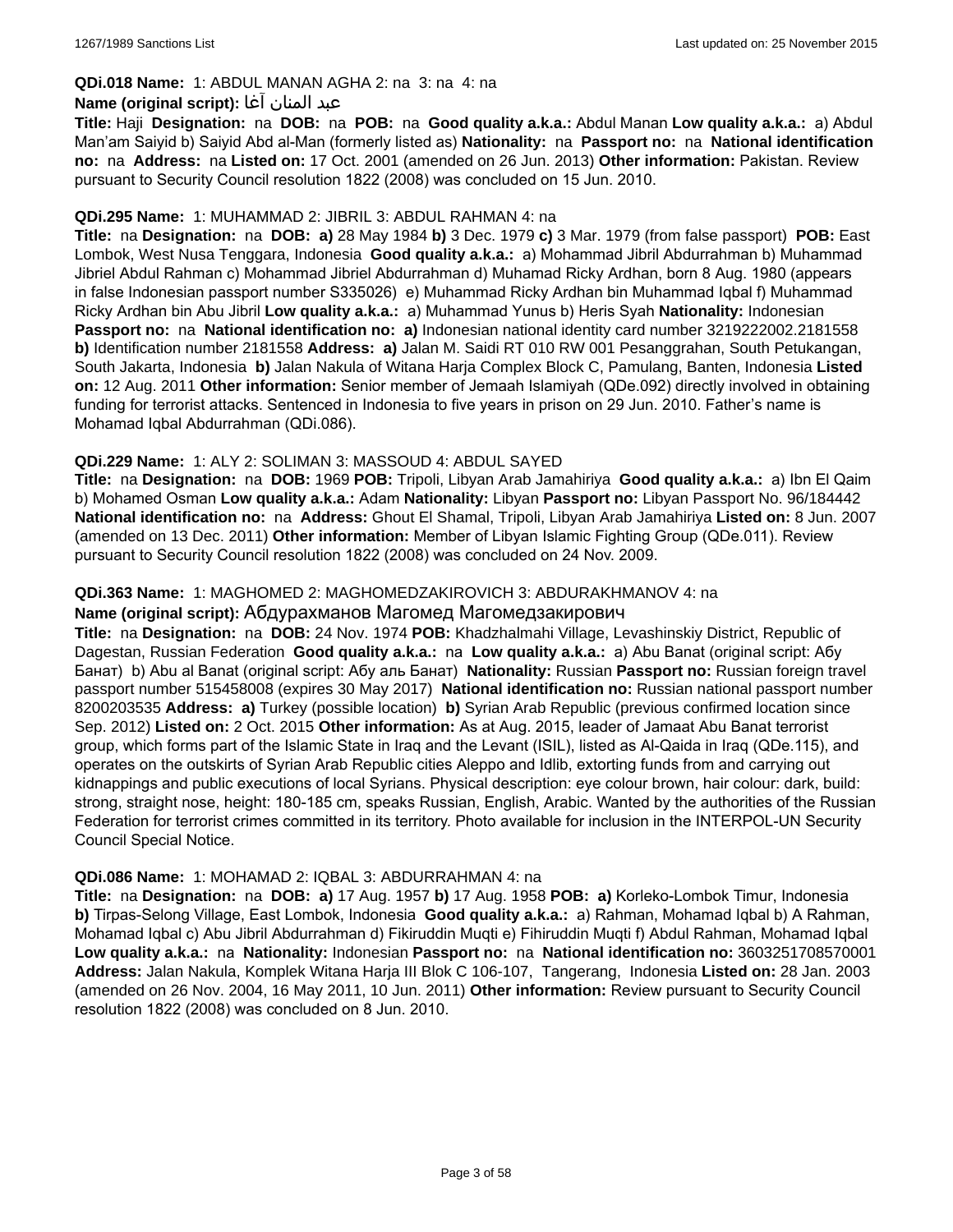#### **QDi.309 Name:** 1: ABDUR REHMAN 2: na 3: na 4: na

## **Name (original script):** الرحمن عبد

**Title:** na **Designation:** na **DOB:** 3 Oct. 1965 **POB:** Mirpur Khas, Pakistan **Good quality a.k.a.:** a) Abdul Rehman; Abd Ur-Rehman; Abdur Rahman b) السيندي الرحمن عبد) Abdul Rehman Sindhi; Abdul Rehman al-Sindhi; Abdur Rahman al-Sindhi; Abdur Rehman Sindhi; Abdurahman Sindhi) c) السندي عبدالله) Abdullah Sindhi) **Low quality a.k.a.:** Abdur Rehman Muhammad Yamin **Nationality:** Pakistani **Passport no:** (Pakistani passport number CV9157521, issued on 8 Sep. 2008, expires on 7 Sep. 2013) **National identification no:** (Pakistani national identity card number 44103-5251752-5) na **Address:** Karachi, Pakistan **Listed on:** 14 Mar. 2012 **Other information:** Has provided facilitation and financial services to Al-Qaida (QDe.004). Associated with Harakatul Jihad Islami (QDe.130), Jaish-I-Mohammed (QDe.019), and Al-Akhtar Trust International (QDe.121).

### **QDi.285 Name:** 1: MUHAMMAD 2: ABDALLAH 3: HASAN 4: ABU-AL-KHAYR

## محمد عبدالله حسن أبو الخير **:Name (original script**)

**Title:** na **Designation:** na **DOB: a)** 19 Jun. 1975 **b)** 18 Jun. 1975 **POB:** Al-Madinah al-Munawwarah, Saudi Arabia **Good quality a.k.a.:** a) Mohammed Abdullah Hassan Abul-Khair b) Muhammad Abdallah Hasan Abu-al-Khayr c) Muhammad Bin- 'Abdullah Bin-Hamd Abu-al-Khayr d) Abdallah al-Halabi e) 'Abdallah al-Halabi al-Madani f) Abdallah al-Makki g) Abdallah el-Halabi h) Abdullah al-Halabi i) Abu 'Abdallah al-Halabi **Low quality a.k.a.:** a) Abu Abdallah al-Madani b) Muhannad al-Jaddawi **Nationality:** Saudi Arabian **Passport no:** Saudi Arabian number A741097, issued on 14 Nov. 1995 (and expired on 19 Sep. 2000.) **National identification no:** Saudi Arabian 1006010555 **Address:** na **Listed on:** 24 Aug. 2010 **Other information:** Appears on a 2009 list of 85 persons wanted by the government of Saudi Arabia.

### **QDi.304 Name:** 1: MOCHAMMAD 2: ACHWAN 3: na 4: na

**Title:** na **Designation:** na **DOB: a)** 4 May 1948 **b)** 4 May 1946 **POB:** Tulungagung, Indonesia **Good quality a.k.a.:** a) Muhammad Achwan b) Muhammad Akhwan c) Mochtar Achwan d) Mochtar Akhwan e) Mochtar Akwan **Low quality a.k.a.:** na **Nationality:** Indonesian **Passport no:** na **National identification no:** (Indonesian National Identity Card Number 3573010405480001 under name Mochammad Achwan) na **Address:** Jalan Ir. H. Juanda 8/10, RT/RW 002/001, Jodipan, Blimbing, Malang, Indonesia **Listed on:** 12 Mar. 2012 **Other information:** Acting emir of Jemmah Anshorut Tauhid (JAT) (QDe.133). Associated with Abu Bakar Ba'asyir (QDi.217), Abdul Rahim Ba'aysir (QDi.293) and Jemaah Islamiyah (QDe.092).

## **QDi.316 Name:** 1: IYAD 2: AG GHALI 3: na 4: na

## اياد اغ غالي **:(script original (Name**

**Title:** na **Designation:** na **DOB:** 1958 **POB:** Abeibara, Kidal Region, Mali **Good quality a.k.a.:** Sidi Mohamed Arhali, born 1 Jan. 1958 in Bouressa, Bourem Region, Mali **Low quality a.k.a.:** na **Nationality:** Malian **Passport no:** Malian passport number A1037434 (issued on 10 Aug. 2001, expires on 31 Dec. 2014) **National identification no:** Malian birth certificate number 012546 **Address:** Mali **Listed on:** 25 Feb. 2013 (amended on 23 Sep. 2014) **Other information:** Founder and leader of Ansar Eddine (QDe.135). Member of the Tuareg Ifogas tribe. Linked to the Organization of Al-Qaida in the Islamic Maghreb (QDe.014) and Mouvement pour l'Unification et le Jihad en Afrique de l'Ouest (MUJAO) (QDe.134). Name of father is Ag Bobacer Arhali, name of mother is Rhiachatou Wallet Sidi.

## **QDi.203 Name:** 1: FARHAD 2: KANABI 3: AHMAD 4: na

## فرهاد كنابي أحمد **:Name (original script)**

**Title:** na **Designation:** na **DOB:** 1 Jul. 1971 **POB:** Arbil, Iraq **Good quality a.k.a.:** a) Kaua Omar Achmed b) Kawa Hamawandi (previously listed as) **Low quality a.k.a.:** na **Nationality:** Iraqi **Passport no:** (German travel document ("Reiseausweis") A 0139243 (revoked as at Sep. 2012)) **National identification no:** na **Address:** Iraq **Listed on:** 6 Dec. 2005 (amended on 31 Jul. 2006, 25 Jan. 2010, 13 Dec. 2011, 15 Nov. 2012) **Other information:** Released from custody in Germany on 10 Dec. 2010 and relocated to Iraq on 6 Dec. 2011. Review pursuant to Security Council resolution 1822 (2008) was concluded on 5 Oct. 2009.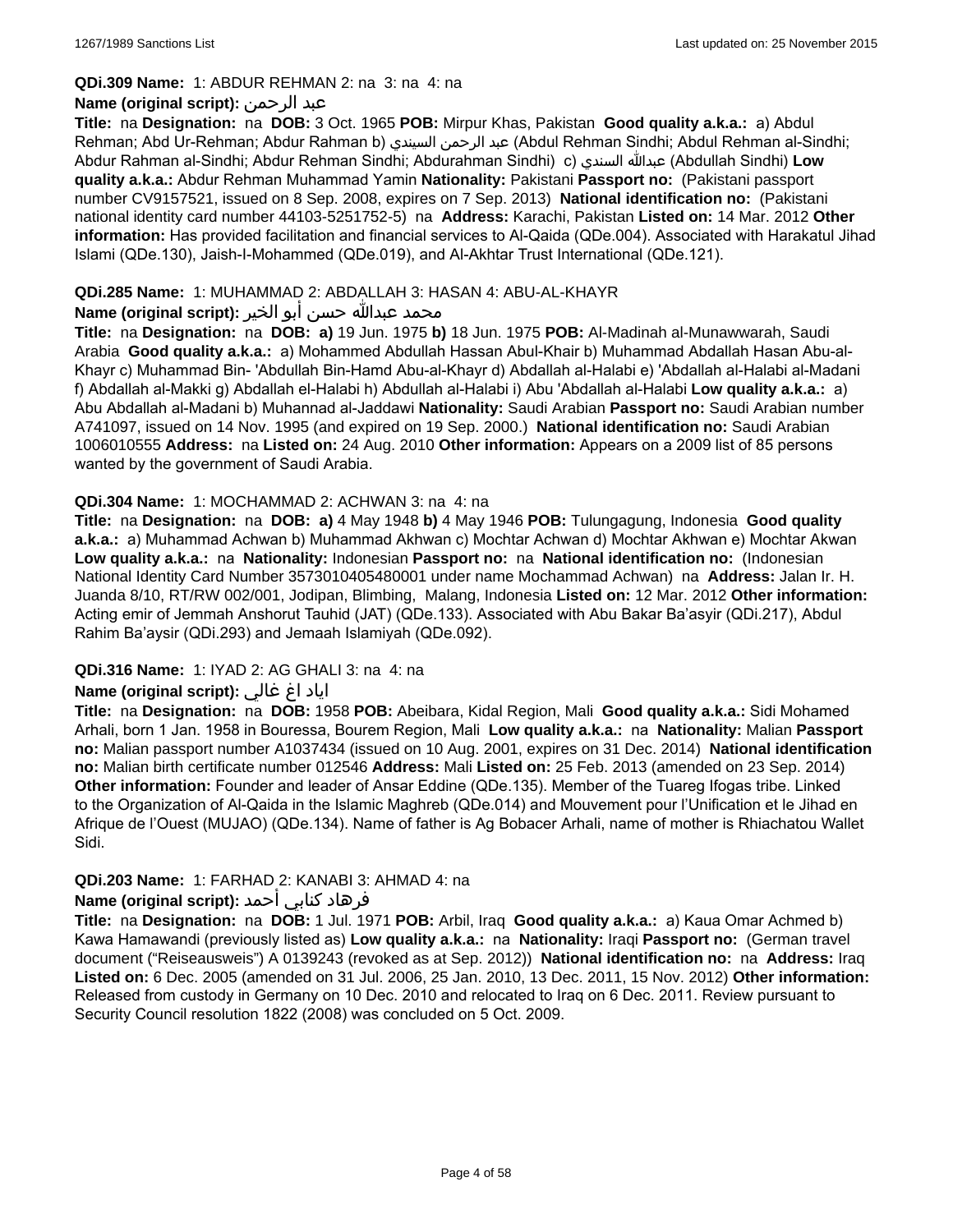#### **QDi.226 Name:** 1: NAJMUDDIN 2: FARAJ 3: AHMAD 4: na

**Title:** na **Designation:** na **DOB: a)** 7 Jul. 1956 **b)** 17 Jun. 1963 **POB:** Olaqloo Sharbajer, Al-Sulaymaniyah Governorate, Iraq **Good quality a.k.a.:** a) Mullah Krekar b) Fateh Najm Eddine Farraj c) Faraj Ahmad Najmuddin **Low quality a.k.a.:** na **Nationality:** Iraqi **Passport no:** na **National identification no:** na **Address:** Heimdalsgate 36-V, Oslo, 0578, Norway **Listed on:** 7 Dec. 2006 **Other information:** Review pursuant to Security Council resolution 1822 (2008) was concluded on 20 May 2010.

### **QDi.237 Name:** 1: JABER 2: ABDALLAH 3: JABER 4: AHMAD AL-JALAHMAH

## جابر عبد الله جابر أحمد الجلاهمة **:(script original (Name**

**Title:** na **Designation:** na **DOB:** 24 Sep. 1959 **POB:** Al-Khitan area, Kuwait **Good quality a.k.a.:** a) Jaber Al-Jalamah b) Abu Muhammad Al-Jalahmah c) Jabir Abdallah Jabir Ahmad Jalahmah d) Jabir 'Abdallah Jabir Ahmad Al-Jalamah e) Jabir Al-Jalhami **Low quality a.k.a.:** a) Abdul-Ghani b) Abu Muhammad **Nationality:** Kuwaiti **Passport no: a)** 101423404 **b)** Kuwaiti number 2541451 (valid until 16 Feb. 2017) **c)** Kuwaiti number 002327881 **National identification no:** Kuwaiti 259092401188 **Address:** Kuwait (residence as at March 2009 and at December 2013) **Listed on:** 3 Jan. 2014 **Other information:** Previously listed between 16 Jan. 2008 and 3 Jan. 2014 (amended on 1 Jul. 2008, 23 Jul. 2008, 25 Jan. 2010). Review pursuant to Security Council resolution 1822 (2008) was concluded on 14 Sep. 2009.

## **QDi.193 Name:** 1: ZAKI 2: EZAT 3: ZAKI 4: AHMED

## زكي عزت زكي احمد **:(script original (Name**

**Title:** na **Designation:** na **DOB:** 21 Apr. 1960 **POB: a)** Sharqiyah, Egypt **b)** Zaqaziq, Egypt **Good quality a.k.a.:** a) Rif'at Salim b) Abu Usama **Low quality a.k.a.:** na **Nationality:** Egyptian **Passport no:** na **National identification no:** na **Address:** (May be on the Pakistani-Afghan border) **Listed on:** 29 Sep. 2005 (amended on 13 Dec. 2011) **Other information:** Father's name is Ahmed Ezat Zaki. Member of Egyptian Islamic Jihad (QDe.003). Review pursuant to Security Council resolution 1822 (2008) was concluded on 1 Jun. 2010.

## **QDi.014 Name:** 1: TARIQ 2: ANWAR 3: EL SAYED 4: AHMED

## طاريق أنور السيد احمد **:(script original (Name**

**Title:** na **Designation:** na **DOB:** 15 Mar. 1963 **POB:** Alexandria, Egypt **Good quality a.k.a.:** a) Hamdi Ahmad Farag b) Amr Al-Fatih Fathi c) Tarek Anwar El Sayed Ahmad **Low quality a.k.a.:** na **Nationality:** Egyptian **Passport no:** na **National identification no:** na **Address:** na **Listed on:** 6 Oct. 2001 (amended on 26 Nov. 2004, 18 Jul. 2007, 16 May 2011) **Other information:** Reportedly deceased in October 2001. Review pursuant to Security Council resolution 1822 (2008) was concluded on 29 Jul. 2010.

#### **QDi.161 Name:** 1: FARID 2: AIDER 3: na 4: na

#### **Name (original script):** عيدر فريد

**Title:** na **Designation:** na **DOB:** 12 Oct. 1964 **POB:** Algiers, Algeria **Good quality a.k.a.:** a) Achour Ali b) Terfi Farid **Low quality a.k.a.:** Abdallah **Nationality:** Algerian **Passport no:** na **National identification no:**  na **Address:** na **Listed on:** 17 Mar. 2004 (amended on 26 Nov. 2004, 25 Jan. 2010, 16 May 2011) **Other information:** Italian Fiscal Code DRAFRD64R12Z301C. Sentenced in Italy in Mar. 2002 to 8 years of imprisonment. Arrest warrant issued by the Italian authorities on 16 Nov. 2007. Considered a fugitive from justice by the Italian authorities as of 14 Dec. 2007. Review pursuant to Security Council resolution 1822 (2008) was concluded on 30 Jul. 2009.

## **QDi.313 Name:** 1: DJAMEL 2: AKKACHA 3: na 4: na

#### **Name (original script):** عكاشة جمال

**Title:** na **Designation:** na **DOB:** 9 May 1978 **POB:** Rouiba, Algiers, Algeria **Good quality a.k.a.:** a) Yahia Abou el Hoummam b) Yahia Abou el Hammam **Low quality a.k.a.:** na **Nationality:** Algerian **Passport no:** na **National identification no:** na **Address:** Mali **Listed on:** 5 Feb. 2013 **Other information:** Father's name is Slimane. Mother's name is Akrouf Khadidja. Coordinator of groups associated with The Organisation of Al-Qaida in the Islamic Maghreb (QDe.014) in northern Mali.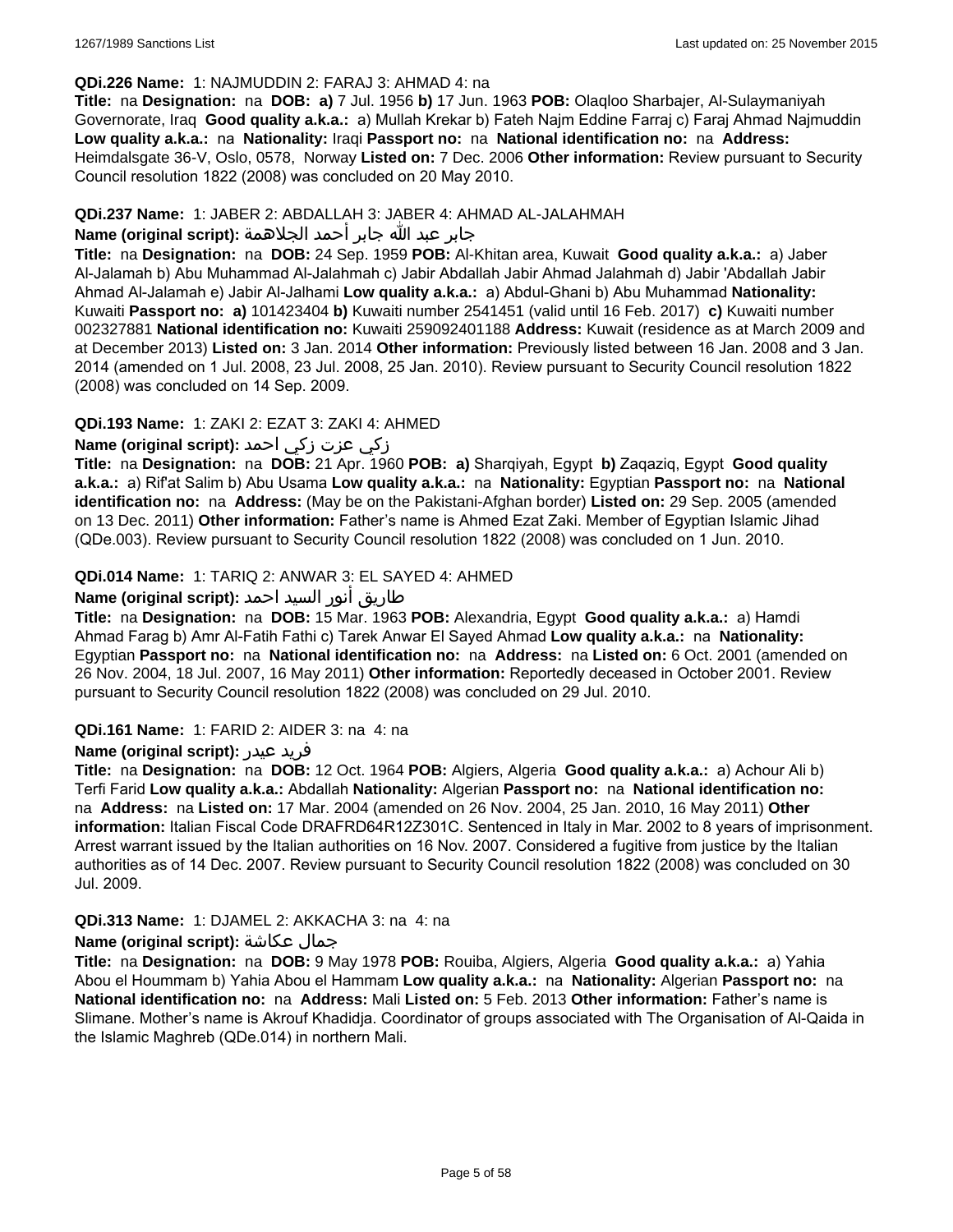#### **QDi.325 Name:** 1: ABOU 2: MOHAMED 3: AL ADNANI 4:

**Title:** na **Designation:** na **DOB:** Approximately 1977 **POB:** Binnish, Syrian Arab Republic **Good quality a.k.a.:**  a) Yaser Khalaf Nazzal Alrawi b) Jaber Taha Falah c) Abou Khattab d) Abou Sadeq Alrawi e) Tah al Binchi f) Abu Mohammed al-Adnani g) Taha Sobhi Falaha h) Yasser Khalaf Hussein Nazal al-Rawi i) Abu Baker al-Khatab j) Abu Sadek al-Rawi k) Taha al-Banshi l) Abu Mohamed al-Adnani m) Abu-Mohammad al-Adnani al-Shami n) Hajj Ibrahim **Low quality a.k.a.:** na **Nationality:** Iraqi **Passport no:** na **National identification no:** na **Address:**  na **Listed on:** 15 Aug. 2014 **Other information:** Official spokesman of Islamic State in Iraq and the Levant (ISIL), listed as Al-Qaida in Iraq (QDe.115), and emir of ISIL in Syria, closely associated with Abu Mohammed al-Jawlani (QDi.317) and Abu Bakr al-Baghdadi, listed as Ibrahim Awwad Ibrahim Ali al-Badri al-Samarrai (QDi.299).

### **QDi.328 Name:** 1: HAJJAJ 2: BIN 3: FAHD 4: AL AJMI

**Title:** na **Designation:** na **DOB:** 10 Aug. 1987 **POB:** Kuwait **Good quality a.k.a.:** a) Hijaj Fahid Hijaj Muhammad Sahib al-Ajmi b) Hicac Fehid Hicac Muhammed Sebib al-Acmi c) Hajjaj bin-Fahad al-Ajmi d) Sheikh Hajaj al-Ajami e) Hajaj al-Ajami f) Ajaj Ajami **Low quality a.k.a.:** na **Nationality:** Kuwaiti **Passport no:** na **National identification no:** na **Address:** na **Listed on:** 15 Aug. 2014 **Other information:** A Kuwait-based facilitator in charge of the 'committee of zakat' and financier for Al-Nusrah Front for the People of the Levant (QDe.137).

### **QDi.324 Name:** 1: ABDUL MOHSEN 2: ABDALLAH 3: IBRAHIM 4: AL CHAREKH

**Title:** na **Designation:** na **DOB:** 13 Jul. 1985 **POB:** Saqra, Saudi Arabia **Good quality a.k.a.:** a) Abdul Mohsen Abdullah Ibrahim Al-Sharikh b) Sanafi al Nasr **Low quality a.k.a.:** na **Nationality:** Saudi Arabian **Passport no:** na **National identification no:** na **Address:** na **Listed on:** 15 Aug. 2014 **Other information:** A long time facilitator and financier for Al-Qaida (QDe.004), appointed as a regional leader of Jabhat al-Nusrah, listed as Al-Nusrah Front for the People of the Levant (QDe.137).

### **QDi.327 Name:** 1: ABDELRAHMAN 2: MOUHAMAD ZAFIR 3: AL DABIDI 4: AL JAHANI

**Title:** na **Designation:** na **DOB: a)** 4 Dec. 1971 **b)** 1977 **POB:** Kharj, Saudi Arabia **Good quality a.k.a.:** a) Abd Al-Rahman Muhammad Zafir Al-Dubaysi Al-Juhni b) Abd Al-Rahman Muhammad Zafir al-Dubaysi al-Jahni c) Abd Al-Rahman Muhammad Zafir al-Dubaysi al-Jahani d) Abd Al-Rahman Muhammad Zafir al-Dubaysi al-Juhani e) Abdulrhman Mohammed D. Aljahani f) Abu al-Wafa' g) Abu Anas h) Abd al-Rahman Muhammad Zafir al-Dabisi al-Jahani i) Abu Wafa al-Saudi j) Abu al-Wafa k) Abd al-Rahman Muhammad Thafir al-Jahni l) Abd al-Rahman Muhammad al-Juhani m) Abdelrahman Mouhamad Zafir al Dabissi Juhan n) Abdelrahman Mouhamad Zafir al Dabissi Juhani **Low quality a.k.a.:** Abou Wafa al Saoudi **Nationality:** Saudi Arabian **Passport no:** F508591 **National identification no:** Saudi Arabian national identification number 1027508157 **Address:** na **Listed on:** 15 Aug. 2014 **Other information:** A member and regional commander of Jabhat al-Nusrah, listed as Al-Nusrah Front for the People of the Levant (QDe.137) and a facilitator of foreign recruits for that group.

#### **QDi.361 Name:** 1: AMRU 2: AL-ABSI 3: na 4: na

**Title:** na **Designation:** na **DOB:** Approximately 1979 **POB:** Saudi Arabia **Good quality a.k.a.:** a) Amr al Absi b) Abu al Athir Amr al Absi **Low quality a.k.a.:** a) Abu al-Athir b) Abu al-Asir c) Abu Asir d) Abu Amr al Shami e) Abu al-Athir al-Shami f) Abu-Umar al-Absi **Nationality:** na **Passport no:** na **National identification no:** na **Address:** Homs, Syrian Arab Republic (location as at Sep. 2015) **Listed on:** 29 Sep. 2015 **Other information:** Shura council member of Islamic State in Iraq and the Levant, listed as Al-Qaida in Iraq (AQI) (QDe.115) and in charge of ISIL's media arm. ISIL's provincial leader for Homs, Syrian Arab Republic as of mid-2014. Dubbed as the ISIL's "kidnapperin-chief".

#### **QDi.338 Name:** 1: SHAFI 2: SULTAN 3: MOHAMMED 4: AL-AJMI

**Title:** Doctor **Designation:** na **DOB:** 1 Jan. 1973 **POB:** Warah, Kuwait **Good quality a.k.a.:** a) Shafi al-Ajmi b) Sheikh Shafi al-Ajmi **Low quality a.k.a.:** Shaykh Abu-Sultan **Nationality:** Kuwaiti **Passport no:** 0216155930 **National identification no:** na **Address:** Area 3, Street 327, Building 41, Al-Uqaylah, Kuwait **Listed on:** 23 Sep. 2014 **Other information:** Fundraiser for Al-Nusrah Front for the People of the Levant (QDe.137).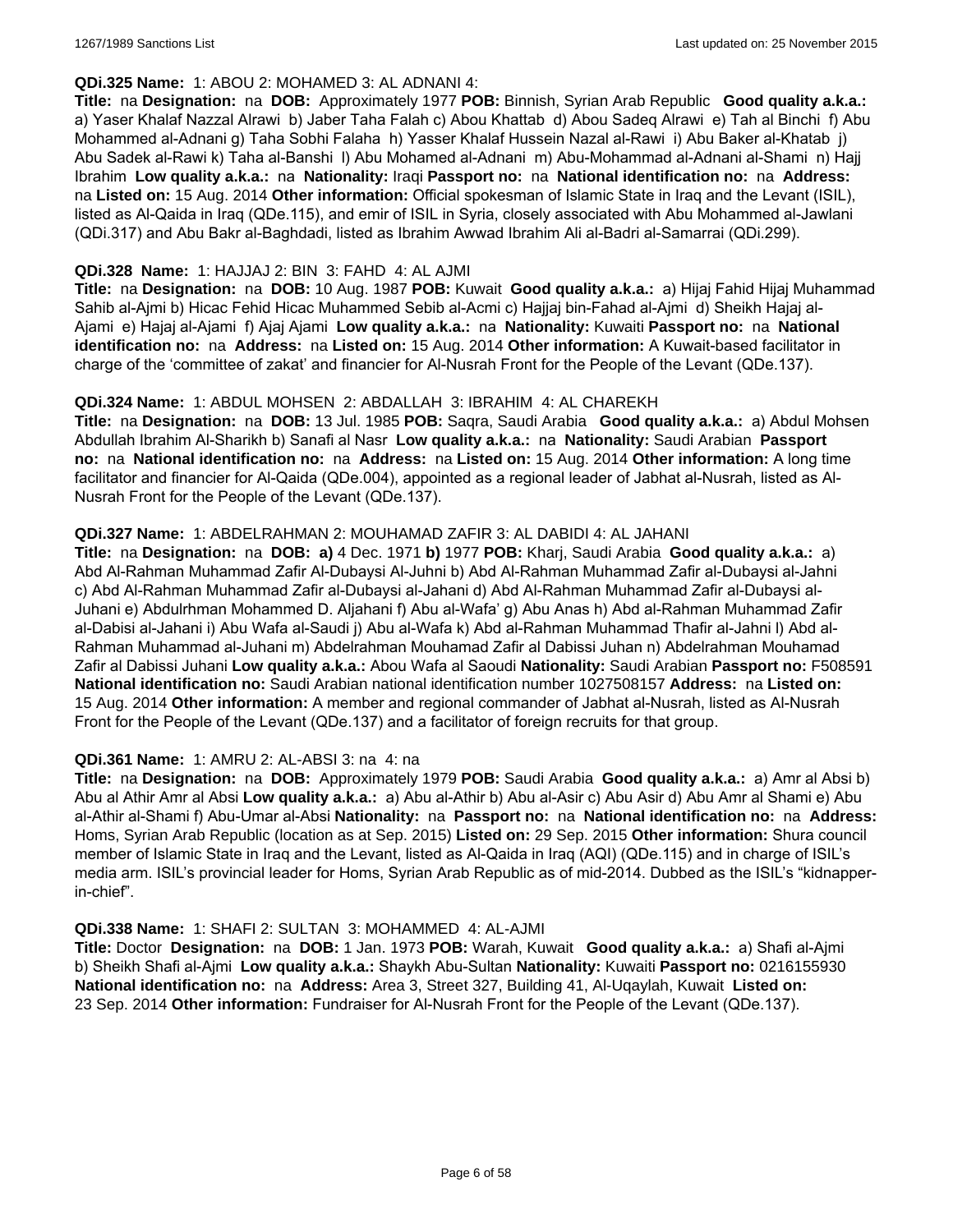### **QDi.344 Name:** 1: IBRAHIM 2: 'ISA HAJJI 3: MUHAMMAD 4: AL-BAKR

## ابراهیم عیسی حاجي محمد البکر **:(script original (Name**

**Title:** na **Designation:** na **DOB:** 12 Jul. 1977 **POB:** Qatar **Good quality a.k.a.:** a) Ibrahim 'Issa Haji Muhammad al-Bakar b) Ibrahim 'Isa Haji al-Bakr c) Ibrahim Issa Hijji Mohd Albaker d) Ibrahim Issa Hijji Muhammad al-Baker e) Ibrahim 'Issa al-Bakar f) Ibrahim al-Bakr **Low quality a.k.a.:** Abu-Khalil **Nationality:** Qatari **Passport no:** 01016646, issued in Qatar **National identification no:** na **Address:** na **Listed on:** 23 Jan. 2015 **Other information:** Facilitator who provides financial support for and financial services to and in support of Al-Qaida (QDe.004).

## **QDi.379 Name:** 1: ABD AL-AZIZ 2: ADAY 3: ZIMIN 4: AL-FADHIL

## عبدالعزیز عدي زمین الفضیل **:(script original (Name**

**Title:** na **Designation:** na **DOB:** 27 Aug. 1981 **POB:** Kuwait **Good quality a.k.a.:** a) Abd al-Aziz Udai Samin al-Fadhli b) Abd al-Aziz Udai Samin al-Fadhl c) Abd al-Aziz Adhay Zimin al-Fadhli d) Abdalaziz Ad'ai Samin Fadhli al-Fadhali **Low quality a.k.a.:** na **Nationality:** na **Passport no:** na **National identification no:** 281082701081 **Address:** na **Listed on:** 21 Sep. 2015 **Other information:** Kuwait-based facilitator who provides financial services to, or in support of, Al-Nusrah Front for the People of the Levant (QDe.137) and Al-Qaida in the Arabian Peninsula (AQAP) (QDe.129).

#### **QDi.332 Name:** 1: IBRAHIM 2: SULEIMAN 3: HAMAD 4: AL-HABLAIN

**Title:** na **Designation:** na **DOB:** 17 Dec. 1984 **POB:** Buraidah, Saudi Arabia **Good quality a.k.a.:** Barahim Suliman H. al Hblian **Low quality a.k.a.:** a) Abu Jabal b) Abu-Jabal **Nationality:** Saudi Arabian **Passport no:** Saudi Arabian passport number F800691 **National identification no:** na **Address:** na **Listed on:** 23 Sep. 2014 **Other information:** Explosives expert and operative for the Abdallah Azzam Brigades (AAB) (QDe.144). Wanted by the Saudi Arabian Government for terrorism. Physical description: eye colour: dark; hair colour: dark; complexion: olive. Speaks Arabic. Photo available for inclusion in the INTERPOL-UN Security Council Special Notice.

### **QDi.337 Name:** 1: MAYSAR ALI 2: MUSA 3: ABDALLAH 4: AL-JUBURI

**Title:** Amir **Designation:** na **DOB:** 1 Jun. 1976 **POB: a)** Al-Shura, Mosul, Iraq **b)** Harara, Ninawa Province, Iraq **Good quality a.k.a.:** a) Muyassir al-Jiburi b) Muyassir Harara c) Muyassir al-Shammari d) Muhammad Khalid Hassan **Low quality a.k.a.:** a) Al-Shammari b) Mus'ab al-Qahtani c) Abu Maria al-Qatani **Nationality:** Iraqi **Passport no:** na **National identification no:** na **Address:** na **Listed on:** 23 Sep. 2014 **Other information:** Sharia amir of Al-Nusrah Front for the People of the Levant (QDe.137) as of early 2014.

#### **QDi.382 Name:** 1: SA'D 2: BIN SA'D 3: MUHAMMAD SHARIYAN 4: AL-KA'BI

#### سعد بن سعد محمد شریان الكعبي **:(script original (Name**

**Title:** na **Designation:** na **DOB:** 15 Feb. 1972 **POB:** na **Good quality a.k.a.:** a) Sa'd bin Sa'd Muhammad Shiryan al-Ka'bi b) Sa'd Sa'd Muhammad Shiryan al-Ka'bi c) Sa'd al-Sharyan al-Ka'bi **Low quality a.k.a.:** a) Abu Haza' b) Abu Hazza' c) Umar al-Afghani d) Abu Sa'd e) Abu Suad **Nationality:** Qatari **Passport no:** Qatari passport number 00966737 **National identification no:** na **Address:** na **Listed on:** 21 Sep. 2015 **Other information:** Qatar-based facilitator who provides financial services to, or in support of, Al-Nusrah Front for the People of the Levant (QDe.137).

# **QDi.380 Name:** 1: ABD AL-LATIF 2: BIN ABDALLAH 3: SALIH MUHAMMAD 4: AL-KAWARI

عبداللطیف بن عبدلله صالح محمد الكواري **:(script original (Name**

**Title:** na **Designation:** na **DOB:** 28 Sep. 1973 **POB:** na **Good quality a.k.a.:** a) Abd-al-Latif Abdallah Salih al-Kawari b) Abd-al-Latif Abdallah Salih al-Kuwari c) Abd-al-Latif Abdallah al-Kawwari d) Abd-al-Latif Abdallah al-Kawari e) Abu Ali al-Kawari **Low quality a.k.a.:** na **Nationality:** Qatari **Passport no: a)** Qatari passport number 01020802 **b)** Qatari passport number 00754833, issued on 20 May 2007 **c)** Qatari passport number 00490327, issued on 28 Jul. 2001 **National identification no:** Qatari identity card number 27363400684 **Address:** Al-Laqtah, Qatar **Listed on:** 21 Sep. 2015 **Other information:** Qatar-based facilitator who provides financial services to, or in support of, Al-Qaida (QDe.004).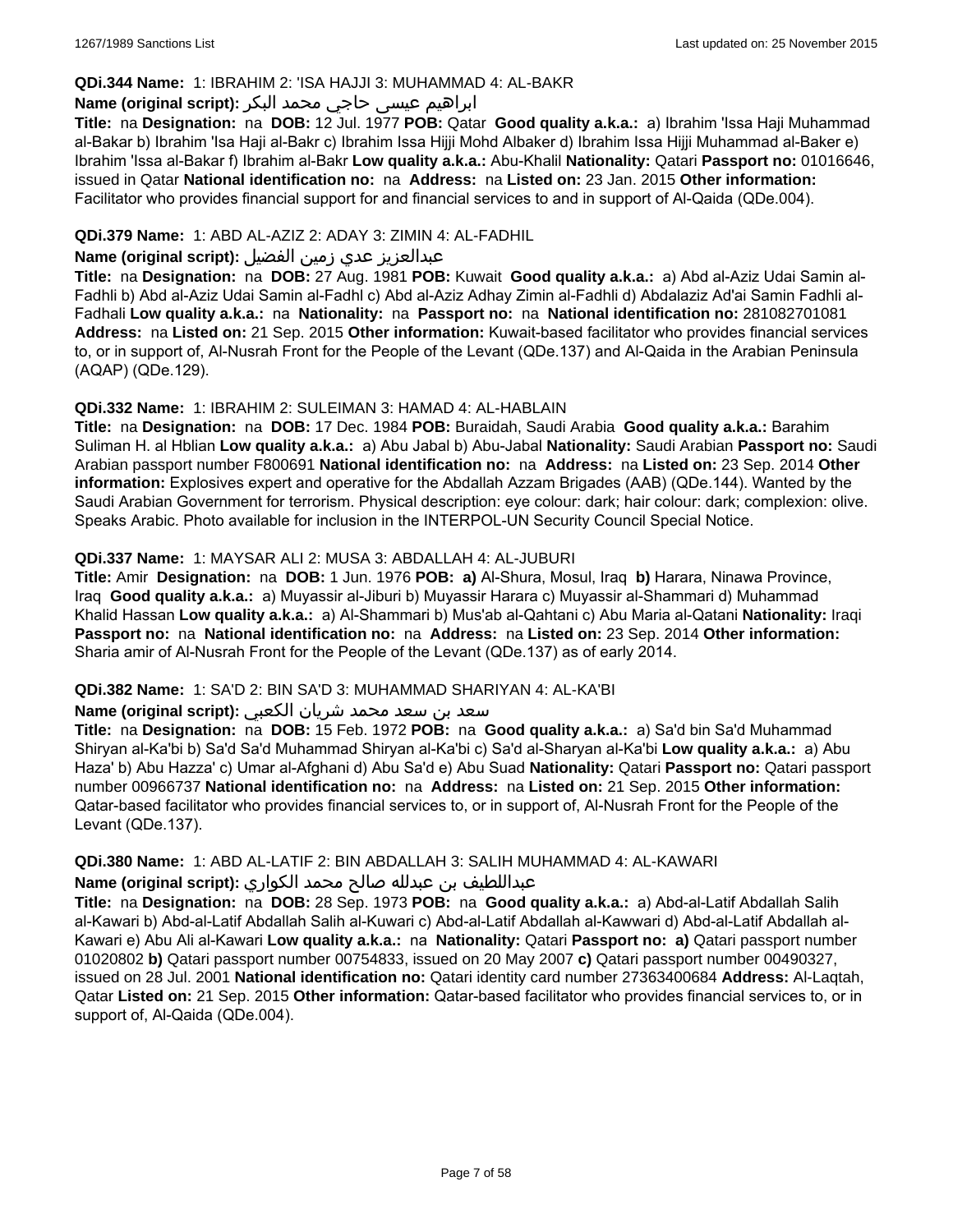#### **QDi.330 Name:** 1: AZZAM 2: ABDULLAH 3: ZUREIK 4: AL-MAULID AL-SUBHI

**Title:** na **Designation:** na **DOB:** 12 Apr. 1976 **POB:** Al Baraka, Saudi Arabia **Good quality a.k.a.:** a) Mansur al-Harbi b) Azzam al-Subhi c) Azam Abdallah Razeeq al Mouled Alsbhua d) Abu Muslem al-Maky e) Abu Suliman al-Harbi f) Abu Abdalla al-Harbi g) Azam A.R. Alsbhua **Low quality a.k.a.:** na **Nationality:** Saudi Arabian **Passport no:** na **National identification no:** na **Address:** na **Listed on:** 23 Sep. 2014 **Other information:** Has ties to numerous senior Al-Qaida (QDe.004) leaders. Wanted by the Saudi Arabian Government for terrorism. Father's name is Abdullah Razeeq al Mouled al Sbhua. Physical description: eye colour: dark; hair colour: dark; complexion: dark. Speaks Arabic. Photo available for inclusion in the INTERPOL-UN Security Council Special Notice.

### **QDi.334 Name:** 1: 'ABD AL-RAHMAN 2: BIN 'UMAYR 3: AL-NU'AYMI 4:

**Title:** na **Designation:** na **DOB:** 1954 **POB:** na **Good quality a.k.a.:** a) Abd al-Rahman bin 'Amir al-Na'imi b) 'Abd al-Rahman al-Nu'aimi c) 'Abd al-Rahman bin 'Amir al-Nu'imi d) 'Abd al-Rahman bin 'Amir al-Nu'aymi e) 'Abdallah Muhammad al-Nu'aymi f) 'Abd al-Rahman al-Nua'ymi g) A. Rahman al-Naimi h) Abdelrahman Imer al Jaber al Naimeh i) A. Rahman Omair J Alnaimi j) Abdulrahman Omair al Neaimi **Low quality a.k.a.:**  na **Nationality:** na **Passport no:** Qatari passport number 00868774 (expired on 27 Apr. 2014) **National identification no:** Qatari identification number 25463401784 (expires on 6 Dec. 2019) **Address:** na **Listed on:** 23 Sep. 2014 **Other information:** Financier and facilitator for Al-Qaida (QDe.004) and Al-Qaida in Iraq (QDe.115).

### **QDi.339 Name:** 1: 'ABD AL-RAHMAN 2: MUHAMMAD 3: MUSTAFA 4: AL-QADULI

**Title:** na **Designation:** na **DOB: a)** 1959 **b)** 1957 **POB:** Mosul, Ninawa Province, Iraq **Good quality a.k.a.:** a) 'Abd al-Rahman Muhammad Mustafa Shaykhlari b) Umar Muhammad Khalil Mustafa c) Abdul Rahman Muhammad al-Bayati d) Tahir Muhammad Khalil Mustafa al-Bayati e) Aliazra Ra'ad Ahmad **Low quality a.k.a.:** a) Abu-Shuayb b) Hajji Iman c) Abu Iman d) Abu Ala e) Abu Hasan f) Abu Muhammad g) Abu Zayna **Nationality:** Iraqi **Passport no:** na **National identification no:** na **Address:** na **Listed on:** 23 Sep. 2014 **Other information:** Senior Islamic State in Iraq and the Levant (ISIL), listed as Al-Qaida in Iraq (AQI) (QDe.115), official. Previously served as a representative of AQI to Al-Qaida (QDe.004) senior leadership in Pakistan.

## **QDi.369 Name:** 1: MU'TASSIM 2: YAHYA 3: 'ALI 4: AL-RUMAYSH

**Title:** na **Designation:** na **DOB:** 4 Jan. 1973 **POB:** Jeddah, Saudi Arabia **Good quality a.k.a.:** na **Low quality a.k.a.:** a) Rayhanah b) Abu-Rayhanah c) Handalah d) Abu-Rayhanah al-'Ansari al-Jeddawi **Nationality:** Yemeni **Passport no:** Yemeni passport number 01055336 **National identification no:** Saudi Arabian alien registration number 2054275397, issued on 22 Jul. 1998 **Address:** na **Listed on:** 29 Sep. 2015 **Other information:** Financial and foreign fighter facilitator for Islamic State in Iraq and the Levant, listed as Al-Qaida in Iraq (QDe.115). Member of Al-Qaida in the Arabian Peninsula (AQAP) (QDe.129) since at least Jun. 2014.

#### **QDi.381 Name:** 1: HAMAD 2: AWAD 3: DAHI SARHAN 4: AL-SHAMMARI

## حمد عوض ضاحي سرحان الشمري **:(script original (Name**

**Title:** na **Designation:** na **DOB:** 31 Jan. 1984 **POB:** na **Good quality a.k.a.:** na **Low quality a.k.a.:** Abu Uqlah al-Kuwaiti **Nationality:** Kuwaiti **Passport no:** Kuwaiti passport number 155454275 **National identification no:** Kuwaiti identity card number 284013101406 **Address:** na **Listed on:** 21 Sep. 2015 **Other information:** Kuwaitbased facilitator who provides financial services to, or in support of, Al-Qaida (QDe.004) and Al-Nusrah Front for the People of the Levant (QDe.137).

#### **QDi.329 Name:** 1: AHMED 2: ABDULLAH 3: SALEH AL-KHAZMARI 4: AL-ZAHRANI

**Title:** na **Designation:** na **DOB:** 15 Sep. 1978 **POB:** Dammam, Saudi Arabia **Good quality a.k.a.:** a) Abu Maryam al-Zahrani b) Abu Maryam al-Saudi c) Ahmed Abdullah S al-Zahrani d) Ahmad Abdullah Salih al-Zahrani e) Abu Maryam al-Azadi f) Ahmed bin Abdullah Saleh bin al-Zahrani g) Ahmed Abdullah Saleh al-Zahrani al-Khozmri **Low quality a.k.a.:** na **Nationality:** Saudi Arabian **Passport no:** Saudi Arabia number E126785, issued on 27 May 2002 (expired on 3 Apr. 2007) **National identification no:** na **Address:** (Located in Syria) **Listed on:** 23 Sep. 2014 **Other information:** Senior member of Al-Qaida (QDe.004). Wanted by the Saudi Arabian Government for terrorism. Father's name is Abdullah Saleh al Zahrani. Physical description: eye colour: dark; hair colour: dark; complexion: olive. Speaks Arabic. Photo available for inclusion in the INTERPOL-UN Security Council Special Notice.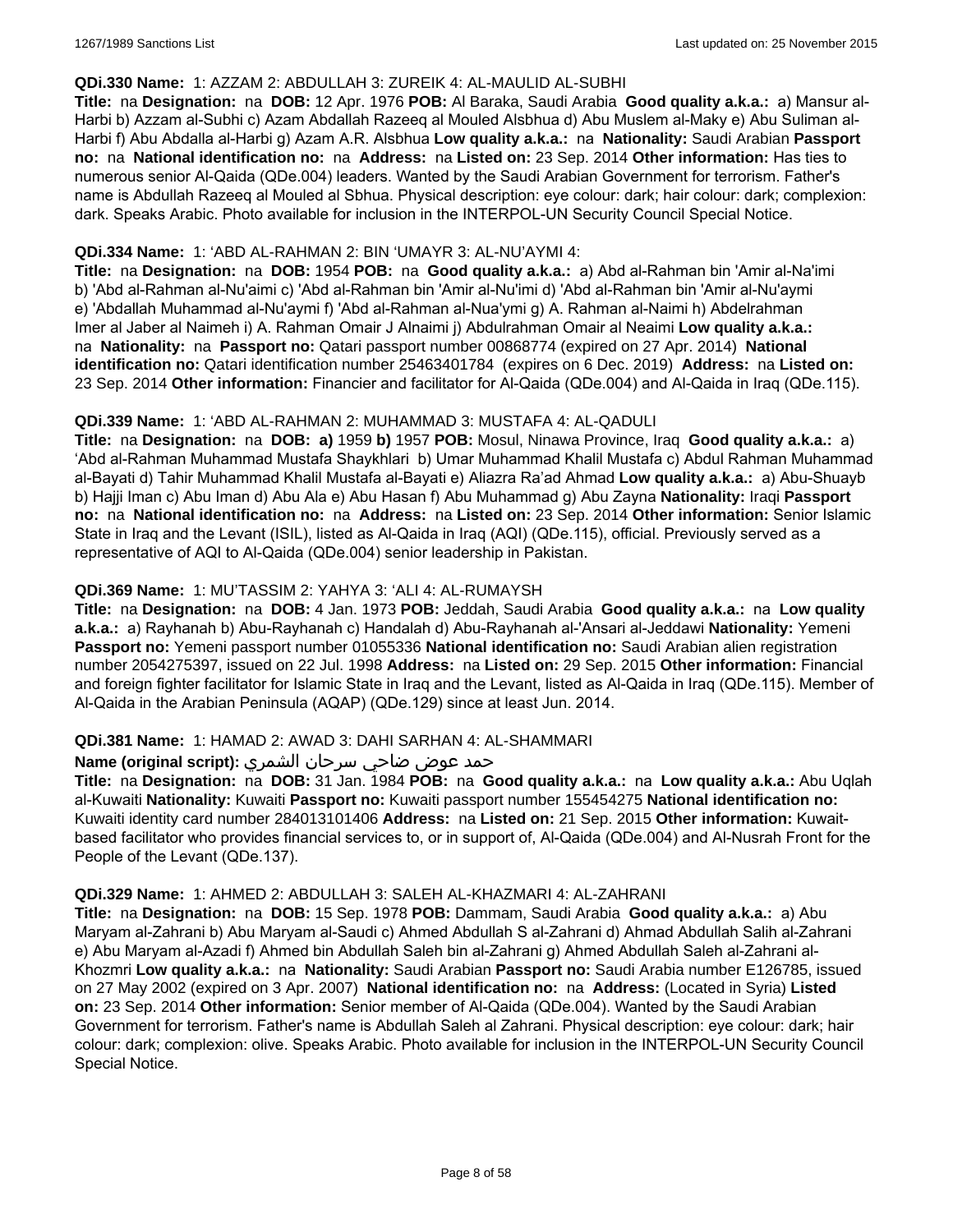### **QDi.326 Name:** 1: HAMID 2: HAMAD 3: HAMID 4: AL-'ALI

**Title:** na **Designation:** na **DOB:** 17 Nov. 1960 **POB: a)** Kuwait **b)** Qatar **Good quality a.k.a.:** na **Low quality a.k.a.:** na **Nationality:** Kuwaiti **Passport no: a)** Kuwaiti passport number 001714467 **b)** Kuwaiti passport number 101505554 **National identification no:** na **Address:** na **Listed on:** 15 Aug. 2014 **Other information:** A Kuwaitbased financier, recruiter and facilitator for Islamic State in Iraq and the Levant, listed as Al-Qaida in Iraq (QDe.115), and Jabhat al-Nusrah, listed as Al-Nusrah Front for the People of the Levant (QDe.137). Associated with Ibrahim Awwad Ibrahim Ali al-Badri al-Samarrai (QDi.299) and Abu Mohammed al-Jawlani (QDi.317).

## **QDi.335 Name:** 1: 'ABD AL-RAHMAN 2: KHALAF 3: 'UBAYD JUDAY' 4: AL-'ANIZI

**Title:** na **Designation:** na **DOB:** Approximately 1973 **POB:** na **Good quality a.k.a.:** a) 'Abd al-Rahman Khalaf al-Anizi b) 'Abd al-Rahman Khalaf al-'Anzi **Low quality a.k.a.:** a) Abu Usamah al-Rahman b) Abu Shaima' Kuwaiti c) Abu Usamah al-Kuwaiti d) Abu Usama e) Yusuf **Nationality:** Kuwaiti **Passport no:** na **National identification no:** na **Address:** Syrian Arab Republic (located in since 2013) **Listed on:** 23 Sep. 2014 **Other information:** Provides support to Al-Qaida (QDe.004) and Islamic State in Iraq and the Levant, listed as Al-Qaida in Iraq (AQI) (QDe.115), in Syria and Iraq.

## **QDi.236 Name:** 1: HAMID 2: ABDALLAH 3: AHMAD 4: AL-ALI

حامد عبد الله أحمد العلي **:(script original (Name**

**Title:** na **Designation:** na **DOB:** 20 Jan. 1960 **POB:** Kuwait **Good quality a.k.a.:** a) Dr. Hamed Abdullah Al-Ali b) Hamed Al-'Ali c) Hamed bin 'Abdallah Al-'Ali d) Hamid 'Abdallah Al-'Ali e) Hamid 'Abdallah Ahmad Al-'Ali f) Hamid bin Abdallah Ahmed Al-Ali g) Hamid Abdallah Ahmed Al-Ali **Low quality a.k.a.:** Abu Salim **Nationality:** Kuwaiti **Passport no:** Kuwaiti passport number 1739010, issued on 26 May 2003, issued in Kuwait (and expired on 25 May 2008) **National identification no:** na **Address:** Kuwait (residence as at Mar. 2009) **Listed on:** 16 Jan. 2008 (amended on 1 Jul. 2008, 23 Jul. 2008, 25 Jan. 2010) **Other information:** Review pursuant to Security Council resolution 1822 (2008) was concluded on 14 Sep. 2009.

### **QDi.092 Name:** 1: MEHREZ 2: BEN MAHMOUD 3: BEN SASSI 4: AL-AMDOUNI

## محرز بن محمود بن ساسي العمدوني **:Name (original script)**

**Title:** na **Designation:** na **DOB:** 18 Dec. 1969 **POB:** Asima-Tunis, Tunisia **Good quality a.k.a.:** a) Fabio Fusco, born 25 May 1968 in Naples, Italy b) Fabio Fusco, born 18 Dec. 1968 in Tunisia c) Fabio Fusco, born 25 May 1968 in Algeria d) Mohamed Hassan e) Meherez Hamdouni f) Amdouni Mehrez ben Tah, born 14 Jul. 1969 in Tunisia g) Meherez ben Ahdoud ben Amdouni **Low quality a.k.a.:** Abu Thale **Nationality:** Tunisian **Passport no:** Tunisian number G737411, issued on 24 Oct. 1990 (expired on 20 Sep. 1997) **National identification no:** na **Address:** Italy **Listed on:** 25 Jun. 2003 (amended on 26 Nov. 2004, 20 Dec. 2005, 17 Oct. 2007, 16 Sep. 2008, 24 Mar. 2009, 12 Jul. 2010, 16 May 2011) **Other information:** Father's name is Mahmoud ben Sasi. Mother's name is Maryam bint al-Tijani. Inadmissible to the Schengen area. Review pursuant to Security Council resolution 1822 (2008) was concluded on 22 Apr. 2010.

**QDi.060 Name:** 1: MOHAMED 2: BEN BELGACEM 3: BEN ABDALLAH 4: AL-AOUADI

محمد بن بلقاسم بن عبد الله العوادي **:Name (original script**)

**Title:** na **Designation:** na **DOB:** 11 Dec. 1974 **POB:** Tunis, Tunisia **Good quality a.k.a.:** a) Mohamed Ben Belkacem Aouadi b) Fathi Hannachi **Low quality a.k.a.:** na **Nationality:** Tunisian **Passport no:** (Tunisian passport number L 191609 issued on 28 Feb. 1996, expired on 27 Feb. 2001) **National identification no: a)** (04643632 issued on 18 Jun. 1999) **b)** (Italian Fiscal Code: DAOMMD74T11Z352Z) na **Address:** 50th Street, Number 23, Zehrouni, Tunis, Tunisia **Listed on:** 24 Apr. 2002 (amended on 10 Apr. 2003, 26 Nov. 2004, 9 Sep. 2005, 20 Dec. 2005, 31 Jul. 2006, 7 Jun. 2007, 23 Dec. 2010, 24 Nov. 2014) **Other information:** Head of security wing of Ansar al-Shari'a in Tunisia (AAS-T) (QDe.143). Mother's name is Ourida Bint Mohamed. Deported from Italy to Tunisia on 1 Dec. 2004. Arrested in Tunisia in Aug. 2013. Review pursuant to Security Council resolution 1822 (2008) was concluded on 22 Apr. 2010.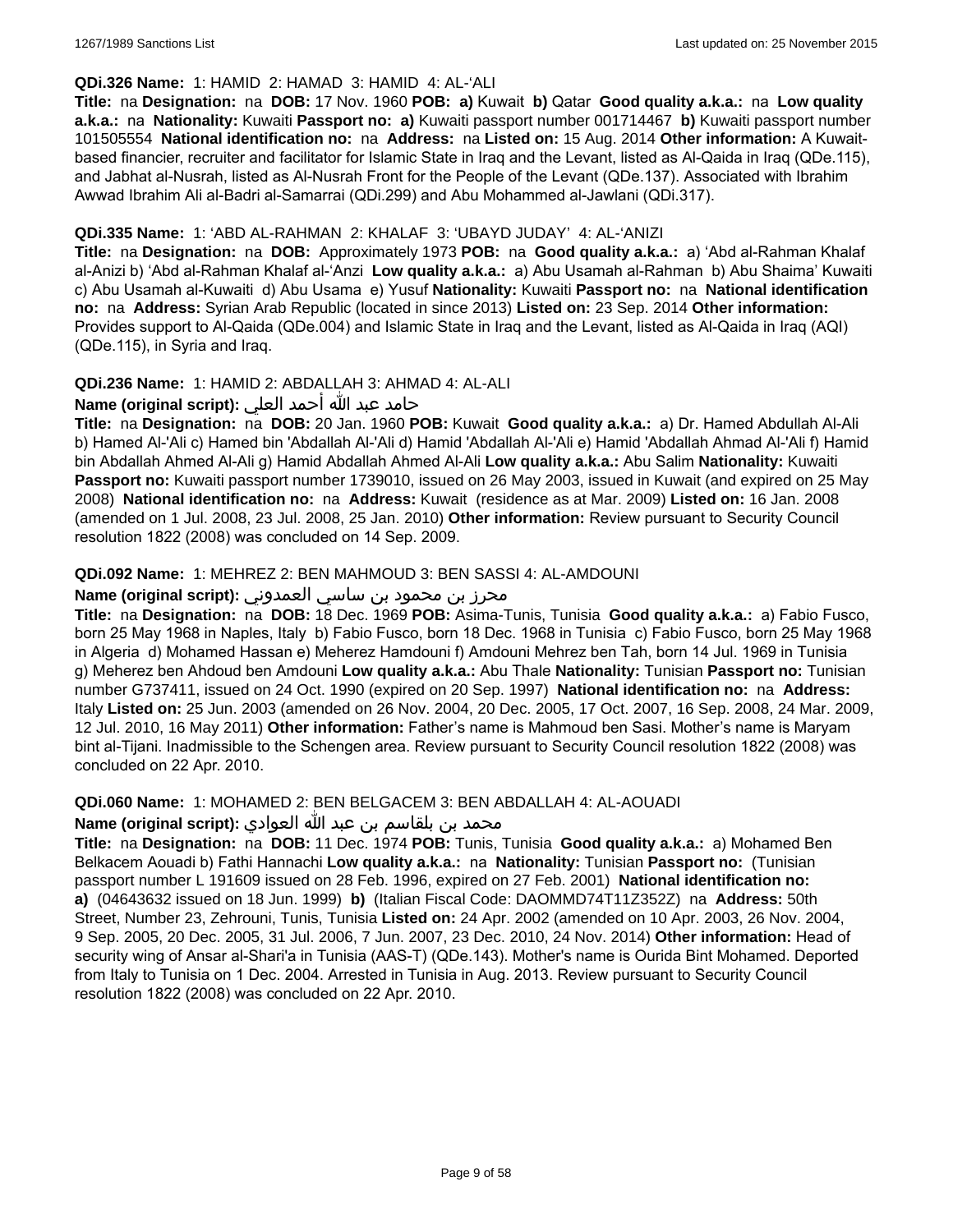## **QDi.291 Name:** 1: IBRAHIM 2: HASSAN 3: TALI 4: AL-ASIRI

## إبراهيم حسن طالع العسيري **:(script original (Name**

**Title:** na **Designation:** na **DOB: a)** 19 Apr. 1982 **b)** 18 Apr. 1982 **c)** (24/06/1402 (Hijri Calendar)) **POB:** Riyadh, Saudi Arabia **Good quality a.k.a.:** a) Ibrahim Hassan Tali Asiri (عسيري طالع حسن إبراهيم (b) Ibrahim Hasan Talea Aseeri c) Ibrahim Hassan al-Asiri d) Ibrahim Hasan Tali Asiri e) Ibrahim Hassan Tali Assiri f) Ibrahim Hasan Tali'A 'Asiri g) Ibrahim Hasan Tali al-'Asiri h) Ibrahim al-'Asiri i) Ibrahim Hassan Al Asiri **Low quality a.k.a.:** a) Abu Saleh b) Abosslah c) Abu-Salaah **Nationality:** Saudi Arabian **Passport no:** Saudi Arabian number F654645, issued on 30 Apr. 2005 (expired on 7 Mar. 2010. Issue date in Hijri Calendar 24/06/1426. Expiry date in Hijri Calendar 21/03/1431.) **National identification no:** (Saudi Arabian civil identification number 1028745097) na **Address:** Yemen **Listed on:** 24 Mar. 2011 (amended on 15 Apr. 2014, 15 Jun. 2015) **Other information:** Operative and principal bomb maker of Al-Qaida in the Arabian Peninsula (AQAP) (QDe.129). Believed to be hiding in Yemen as at Mar. 2011. Wanted by Saudi Arabia. Also associated with Nasir 'abd-al-Karim 'Abdullah Al-Wahishi (QDi.274), Qasim Yahya Mahdi al-Rimi (QDi.282), and Anwar Nasser Abdulla Al-Aulaqi (QDi.283).

## **QDi.283 Name:** 1: ANWAR 2: NASSER 3: ABDULLA 4: AL-AULAQI

انور ناصر عبدالله العولقي **:(script original (Name**

**Title:** na **Designation:** na **DOB: a)** 21 Apr. 1971 **b)** 22 Apr. 1971 **POB:** Las Cruces, New Mexico, United States of America **Good quality a.k.a.:** a) Anwar al-Aulaqi b) Anwar al-Awlaki c) Anwar al-Awlaqi d) Anwar Nasser Aulaqi e) Anwar Nasser Abdullah Aulaqi f) Anwar Nasser Abdulla Aulaqi **Low quality a.k.a.:** na **Nationality: a)** United States of America **b)** Yemeni **Passport no:** na **National identification no:** na **Address:** na **Listed on:** 20 Jul. 2010 (amended on 30 Nov. 2011) **Other information:** Confirmed to have died on 30 Sep. 2011 in Yemen.

## **QDi.138 Name:** 1: SAID 2: BEN ABDELHAKIM 3: BEN OMAR 4: AL-CHERIF

## سعيد بن عبد الحكيم بن عمر الشريف **:(script original (Name**

**Title:** na **Designation:** na **DOB:** 25 Jan. 1970 **POB:** Manzil Tmim, Tunisia **Good quality a.k.a.:** a) Cherif Said, born 25 Jan. 1970 in Tunisia b) Binhamoda Hokri, born 25 Jan. 1970 in Sosa, Tunisia c) Hcrif Ataf, born 25 Jan. 1971 in Solisse, Tunisia d) Bin Homoda Chokri, born 25 Jan. 1970 in Tunis, Tunisia e) Atef Cherif, born 12 Dec. 1973 in Algeria f) Sherif Ataf, born 12 Dec. 1973 in Aras, Algeria g) Ataf Cherif Said, born 12 Dec. 1973 in Tunis, Tunisia h) Cherif Said, born 25 Jan. 1970 in Tunis, Tunisia i) Cherif Said, born 12 Dec. 1973 in Algeria **Low quality a.k.a.:** a) Djallal b) Youcef c) Abou Salman d) Said Tmimi **Nationality:** Tunisian **Passport no:** Tunisian number M307968, issued on 8 Sep. 2001 (expired on 7 Sep. 2006) **National identification no:** na **Address:** Corso Lodi 59, Milan, Italy **Listed on:** 12 Nov. 2003 (amended on 20 Dec. 2005, 21 Dec. 2007, 30 Jan. 2009, 16 May 2011) **Other information:** Mother's name is Radhiyah Makki. Sentenced to eight years and ten months of imprisonment for membership of a terrorist association by the Appeal Court of Milan, Italy, on 7 Feb. 2008. Sentence confirmed by the Italian Supreme Court on 15 Jan. 2009, which became definitive as of Feb. 2008. Subject to expulsion from Italy to Tunisia after serving the sentence. Review pursuant to Security Council resolution 1822 (2008) was concluded on 6 May 2010.

## **QDi.231 Name:** 1: SALEM 2: NOR ELDIN 3: AMOHAMED 4: AL-DABSKI

## سالم نور الدين امحمد الدبيسكي **:Name (original script)**

**Title:** na **Designation:** na **DOB:** 1963 **POB:** Tripoli, Libyan Arab Jamahiriya **Good quality a.k.a.:** a) Abu Al-Ward b) Abdullah Ragab **Low quality a.k.a.:** a) Abu Naim b) Abdallah al- Masri **Nationality:** Libyan **Passport no: a)** Libyan passport number 1990/345751 **b)** Libyan passport number 345751 **National identification no:** Libyan national identification number 220334 **Address:** Bab Ben Ghasheer, Tripoli, Libyan Arab Jamahiriya **Listed on:** 8 Jun. 2007 (amended on 13 Dec. 2011) **Other information:** Mother's name is Kalthoum Abdul Salam al-Shaftari. Senior member of Libyan Islamic Fighting Group (QDe.011) and member of Al-Qaida (QDe.004). Review pursuant to Security Council resolution 1822 (2008) was concluded on 24 Nov. 2009.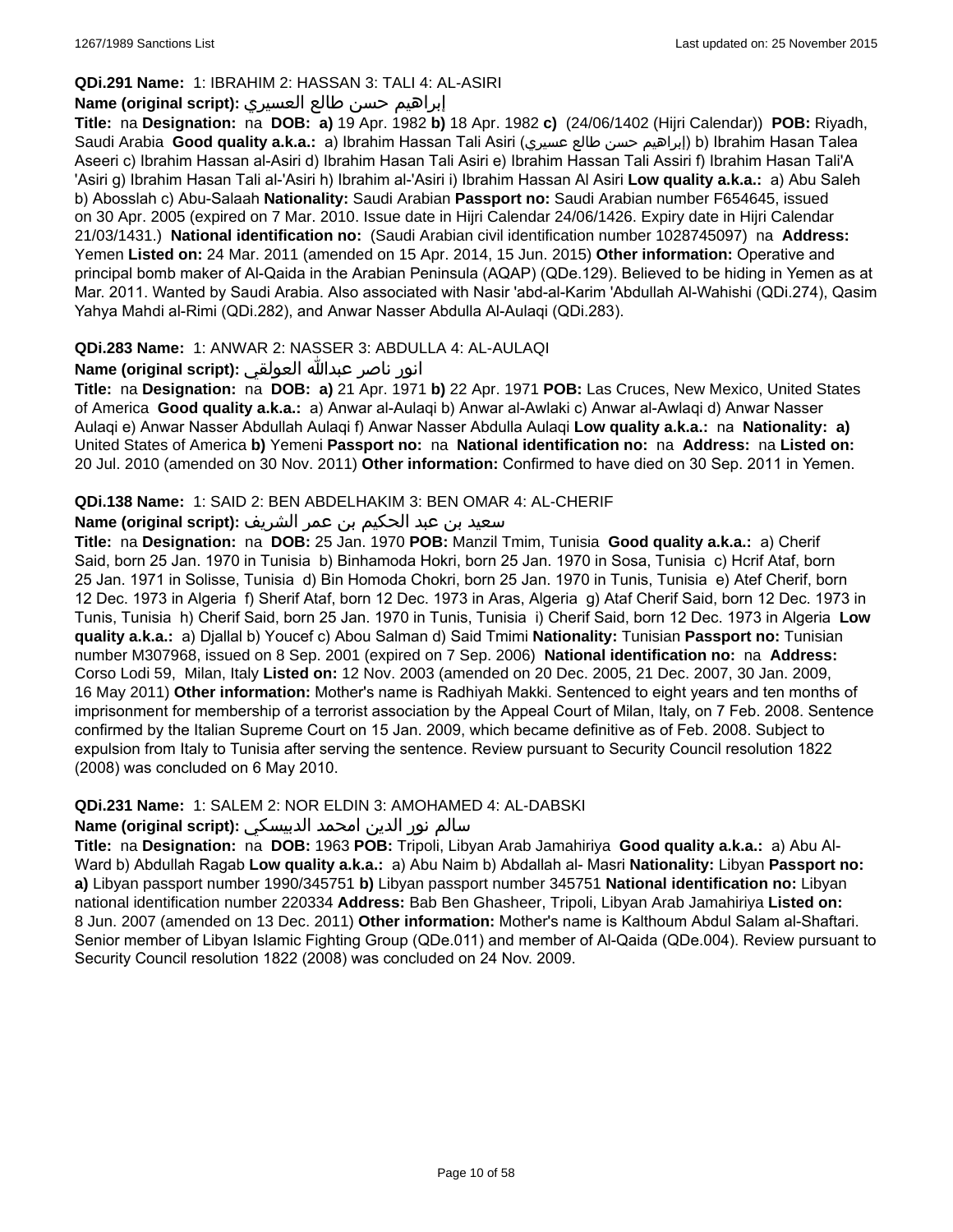### **QDi.132 Name:** 1: ASCHRAF 2: AL-DAGMA 3: na 4: na

#### **Name (original script):** الدغمة اشرف

**Title:** na **Designation:** na **DOB:** 28 Apr. 1969 **POB:** Abasan, Gaza Strip, Palestinian Territories **Good quality a.k.a.:** Aschraf Al-Dagma, born 28 Apr. 1969 in Kannyouiz, Palestinian Territories **Low quality a.k.a.:** na **Nationality:** Unresolved/Palestinian origin **Passport no:** Refugee travel document , issued on 30 Apr. 2000, issued in Landratsamt Altenburger Land (Altenburg County Administration Office), Germany **National identification no:**  na **Address:** Germany **Listed on:** 23 Sep. 2003 (amended on 23 Dec. 2008, 11 Mar. 2010, 10 Jun. 2011) **Other information:** Associated with Ismail Abdallah Sbaitan Shalabi (QDi.128), Djamel Moustfa (QDi.129) and Mohamed Ghassan Ali Abu Dhess (QDi.130). Review pursuant to Security Council resolution 1822 (2008) was concluded on 19 Jan. 2010.

### **QDi.278 Name:** 1: MUTHANNA 2: HARITH 3: AL-DARI 4: na

## **مثنى حارث الضاري :(Name (original script**

**Title:** Doctor **Designation:** na **DOB:** 16 Jun. 1969 **POB:** Iraq **Good quality a.k.a.:** a) Dr. Muthanna Al Dari b) Muthana Harith Al Dari c) Muthanna Harith Sulayman Al-Dari d) Muthanna Harith Sulayman Al-Dhari e) Muthanna Hareth Al-Dhari f) Muthana Haris Al-Dhari g) Doctor Muthanna Harith Sulayman Al Dari Al-Zawba' h) Muthanna Harith Sulayman Al-Dari Al-Zobai i) Muthanna Harith Sulayman Al-Dari al-Zawba'i j) Muthanna Hareth al-Dari k) Muthana Haris al-Dari l) Doctor Muthanna al-Dari m) Dr. Muthanna Harith al-Dari al-Zowbai **Low quality a.k.a.:**  na **Nationality:** Iraqi **Passport no:** na **National identification no:** na **Address: a)** Amman, Jordan **b)** (Khan Dari, Iraq (previous)) **c)** (Asas Village, Abu Ghurayb, Iraq (previous)) **d)** (Egypt (previous)) **Listed on:** 25 Mar. 2010 **Other information:** Provided operational guidance financial support and other services to or in support of Al-Qaida in Iraq (QDe.115).

## **QDi.149 Name:** 1: NOUREDDINE 2: BEN ALI 3: BEN BELKASSEM 4: AL-DRISSI

## نور الدين بن علي بن بلقاسم الدريسي **:(script original (Name**

**Title:** na **Designation:** na **DOB:** 30 Apr. 1964 **POB:** Tunis, Tunisia **Good quality a.k.a.:** Drissi Noureddine **Low quality a.k.a.:** a) Abou Ali b) Faycal **Nationality:** Tunisian **Passport no:** Tunisian number L851940, issued on 9 Sep. 1998 (expired on 8 Sep. 2003) **National identification no:** na **Address:** Via Plebiscito 3, Cermona, Italy **Listed on:** 12 Nov. 2003 (amended on 20 Dec. 2005, 31 Jul. 2006, 21 Dec. 2007, 16 May 2011) **Other information:** Under administrative control measure in Italy until 5 May 2010. Inadmissible to the Schengen area. Mother's name is Khadijah al-Drissi. Review pursuant to Security Council resolution 1822 (2008) was concluded on 22 Apr. 2010.

#### **QDi.059 Name:** 1: KHALID 2: ABD AL-RAHMAN 3: HAMD 4: AL-FAWAZ

## خالد عبد الرحمن حمد الفواز **:(script original (Name**

**Title:** na **Designation:** na **DOB:** 24 Aug. 1962 **POB:** Kuwait **Good quality a.k.a.:** a) Khaled Al-Fauwaz b) Khaled A. Al-Fauwaz c) Khalid Al-Fawwaz d) Khalik Al Fawwaz e) Khaled Al-Fawwaz f) Khaled Al Fawwaz g) Khalid Abdulrahman H. Al Fawaz **Low quality a.k.a.:** na **Nationality:** Saudi Arabian **Passport no:** Passport number 456682, issued on 6 Nov. 1990 (expired on 13 Sep. 1995) **National identification no:** na **Address:** United States of America **Listed on:** 24 Apr. 2002 (amended on 26 Nov. 2004, 23 Apr. 2007, 21 Oct. 2010, 4 Aug. 2014) **Other information:** Extradited from the United Kingdom to the United States of America on 5 Oct. 2012. Review pursuant to Security Council resolution 1822 (2008) was concluded on 22 Apr. 2010.

## **QDi.228 Name:** 1: MOHAMMED 2: AL GHABRA 3: na 4: na

**Title:** na **Designation:** na **DOB:** 1 Jun. 1980 **POB:** Damascus, Syrian Arab Republic **Good quality a.k.a.:** a) Mohammed El' Ghabra b) Danial Adam **Low quality a.k.a.:** na **Nationality:** British **Passport no:** British number 094629366 **National identification no:** na **Address:** East London, United Kingdom **Listed on:** 12 Dec. 2006 (amended on 13 Dec. 2011, 20 Jul. 2015) **Other information:** Father's name is Mohamed Ayman Ghabra. Mother's name is Dalal. Review pursuant to Security Council resolution 1822 (2008) was concluded on 5 Oct. 2009.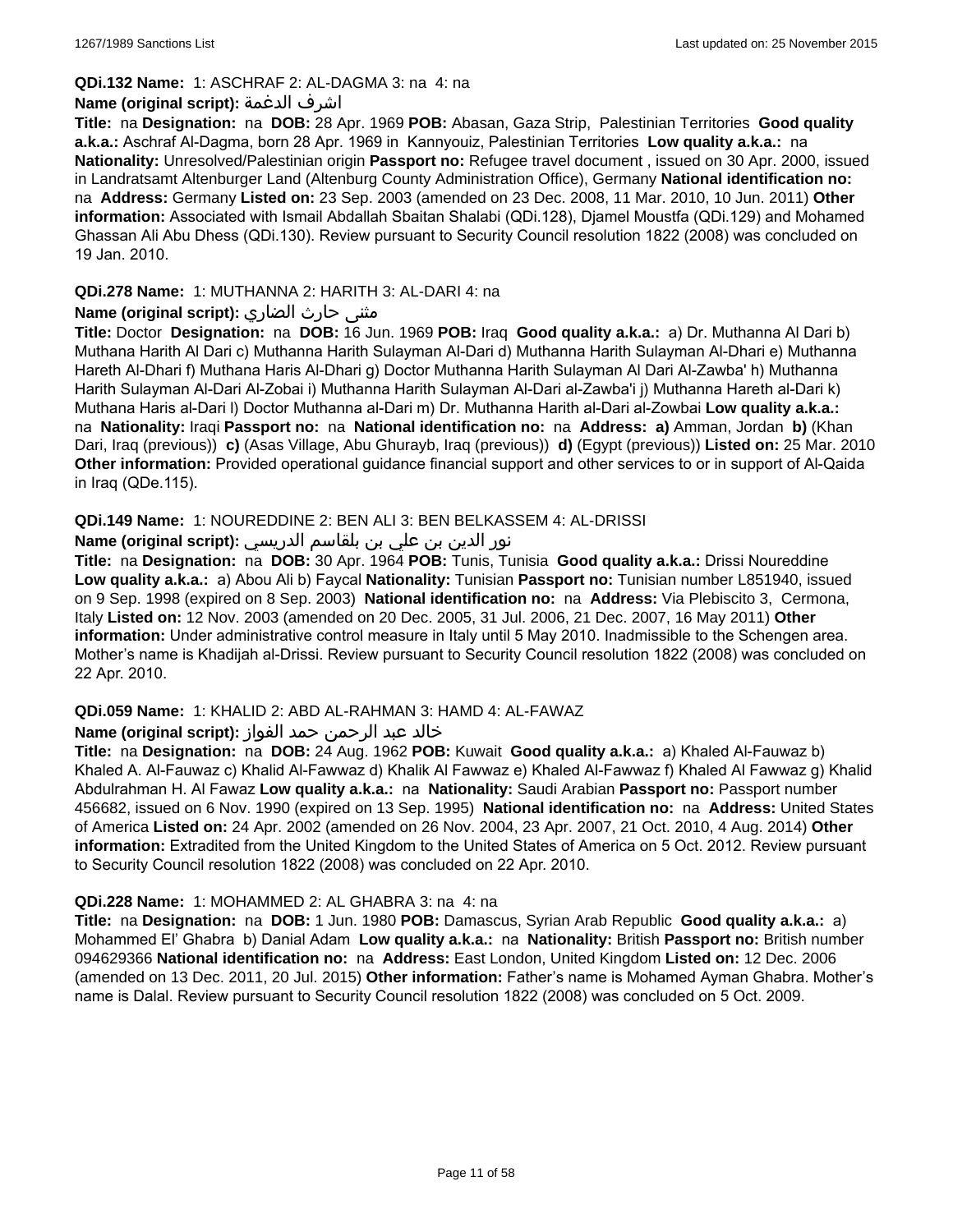## **QDi.292 Name:** 1: OTHMAN 2: AHMED 3: OTHMAN 4: AL-GHAMDI

## عثمان أحمد عثمان الغامدي **:(script original (Name**

**Title:** na **Designation:** na **DOB:** 27 May 1979 **POB:** Saudi Arabia **Good quality a.k.a.:** a) Othman al-Ghamdi, born 27 May 1979 in Saudi Arabia b) Uthman al-Ghamdi, born 27 May 1979 in Saudi Arabia c) Uthman al-Ghamidi, born 27 May 1979 in Saudi Arabia d) Othman bin Ahmed bin Othman Alghamdi e) Othman Ahmed Othman Al Omairah (born in 1973 in Shabwa, Yemen, nationality: Yemeni) f) Uthman Ahmad Uthman al-Ghamdi g) Othman Ahmed Othman al-Omirah **Low quality a.k.a.:** a) Al Umairah al-Ghamdi b) Othman Bin Ahmed Bin Othman **Nationality:** Saudi Arabian **Passport no:** na **National identification no:** Saudi Arabian national identity card number 1089516791 **Address:** Yemen **Listed on:** 16 Jun. 2011 (amended on 15 Apr. 2014) **Other information:** Operational commander of Al-Qaida in the Arabian Peninsula (AQAP) (QDe.129). Has been involved in raising funds and stockpiling arms for AQAP operations and activities in Yemen. Known associate of Qasim Yahya Mahdi al-Rimi (QDi.282) and Fahd Mohammed Ahmed al-Quso (deceased). Father's name is Ahmed Othman Al Omirah.

## **QDi.160 Name:** 1: FETHI 2: BEN HASSEN 3: BEN SALEM 4: AL-HADDAD

## فتحي بن حسن بن سالم الحداد **:(script original (Name**

**Title:** na **Designation:** na **DOB: a)** 28 Jun. 1963 **b)** 28 Mar. 1963 **POB:** Tataouene, Tunisia **Good quality a.k.a.:** a) Fethi ben Assen Haddad b) Fathy Hassan al Haddad **Low quality a.k.a.:** na **Nationality:** Tunisian **Passport no:** Tunisian passport number L183017, issued on 14 Feb. 1996 (expired on 13 Feb. 2001) **National identification no:** na **Address: a)** Number 184 Via Fulvio Testi – Cinisello Balsamo (MI), Italy **b)** Number 1 Via Porte Giove – Mortara (PV), Italy (Domicile) **Listed on:** 17 Mar. 2004 (amended on 26 Nov. 2004, 20 Dec. 2005, 21 Dec. 2007, 25 Jan. 2010, 16 May 2011) **Other information:** Italian Fiscal Code: HDDFTH63H28Z352V. Review pursuant to Security Council resolution 1822 (2008) was concluded on 30 Jul. 2009.

### **QDi.140 Name:** 1: KAMAL 2: BEN MAOELDI 3: BEN HASSAN 4: AL-HAMRAOUI

كمال بن المولدي بن حسن الحمراوي **:Name (original script)** 

**Title:** na **Designation:** na **DOB:** 21 Oct. 1977 **POB:** Beja, Tunisia **Good quality a.k.a.:** a) Hamroui Kamel ben Mouldi b) Hamraoui Kamel, born 21 Nov. 1977 in Morocco c) Hamraoui Kamel, born 21 Nov. 1977 in Tunisia d) Hamraoui Kamel, born 21 Oct. 1977 in Tunisia **Low quality a.k.a.:** a) Kamel b) Kimo **Nationality:** Tunisian **Passport no:** Tunisian passport number P229856, issued on 1 Nov. 2002 (expires on 31 Oct. 2007) **National identification no:** na **Address: a)** Via Bertesi Number 27, Cremona, Italy **b)** Via Plebiscito Number 3, Cremona, Italy **Listed on:** 12 Nov. 2003 (amended on 20 Dec. 2005, 31 Jul. 2006, 21 Dec. 2007, 16 May 2011) **Other information:** Mother's name is Khamisah al-Kathiri. Subject to a decree of expulsion, suspended on 17 Apr. 2007 by the European Court of Human Rights. Re-arrested in Italy on 20 May 2008. Inadmissible to the Schengen area. Review pursuant to Security Council resolution 1822 (2008) was concluded on 6 May 2010.

## **QDi.154 Name:** 1: SULAIMAN 2: JASSEM 3: SULAIMAN 4: ALI ABO GHAITH

## سليمان جاسم سليمان علي أبوغيث **:(script original (Name**

**Title:** na **Designation:** na **DOB:** 14 Dec. 1965 **POB:** Kuwait **Good quality a.k.a.:** na **Low quality a.k.a.:** Abo Ghaith **Nationality:** Kuwaiti citizenship withdrawn in 2002 **Passport no:** Kuwaiti number 849594, issued on 27 Nov. 1998, issued in Kuwait (and expired on 24 Jun. 2003) **National identification no:** na **Address:** na **Listed on:** 16 Jan. 2004 (amended on 23 Jul. 2008, 10 Jun. 2011) **Other information:** Left Kuwait for Pakistan in June 2001. Review pursuant to Security Council resolution 1822 (2008) was concluded on 21 Jun. 2010.

## **QDi.299 Name:** 1: IBRAHIM 2: AWWAD 3: IBRAHIM 4: ALI AL-BADRI AL-SAMARRAI

## إبراهيم عواد إبراهيم علي البدري السامرائي **:(script original (Name**

**Title:** Dr. **Designation:** na **DOB:** 1971 **POB:** Iraq **Good quality a.k.a.:** Dr. Ibrahim 'Awwad Ibrahim 'Ali al-Badri al-Samarrai' (born in 1971 in Samarra, Iraq (Ibrahim 'Awad Ibrahim al-Badri al-Samarrai; Ibrahim 'Awad Ibrahim al-Samarra'i; Dr. Ibrahim Awwad Ibrahim al-Samarra'i)) **Low quality a.k.a.:** a) دعاء أبو) Abu Du'a; Abu Duaa') (prominently known by this nom de guerre) b) Dr. Ibrahim c) القريشي الحسيني البغدادي بكر أبو) Abu Bakr al-Baghdadi al-Husayni al-Quraishi; Abu Bakr al-Baghdadi **Nationality:** Iraqi **Passport no:** na **National identification no:** na **Address:** Iraq **Listed on:** 5 Oct. 2011 (amended on 20 Jul. 2012) **Other information:** Leader of Al-Qaida in Iraq (QDe.115) (AQI). Currently based in Iraq. Responsible for managing and directing AQI large scale operations.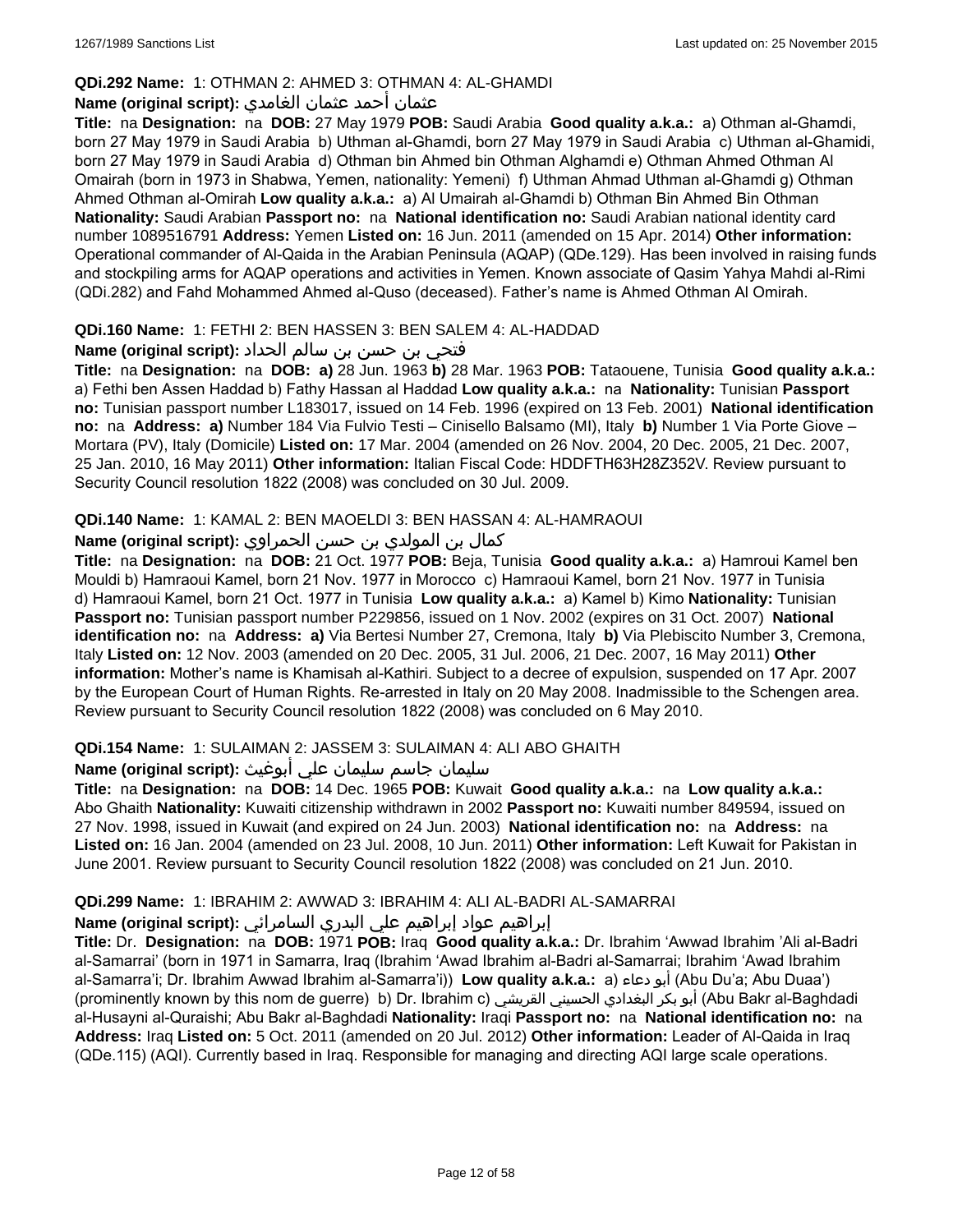### **QDi.296 Name:** 1: MATI UR-REHMAN 2: ALI MUHAMMAD 3: na 4: na

### مطیع الرحمن علی محمد **:Name (original script)**

**Title:** na **Designation:** na **DOB:** Approximately 1977 **POB:** Chak number 36/DNB, Rajkan, Madina Colony, Bahawalpur District, Punjab Province, Pakistan **Good quality a.k.a.:** a) Mati-ur Rehman b) Mati ur Rehman c) Matiur Rahman d) Matiur Rehman e) Matti al-Rehman f) Abdul Samad g) Samad Sial h) Abdul Samad Sial i) Ustad Talha j) Qari Mushtaq **Low quality a.k.a.:** a) Tariq b) Hussain **Nationality:** Pakistani **Passport no:** na **National identification no:** na **Address:** na **Listed on:** 22 Aug. 2011 (amended on 10 May 2012, 17 Oct. 2013) **Other information:** Physical description: 5 feet 2 inches; 157,4 cm. Name of father: Ali Muhammad. Mati ur-Rehman is the chief operational commander of Lashkar i Jhangvi (LJ) (QDe.096). Associated with Harakat-ul Jihad Islami (QDe.130).

## **QDi.176 Name:** 1: IMAD 2: BEN BECHIR 3: BEN HAMDA 4: AL-JAMMALI

## عماد بن البشير بن حمدا الجمالي **:(script original (Name**

**Title:** na **Designation:** na **DOB:** 25 Jan. 1968 **POB:** Manzal Tmim, Nabul, Tunisia **Good quality a.k.a.:** na **Low quality a.k.a.:** na **Nationality:** Tunisian **Passport no:** Tunisian number K693812, issued on 23 Apr. 1999 (expired on 22 Apr. 2004) **National identification no:** na **Address:** 4 Qistantiniyah Street, Manzal Tmim, Nabul, Tunisia (home address) **Listed on:** 23 Jun. 2004 (amended on 20 Dec. 2005, 31 Jul. 2006, 17 Oct. 2007, 13 Dec. 2011) **Other information:** Italian Fiscal Code: JMM MDI 68A25 Z352D. In detention in Tunis (Tunisia) as at Dec. 2009. Mother's name is Jamilah. Italian Judicial Authorities have issued a warrant of arrest against him, which had not been executed as of Sep. 2007. Review pursuant to Security Council resolution 1822 (2008) was concluded on 9 Apr. 2010.

### **QDi.370 Name:** 1: TARAD 2: MOHAMMAD 3: ALJARBA 4: na

**Title:** na **Designation:** na **DOB:** 20 Nov. 1979 **POB:** Iraq **Good quality a.k.a.:** Tarad Aljarba **Low quality a.k.a.:** Abu-Muhammad al-Shimali **Nationality:** Saudi Arabian **Passport no:** Saudi Arabian passport number number E704088, issued on 26 Aug. 2003 (expired on 2 Jul. 2008) **National identification no:** na **Address:** na **Listed on:** 29 Sep. 2015 **Other information:** Border emir of Islamic State in Iraq and the Levant (ISIL), listed as Al-Qaida in Iraq (QDe.115) as of Apr. 2015, and ISIL's leader for operations outside of the Syrian Arab Republic and Iraq as of mid-2014. Facilitated the travel from Turkey to the Syrian Arab Republic of prospective ISIL fighters from Australia, Europe, and the Middle East. Managed ISIL's guesthouse in Azaz, Syrian Arabic Republic as of 2014.

## **QDi.317 Name:** 1: ABU MOHAMMED 2: AL-JAWLANI 3: na 4: na

## أبو محمد الجولاني **:(script original (Name**

**Title:** na **Designation:** na **DOB:** Between 1975 and 1979 **POB:** Syria **Good quality a.k.a.:** Abu Mohamed al-Jawlani (Abu Muhammad al-Jawlani, Abu Mohammed al-Julani, Abu Mohammed al-Golani, Abu Muhammad al-Golani, Abu Muhammad Aljawlani, Muhammad al-Jawlani (transliterations of original script name)) **Low quality a.k.a.:** الفاتح ، الفاتح شيخ)) transliterations: Shaykh al-Fatih; Al Fatih ) (Translation: The Conqueror) (Nom de guerre)) **Nationality:** Syrian **Passport no:** na **National identification no:** na **Address:** (Active in Syria as at Jun. 2013) **Listed on:** 24 Jul. 2013 (amended on 2 Jun. 2014) **Other information:** Since Jan. 2012, he is the Leader of Al-Nusrah Front for the People of the Levant (QDe.137), a Syria-based group listed in May 2014, and previously listed as an alias of Al-Qaida in Iraq (AQI) (QDe.115) between 30 May 2013 and 13 May 2014. Associated with Ibrahim Awwad Ibrahim Ali Al-Badri Al-Samarrai (QDi.299) and Aiman Muhammed Rabi al-Zawahiri (QDi.006).

## **QDi.058 Name:** 1: ABU BAKR 2: AL-JAZIRI 3: na 4: na

## **Name (original script):** الجزائري أبوبكر

**Title:** na **Designation:** na **DOB:** na **POB:** na **Good quality a.k.a.:** Yasir Al-Jazari **Low quality a.k.a.:** na **Nationality: a)** Algerian **b)** Palestinian **Passport no:** na **National identification no:** na **Address:** na **Listed on:** 11 Jan. 2002 (amended on 18 Jul. 2007, 1 Feb. 2008, 16 May 2011) **Other information:** Finance chief of the Afghan Support Committee (ASC) (QDe.069). Al-Qaida (QDe.004) facilitator and communication expert. Believed to be in Algeria as at Apr. 2010. Review pursuant to Security Council resolution 1822 (2008) was concluded on 21 Jun. 2010.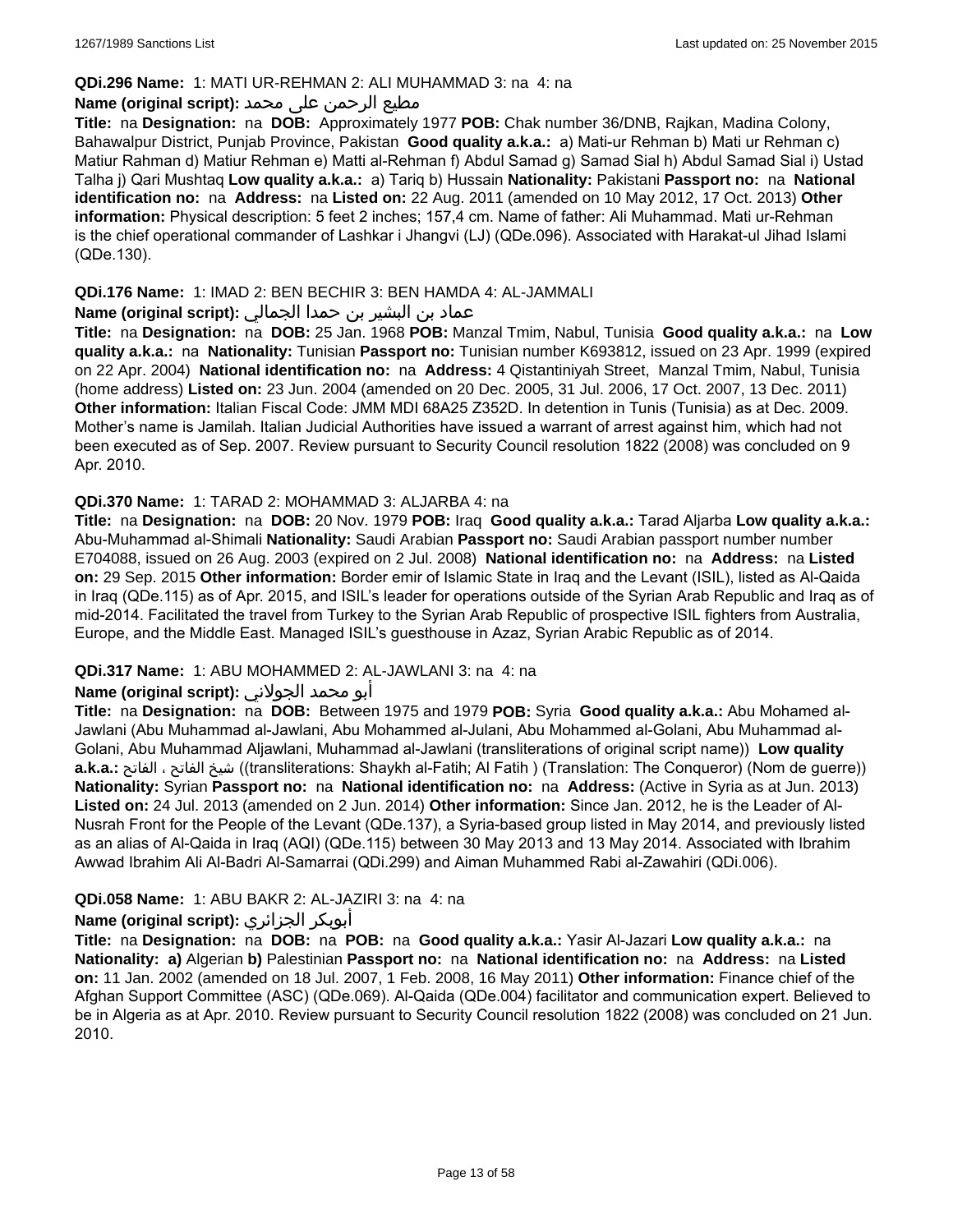## **QDi.318 Name:** 1: MUHAMMAD 2: JAMAL 3: ABD-AL RAHIM AHMAD 4: AL-KASHIF

## محمد جمال عبدالرحيم أحمد الكاشف **:Name (original script**)

**Title:** na **Designation:** na **DOB: a)** 1 Jan. 1964 **b)** 1 Feb. 1964 **POB:** Cairo, Egypt **Good quality a.k.a.:** a) Muhammad Jamal Abdo Al-Kashif b) Muhammad Jamal Abdo Al Kashef c) Muhammad Jamal Abd-Al Rahim Ahmad Al-Kashif d) Muhammad Jamal Abd-Al Rahim Al-Kashif e) Muhammad Jamal Abdu f) Muhammad Jamal **Low quality a.k.a.:** a) Muhammad Jamal Abu Ahmad (nom de guerre) b) Abu Ahmad (nom de guerre) c) Abu Jamal (nom de guerre) d) Muhammad Gamal Abu Ahmed e) Mohammad Jamal Abdo Ahmed (nom de guerre) f) Muhammad Jamal Abduh (nom de guerre) g) Muhammad Jamal Ahmad Abdu (nom de guerre) h) Riyadh (nom de guerre) **Nationality:** Egyptian **Passport no: a)** (Egyptian passport number 6487, issued 30 Jan. 1986, under name Muhammad Jamal Abdu) **b)** (Egyptian passport issued in 1993, under name Muhammad Jamal Abd-Al Rahim Ahmad Al-Kashif) **c)** (Yemeni passport number 388181, under name Muhammad Jamal Abd-Al Rahim Al-Kashif) **National identification no:** na **Address:** Egypt **Listed on:** 21 Oct. 2013 **Other information:** Trained in Afghanistan in the late 1980s with Al-Qaida (QDe.004) to make bombs. Former top military commander of the Egyptian Islamic Jihad (QDe.003). Since 2011, established Muhammad Jamal Network (MJN) (QDe.136) and terrorist training camps in Egypt and Libya. Conducted MJN's terrorist activities with support from Al-Qaida in the Arabian Peninsula (AQAP) (QDe.129). Reported to be involved in the attack on the United States Mission in Benghazi, Libya, on 11 Sep. 2012. Headed Nasr City terrorist cell in Egypt in 2012. Linked to Aiman al-Zawahiri (QDi.006) and the leadership of AQAP and the Organization of Al-Qaida in the Islamic Maghreb (AQIM) (QDe.014). Arrested and imprisoned multiple times by Egyptian authorities since ca. 2000. Released in 2011 but re-arrested by Egyptian authorities in Nov. 2012. Imprisoned in Egypt pending trial as of Sep. 2013. Wife's name is Samah 'Ali Al-Dahabani (Yemeni national).

## **QDi.233 Name:** 1: FAHD 2: MUHAMMAD 3: 'ABD AL-'AZIZ 4: AL-KHASHIBAN

## فهد محمد عبد العزيز الخشيبان **:(script original (Name**

**Title:** na **Designation:** na **DOB:** 16 Oct. 1966 **POB:** Oneiza, Saudi Arabia **Good quality a.k.a.:** a) Fahad H. A. Khashayban b) Fahad H. A. Kheshaiban c) Fahad Mohammad Abdulaziz Alkhoshiban d) Fahad H. A. al-Khashiban e) Fahad H. A. Kheshayban f) Fahad H. A. al-Khosiban g) Fahad H. A. Khasiban h) Fahd Muhammad 'Abd Al-'Aziz al-Khashayban i) Fahd Muhammad'Abd al-'Aziz al-Khushayban j) Fahad al-Khashiban k) Fahd Khushaiban l) Fahad Muhammad A. al-Khoshiban m) Fahad Mohammad A. al-Khoshiban **Low quality a.k.a.:** a) Shaykh Abu Thabit b) Abu Thabit c) Shaykh Thabet d) Abdur Abu Rahman e) Abu Abdur Rahman **Nationality:** Saudi Arabian **Passport no:** Saudi Arabian passport number G477835, issued on 26 Jun. 2006 (expired on 3 May 2011) **National identification no:** na **Address:** Saudi Arabia **Listed on:** 9 Oct. 2007 (amended on 20 Feb. 2008, 13 Dec. 2011) **Other information:** Involved in the financing of and otherwise provided assistance to the Abu Sayyaf Group (QDe.001). Review pursuant to Security Council resolution 1822 (2008) was concluded on 14 Sep. 2009.

## **QDi.170 Name:** 1: HACENE 2: ALLANE 3: na 4: na

## **Name (original script):** علاني حسن

**Title:** na **Designation:** na **DOB:** 17 Jan. 1941 **POB:** Médéa, Algeria **Good quality a.k.a.:** a) Hassan the Old b) Al Sheikh Abdelhay c) Boulahia d) Abu al-Foutouh e) Cheib Ahcéne **Low quality a.k.a.:** na **Nationality:** Algerian **Passport no:** na **National identification no:** na **Address:** na **Listed on:** 3 May 2004 (amended on 12 Apr. 2006, 7 Apr. 2008, 13 Dec. 2011) **Other information:** Confirmed to have died on 16 Apr. 2004 in northern Niger. Review pursuant to Security Council resolution 1822 (2008) was concluded on 27 Jul. 2010.

## **QDi.177 Name:** 1: HABIB 2: BEN 3: AHMED 4: AL-LOUBIRI

## حبيب بن احمد اللوبيري **:(script original (Name**

**Title:** na **Designation:** na **DOB:** 17 Nov. 1961 **POB:** Manzal Tmim, Nabul, Tunisia **Good quality a.k.a.:** Al-Habib ben Ahmad ben al-Tayib al-Lubiri **Low quality a.k.a.:** na **Nationality:** Tunisian **Passport no:** Tunisian number M788439, issued on 20 Oct. 2001 (expires on 19 Oct. 2006) **National identification no:** na **Address:** Al-Damus, Manzal Tmim, Nabul, Tunisia (habitual residence) **Listed on:** 23 Jun. 2004 (amended on 20 Dec. 2005, 17 Oct. 2007, 10 Aug. 2009, 13 Dec. 2011) **Other information:** Italian Fiscal Code: LBR HBB 61S17 Z352F. In detention in Tunisia as at Dec. 2009. Mother's name is Fatima bint al-Mukhtar. Review pursuant to Security Council resolution 1822 (2008) was concluded on 9 Apr. 2010.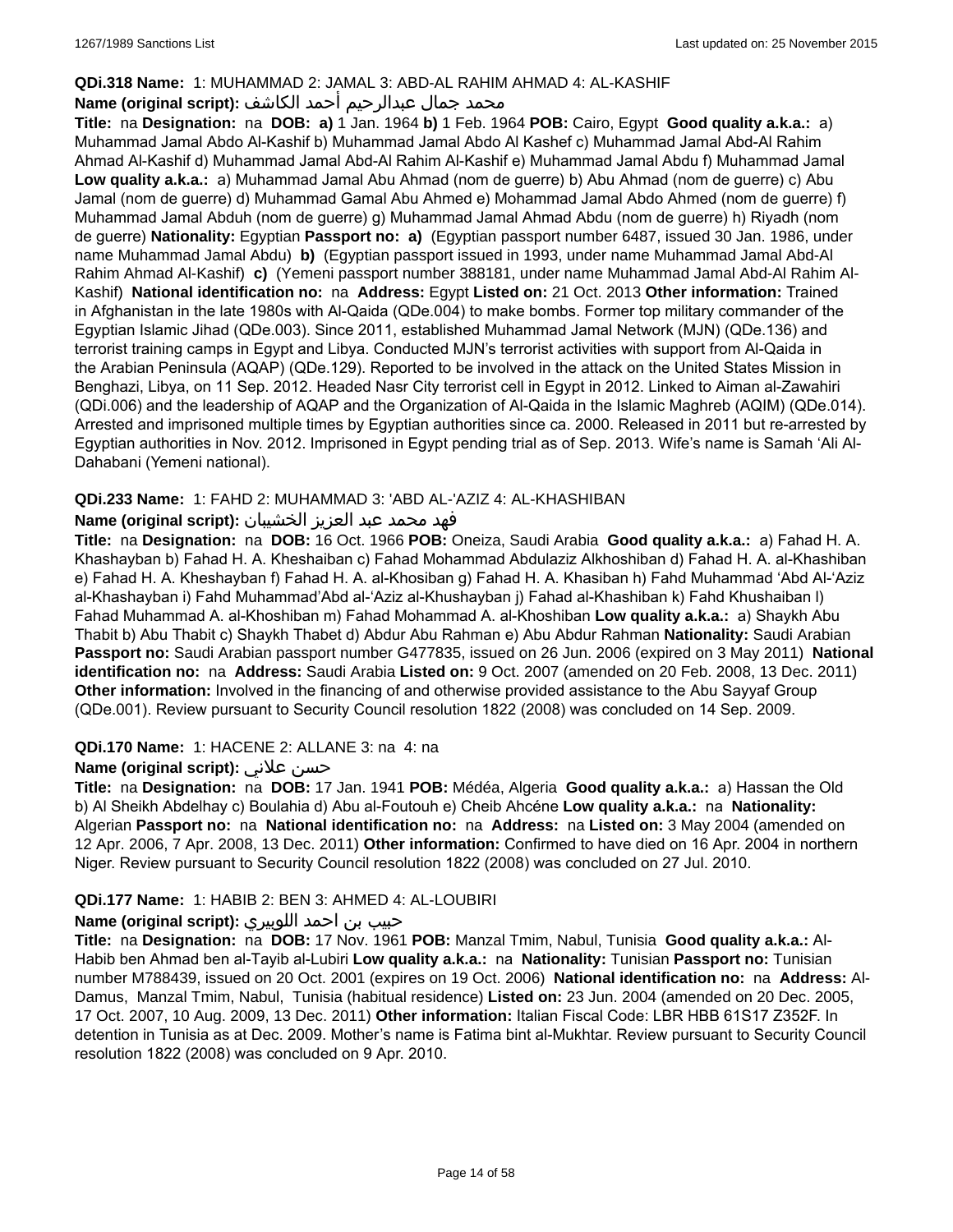#### **QDi.074 Name:** 1: TAREK 2: BEN HABIB 3: BEN AL-TOUMI 4: AL-MAAROUFI

## طارق بن الحبيب بن التومي المعروفي **:Name (original script)**

**Title:** na **Designation:** na **DOB:** 23 Nov. 1965 **POB:** Ghardimaou, Tunisia **Good quality a.k.a.:** a) Abu Ismail b) Abou Ismail el Jendoubi c) Abou Ismail Al Djoundoubi **Low quality a.k.a.:** na **Nationality:** Tunisian **Passport no:** Tunisian number E590976, issued on 19 Jun. 1987 ( expired on 18 Jun. 1992) **National identification no:**  na **Address:** Rue Léon Théodore Number 107/1, 1090 Jette, Brussels, Belgium **Listed on:** 3 Sep. 2002 (amended on 26 Nov. 2004, 20 Dec. 2005, 31 Jul. 2006, 3 Jul. 2007, 10 Aug. 2009, 25 Jan. 2010, 23 Dec. 2010) **Other information:** Belgian nationality withdrawn on 26 Jan. 2009. In detention in Nivelles, Belgium, as of Oct. 2010. Review pursuant to Security Council resolution 1822 (2008) was concluded on 8 Jun. 2010.

### **QDi.320 Name:** 1: ABD-AL-HAMID 2: AL-MASLI 3: na 4: na

## **Name (original script):** المصلي عبدالحميد

**Title:** na **Designation:** na **DOB:** 1976 **POB: a)** Darnah, Libya **b)** Danar, Libya **Good quality a.k.a.:** a) Abdal-Hamid Muhammad Abd-al-Hamid Al-Masli b) Abd-al-Hamid Musalli c) Hamid Masli **Low quality a.k.a.:** a) Hamza al-Darnawi b) Hamzah al-Darnawi c) Hamza Darnawi d) Hamzah Darnawi e) Hamzah Dirnawi f) Hamza Darnavi g) Hamza al-Darnavi h) Abdullah Darnawi i) Abu-Hamzah al-Darnawi **Nationality:** Libyan **Passport no:** na **National identification no:** na **Address:** (Reportedly located in Waziristan, Federally Administered Tribal Areas, Pakistan) **Listed on:** 26 Nov. 2013 **Other information:** Leader and trainer of an Al-Qaida electronics and explosives workshop producing improvised explosive device components.

## **QDi.276 Name:** 1: AKRAM 2: TURKI 3: HISHAN 4: AL-MAZIDIH

أكرم تركي هاشم المزيده **:(script original (Name**

**Title:** na **Designation:** na **DOB: a)** 1974 **b)** 1975 **POB:** na **Good quality a.k.a.:** Akram Turki Al-Hishan **Low quality a.k.a.:** a) Abu Jarrah b) Abu Akram **Nationality:** na **Passport no:** na **National identification no:** na **Address:** Zabadani, Syrian Arab Republic **Listed on:** 11 Mar. 2010 **Other information:** Other possible date of birth: 1979. He is a cousin of Ghazy Fezza Hishan Al Mazidih (QDi.277).

### **QDi.277 Name:** 1: GHAZY 2: FEZZA 3: HISHAN 4: AL-MAZIDIH

## غازي فيزا هاشم المزيده **:(script original (Name**

**Title:** na **Designation:** na **DOB: a)** 1974 **b)** 1975 **POB:** na **Good quality a.k.a.:** a) Ghazy Fezzaa Hishan b) Mushari Abd Aziz Saleh Shlash **Low quality a.k.a.:** a) Abu Faysal b) Abu Ghazzy **Nationality:** na **Passport no:**  na **National identification no:** na **Address:** Zabadani, Syrian Arab Republic **Listed on:** 11 Mar. 2010 **Other information:** He is a cousin of Akram Turki Hishan Al Mazidih (QDi.276).

#### **QDi.076 Name:** 1: ISAM 2: ALI 3: MOHAMED 4: ALOUCHE

## عصام علي محمد علوش **:(script original (Name**

**Title:** na **Designation:** na **DOB: a)** 1972 **b)** 21 Mar. 1974 **POB:** Baghdad, Iraq **Good quality a.k.a.:** Mansour Thaer, born 21 Mar. 1974 in Baghdad, Iraq **Low quality a.k.a.:** na **Nationality:** Jordanian **Passport no:** na **National identification no:** na **Address:** na **Listed on:** 3 Sep. 2002 (amended on 18 Aug. 2006, 30 Jan. 2009) **Other information:** Was deported from Germany to Jordan in Feb. 2005. Review pursuant to Security Council resolution 1822 (2008) was concluded on 21 Jun. 2010.

#### **QDi.273 Name:** 1: FAZEEL-A-TUL 2: SHAYKH ABU MOHAMMED 3: AMEEN 4: AL-PESHAWARI

**Title:** na **Designation:** na **DOB: a)** Approximately 1967 **b)** Approximately 1961 **c)** Approximately 1973 **POB:** Shunkrai village, Sarkani District, Konar Province, Afghanistan **Good quality a.k.a.:** a) Shaykh Aminullah b) Sheik Aminullah c) Abu Mohammad Aminullah Peshawari d) Abu Mohammad Amin Bishawri e) Abu Mohammad Shaykh Aminullah Al-Bishauri f) Shaykh Abu Mohammed Ameen al-Peshawari g) Shaykh Aminullah Al-Peshawari **Low quality a.k.a.:** na **Nationality:** Afghan **Passport no:** na **National identification no:** na **Address:** Ganj District, Peshawar, Pakistan **Listed on:** 29 Jun. 2009 (amended on 24 Jul. 2013) **Other information:** Associated with Al-Qaida (QDe.004). Head of Ganj madrasa, a.k.a. Madrasa Jamia Taleemul Quran wal Hadith, a.k.a. Madrasa Taleemul Quran wal Sunnah, located at the Ganj Gate, Phandu Road, Peshawar, Pakistan.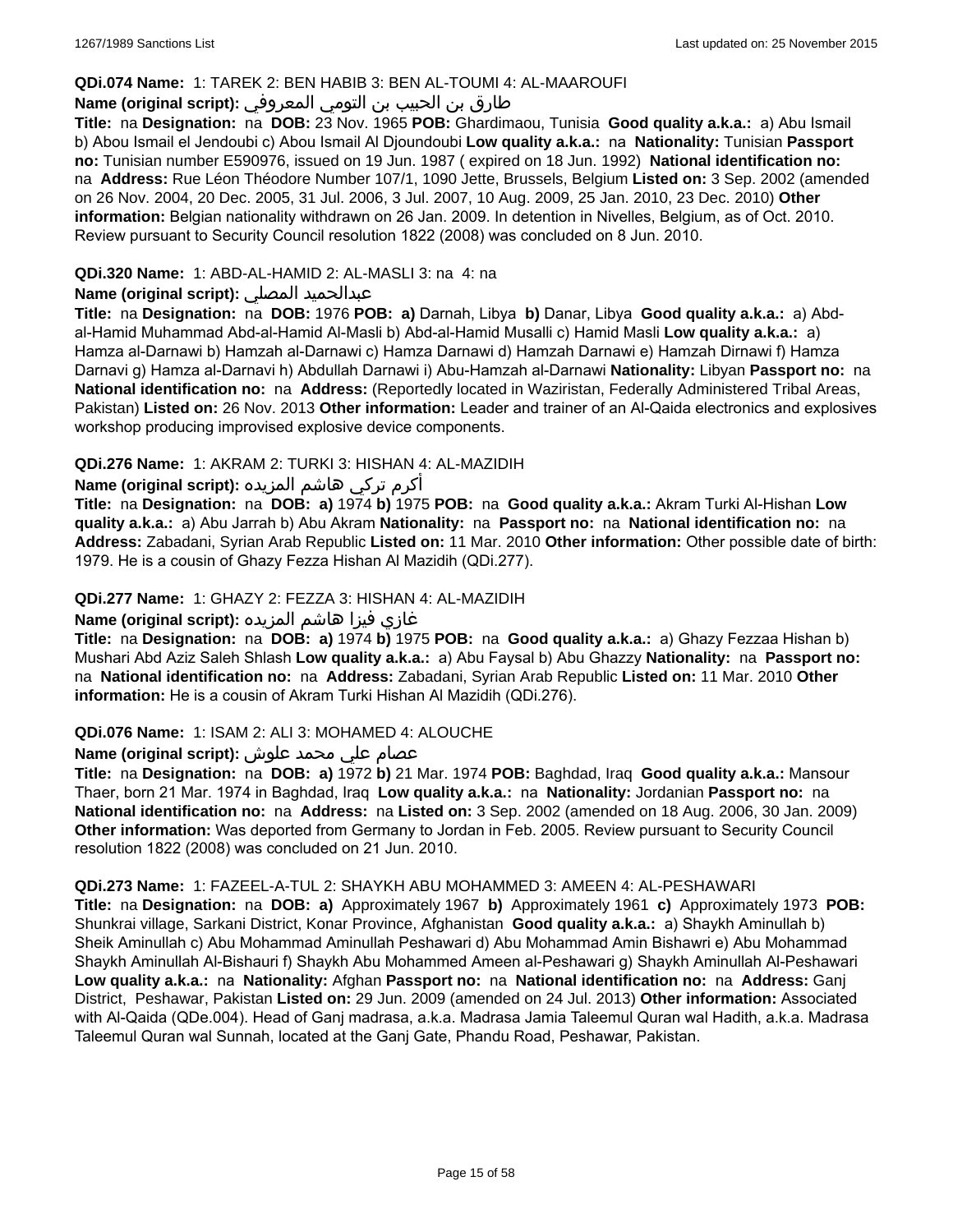### **QDi.282 Name:** 1: QASIM 2: YAHYA 3: MAHDI 4: AL-RIMI

## قاسم يحيى مهدي الريمي **:(script original (Name**

**Title:** na **Designation:** na **DOB:** 5 Jun. 1978 **POB:** Sanaa, Yemen **Good quality a.k.a.:** a) Qasim Al-Rimi b) Qasim al-Raymi c) Qassim al-Raymi d) Qasim al-Rami **Low quality a.k.a.:** a) Qasim Yahya Mahdi 'Abd al-Rimi b) Abu Hurayah al-Sana'ai c) Abu 'Ammar **Nationality:** Yemeni **Passport no:** Yemeni passport number 00344994, issued on 3 Jul. 1999 **National identification no:** na **Address:** Yemen **Listed on:** 11 May 2010 (amended on 15 Apr. 2014) **Other information:** na

### **QDi.253 Name:** 1: KHALIFA 2: MUHAMMAD 3: TURKI 4: AL-SUBAIY

## خليفة محمد تركي السبيعي **:(script original (Name**

**Title:** na **Designation:** na **DOB:** 1 Jan. 1965 **POB:** Doha, Qatar **Good quality a.k.a.:** a) Khalifa Mohd Turki Alsubaie b) Khalifa Mohd Turki al-Subaie c) Khalifa Al-Subayi d) Khalifa Turki bin Muhammad bin al-Suaiy **Low quality a.k.a.:** a) Abu Mohammed al-Qatari b) Katrina **Nationality:** Qatari **Passport no:** (Qatari passport number 00685868 issued in Doha on 5 Feb. 2006 and expiring on 4 Feb. 2011) **National identification no:** (Qatari identity card number 26563400140) na **Address:** Doha, Qatar **Listed on:** 10 Oct. 2008 (amended on 25 Jan. 2010, 15 Nov. 2012, 19 Feb. 2015) **Other information:** Qatar-based terrorist financier and facilitator who has provided financial support to, and acted on behalf of, the senior leadership of Al-Qaida (QDe.004), including moving recruits to Al-Qaida training camps in South Asia. In Jan. 2008, convicted in absentia by the Bahraini High Criminal Court for financing terrorism, undergoing terrorist training, facilitating the travel of others to receive terrorist training abroad, and for membership in a terrorist organization. Arrested in Qatar in Mar. 2008. Served his sentence in Qatar and has been released from detention. Mother's name is Hamdah Ahmad Haidoos.

### **QDi.151 Name:** 1: MOURAD 2: BEN ALI 3: BEN AL-BASHEER 4: AL-TRABELSI

## مراد بن علي بن البشير الطرابلسي **:Name (original script)**

**Title:** na **Designation:** na **DOB:** 20 May 1969 **POB:** Manzil Tmim, Tunisia **Good quality a.k.a.:** a) Aboue Chiba Brahim, born 2 Sep. 1966 in Libya b) Arouri Taoufik, born 2 Sep. 1964 in Tunisia c) Ben Salah Adnan, born 2 Apr. 1966 in Tunisia d) Sassi Adel, born 2 Sep. 1966 in Tunisia e) Salam Kamel, born 2 Feb. 1963 in Tunisia f) Salah Adnan, born 4 Feb. 1965 in Algeria g) Arouri Faisel, born 2 Mar. 1965 in Tunisia h) Bentaib Amour, born 9 Feb. 1965 in Morocco i) Adnan Salah, born 1 Apr. 1966 in Tunisia j) Hasnaoui Mellit (born in 1972 in Morocco) k) Arouri Taoufik ben Taieb, born 9 Feb. 1964 in Tunisia l) Abouechiba Brahim, born 2 Sep. 1966 in Lebanon m) Farid Arouri, born 2 Jun. 1964 in Tunisia n) Ben Magid, born 2 Jun. 1966 in Lebanon o) Maci Ssassi, born 2 Jun. 1972 in Libya p) Salah ben Anan, born 2 Apr. 1966 in Tunisia q) Hasnaui Mellit (born in 1972 in Morocco) **Low quality a.k.a.:** Abou Djarrah **Nationality:** Tunisian **Passport no:** Tunisian number G827238, issued on 1 Jun. 1996 (expired on 31 May 2001) **National identification no:** na **Address:** Libya Street Number 9, Manzil Tmim, Nabeul, Tunisia **Listed on:** 12 Nov. 2003 (amended on 20 Dec. 2005, 10 Aug. 2009, 16 May 2011) **Other information:** Extradited from Italy to Tunisia on 13 Dec. 2008. Inadmissible to the Schengen area. Mother's name is Mabrukah al-Yazidi. Review pursuant to Security Council resolution 1822 (2008) was concluded on 22 Apr. 2010.

#### **QDi.172 Name:** 1: HASSAN 2: ABDULLAH 3: HERSI 4: AL-TURKI

### حسن عبد الله حرسي التركي **:(script original (Name**

**Title: a)** Sheikh **b)** Colonel **Designation:** na **DOB:** Approximately 1944 **POB:** Region V, Ethiopia (the Ogaden Region in eastern Ethiopia) **Good quality a.k.a.:** a) Hassan Turki b) Hassen Abdelle Fihiye c) Sheikh Hassan Abdullah Fahaih d) Hassan Al-Turki e) Hassan Abdillahi Hersi Turki f) Sheikh Hassan Turki g) Xasan Cabdilaahi Xirsi h) Xasan Cabdulle Xirsi **Low quality a.k.a.:** na **Nationality:** Somali **Passport no:** na **National identification no:** na **Address:** (Reported to be active in Southern Somalia, lower Juba near Kismayo, mainly in Jilibe and Burgabo as of Nov. 2012) **Listed on:** 6 Jul. 2004 (amended on 25 Jul. 2006, 21 Dec. 2007, 12 Apr. 2010, 11 May 2010, 13 Dec. 2011, 18 Mar. 2013) **Other information:** Family Background: From the Ogaden clan, Reer - Abdille subclan. Part of the Al-Itihaad Al-Islamiya (AIAI) (QDe.002) leadership. Believed to have been involved in the attacks on the United States embassies in Nairobi and Dar es Salaam in August 1998. Also subject to the sanctions measures set out in Security Council resolution 1844 (2008) concerning Somalia and Eritrea (see www.un.org/sc/ committees/751/index.shtml). Review pursuant to Security Council resolution 1822 (2008) was concluded on 13 May 2010.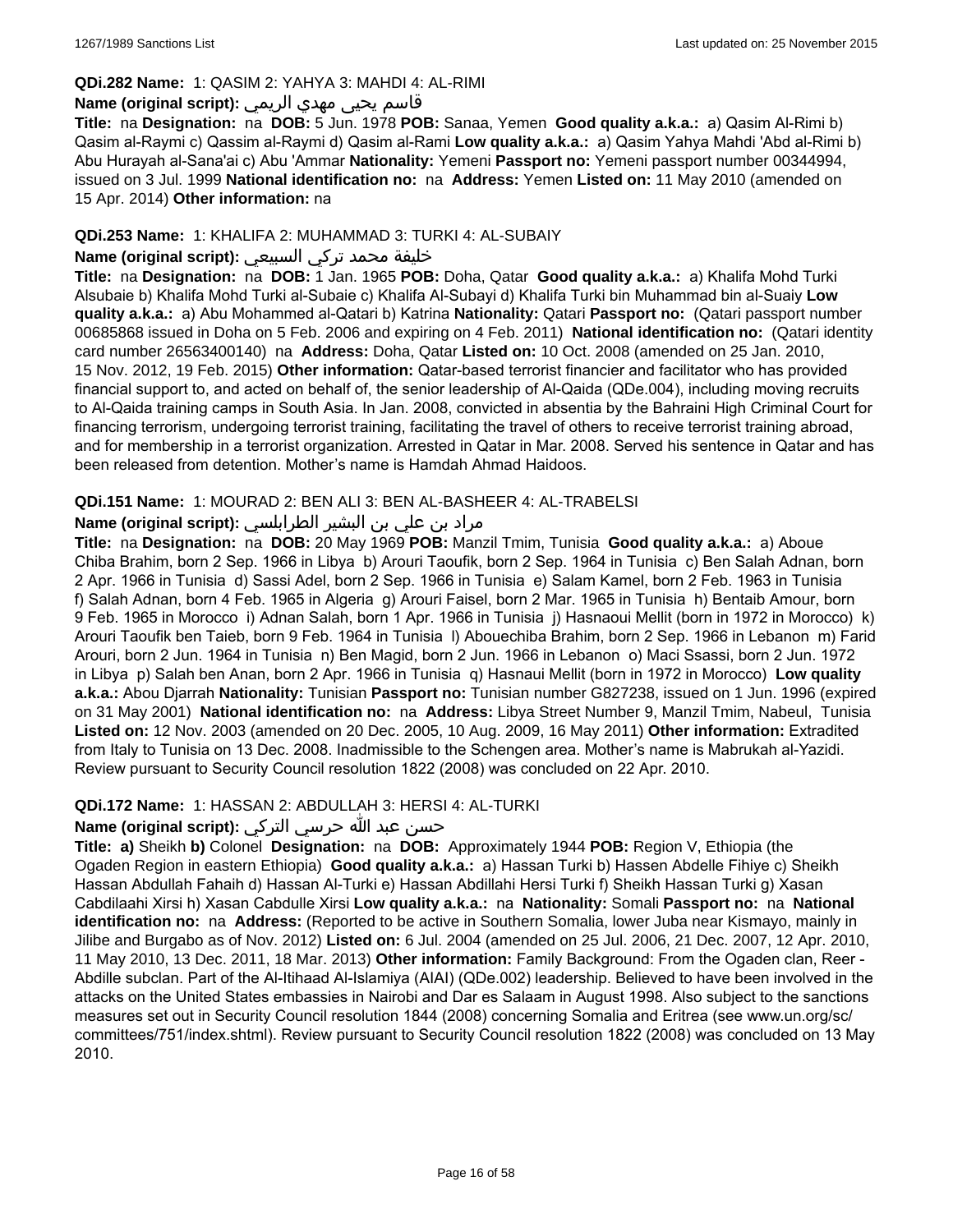## **QDi.274 Name:** 1: NASIR 2: 'ABD-AL-KARIM 3: 'ABDULLAH 4: AL-WAHISHI

## ناصر عبدالكريم عبدالله الوحيشي **:(script original (Name**

**Title:** na **Designation:** na **DOB: a)** 1 Oct. 1976 **b)** (08/10/1396 Hijri Calendar) **POB:** Yemen **Good quality a.k.a.:** a) Nasir al-Wahishi b) Abu Basir Nasir al-Wahishi c) Naser Abdel Karim al-Wahishi d) Nasir Abd al-Karim al-Wuhayshi e) Abu Basir Nasir Al-Wuhayshi f) Nasser Abdul-karim Abdullah al-Wouhichi g) Abu Baseer al-Wehaishi h) Abu Basir Nasser al-Wuhishi i) Abdul Kareem Abdullah Al-Woohaishi j) Nasser Abdelkarim Saleh Al Wahichi **Low quality a.k.a.:** a) Abu Basir b) Abu Bashir **Nationality:** Yemeni **Passport no:** Yemeni number 40483, issued on 5 Jan. 1997 **National identification no:** na **Address:** na **Listed on:** 19 Jan. 2010 (amended on 15 Apr. 2014, 15 Jun. 2015) **Other information:** Since 2007, leader of Al-Qaida in Yemen (AQY). Since Jan. 2009, leader of Al-Qaida in the Arabian Peninsula (QDe.129) operating in Yemen and Saudi Arabia. Associated with senior Al-Qaida (QDe.004) leadership, claims he was secretary to Usama Bin Laden (deceased) prior to 2003. Arrested in Iran and extradited to Yemen in 2003, where he escaped from prison in 2006 and remains fugitive as at Jan. 2010.

### **QDi.015 Name:** 1: MAHFOUZ 2: OULD 3: AL-WALID 4: na

### محفوظ ولد الوليد **:**(Name (original script

**Title:** na **Designation:** na **DOB:** 1 Jan. 1975 **POB:** Mauritania **Good quality a.k.a.:** a) Abu Hafs the Mauritanian b) Khalid Al-Shanqiti c) Mafouz Walad Al-Walid **Low quality a.k.a.:** na **Nationality:** Mauritanian **Passport no:**  na **National identification no:** na **Address:** na **Listed on:** 6 Oct. 2001 (amended on 1 Jun. 2007, 10 Jun. 2011) **Other information:** Review pursuant to Security Council resolution 1822 (2008) was concluded on 15 Jun. 2010.

### **QDi.006 Name:** 1: AIMAN 2: MUHAMMED 3: RABI 4: AL-ZAWAHIRI

### أيمن محمد ربيع الظواهري **:(script original (Name**

**Title: a)** Doctor **b)** Dr. **Designation:** na **DOB:** 19 Jun. 1951 **POB:** Giza, Egypt **Good quality a.k.a.:** a) Ayman Al-Zawahari b) Ahmed Fuad Salim c) Al Zawahry Aiman Mohamed Rabi Abdel Muaz d) Al Zawahiri Ayman e) Abdul Qader Abdul Aziz Abdul Moez Al Doctor f) Al Zawahry Aiman Mohamed Rabi g) Al Zawahry Aiman Mohamed Rabie h) Al Zawahry Aiman Mohamed Robi i) Dhawahri Ayman j) Eddaouahiri Ayman k) Nur Al Deen Abu Mohammed l) Ayman Al Zawahari m) Ahmad Fuad Salim **Low quality a.k.a.:** a) Abu Fatma b) Abu Mohammed **Nationality:** Egyptian **Passport no: a)** Egyptian Passport number 1084010 **b)** Passport number 19820215 **National identification no:** na **Address:** na **Listed on:** 25 Jan. 2001 (amended on 2 Jul. 2007, 18 Jul. 2007, 13 Aug. 2007, 16 Dec. 2010, 22 May 2015) **Other information:** Leader of Al-Qaida (QDe.004). Former operational and military leader of Egyptian Islamic Jihad (QDe.003), was a close associate of Usama Bin Laden (deceased). Believed to be in the Afghanistan/Pakistan border area. Review pursuant to Security Council resolution 1822 (2008) was concluded on 21 Jun. 2010.

## **QDi.156 Name:** 1: ABD-AL-MAJID 2: AZIZ 3: AL-ZINDANI 4: na

## عبد المجيد عزيز الزنداني **:(script original (Name**

**Title:** Sheikh **Designation:** na **DOB:** 1950 **POB:** Yemen **Good quality a.k.a.:** a) Abdelmajid Al-Zindani b) Shaykh 'Abd Al-Majid Al-Zindani c) Sheikh Abd Al-Meguid Al-Zandani **Low quality a.k.a.:** na **Nationality:** Yemeni **Passport no:** Yemeni number A005487, issued on 13 Aug. 1995 **National identification no:** na **Address:** P.O. Box 8096, Sana'a, Yemen **Listed on:** 27 Feb. 2004 (amended on 25 Jul. 2006, 10 Jun. 2011) **Other information:** Review pursuant to Security Council resolution 1822 (2008) was concluded on 2 Jun. 2010.

#### **QDi.152 Name:** 1: SAIFI 2: AMMARI 3: na 4: na

#### **Name (original script):** عماري سيفي

**Title:** na **Designation:** na **DOB: a)** 1 Jan. 1968 **b)** 24 Apr. 1968 **POB: a)** Kef Rih, Algeria **b)** Guelma, Algeria **Good quality a.k.a.:** a) El Para (combat name) b) Abderrezak Le Para c) Abou Haidara d) El Ourassi e) Abderrezak Zaimeche f) Abdul Rasak ammane Abu Haidra g) Abdalarak **Low quality a.k.a.:** na **Nationality:** Algerian **Passport no:** na **National identification no:** na **Address:** Algeria **Listed on:** 4 Dec. 2003 (amended on 7 Apr. 2008, 16 May 2011) **Other information:** In detention in Algeria since Oct. 2004. Former member of the GSPC listed as The Organization of Al-Qaida in the Islamic Maghreb (QDe.014). Review pursuant to Security Council resolution 1822 (2008) was concluded on 27 Jul. 2010.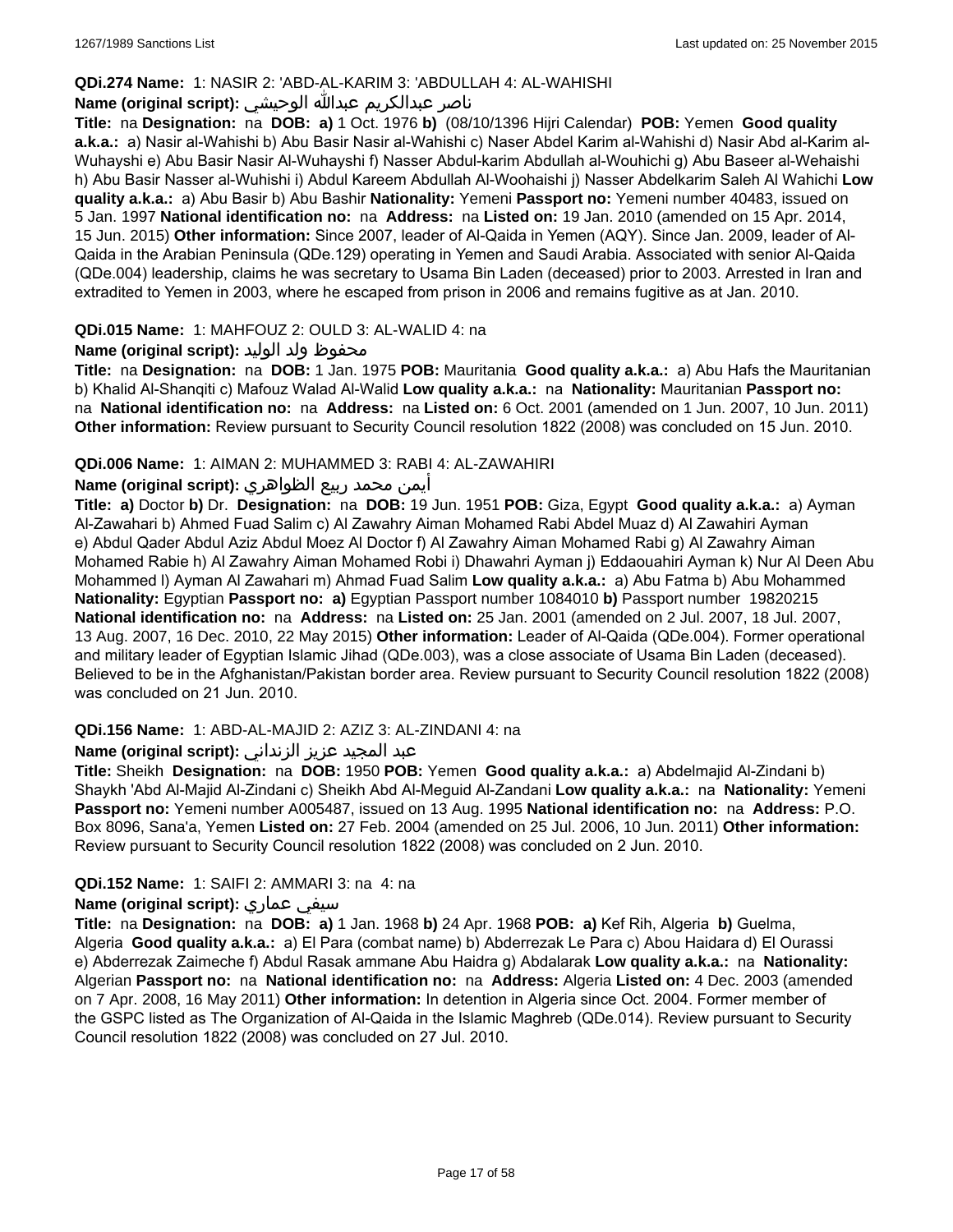#### **QDi.216 Name:** 1: ABDULLAH 2: ANSHORI 3: na 4: na

**Title:** na **Designation:** na **DOB:** 1958 **POB:** Pacitan, East Java, Indonesia **Good quality a.k.a.:** a) Abu Fatih b) Thoyib, Ibnu c) Toyib, Ibnu d) Abu Fathi **Low quality a.k.a.:** na **Nationality:** Indonesian **Passport no:** na **National identification no:** na **Address:** na **Listed on:** 21 Apr. 2006 **Other information:** Review pursuant to Security Council resolution 1822 (2008) was concluded on 8 Jun. 2010.

### **QDi.323 Name:** 1: SAID 2: ARIF 3: na 4: na

**Title:** na **Designation:** na **DOB: a)** 25 Jun. 1964 **b)** 5 Dec. 1965 **POB:** Oran, Algeria **Good quality a.k.a.:** a) Said Mohamed Arif b) Omar Gharib c) Abderahmane d) Abdallah al-Jazairi e) Slimane Chabani f) Souleiman **Low quality a.k.a.:** na **Nationality:** Algerian **Passport no:** na **National identification no:** na **Address:** na **Listed on:** 15 Aug. 2014 **Other information:** A veteran member of the 'Chechen Network' (not listed) and other terrorist groups. He was convicted of his role and membership in the 'Chechen Network' in France in 2006. Joined Jabhat al-Nusrah, listed as Al-Nusrah Front for the People of the Levant (QDe.137) in October 2013.

### **QDi.184 Name:** 1: MUHSIN 2: FADHIL 3: AYED 4: ASHOUR AL-FADHLI

### محسن فاضل عايد عاشور الفضلي **:Name (original script**)

**Title:** na **Designation:** na **DOB:** 24 Apr. 1981 **POB:** Kuwait **Good quality a.k.a.:** a) Muhsin Fadhil 'Ayyid al Fadhli b) Muhsin Fadil Ayid Ashur al Fadhli c) Abu Majid Samiyah d) Abu Samia **Low quality a.k.a.:** na **Nationality:** Kuwaiti **Passport no: a)** Kuwaiti number 106261543 **b)** Kuwaiti number 1420529, issued in Kuwait (and expired on 31 Mar. 2006) **National identification no:** na **Address:** Block Four, Street 13, House #179 Kuwait City, Al-Riqqa area, Kuwait **Listed on:** 17 Feb. 2005 (amended on 23 Jul. 2008) **Other information:** Wanted by the Kuwaiti Security Authorities. Fugitive as of Jul. 2008. Review pursuant to Security Council resolution 1822 (2008) was concluded on 1 Jun. 2010.

### **QDi.265 Name:** 1: HAJI 2: MUHAMMAD 3: ASHRAF 4: na

**Title:** na **Designation:** na **DOB: a)** 1 Mar. 1965 **b)** 1955 **POB:** Faisalabad, Pakistan **Good quality a.k.a.:** a) Haji M. Ashraf b) Muhammad Ashraf Manshah c) Muhammad Ashraf Munsha **Low quality a.k.a.:** na **Nationality:** Pakistani **Passport no: a)** Pakistani number AT0712501, issued on 12 Mar. 2008 (expired 11 Mar 2013) **b)** Pakistani number A-374184 **National identification no: a)** Pakistani 6110125312507 **b)** Pakistani 24492025390 **Address:** na **Listed on:** 10 Dec. 2008 (amended on 17 Jul. 2009, 24 Jul. 2013) **Other information:** Chief of finance of Lashkar-e-Tayyiba (QDe.118). His father's name is Noor Muhammad.

#### **QDi.364 Name:** 1: ISLAM 2: SEIT-UMAROVICH 3: ATABIEV 4: na

#### **Name (original script):** Ислам Сеит-Умарович Атабиев

**Title:** na **Designation:** na **DOB:** 29 Sep. 1983 **POB:** Ust-Dzheguta, Republic of Karachayevo- Cherkessia, Russian Federation **Good quality a.k.a.:** na **Low quality a.k.a.:** Abu Jihad (original script: Абу Джихад) **Nationality:** Russian **Passport no:** Russian foreign travel passport number 620169661 **National identification no:** Russian national passport number 9103314932, issued on 15 Aug. 2003 (issued by Department of the Federal Migration Service of the Russian Federation for the Republic Karachayevo-Cherkessia) **Address: a)** Moscovskiy Microrayon 6, App. 96, Ust- Dzheguta, Republic of Karachayevo-Cherkessia, Russian Federation **b)** Syrian Arab Republic (located in as at Aug. 2015) **c)** Iraq (possible alternative location as at Aug. 2015) **Listed on:** 2 Oct. 2015 **Other information:** As at Aug. 2015, emir of Russian-speaking militants of the Islamic State of Iraq and the Levant (ISIL), listed as Al-Qaida in Iraq (QDe.115). Controls the Syrian Arab Republic cities of Al Dana and Idlib as an ISIL chief. Wanted by the authorities of the Russian Federation for terrorist crimes committed in its territory. Photo available for inclusion in the INTERPOL-UN Security Council Special Notice.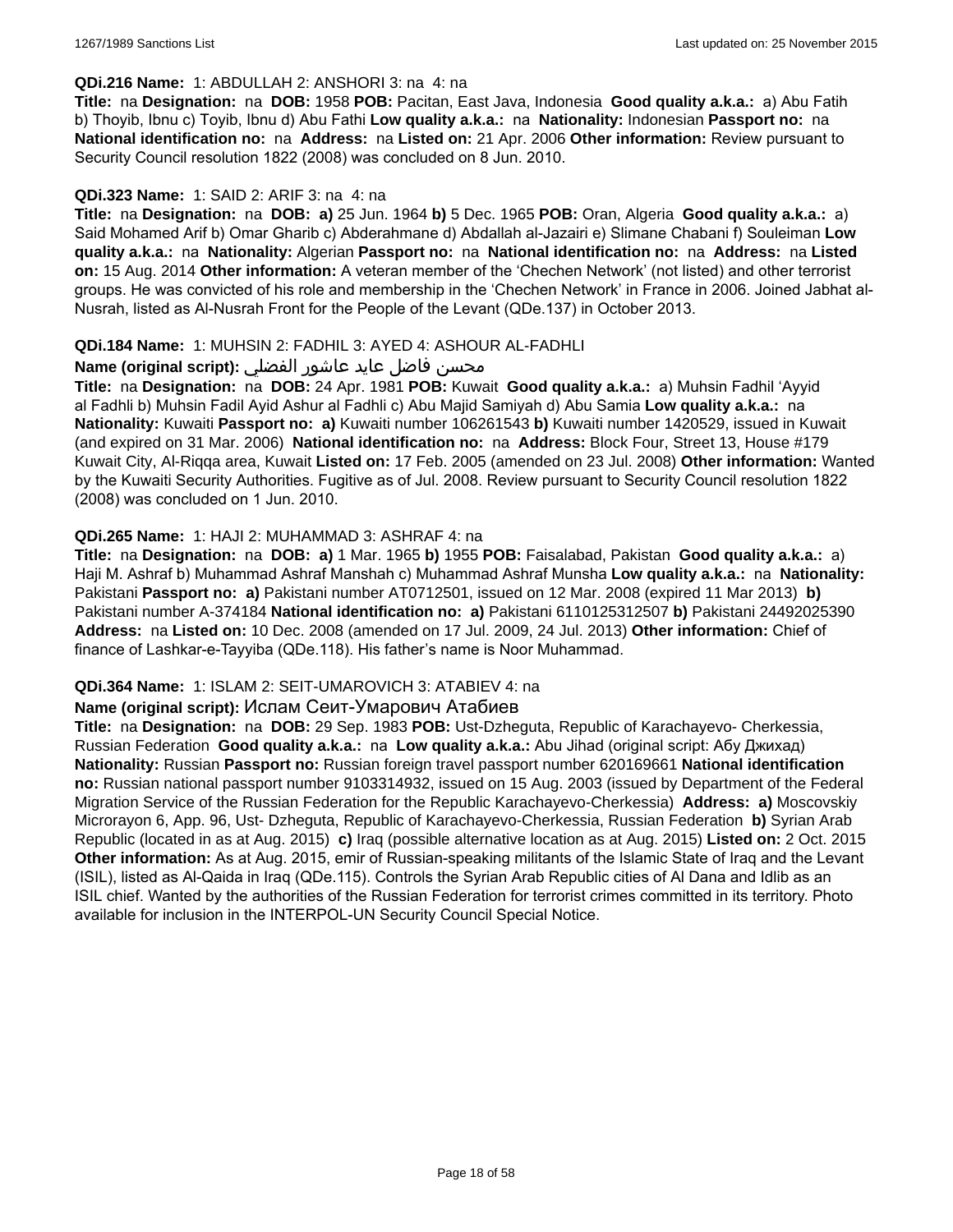### **QDi.042 Name:** 1: HASSAN 2: DAHIR 3: AWEYS 4: na

### **Name (original script):** ظاهرعويس حسن

**Title: a)** Sheikh **b)** Colonel **Designation:** na **DOB:** 1935 **POB:** Somalia **Good quality a.k.a.:** a) Ali, Sheikh Hassan Dahir Aweys b) Awes, Shaykh Hassan Dahir c) Hassen Dahir Aweyes d) Ahmed Dahir Aweys e) Mohammed Hassan Ibrahim f) Aweys Hassan Dahir g) Hassan Tahir Oais h) Hassan Tahir Uways i) Hassan Dahir Awes **Low quality a.k.a.:** a) Sheikh Aweys b) Sheikh Hassan c) Sheikh Hassan Dahir Aweys **Nationality:** Somali **Passport no:** na **National identification no:** na **Address: a)** (Active in Southern Somalia as of Nov. 2012.) **b)** (Also reported to be in Eritrea as of Nov. 2007.) **Listed on:** 9 Nov. 2001 (amended on 21 Dec. 2007, 11 May 2010, 16 May 2011, 18 Mar. 2013) **Other information:** Family background: from the Hawiye's Habergidir, Ayr clan. Senior leader of Al-Itihaad Al-Islamiya (AIAI) (QDe.002) and Hizbul Islam in Somalia. Since 12 April 2010, also subject to the sanctions measures set out in Security Council resolution 1844 (2008) concerning Somalia and Eritrea (see www.un.org/sc/committees/751/index.shtml). Review pursuant to Security Council resolution 1822 (2008) was concluded on 22 Jun. 2010.

### **QDi.248 Name:** 1: RICARDO 2: PEREZ 3: AYERAS 4: na

**Title:** na **Designation:** na **DOB:** 15 Sep. 1973 **POB:** 24 Paraiso Street, Barangay Poblacion, Mandaluyong City, Philippines **Good quality a.k.a.:** a) Abdul Kareem Ayeras b) Abdul Karim Ayeras **Low quality a.k.a.:** a) Ricky Ayeras b) Jimboy c) Isaac Jay Galang Perez d) Abdul Mujib **Nationality:** Filipino **Passport no:** na **National identification no:** na **Address: a)** Barangay Mangayao, Tagkawayan, Quezon, Philippines **b)** Barangay Tigib, Ayungon, Negros Oriental, Philippines **Listed on:** 4 Jun. 2008 (amended on 13 Dec. 2011) **Other information:** Member of the Rajah Solaiman Movement (QDe.128). Arrested by the Philippines authorities on 14 Mar. 2011. Review pursuant to Security Council resolution 1822 (2008) was concluded on 13 May 2010.

### **QDi.305 Name:** 1: ABDUL 2: ROSYID 3: RIDHO 4: BA'ASYIR

**Title:** na **Designation:** na **DOB:** 31 Jan. 1974 **POB:** Sukoharjo, Indonesia **Good quality a.k.a.:** a) Abdul Rosyid Ridho Bashir b) Rashid Rida Ba'aysir c) Rashid Rida Bashir **Low quality a.k.a.:** na **Nationality:** Indonesian **Passport no:** na **National identification no:** (Indonesian National Identity Card number 1127083101740003 under name Abdul Rosyid Ridho Ba'asyir) na **Address:** Podok Pesantren AL Wayain Ngrandu, Sumber Agung Magetan, East Java, Indonesia **Listed on:** 12 Mar. 2012 **Other information:** Father's name is Abu Bakar Ba'asyir (QDi.217). Brother of Abdul Rahim Ba'aysir (QDi.293). Belongs to the leadership of and is involved in recruitment and fundraising for Jemmah Anshorut Tauhid (JAT) (QDe.133) Associated with Jemaah Islamiyah (QDe.092).

#### **QDi.217 Name:** 1: ABU BAKAR 2: BA'ASYIR 3: na 4: na

**Title:** na **Designation:** na **DOB:** 17 Aug. 1938 **POB:** Jombang, East Java, Indonesia **Good quality a.k.a.:** a) Abu Bakar Baasyir, born 17 Aug. 1938 in Jombang, East Java, Indonesia b) Abu Bakar Bashir, born 17 Aug. 1938 in Jombang, East Java, Indonesia c) Abdus Samad d) Abdus Somad **Low quality a.k.a.:** na **Nationality:** Indonesian **Passport no:** na **National identification no:** na **Address:** Indonesia (in prison) **Listed on:** 21 Apr. 2006 (amended on 14 Oct. 2015) **Other information:** Formed Jemmah Anshorut Tauhid (JAT) (QDe.133) in 2008. In 2010, arrested for incitement to commit terrorism and fundraising with respect to a training camp in Aceh, Indonesia and sentenced to 15 years in 2011. Review pursuant to Security Council resolution 1822 (2008) was concluded on 8 Jun. 2010.

## **QDi.293 Name:** 1: ABDUL RAHIM 2: BA'AYSIR 3: na 4: na

**Title:** na **Designation:** na **DOB: a)** 16 Nov. 1977 **b)** 16 Nov. 1974 **POB: a)** Solo, Indonesia **b)** Sukoharjo, Central Java, Indonesia **Good quality a.k.a.:** a) Abdul Rahim Bashir b) 'Abd Al-Rahim Ba'asyir c) 'Abd Al-Rahim Bashir d) Abdurrahim Ba'asyir e) Abdurrahim Bashir f) Abdul Rachim Ba'asyir g) Abdul Rachim Bashir h) Abdul Rochim Ba'asyir i) Abdul Rochim Bashir j) Abdurochim Ba'asyir k) Abdurochim Bashir l) Abdurrochim Ba'asyir m) Abdurrochim Bashir n) Abdurrahman Ba'asyir o) Abdurrahman Bashir **Low quality a.k.a.:** na **Nationality:** Indonesian **Passport no:** na **National identification no:** na **Address:** Indonesia **Listed on:** 19 Jul. 2011 **Other information:** Senior Jemaah Islamiyah (QDe.092) leader. Father's name is Abu Bakar Ba'asyir (QDi.217).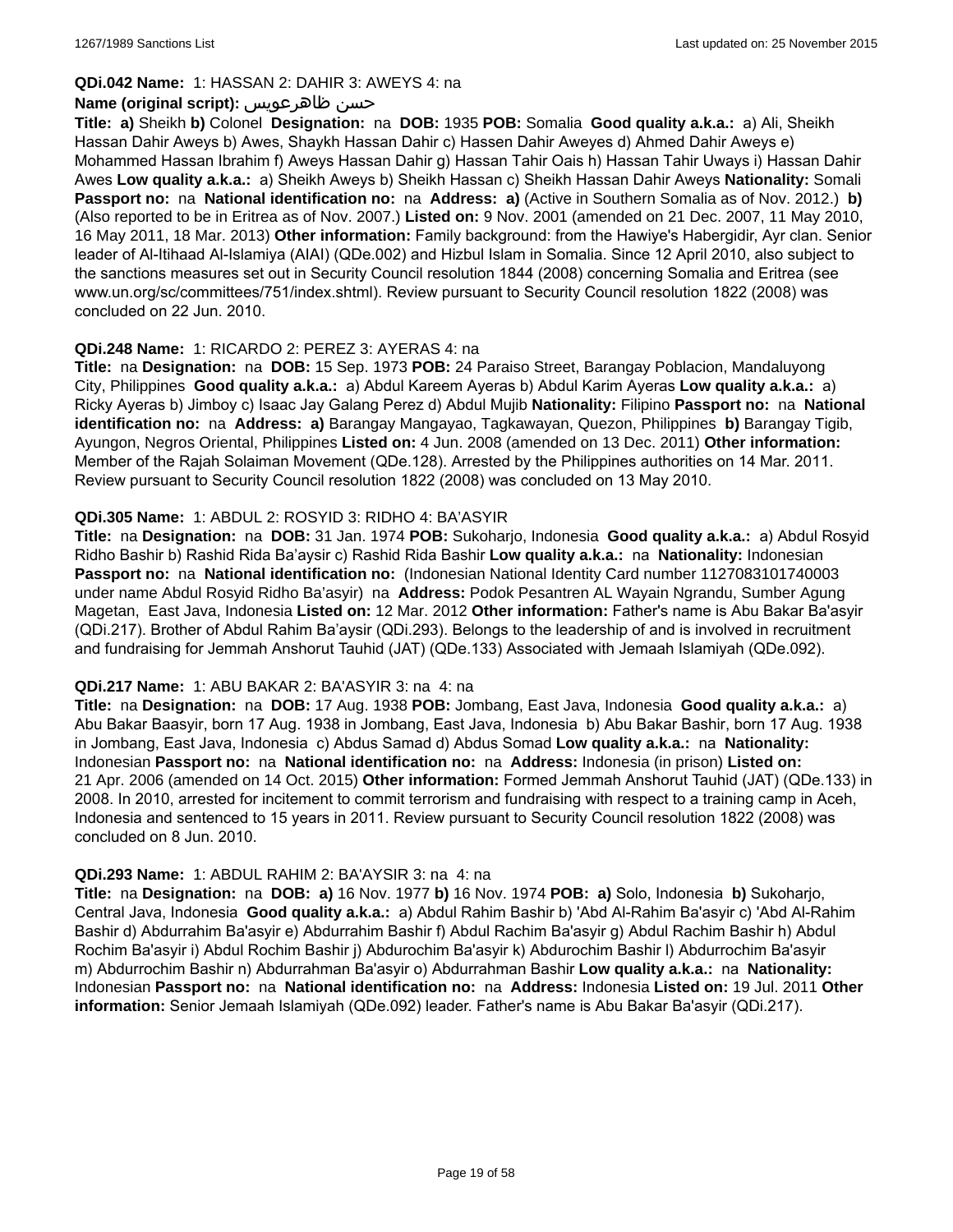#### **QDi.080 Name:** 1: SAID 2: BAHAJI 3: na 4: na

#### **Name (original script):** باهاجى سعيد

**Title:** na **Designation:** na **DOB:** 15 Jul. 1975 **POB:** Haselünne, Lower Saxony, Germany **Good quality a.k.a.:** Zouheir Al Maghribi **Low quality a.k.a.:** a) Mohamed Abbattay b) Abderrahmane Al Maghribi **Nationality: a)** German **b)** Moroccan **Passport no: a)** Provisional German passport No.: 28642163 (issued by the city of Hamburg) **b)** Moroccan passport number 954242, issued on 28 Jun. 1995, issued in Meknas, Morocco (expired) **National identification no:** German identity document ("Bundespersonalausweis") No. 1336597587 **Address:** Bunatwiete 23, Hamburg, 21073, Germany (formerly resident at ) **Listed on:** 30 Sep. 2002 (amended on 26 Nov. 2004, 9 Sep. 2005, 2 Jul. 2007, 23 Dec. 2010, 9 Sep. 2014) **Other information:** Deputy head of the media committee of Al-Qaida (QE.A.4.01) as at Apr. 2010. German authorities issued an arrest warrant for him on 21 Sep. 2001. Review pursuant to Security Council resolution 1822 (2008) was concluded on 20 May 2010. Reportedly deceased in September 2013 in the Afghanistan/Pakistan border area.

### **QDi.266 Name:** 1: MAHMOUD 2: MOHAMMAD 3: AHMED 4: BAHAZIQ

**Title:** na **Designation:** na **DOB: a)** 17 Aug. 1943 **b)** 1943 **c)** 1944 **POB:** India **Good quality a.k.a.:** a) Bahaziq Mahmoud b) Abu Abd al-'Aziz c) Abu Abdul Aziz d) Shaykh Sahib **Low quality a.k.a.:** na **Nationality:** Saudi Arabian **Passport no:** na **National identification no:** Saudi Arabian 4-6032-0048-1 **Address:** na **Listed on:** 10 Dec. 2008 **Other information:** Financier of Lashkar-e-Tayyiba (listed under permanent reference number QDe.118). Has served as the leader of Lashkar-e-Tayyiba in Saudi Arabia.

### **QDi.311 Name:** 1: AYYUB 2: BASHIR 3: na 4: na

### **Name (original script):** بشیر ایوب

**Title: a)** Qari **b)** Alhaj **Designation:** na **DOB: a)** 1966 **b)** 1964 **c)** 1969 **d)** 1971 **POB:** na **Good quality a.k.a.:** a) Alhaj Qari Ayub Bashar b) Qari Muhammad Ayub **Low quality a.k.a.:** na **Nationality: a)** Uzbek **b)** Afghan **Passport no:** na **National identification no:** na **Address:** Mir Ali, North Waziristan Agency, Federal Administered Tribal Areas, Pakistan **Listed on:** 18 Oct. 2012 **Other information:** Member of leadership council as of early 2010 and head of finance for the Islamic Movement of Uzbekistan (QDe.010). Coordinated financial and logistical support for the Islamic Movement of Uzbekistan in Afghanistan and Pakistan between 2009-2012. Transferred and delivered funds to Fazal Rahim (QDi.303).

#### **QDi.055 Name:** 1: MAHMOOD 2: SULTAN 3: BASHIR-UD-DIN 4: na

**Title:** na **Designation:** na **DOB: a)** 1937 **b)** 1938 **c)** 1939 **d)** 1940 **e)** 1941 **f)** 1942 **g)** 1943 **h)** 1944 **i)** 1945 **POB:**  na **Good quality a.k.a.:** a) Mahmood, Sultan Bashiruddin b) Mehmood, Dr. Bashir Uddin c) Mekmud, Sultan Baishiruddin **Low quality a.k.a.:** na **Nationality:** Pakistani **Passport no:** na **National identification no:** na **Address:** Street 13, Wazir Akbar Khan, Kabul, Afghanistan **Listed on:** 24 Dec. 2001 **Other information:** Review pursuant to Security Council resolution 1822 (2008) was concluded on 1 Jun. 2010.

#### **QDi.345 Name:** 1: TARKHAN 2: TAYUMURAZOVICH 3: BATIRASHVILI 4:

**Title:** na **Designation:** na **DOB: a)** 11 Jan. 1986 **b)** 1982 **POB:** Akhmeta, Village Birkiani, Georgia **Good quality a.k.a.:** a) Tarkhan Tayumurazovich Batyrashvili b) Tarkhan Batirashvili **Low quality a.k.a.:** a) Omar Shishani b) Umar Shishani c) Abu Umar al-Shishani d) Omar al-Shishani e) Chechen Omar f) Omar the Chechen g) Omer the Chechen h) Umar the Chechen i) Abu Umar j) Abu Hudhayfah **Nationality:** Georgian **Passport no:** 09AL14455, issued in Georgia (expires on 26 Jun. 2019) **National identification no:** 08001007864, issued in Georgia **Address:** Syrian Arab Republic (located in as at Dec. 2014) **Listed on:** 23 Jan. 2015 **Other information:** As of mid-2014, Syria-based senior military commander and shura council member of Islamic State in Iraq and the Levant, listed as Al-Qaida in Iraq (AQI) (QDe.115). Led approximately 1,000 foreign fighters for ISIL and committed a number of attacks in northern Syria.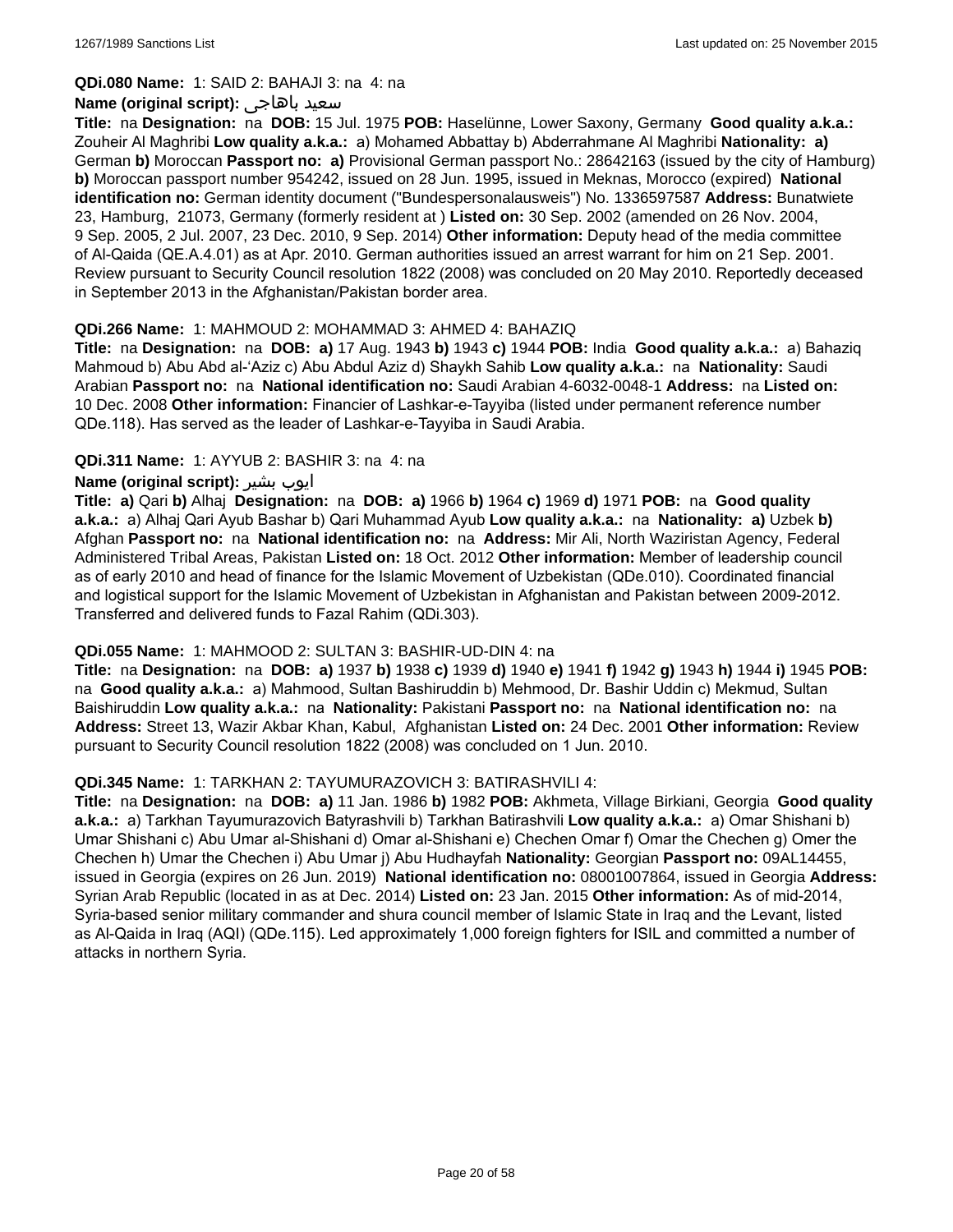#### **QDi.279 Name:** 1: MOHAMED 2: BELKALEM 3: na 4: na

### **Name (original script):** بلكلام محمد

**Title:** na **Designation:** na **DOB:** 19 Dec. 1969 **POB:** Hussein Dey, Algiers, Algeria **Good quality a.k.a.:** na **Low quality a.k.a.:** a) Abdelali Abou Dher (ذر ابو العالي عبد (b) El Harrachi (الحراشي(**Nationality:** Algerian **Passport no:**  na **National identification no:** na **Address:** Mali **Listed on:** 22 Apr. 2010 (amended on 15 Apr. 2014) **Other information:** Convicted in absentia by Algerian tribunal on 28 Mar. 1996. Algerian international arrest warrant number 03/09 of 6 Jun. 2009 issued by the Tribunal of Sidi Mhamed, Algiers, Algeria. Algerian extradition request number 2307/09 of 3 Sep. 2009, presented to Malian authorities. Father's name is Ali Belkalem. Mother's name is Fatma Saadoudi. Member of The Organization of Al-Qaida in the Islamic Maghreb (QDe.014)

### **QDi.136 Name:** 1: MOKHTAR 2: BELMOKHTAR 3: na 4: na

### **Name (original script):** بلمختار مختار

**Title:** na **Designation:** na **DOB:** 1 Jun. 1972 **POB:** Ghardaia, Algeria **Good quality a.k.a.:** a) Abou Abbes Khaled b) Belaouar Khaled Abou El Abass c) Belaouer Khaled Abou El Abass d) Belmokhtar Khaled Abou El Abes e) Khaled Abou El Abass f) Khaled Abou El Abbes g) Khaled Abou El Abes h) Khaled Abulabbas Na Oor i) Mukhtar Belmukhtar **Low quality a.k.a.:** a) Belaoua b) Belaour **Nationality:** Algerian **Passport no:** na **National identification no:** na **Address:** na **Listed on:** 11 Nov. 2003 (amended on 12 Apr. 2006, 2 Jul. 2007, 7 Apr. 2008, 25 Jan. 2010, 16 May 2011, 9 Sep. 2014) **Other information:** Father's name is Mohamed. Mother's name is Zohra Chemkha. Member of the Council of the Organization of Al-Qaida in the Islamic Maghreb (QDe.014) (AQIM). Head of Al Mouakaoune Biddam (QDe.139), Al Moulathamoun (QDe.140) and Al Mourabitoun (QDe.141). Review pursuant to Security Council resolution 1822 (2008) was concluded on 30 Jul. 2009.

### **QDi.375 Name:** 1: BOUBAKER 2: BEN HABIB 3: BEN AL-HAKIM 4: na

**Title:** na **Designation:** na **DOB:** 1 Aug. 1983 **POB:** Paris, France **Good quality a.k.a.:** a) Boubakeur el-Hakim b) Boubaker el Hakim **Low quality a.k.a.:** a) Abou al Moukatel b) Abou Mouqatel c) Abu-Muqatil al-Tunisi **Nationality: a)** French **b)** Tunisian **Passport no:** na **National identification no:** na **Address:** Syrian Arab Republic (as at Sep. 2015) **Listed on:** 29 Sep. 2015 **Other information:** French-Tunisian foreign terrorist fighter for Islamic State in Iraq and the Levant (ISIL), listed as Al-Qaida in Iraq (QDe.115).

#### **QDi.355 Name:** 1: SOFIANE 2: BEN GOUMO 3: na 4: na

**Title:** na **Designation:** na **DOB:** 26 Jun. 1959 **POB:** Derna, Libya **Good quality a.k.a.:** Sufyan bin Qumu **Low quality a.k.a.:** Abou Fares al Libi **Nationality:** Libyan **Passport no:** na **National identification no:** na **Address:** Libya **Listed on:** 3 Sep. 2015 **Other information:** Leader of Ansar al Charia Derna (QDe.145).

#### **QDi.333 Name:** 1: SEIFALLAH 2: BEN HASSINE 3: na 4: na

**Title:** na **Designation:** na **DOB:** 8 Nov. 1965 **POB:** na **Good quality a.k.a.:** a) Seif Allah ben Hocine b) Saifallah ben Hassine c) Sayf Allah 'Umar bin Hassayn d) Sayf Allah bin Hussayn **Low quality a.k.a.:** a) Abu Iyyadh al-Tunisi b) Abou Iyadh el-Tounsi c) Abu Ayyad al-Tunisi d) Abou Aayadh e) Abou Iyadh **Nationality:** Tunisian **Passport no:** na **National identification no:** na **Address:** na **Listed on:** 23 Sep. 2014 **Other information:** Founder of the Tunisian Combatant Group (QDe.090) and leader of Ansar al-Shari'a in Tunisia (QDe.143). Arrest warrant issued by Tunisian Court of First Instance on 23 Aug. 2013.

#### **QDi.307 Name:** 1: HAFIZ 2: ABDUL SALAM 3: BHUTTAVI 4: na

**Title: a)** Maulavi **b)** Mullah **Designation:** na **DOB:** 1940 **POB:** Gujranwala, Punjab Province, Pakistan **Good quality a.k.a.:** a) Hafiz Abdul Salam Bhattvi b) Hafiz Abdusalam Budvi c) Hafiz Abdussalaam Bhutvi d) Abdul Salam Budvi e) Abdul Salam Bhattwi f) Abdul Salam Bhutvi g) Mullah Abdul Salaam Bhattvi h) Molvi Abdursalam Bhattvi **Low quality a.k.a.:** na **Nationality:** Pakistani **Passport no:** na **National identification no:** na **Address:** na **Listed on:** 14 Mar. 2012 **Other information:** Founding member of Lashkar-e-Tayyiba (QDe.118) and deputy to Lashkar-e-Tayyiba leader Hafiz Muhammad Saeed (QDi.263).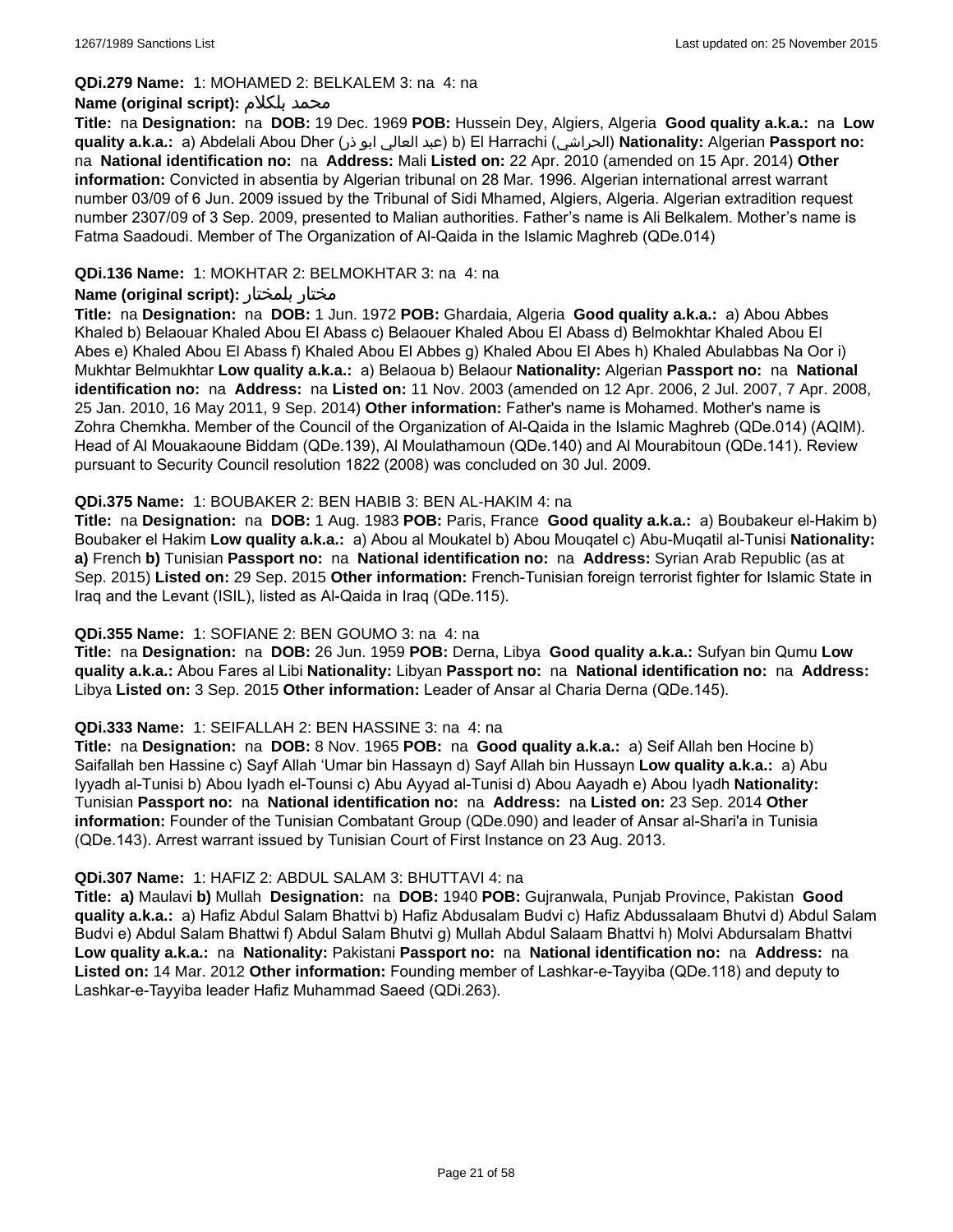### **QDi.081 Name:** 1: RAMZI 2: MOHAMED 3: ABDULLAH 4: BINALSHIBH

### رمزي محمد عبد الله بن الشيبة **:(script original (Name**

**Title:** na **Designation:** na **DOB: a)** 1 May 1972 **b)** 16 Sep. 1973 **POB: a)** Gheil Bawazir, Hadramawt, Yemen **b)** Khartoum, Sudan **Good quality a.k.a.:** a) Binalshibh Ramzi Mohammed Abdullah b) Ramzi Binalshib c) Ramzi Mohamed Abdellah Omar Hassan Alassiri d) Binalshibh Ramsi Mohamed Abdullah e) Abu Ubaydah f) 'Umar Muhammad 'Abdallah Ba' Amar g) Binalsheidah, Ramzi Mohamed Abdullah h) Bin Al Shibh, Ramzi i) Omar, Ramzi Mohamed Abdellah j) Mohamed Ali Abdullah Bawazir **Low quality a.k.a.:** Ramzi Omar **Nationality:** Yemeni **Passport no:** 00085243, issued on 17 Nov. 1997, issued in Sanaa, Yemen **National identification no:**  na **Address:** na **Listed on:** 30 Sep. 2002 (amended on 26 Nov. 2004, 25 Jul. 2006, 2 Jul. 2007, 27 Jul. 2007, 23 Dec. 2010) **Other information:** Arrested in Karachi, Pakistan, 30 Sep. 2002. In custody of the United States of America, as of May 2010. Review pursuant to Security Council resolution 1822 (2008) was concluded on 25 May 2010.

**QDi.009 Name:** 1: BILAL 2: BIN MARWAN 3: na 4: na

## بلال بن مروان **:(script original (Name**

**Title:** na **Designation:** na **DOB:** 1947 **POB:** na **Good quality a.k.a.:** na **Low quality a.k.a.:** na **Nationality:**  na **Passport no:** na **National identification no:** na **Address:** na **Listed on:** 25 Jan. 2001 **Other information:** Senior lieutenant of UBL. Review pursuant to Security Council resolution 1822 (2008) was concluded on 21 Jun. 2010.

**QDi.063 Name:** 1: AL-MOKHTAR 2: BEN MOHAMED 3: BEN AL-MOKHTAR 4: BOUCHOUCHA

المختار بن محمد بن المختار بوشوشة **:Name (original script)** 

**Title:** na **Designation:** na **DOB:** 13 Oct. 1969 **POB:** Tunis, Tunisia **Good quality a.k.a.:** Bushusha, Mokhtar **Low quality a.k.a.:** na **Nationality:** Tunisian **Passport no:** Tunisian number K754050, issued on 26 May 1999 (expired on 25 May 2004) **National identification no:** 04756904, issued on 14 Sep. 1984 **Address:** Via Milano Number 38, Spinadesco, (CR), Italy **Listed on:** 24 Apr. 2002 (amended on 10 Apr. 2003, 26 Nov. 2004, 20 Dec. 2005, 7 Jun. 2007, 23 Dec. 2010) **Other information:** Italian Fiscal Code: BCHMHT69R13Z352T. Mother's name is Hedia Bannour. Review pursuant to Security Council resolution 1822 (2008) was concluded on 22 Apr. 2010.

## **QDi.188 Name:** 1: FAYCAL 2: BOUGHANEMI 3: na 4: na

## **Name (original script):** بوغانمي فيصل

**Title:** na **Designation:** na **DOB:** 28 Oct. 1966 **POB:** Tunis, Tunisia **Good quality a.k.a.:** a) Faical Boughanmi b) Faysal al-Bughanimi **Low quality a.k.a.:** na **Nationality:** Tunisian **Passport no:** na **National identification no:**  na **Address:** Number 5/B viale Cambonino, Cremona, Italy **Listed on:** 29 Jul. 2005 (amended on 7 Jun. 2007, 10 Aug. 2009, 1 Sep. 2009, 13 Dec. 2011) **Other information:** Italian Fiscal code: BGHFCL66R28Z352G. Sentenced to 7 years imprisonment in Italy on 29 Jun. 2007 by the Brescia Second Appeals Court. In detention in Italy as at Jun. 2009. Review pursuant to Security Council resolution 1822 (2008) was concluded on 20 Jul. 2009.

#### **QDi.143 Name:** 1: HAMADI 2: BEN ABDUL AZIZ 3: BEN ALI 4: BOUYEHIA

## حمادي بن عبد العزيز بن علي بويحي **:(script original (Name**

**Title:** na **Designation:** na **DOB:** 29 May 1966 **POB:** Tunis, Tunisia **Good quality a.k.a.:** a) Gamel Mohamed, born 25 May 1966 in Morocco b) Abd el Wanis Abd Gawwad Abd el Latif Bahaa, born 9 May 1986 in Egypt c) Mahmoud Hamid **Low quality a.k.a.:** na **Nationality:** Tunisian **Passport no:** Tunisian passport number L723315, issued on 5 May 1998 (expired on 4 May 2003) **National identification no:** na **Address:** Corso XXII Marzo Number 39, Milan, Italy **Listed on:** 12 Nov. 2003 (amended on 20 Dec. 2005, 31 Jul. 2006, 30 Jan. 2009, 16 May 2011) **Other information:** In prison in Italy until 28 Jul. 2011. Review pursuant to Security Council resolution 1822 (2008) was concluded on 21 Jun. 2010.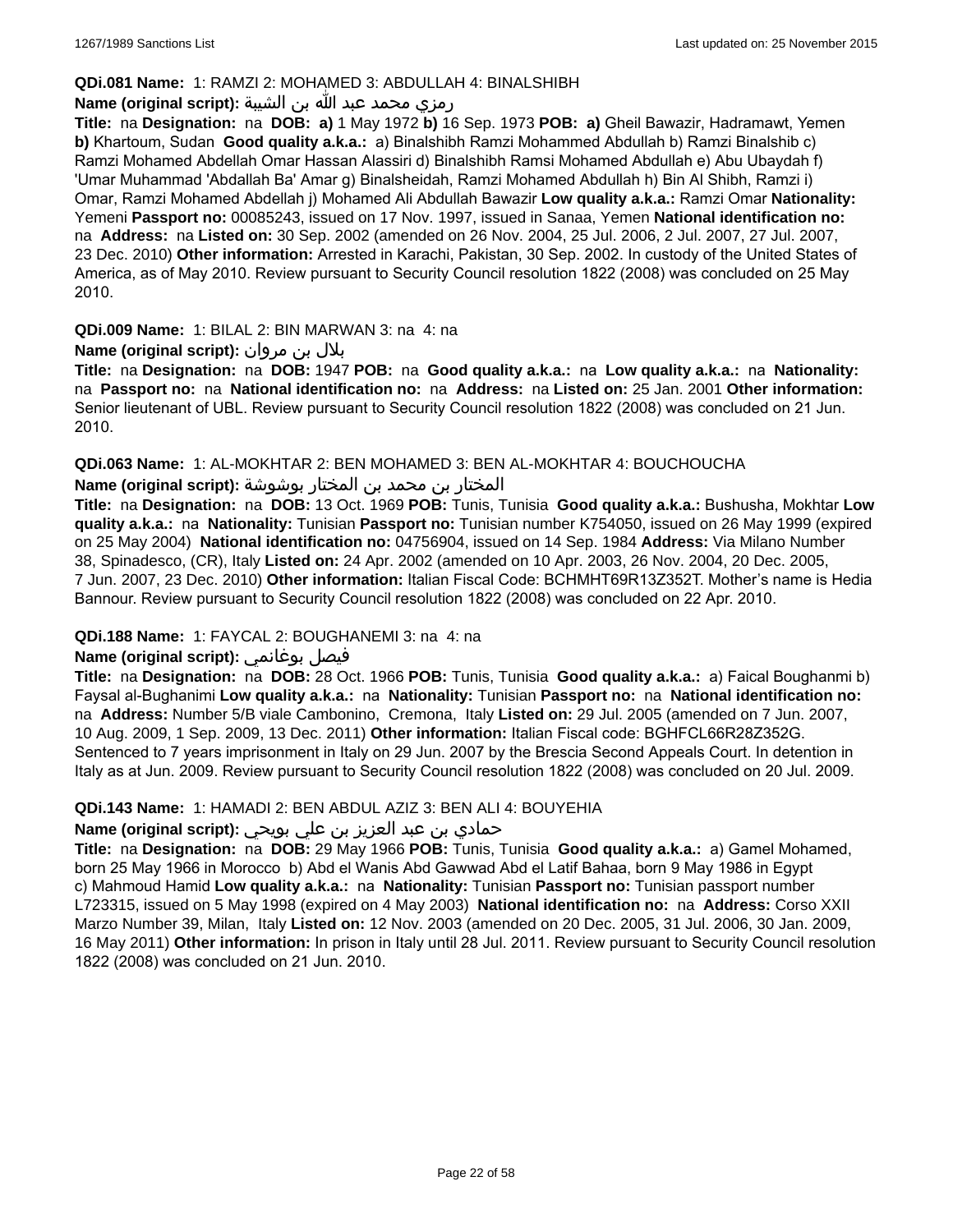## **QDi.365 Name:** 1: AKHMED 2: RAJAPOVICH 3: CHATAEV 4: na

#### **Name (original script):** Ахмед Ражапович Чатаев

**Title:** na **Designation:** na **DOB:** 14 Jul. 1980 **POB:** Vedeno Village, Vedenskiy District, Republic of Chechnya, Russian Federation **Good quality a.k.a.:** a) Akhmad Shishani (original script: Ахмад Шишани) b) David Mayer (Russian script: Давид Майер) c) Elmir Sene (original script: Эльмир Сене) **Low quality a.k.a.:** Odnorukiy (original script: Однорукий) **Nationality:** na **Passport no:** na **National identification no:** Russian national passport number 9600133195, issued in Vedensiky District, Republic of Chechnya, Russian Federation (issued by Department of Internal Affairs) **Address: a)** Syrian Arab Republic (located in as at Aug. 2015) **b)** Iraq (possible alternative location as at Aug. 2015) **Listed on:** 2 Oct. 2015 **Other information:** As at Aug. 2015, one of the leaders of the Islamic State in Iraq and the Levant (ISIL), listed as Al-Qaida in Iraq (QDe.115), commanding directly 130 militants. Physical description: eye colour: brown, hair colour: black, build: solid; distinguishing marks: oval face, beard, missing a right hand and left leg, speaks Russian, Chechen and possibly German and Arabic. Wanted by the authorities of the Russian Federation for terrorist crimes committed in its territory. Photo available for inclusion in the INTERPOL-UN Security Council Special Notice.

### **QDi.312 Name:** 1: AAMIR 2: ALI 3: CHAUDHRY 4: na

## عامر علی چوہدری **:(script original (Name**

**Title:** na **Designation:** na **DOB:** 3 Aug. 1986 **POB:** na **Good quality a.k.a.:** a) Aamir Ali Chaudary b) Aamir Ali Choudry c) Amir Ali Chaudry **Low quality a.k.a.:** Huzaifa **Nationality:** Pakistani **Passport no:** Pakistani number BN 4196361, issued on 28 Oct. 2008 (expiring 27 Oct. 2013) **National identification no:** Pakistani 33202-7126636-9 **Address:** na **Listed on:** 18 Oct. 2012 **Other information:** Electronics and explosives expert for Tehrik-e Taliban Pakistan (TTP) (QDe.132). Involved in attack planning for TTP. Provided financial and logistical support for TTP and participated in TTP-sponsored militant training.

### **QDi.070 Name:** 1: YASSINE 2: CHEKKOURI 3: na 4: na

### **Name (original script):** شكوري ياسين

**Title:** na **Designation:** na **DOB:** 6 Oct. 1966 **POB:** Safi, Morocco **Good quality a.k.a.:** na **Low quality a.k.a.:**  na **Nationality:** Moroccan **Passport no:** Moroccan number F46947 **National identification no:** (Moroccan national identity card H-135467) na **Address:** 7th Street, Number 7, Hay Anas Safi, Morocco **Listed on:** 3 Sep. 2002 (amended on 7 Jun. 2007, 23 Dec. 2010) **Other information:** Mother's name is Feue Hlima Bent Barka and father's name is Abderrahmane Mohammed Ben Azzouz. Deported from Italy to Morocco on 26 Feb. 2004. Review pursuant to Security Council resolution 1822 (2008) was concluded on 21 Jun. 2010.

#### **QDi.376 Name:** 1: PETER 2: CHERIF 3: na 4: na

**Title:** na **Designation:** na **DOB:** 26 Aug. 1982 **POB:** Paris, France **Good quality a.k.a.:** na **Low quality a.k.a.:**  na **Nationality:** French **Passport no:** na **National identification no:** na **Address:** Al Mukalla, Hadramawt province, Yemen **Listed on:** 29 Sep. 2015 **Other information:** Member of Al-Qaida in the Arabian Peninsula (AQAP) (QDe.129). Convicted in absentia to five years in prison in France in 2012. Wanted by French authorities as of 2015.

#### **QDi.300 Name:** 1: MONIR 2: CHOUKA 3: na 4: na

**Title:** na **Designation:** na **DOB:** 30 Jul. 1981 **POB:** Bonn, Germany **Good quality a.k.a.:** na **Low quality a.k.a.:** Abu Adam **Nationality: a)** German **b)** Moroccan **Passport no:** German passport number 5208323009, issued on 2 Feb. 2007, issued in Stadt Bonn, Germany (expires on 1 Feb. 2012) **National identification no:** German national identity card number 5209530116, issued on 21 Jun. 2006, issued in Stadt Bonn, Germany (expired on 20 Jun. 2011) **Address:** Ungartenstraße 6, Bonn, 53229, Germany (previous) **Listed on:** 25 Jan. 2012 **Other information:** Associated with Islamic Movement of Uzbekistan (QDe.010). Brother of Yassin Chouka (QDi.301). Arrest warrant issued by the investigating judge of the German Federal Court of Justice on 5 Oct. 2010.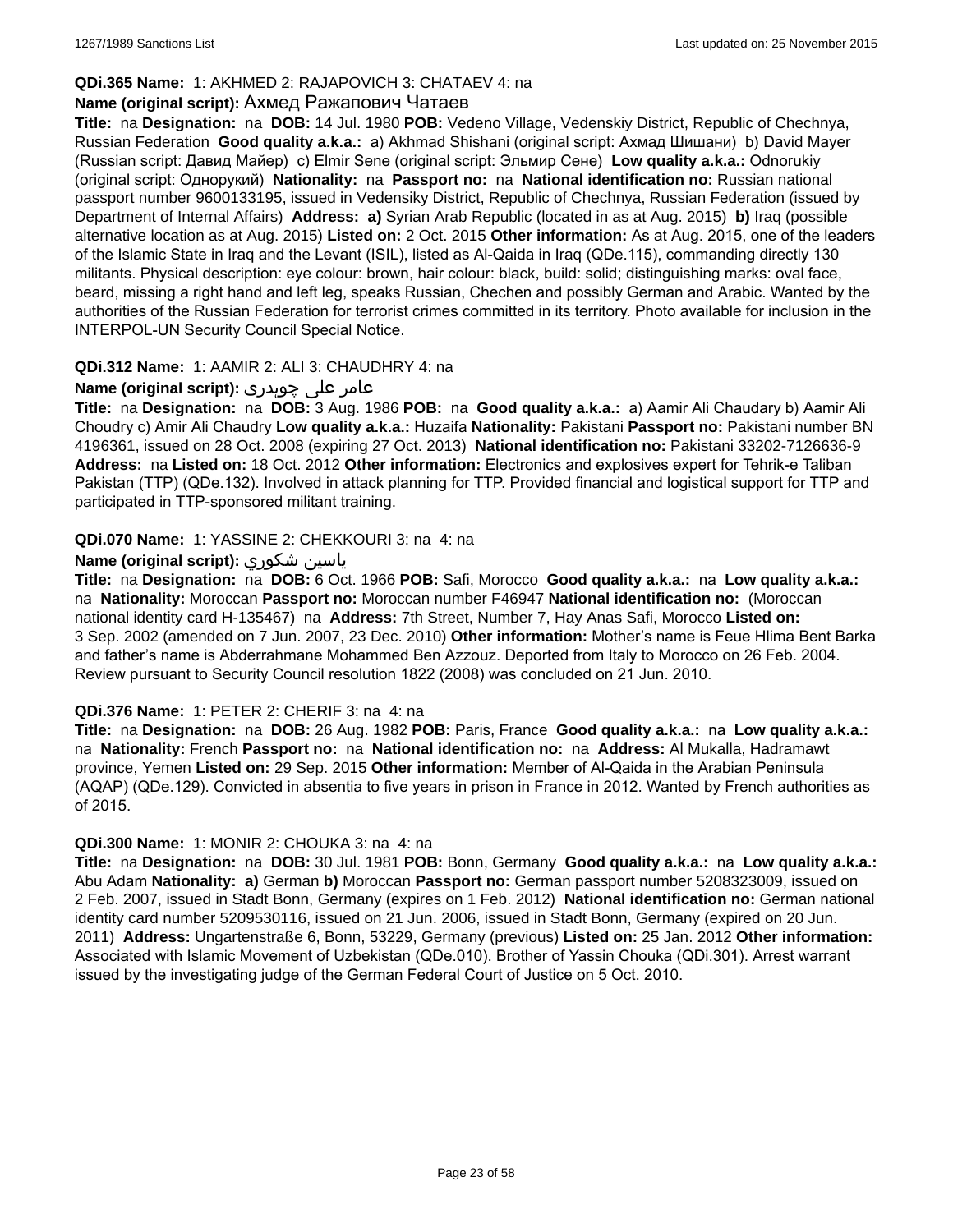### **QDi.301 Name:** 1: YASSIN 2: CHOUKA 3: na 4: na

**Title:** na **Designation:** na **DOB:** 11 Dec. 1984 **POB:** Bonn, Germany **Good quality a.k.a.:** na **Low quality a.k.a.:** Abu Ibraheem **Nationality: a)** German **b)** Moroccan **Passport no:** German passport number 5204893014, issued on 5 Oct. 2000, issued in Stadt Bonn, Germany (expired on 5 Oct. 2005) **National identification no:** German national identity card number 5209445304, issued on 5 Sep. 2005, issued in Stadt Bonn, Germany (expired on 4 Sep. 2010) **Address:** Karl-Barth-Straße 14, Bonn, 53129, Germany (previous) **Listed on:** 25 Jan. 2012 **Other information:** Associated with Islamic Movement of Uzbekistan (QDe.010). Brother of Monir Chouka (QDi.300). Arrest warrant issued by the investigating judge of the German Federal Court of Justice on 5 Oct. 2010.

### **QDi.141 Name:** 1: MAXAMED 2: CABDULLAAH 3: CIISE 4: na

**Title:** na **Designation:** na **DOB:** 8 Oct. 1974 **POB:** Kismaayo, Somalia **Good quality a.k.a.:** a) Maxamed Cabdullaahi Ciise b) Maxammed Cabdullaahi c) Cabdullah Mayamed Ciise **Low quality a.k.a.:** na **Nationality:** Somali **Passport no:** na **National identification no:** na **Address:** Somalia **Listed on:** 12 Nov. 2003 (amended on 9 Sep. 2005, 30 Jan. 2009, 20 Apr. 2009, 21 Oct. 2010, 17 Aug. 2015) **Other information:** Present in Somalia as of Apr. 2009 following transfer from United Kingdom. Review pursuant to Security Council resolution 1822 (2008) was concluded on 21 Jun. 2010.

### **QDi.347 Name:** 1: DENIS 2: MAMADOU 3: GERHARD 4: CUSPERT

**Title:** na **Designation:** na **DOB:** 18 Oct. 1975 **POB:** Berlin, Germany **Good quality a.k.a.:** na **Low quality a.k.a.:** Abu Talha al-Almani **Nationality:** German **Passport no:** na **National identification no:** 2550439611, issued in District Friedrichshain-Kreuzberg of Berlin, Germany (issued on 22 Apr. 2010, expires on 21 Apr. 2020) **Address: a)** (Syria/Turkey border area (as at Jan. 2015)) **b)** Karl-Marx-Str. 210, Berlin, 12055, Germany (primary address) **Listed on:** 11 Feb. 2015 **Other information:** Physical description: eye colour: brown; hair colour: black; height: 178cm; Tattoos: BROKEN DREAMS in letters (on back) and landscape of Africa (on right upper arm). Father's name: Richard Luc-Giffard; Mother's name: Sigrid Cuspert. European arrest warrant issued by investigating judge at the Federal Court of Justice of Germany, dated 14 May 2014 and 5 Dec. 2014.

### **QDi.331 Name:** 1: ANDERS 2: CAMEROON 3: OSTENSVIG 4: DALE

**Title:** na **Designation:** na **DOB:** 19 Oct. 1978 **POB:** Oslo, Norway **Good quality a.k.a.:** na **Low quality a.k.a.:**  a) Muslim Abu Abdurrahman b) Abu Abdurrahman the Norwegian c) Abu Abdurrahman the Moroccan **Nationality:** Norwegian **Passport no:** na **National identification no:** na **Address:** na **Listed on:** 23 Sep. 2014 **Other information:** Member of Al-Qaida in the Arabian Peninsula (AQAP) (QE.A.129.10). Physical description: eye colour: brown; hair colour: brown; height: 185 cm.

## **QDi.252 Name:** 1: AHMED 2: DEGHDEGH 3: na 4: na

#### **Name (original script):** دغداغ أحمد

**Title:** na **Designation:** na **DOB:** 17 Jan. 1967 **POB:** Anser, Wilaya (province) of Jijel, Algeria **Good quality a.k.a.:** a) Abd El Illah b) Abdellillah dit Abdellah Ahmed dit Said **Low quality a.k.a.:** na **Nationality:** Algerian **Passport no:** na **National identification no:** na **Address:** Algeria **Listed on:** 3 Jul. 2008 (amended on 24 Mar. 2009, 15 Nov. 2012) **Other information:** Belongs to the leadership and is the finance chief of the Organization of Al-Qaida in the Islamic Maghreb (Qde.014). Mother's name is Zakia Chebira. Father's name is Lakhdar.

#### **QDi.246 Name:** 1: REDENDO 2: CAIN 3: DELLOSA 4: na

**Title:** na **Designation:** na **DOB:** 15 May 1972 **POB:** Punta, Santa Ana, Manila, Philippines **Good quality a.k.a.:**  a) Abu Ilonggo b) Brandon Berusa c) Abu Muadz d) Arnulfo Alvarado e) Habil Ahmad Dellosa **Low quality a.k.a.:**  a) Dodong b) Troy c) Uthman **Nationality:** Filipino **Passport no:** na **National identification no:** na **Address:** 3111, Ma. Bautista, Punta, Santa Ana, Manila, Philippines **Listed on:** 4 Jun. 2008 (amended on 3 Jun. 2009, 13 Dec. 2011) **Other information:** Member of the Rajah Solaiman Movement (QDe.128) and linked to the Abu Sayyaf Group (QDe.001). Father's name is Fernando Rafael Dellosa. Mother's name is Editha Parado Cain. In detention in the Philippines as of Jan. 2010. Review pursuant to Security Council resolution 1822 (2008) was concluded on 13 May 2010.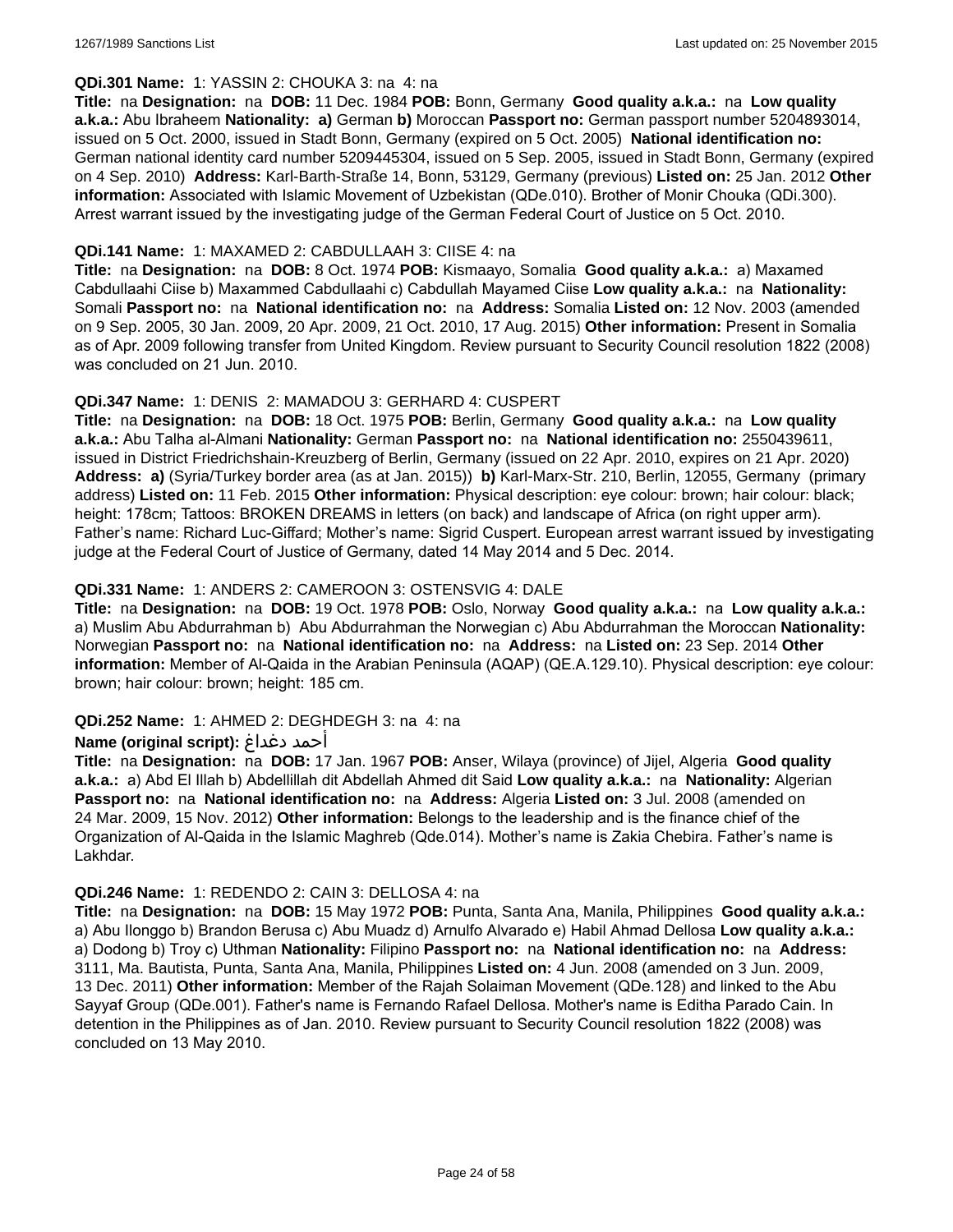#### **QDi.243 Name:** 1: FELICIANO 2: SEMBORIO 3: DELOS REYES JR. 4: na

**Title:** Ustadz **Designation:** na **DOB:** 4 Nov. 1963 **POB:** Arco, Lamitan, Basilan, Philippines **Good quality a.k.a.:**  a) Abubakar Abdillah b) Abdul Abdillah **Low quality a.k.a.:** na **Nationality:** Filipino **Passport no:** na **National identification no:** na **Address:** Philippines **Listed on:** 4 Jun. 2008 (amended on 3 Jun. 2009, 13 Dec. 2011) **Other information:** Member of the Rajah Solaiman Movement (Qde.128). Father's name is Feliciano Delos Reyes Sr. Mother's name is Aurea Semborio. In detention in the Philippines as of May 2011. Review pursuant to Security Council resolution 1822 (2008) was concluded on 13 May 2010.

### **QDi.164 Name:** 1: OTHMAN 2: DERAMCHI 3: na 4: na

### **Name (original script):** درمشي عثمان

**Title:** na **Designation:** na **DOB:** 7 Jun. 1954 **POB:** Tighennif, Algeria **Good quality a.k.a.:** na **Low quality a.k.a.:** Abou Youssef **Nationality:** Algerian **Passport no:** na **National identification no:** na **Address:** Algeria **Listed on:** 17 Mar. 2004 (amended on 26 Nov. 2004, 21 Dec. 2007, 2 Dec. 2008, 3 Jun. 2009, 25 Jan. 2010, 16 May 2011) **Other information:** Italian Fiscal Code DRMTMN54H07Z301T. Deported from Italy to Algeria on 22 Aug. 2008. Father in law of Djamel Lounici (QDi.155). Review pursuant to Security Council resolution 1822 (2008) was concluded on 28 Sep. 2009.

### **QDi.245 Name:** 1: PIO 2: ABOGNE 3: DE VERA 4: na

**Title:** na **Designation:** na **DOB:** 19 Dec. 1969 **POB:** Bagac, Bagamanok, Catanduanes, Philippines **Good quality a.k.a.:** Ismael De Vera **Low quality a.k.a.:** a) Khalid b) Ismael c) Ismail d) Manex e) Tito Art f) Dave g) Leo **Nationality:** Filipino **Passport no:** na **National identification no:** na **Address:** Concepcion, Zaragosa, Nueva Ecija, Philippines **Listed on:** 4 Jun. 2008 (amended on 3 Jun. 2009, 13 Dec. 2011) **Other information:** Member of the Rajah Solaiman Movement (QDe.128), Abu Sayyaf Group (Qde.001) and Jemaah Islamiyah (Qde.092). Father's name is Honorio Devera. Mother's name is Fausta Abogne. In detention in the Philippines as of May 2011. Review pursuant to Security Council resolution 1822 (2008) was concluded on 13 May 2010.

### **QDi.169 Name:** 1: DHOU 2: EL-AICH 3: na 4: na

### **Name (original script):** العيش ذو

**Title:** na **Designation:** na **DOB:** 5 Aug. 1964 **POB:** Blida, Algeria **Good quality a.k.a.:** Abdel Hak **Low quality a.k.a.:** na **Nationality:** Algerian **Passport no:** na **National identification no:** na **Address:** na **Listed on:** 3 May 2004 (amended on 12 Apr. 2006, 7 Apr. 2008, 13 Dec. 2011) **Other information:** Confirmed to have died in Chad on 8 Mar. 2004. Review pursuant to Security Council resolution 1822 (2008) was concluded on 27 Jul. 2010.

#### **QDi.342 Name:** 1: OUMAR 2: DIABY 3: na 4: na

**Title:** na **Designation:** na **DOB:** 5 Aug. 1975 **POB:** Dakar, Senegal **Good quality a.k.a.:** na **Low quality a.k.a.:** a) Omsen b) Oumar Omsen **Nationality:** Senegalese **Passport no:** na **National identification no:** na **Address:** Syrian Arab Republic (located in) **Listed on:** 23 Sep. 2014 **Other information:** A leader of an armed group linked to Al-Nusrah Front for the People of the Levant (QDe.137) and a key facilitator for a Syrian foreign terrorist fighter network. Active in terrorist propaganda through the Internet.

## **QDi.167 Name:** 1: KAMEL 2: DJERMANE 3: na 4: na

## **Name (original script):** جرمان كمال

**Title:** na **Designation:** na **DOB:** 12 Oct. 1965 **POB:** Oum el Bouaghi, Algeria **Good quality a.k.a.:** a) Bilal b) Adel c) Fodhil d) Abou Abdeljalil **Low quality a.k.a.:** na **Nationality:** Algerian **Passport no:** na **National identification no:** na **Address:** Algeria **Listed on:** 3 May 2004 (amended on 7 Apr. 2008, 13 Dec. 2011) **Other information:** In detention in Algeria as at April 2010. Arrest warrant issued by the German authorities on 9 Oct. 2003 for involvement in kidnapping. Former member of the Katibat Tarek Ibn Ziad of The Organization of Al-Qaida in the Islamic Maghreb (QDe.014). Review pursuant to Security Council resolution 1822 (2008) was concluded on 27 Jul. 2010.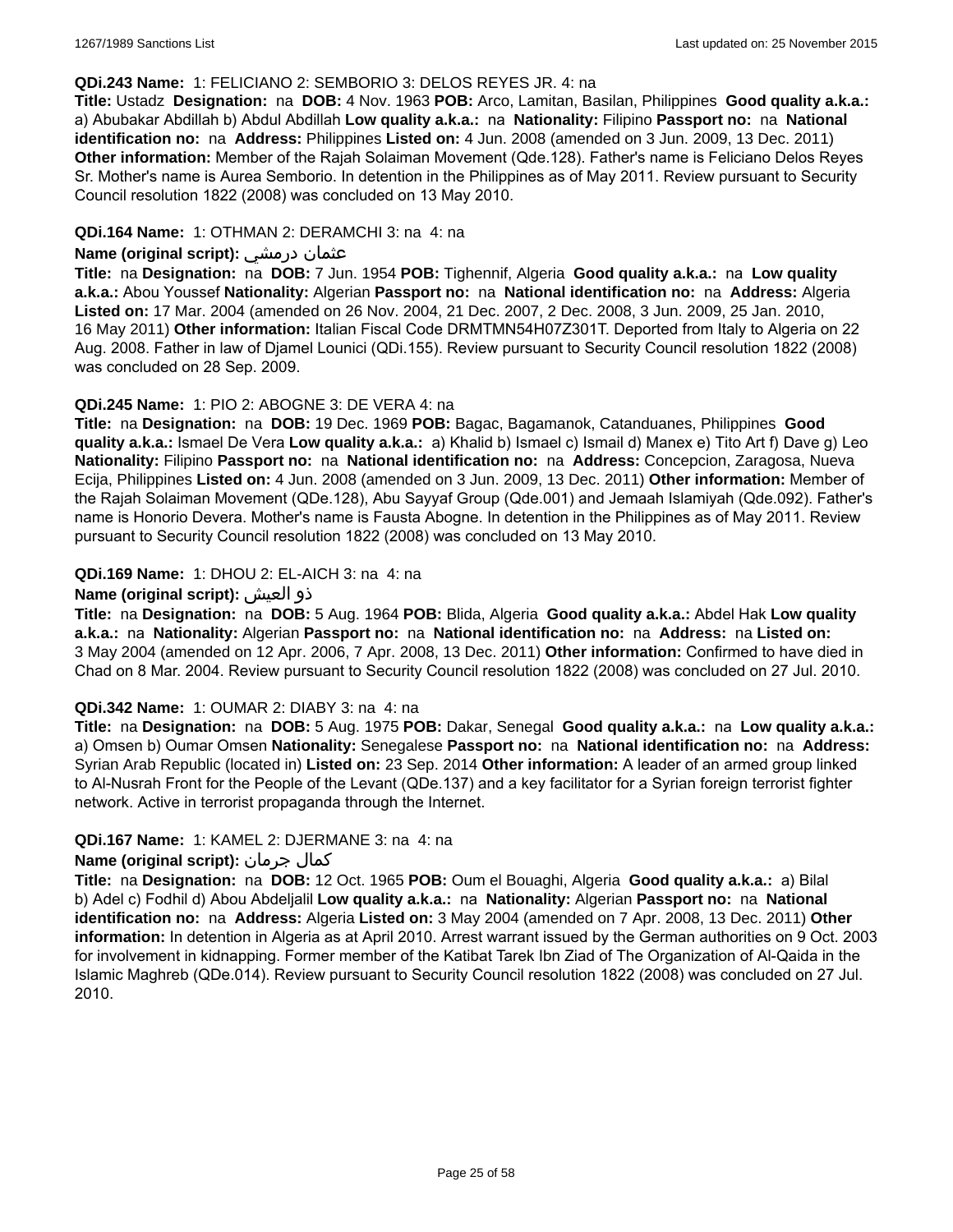#### **QDi.249 Name:** 1: YAHIA 2: DJOUADI 3: na 4: na

### **Name (original script):** جوادي يحي

**Title:** na **Designation:** na **DOB:** 1 Jan. 1967 **POB:** M'Hamid, Wilaya (province) of Sidi Bel Abbes, Algeria **Good quality a.k.a.:** a) Yahia Abou Ammar b) Abou Ala **Low quality a.k.a.:** na **Nationality:** Algerian **Passport no:**  na **National identification no:** na **Address:** na **Listed on:** 3 Jul. 2008 (amended on 15 Nov. 2012) **Other information:** Belongs to the leadership of the Organization of Al-Qaida in the Islamic Maghreb (listed under permanent reference number QDe.014). Located in Northern Mali as of Jun. 2008. Mother's name is Zohra Fares. Father's name is Mohamed.

## **QDi.232 Name:** 1: ABDELMALEK 2: DROUKDEL 3: na 4: na

### عبد المالك دروكدال **:(script original (Name**

**Title:** na **Designation:** na **DOB:** 20 Apr. 1970 **POB:** Meftah, Wilaya of Blida, Algeria **Good quality a.k.a.:** Abou Mossaab Abdelouadoud **Low quality a.k.a.:** na **Nationality:** Algerian **Passport no:** na **National identification no:** na **Address:** Algeria **Listed on:** 27 Aug. 2007 (amended on 7 Apr. 2008, 13 Dec. 2011) **Other information:** Head of The Organization of Al-Qaida in the Islamic Maghreb (QDe.014). Sentenced in absentia to life imprisonment in Algeria on 21 March 2007. Father's name is Rabah Droukdel. Mother's name is Z'hour Zdigha. Review pursuant to Security Council resolution 1822 (2008) was concluded on 4 May 2009.

## **QDi.095 Name:** 1: LIONEL 2: DUMONT 3: na 4: na

**Title:** na **Designation:** na **DOB:** 21 Jan. 1971 **POB:** Roubaix, France **Good quality a.k.a.:** a) Jacques Brougere b) Abu Hamza c) Di Karlo Antonio d) Merlin Oliver Christian Rene e) Arfauni Imad Ben Yousset Hamza f) Imam Ben Yussuf Arfaj g) Abou Hamza h) Arfauni Imad **Low quality a.k.a.:** a) Bilal b) Hamza c) Koumkal d) Kumkal e) Merlin f) Tinet g) Brugere h) Dimon **Nationality:** French **Passport no:** na **National identification no:** na **Address:** France **Listed on:** 25 Jun. 2003 (amended on 22 Nov. 2004, 26 Nov. 2004, 2 Jul. 2007, 17 Oct. 2007, 24 Mar. 2009, 6 Aug. 2010) **Other information:** In custody in France as of May 2004. Sentenced to 25 years imprisonment in France in 2007. Review pursuant to Security Council resolution 1822 (2008) was concluded on 15 Jun. 2010.

### **QDi.111 Name:** 1: AGUS 2: DWIKARNA 3: na 4: na

**Title:** na **Designation:** na **DOB:** 11 Aug. 1964 **POB:** Makassar, South Sulawesi, Indonesia **Good quality a.k.a.:**  na **Low quality a.k.a.:** na **Nationality:** Indonesian **Passport no:** Indonesian Travel document number XD253038 **National identification no:** na **Address:** Indonesia **Listed on:** 9 Sep. 2003 (amended on 26 Nov. 2004, 14 May 2014) **Other information:** Arrested 13 Mar. 2002, sentenced 12 July 2002 in the Philippines. Released from custody in the Philippines on 1 Jan. 2014 and subsequently deported to Indonesia. Physical description: height 165 cm. Photo available for inclusion in the INTERPOL-UN Security Council Special Notice. Review pursuant to Security Council resolution 1822 (2008) was concluded on 25 May 2010.

## **QDi.142 Name:** 1: RADI 2: ABD EL SAMIE 3: ABOU EL YAZID 4: EL AYASHI

#### راضي عبد السميع أبواليزيد العياشي **:(script original (Name**

**Title:** na **Designation:** na **DOB:** 2 Jan. 1972 **POB:** El Gharbia, Egypt **Good quality a.k.a.:** na **Low quality a.k.a.:** Mera'i **Nationality:** na **Passport no:** na **National identification no:** na **Address:** Via Cilea 40, Milan, Italy (Domicile) **Listed on:** 12 Nov. 2003 (amended on 9 Sep. 2005, 21 Dec. 2007, 16 May 2011) **Other information:** Sentenced to ten years of imprisonment by the Court of first instance of Milan on 21 Sep. 2006. In custody in Italy. Due for release on 6 Jan. 2012. Subject to expulsion from Italy after serving the sentence. Review pursuant to Security Council resolution 1822 (2008) was concluded on 21 Jun. 2010.

#### **QDi.262 Name:** 1: REDOUANE 2: EL HABHAB 3: na 4: na

**Title:** na **Designation:** na **DOB:** 20 Dec. 1969 **POB:** Casablanca, Morocco **Good quality a.k.a.:** Abdelrahman **Low quality a.k.a.:** na **Nationality: a)** German **b)** Moroccan **Passport no:** German number 1005552350, issued on 27 Mar. 2001 ( by Municipality of Kiel, Germany, expired on 26 Mar. 2011) **National identification no:** German federal identity card number 1007850441, issued on 27 Mar. 2001 ( by Municipality of Kiel, Germany, expired on 26 Mar. 2011) **Address:** lltisstrasse 58, 24143 Kiel, Germany (previous address) **Listed on:** 12 Nov. 2008 (amended on 30 Jan. 2009, 24 Mar. 2009, 15 Nov. 2012) **Other information:** Released from custody in Germany in Apr. 2012.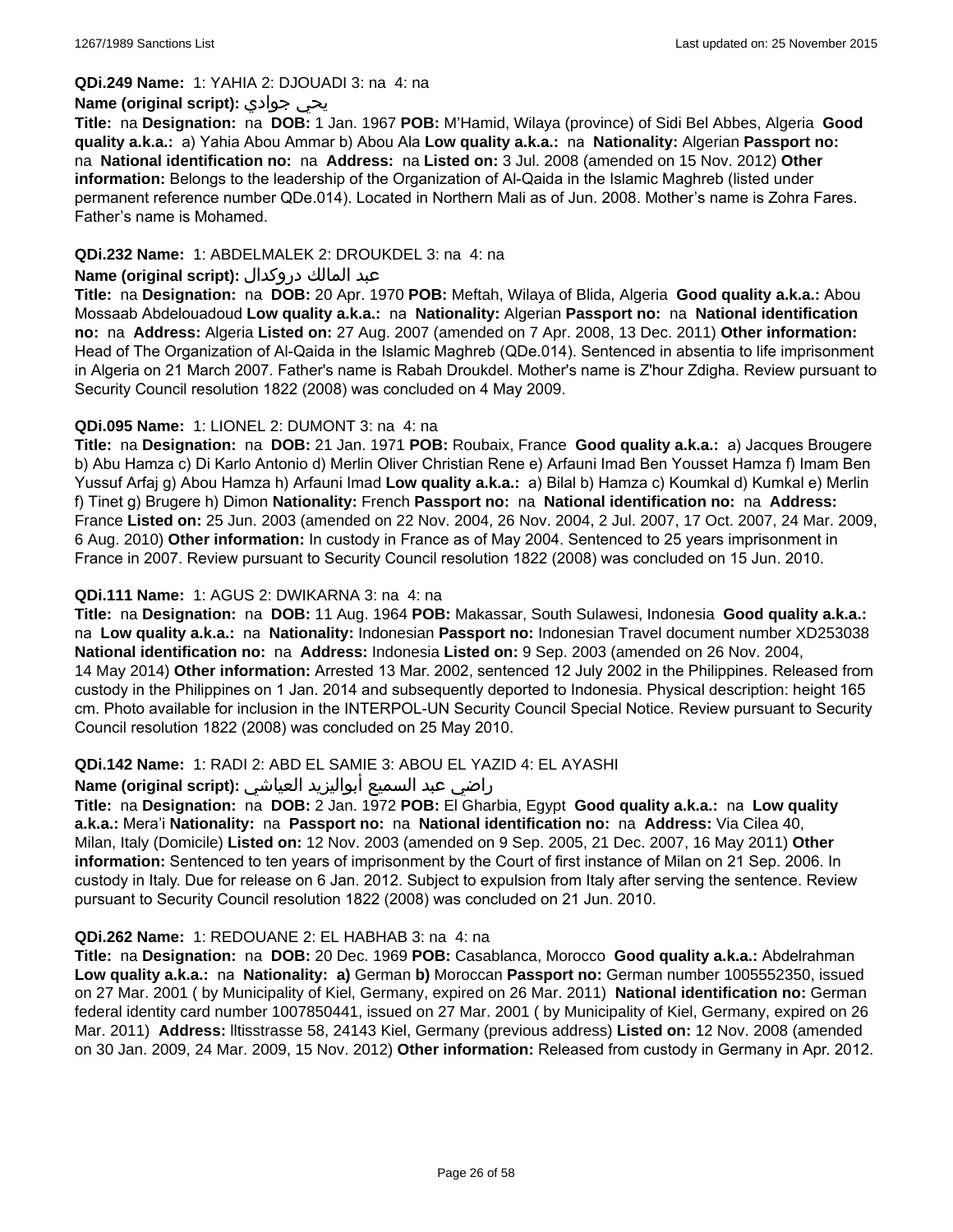### **QDi.082 Name:** 1: MOUNIR 2: EL MOTASSADEQ 3: na 4: na

### **Name (original script):** المتصدق منير

**Title:** na **Designation:** na **DOB:** 3 Apr. 1974 **POB:** Marrakesh, Morocco **Good quality a.k.a.:** Mounir el Moutassadeq **Low quality a.k.a.:** na **Nationality:** Moroccan **Passport no:** Moroccan Passport H 236483 **National identification no:** Moroccan national identity card E-491591 **Address:** (In prison in Germany) **Listed on:** 30 Sep. 2002 (amended on 26 Nov. 2004, 7 Sep. 2007, 23 Dec. 2010) **Other information:** Arrested on 28 Nov. 2001 and found guilty in Germany of being an accessory to murder and of membership in a terrorist organization and sentenced to 15 years of imprisonment on 8 Jan. 2007. Father's name is Brahim Brik. Mother's name is Habiba Abbes. Review pursuant to Security Council resolution 1822 (2008) was concluded on 20 May 2010.

### **QDi.065 Name:** 1: ABD EL KADER 2: MAHMOUD 3: MOHAMED 4: EL SAYED

### عبد القادر محمود محمد السيد **:(script original (Name**

**Title:** na **Designation:** na **DOB:** 26 Dec. 1962 **POB:** Egypt **Good quality a.k.a.:** a) Es Sayed, Kader b) Abdel Khader Mahmoud Mohamed el Sayed **Low quality a.k.a.:** na **Nationality:** Egyptian **Passport no:** na **National identification no:** na **Address:** na **Listed on:** 24 Apr. 2002 (amended on 26 Nov. 2004, 7 Jun. 2007, 16 May 2011) **Other information:** Italian Fiscal Code: SSYBLK62T26Z336L. Sentenced to 8 years imprisonment in Italy on 2 February 2004. Considered a fugitive from justice by the Italian authorities. Review pursuant to Security Council resolution 1822 (2008) was concluded on 22 Apr. 2010.

## **QDi.064 Name:** 1: SAMI 2: BEN KHAMIS 3: BEN SALEH 4: ELSSEID

## سامي بن خميس بن صالح الصيد **:Name (original script**)

**Title:** na **Designation:** na **DOB:** 10 Feb. 1968 **POB:** Menzel Jemil, Bizerte, Tunisia **Good quality a.k.a.:** Omar El Mouhajer **Low quality a.k.a.:** Saber **Nationality:** Tunisian **Passport no:** (Tunisian passport number K929139, issued on 14 Feb. 1995, expired on 13 Feb. 2000) **National identification no: a)** (00319547 issued on 8 Dec. 1994) **b)** (Italian Fiscal Code: SSDSBN68B10Z352F) na **Address:** Ibn Al-Haythman Street, Number 6, Manubah, Tunis, Tunisia **Listed on:** 24 Apr. 2002 (amended on 10 Apr. 2003, 26 Nov. 2004, 9 Sep. 2005, 20 Dec. 2005, 7 Jun. 2007, 21 Dec. 2007, 10 Aug. 2009, 23 Dec. 2010, 24 Nov. 2014) **Other information:** Mother's name is Beya Al-Saidani. Deported from Italy to Tunisia on 2 Jun. 2008. Imprisoned in Tunisia in Aug. 2014. Review pursuant to Security Council resolution 1822 (2008) was concluded on 22 Apr. 2010.

## **QDi.096 Name:** 1: MOUSSA 2: BEN OMAR 3: BEN ALI 4: ESSAADI

## موسى بن عمر بن علي السعدي **:Name (original script**)

**Title:** na **Designation:** na **DOB:** 4 Dec. 1964 **POB:** Tabarka, Tunisia **Good quality a.k.a.:** na **Low quality a.k.a.:** a) Dah Dah b) Abdelrahmman c) Bechir **Nationality:** Tunisian **Passport no:** (Tunisian passport number L335915, issued in Milan, Italy on 8 Nov. 1996, expired on 7 Nov. 2001) **National identification no:** na **Address:** Tunisia **Listed on:** 25 Jun. 2003 (amended on 20 Dec. 2005, 17 Oct. 2007, 10 Aug. 2009, 16 May 2011, 20 Jul. 2012) **Other information:** Considered a fugitive from justice by the Italian authorities (as of Nov. 2009). Left Sudan to Tunisia in 2011. Review pursuant to Security Council resolution 1822 (2008) was concluded on 15 Jun. 2010.

## **QDi.083 Name:** 1: ZAKARYA 2: ESSABAR 3: na 4: na

#### **Name (original script):** الصبار زكريا

**Title:** na **Designation:** na **DOB:** 3 Apr. 1977 **POB:** Essaouria, Morocco **Good quality a.k.a.:** Zakariya Essabar **Low quality a.k.a.:** na **Nationality:** Moroccan **Passport no: a)** Moroccan passport number M 271351 (issued on 24 Oct. 2000 by the Embassy of Morocco in Berlin) **b)** Moroccan passport number K-348486 **National identification no: a)** Moroccan National Identity number E-189935 **b)** Moroccan National Identity Card number G-0343089 **Address:** na **Listed on:** 30 Sep. 2002 (amended on 26 Nov. 2004, 10 Jun. 2011) **Other information:** Father's name is Mohamed ben Ahmed. Mother's name is Sfia bent Toubali. Review pursuant to Security Council resolution 1822 (2008) was concluded on 20 May 2010.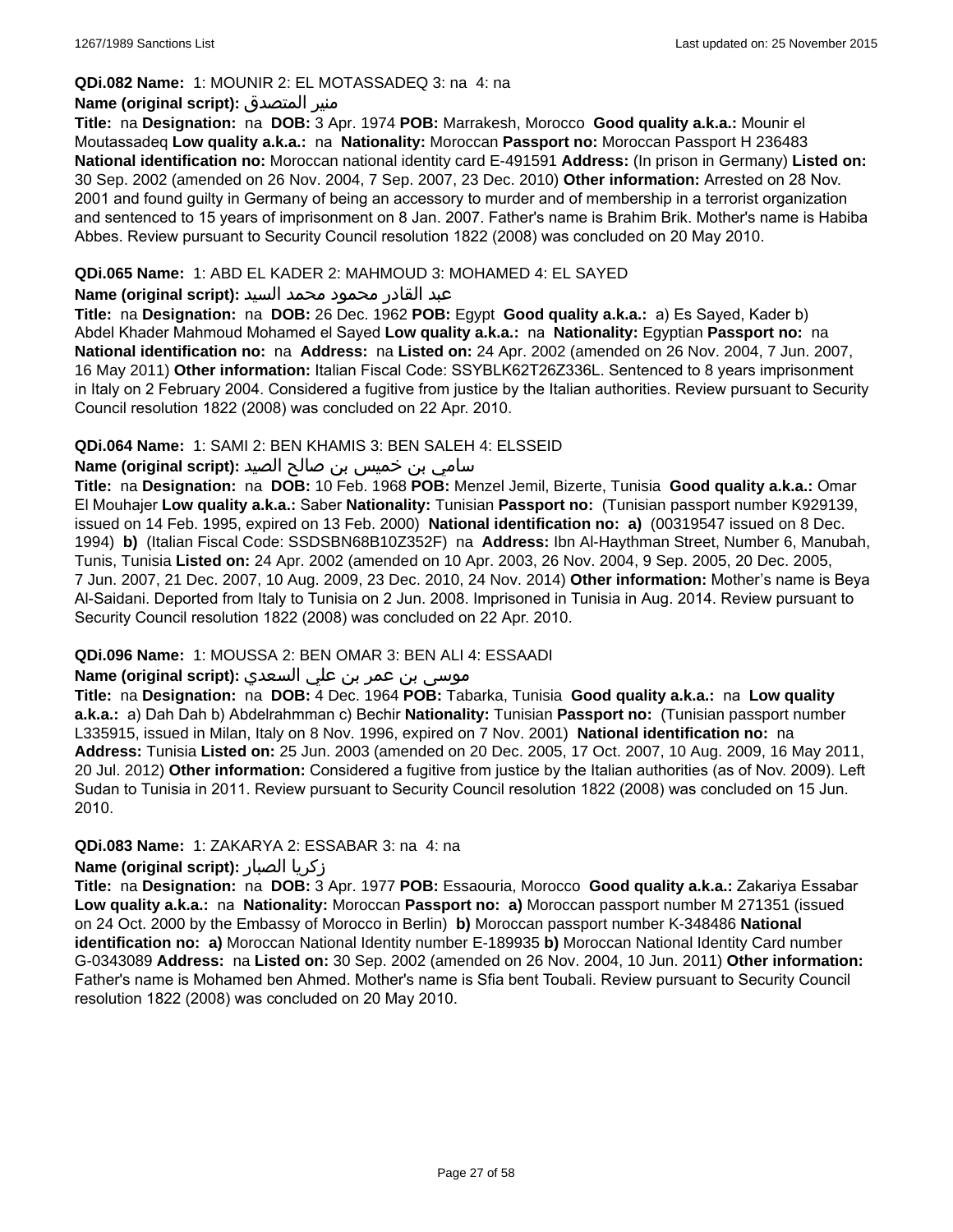#### **QDi.352 Name:** 1: MAULANA 2: FAZLULLAH 3: na 4: na

**Title:** na **Designation:** na **DOB:** 1974 **POB:** Kuza Bandai village, Swat Valley, Khyber Pakhtunkhawa Province, Pakistan **Good quality a.k.a.:** a) Mullah Fazlullah b) Fazal Hayat **Low quality a.k.a.:** Mullah Radio **Nationality:**  na **Passport no:** na **National identification no:** na **Address:** (Afghanistan / Pakistan border region) **Listed on:** 7 Apr. 2015 **Other information:** Commander of Tehrik-e Taliban Pakistan (TTP) (QDe.132) since 7 Nov. 2013. Led the local TTP in Pakistan's northwest valley of Swat from 2007 to 2009.

## **QDi.251 Name:** 1: SALAH EDDINE 2: GASMI 3: na 4: na

## **Name (original script):** قاسمي صالح

**Title:** na **Designation:** na **DOB:** 13 Apr. 1971 **POB:** Zeribet El Oued, Wilaya (province) of Biskra, Algeria **Good quality a.k.a.:** Abou Mohamed Salah **Low quality a.k.a.:** Bounouadher **Nationality:** Algerian **Passport no:** na **National identification no:** na **Address:** Algeria **Listed on:** 3 Jul. 2008 (amended on 24 Mar. 2009, 15 Nov. 2012, 14 Mar. 2013) **Other information:** Belongs to the leadership and is in charge of information committee of the Organization of Al-Qaida in the Islamic Maghreb (QDe.014). Mother's name is Yamina Soltane. Father's name is Abdelaziz. Associated with Abdelmalek Droukdel (QDi.232). Arrested in Algeria on 16 Dec. 2012.

### **QDi.366 Name:** 1: TARKHAN 2: ISMAILOVICH 3: GAZIEV 4: na

## **Name (original script):** Тархан Исмаилович Газиев

**Title:** na **Designation:** na **DOB:** 11 Nov. 1965 **POB:** Bugaroy Village, Itum-Kalinskiy District, Republic of Chechnya, Russian Federation **Good quality a.k.a.:** a) Ramzan Oduev (original script: Рамзан Одуев) b) Tarkhan Isaevich Gaziev (original script: Тархан Исаевич Газиев) c) Husan Isaevich Gaziev (original script: Хусан Исаевич Газиев) d) Umar Sulimov (original script: Умар Сулимов) **Low quality a.k.a.:** a) Wainakh (original script: Вайнах) b) Sever (original script: Север) c) Abu Bilalal (original script: Абу-Билал) d) Abu Yasir (original script: Абу Ясир) e) Abu Asim (original script: Абу Ясим) f) Husan (original script: Хусан) **Nationality:** (Not registered as a citizen of the Russian Federation) **Passport no:** na **National identification no:** na **Address: a)** Syrian Arab Republic (located in as at Aug. 2015) **b)** Iraq (possible alternative location as at Aug. 2015) **Listed on:** 2 Oct. 2015 **Other information:** As at Aug. 2015, leads Jamaat Tarkhan, a terrorist group that forms part of the Islamic State in Iraq and the Levant, listed as Al-Qaida in Iraq (QDe.115). Wanted by the authorities of the Russian Federation for terrorist crimes committed in its territory. Photo available for inclusion in the INTERPOL-UN Security Council Special Notice.

#### **QDi.259 Name:** 1: FRITZ 2: MARTIN 3: GELOWICZ 4: na

**Title:** na **Designation:** na **DOB:** 1 Sep. 1979 **POB:** Munich, Germany **Good quality a.k.a.:** a) Robert Konars, born 10 Apr. 1979 in Liege, Belgium b) Markus Gebert **Low quality a.k.a.:** a) Malik b) Benzl c) Bentley **Nationality:** German **Passport no:** German number 7020069907, issued in Ulm, Germany (expired on 11 May 2010.) **National identification no:** German Federal Identity Card number 7020783883, issued in Ulm, Germany (expired on 10 Jun. 2008.) **Address: a)** (In prison in Germany (since Sep. 2007).) **b)** Böfinger Weg 20, Ulm, 89075, Germany (previous address) **Listed on:** 27 Oct. 2008 (amended on 13 Dec. 2011) **Other information:** Associated with the Islamic Jihad Union (IJU), also known as the Islamic Jihad Group (QDe.119). Associated with Daniel Martin Schneider (QDi.260) and Adem Yilmaz (QDi.261). In detention in Germany as of Jun. 2010.

#### **QDi.028 Name:** 1: AHMED 2: KHALFAN 3: GHAILANI 4: na

**Title:** na **Designation:** na **DOB: a)** 14 Mar. 1974 **b)** 13 Apr. 1974 **c)** 14 Apr. 1974 **d)** 1 Aug. 1970 **POB:** Zanzibar, Tanzania **Good quality a.k.a.:** a) Ahmad, Abu Bakr b) Ahmed, Abubakar c) Ahmed, Abubakar K. d) Ahmed, Abubakar Khalfan e) Ahmed, Abubakary K. f) Ahmed, Ahmed Khalfan g) Ali, Ahmed Khalfan h) Ghailani, Abubakary Khalfan Ahmed i) Ghailani, Ahmed j) Ghilani, Ahmad Khalafan k) Hussein, Mahafudh Abubakar Ahmed Abdallah l) Khalfan, Ahmed m) Mohammed, Shariff Omar n) Haythem al-Kini **Low quality a.k.a.:** a) Ahmed The Tanzanian b) Foopie c) Fupi d) Ahmed, A e) Al Tanzani, Ahmad f) Bakr, Abu g) Khabar, Abu **Nationality:** Tanzanian **Passport no:** na **National identification no:** na **Address:** United States of America **Listed on:** 17 Oct. 2001 (amended on 27 Jul. 2007, 21 Oct. 2010) **Other information:** Apprehended in July 2004 and in custody for trial in the United States of America, as at October 2010. Review pursuant to Security Council resolution 1822 (2008) was concluded on 21 Jun. 2010.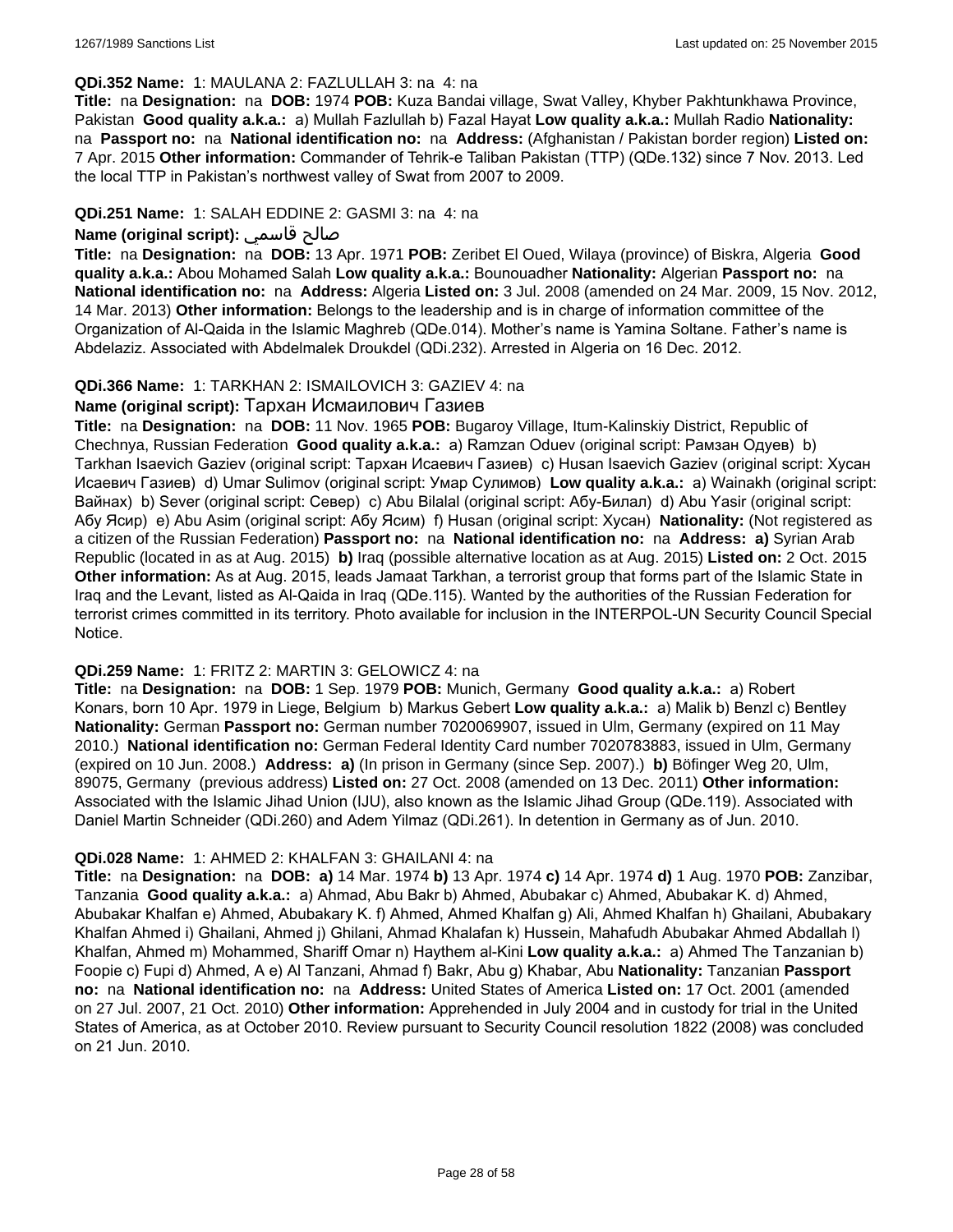### **QDi.250 Name:** 1: AMOR 2: MOHAMED 3: GHEDEIR 4: na

### عمر محمد قدير **:(script original (Name**

**Title:** na **Designation:** na **DOB:** Approximately 1958 **POB:** Deb-Deb, Amenas, Wilaya (province) of Illizi, Algeria **Good quality a.k.a.:** a) Abdelhamid Abou Zeid b) Youcef Adel c) Abou Abdellah d) Abid Hammadou, born 12 Dec. 1965 in Touggourt, Wilaya (province) of Ouargla, Algeria (previously listed as) **Low quality a.k.a.:** na **Nationality:** Algerian **Passport no:** na **National identification no:** na **Address:** na **Listed on:** 3 Jul. 2008 (amended on 10 May 2012, 15 Nov. 2012) **Other information:** Associated with the Organization of Al-Qaida in the Islamic Maghreb (QDe.014). Located in Northern Mali as of Jun. 2008. Mother's name is Benarouba Bachira. Father's name is Mabrouk. He usurped the identity of Abid Hammadou, who allegedly died in Chad in 2004.

## **QDi.367 Name:** 1: ZAURBEK 2: SALIMOVICH 3: GUCHAEV 4: na

### **Name (original script):** Заурбек Салимович Гучаев

**Title:** na **Designation:** na **DOB:** 7 Sep. 1975 **POB:** Chegem-1 Village, Chegemskiy District, Republic of Kabardino-Balkaria, Russian Federation **Good quality a.k.a.:** na **Low quality a.k.a.:** a) Bach (original script: Бэч) b) Fackih (original script: Факих) c) Vostochniy (original script: Восточный) d) Muslim (original script: Муслим) e) Aziz (original script: Азиз) f) Abdul Aziz (original script: Абул Азиз) **Nationality:** Russian **Passport no:** Russian foreign travel passport number 622641887 **National identification no:** Russian national passport 8304661431 **Address: a)** Syrian Arab Republic (located in as at Aug. 2015) **b)** Iraq (possible alternative location as at Aug. 2015) **Listed on:** 2 Oct. 2015 **Other information:** As at Aug. 2015, one of the leaders of the Army of Emigrants and Supporters (QDe.148). Wanted by the authorities of the Russian Federation for terrorist crimes committed in its territory. Photo available for inclusion in the INTERPOL-UN Security Council Special Notice.

### **QDi.341 Name:** 1: KEVIN 2: GUIAVARCH 3: na 4: na

**Title:** na **Designation:** na **DOB:** 12 Mar. 1993 **POB:** Paris, France **Good quality a.k.a.:** na **Low quality a.k.a.:**  na **Nationality:** na **Passport no:** na **National identification no:** na **Address:** Syrian Arab Republic (located in since 2012) **Listed on:** 23 Sep. 2014 **Other information:** French terrorist fighter who travelled to Syria and joined Al-Nusrah Front for the People of the Levant (QDe.137). Facilitator of foreign terrorist fighters from France to Syria. Activist in violent propaganda through the Internet.

## **QDi.218 Name:** 1: GUN GUN 2: RUSMAN 3: GUNAWAN 4: na

**Title:** na **Designation:** na **DOB:** 6 Jul. 1977 **POB:** Cianjur, West Java, Indonesia **Good quality a.k.a.:** a) Gunawan, Rusman b) Abd Al-Hadi c) Abdul Hadi d) Abdul Karim e) Bukhori f) Bukhory **Low quality a.k.a.:** na **Nationality:** Indonesian **Passport no:** na **National identification no:** na **Address:** na **Listed on:** 21 Apr. 2006 (amended on 13 Dec. 2011) **Other information:** Brother of Nurjaman Riduan Isamuddin (QDi.087). Review pursuant to Security Council resolution 1822 (2008) was concluded on 8 Jun. 2010.

#### **QDi.003 Name:** 1: SALIM 2: AHMAD 3: SALIM 4: HAMDAN

#### سالم أحمد سالم حمدان **:(script original (Name**

**Title:** na **Designation:** na **DOB:** 1965 **POB: a)** Al-Mukalla, Yemen **b)** AI-Mukala, Yemen **Good quality a.k.a.:**  a) Saqr Al-Jaddawi (الجداوي صقر الكنية (b) Saqar Al Jadawi c) Saqar Aljawadi d) Salem Ahmed Salem Hamdan **Low quality a.k.a.:** na **Nationality:** Yemeni **Passport no:** Yemeni number 00385937 **National identification no:** na **Address: a)** Shari Tunis, Sana'a, Yemen (previous address) **b)** (Located in Yemen since Nov. 2008) **Listed on:** 25 Jan. 2001 (amended on 25 Jul. 2006, 23 Apr. 2007, 30 Jan. 2009, 17 Jul. 2009, 25 Jan. 2010) **Other information:** Driver and private bodyguard to Usama bin Laden (deceased) from 1996 until 2001. Transferred from United States custody to Yemen in Nov. 2008. Review pursuant to Security Council resolution 1822 (2008) was concluded on 8 Jul. 2010.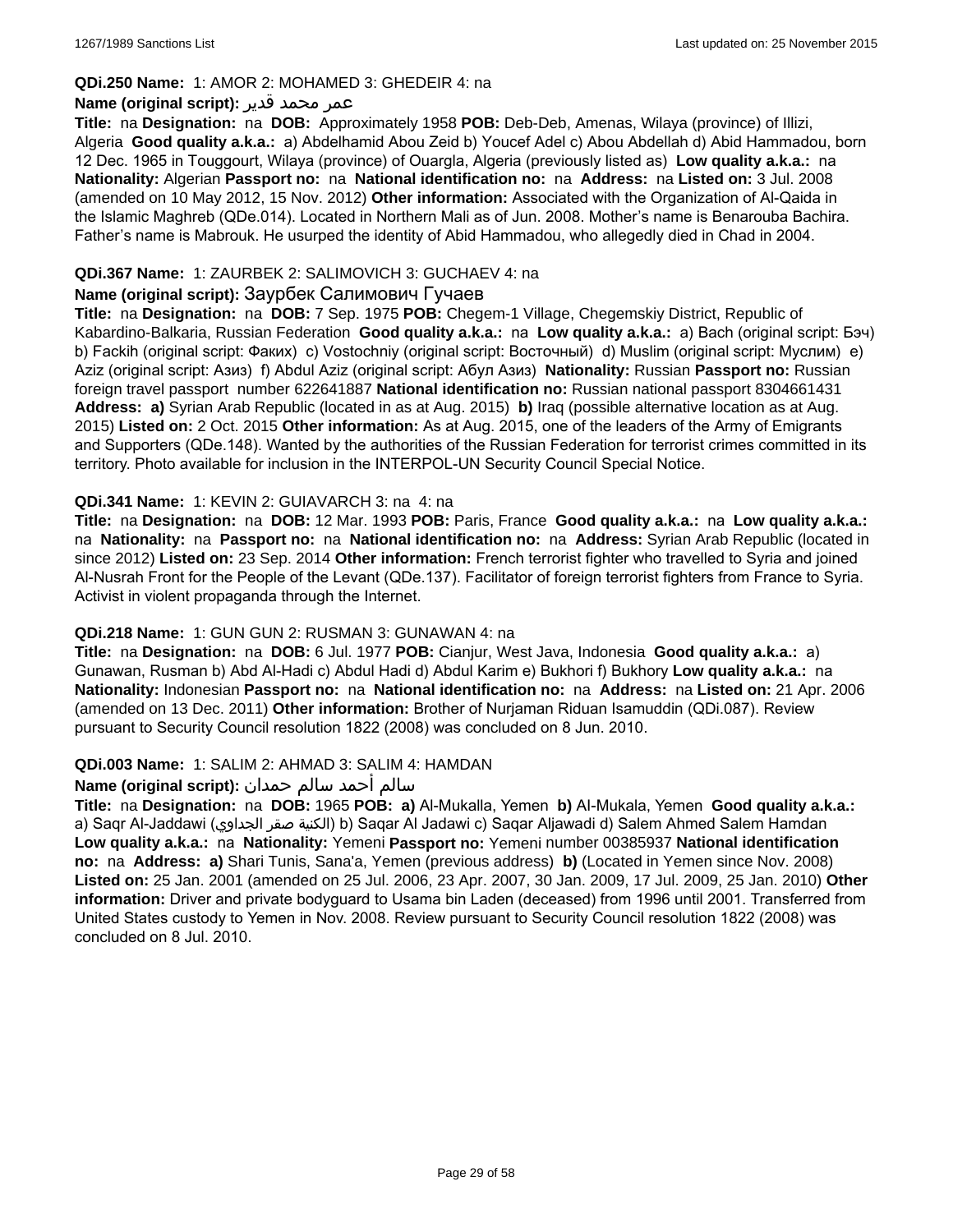### **QDi.068 Name:** 1: ADEL 2: BEN AL-AZHAR 3: BEN YOUSSEF 4: HAMDI

## عادل بن الأزهر بن يوسف حمدي **:(script original (Name**

**Title:** na **Designation:** na **DOB:** 14 Jul. 1970 **POB:** Tunis, Tunisia **Good quality a.k.a.:** Adel ben al- Azhar ben Youssef ben Soltane, born 14 Jul. 1970 in Tunis, Tunisia (formerly listed as) **Low quality a.k.a.:** Zakariya **Nationality:** Tunisian **Passport no:** (Tunisian passport number M408665, issued on 4 Oct. 2000, expired 3 Oct. 2005) **National identification no: a)** (Tunisian national identity number W334061 issued on 9 Mar. 2011) **b)** (Italian Fiscal Code: BNSDLA70L14Z352B) na **Address:** Tunisia **Listed on:** 3 Sep. 2002 (amended on 20 Dec. 2005, 7 Jun. 2007, 23 Dec. 2010, 24 Nov. 2014) **Other information:** Deported from Italy to Tunisia on 28 February 2004. Serving a 12-year prison sentence in Tunisia for membership in a terrorist organization abroad as at Jan. 2010. Arrested in Tunisia in 2013. Legally changed family name from Ben Soltane to Hamdi in 2014. Review pursuant to Security Council resolution 1822 (2008) was concluded on 21 Jun. 2010.

#### **QDi.144 Name:** 1: MOHAMMAD 2: TAHIR 3: HAMMID 4: na

### **محمد طاهر حامد :(Name (original script**

**Title:** Imam **Designation:** na **DOB:** 1 Nov. 1975 **POB:** Poshok, Iraq **Good quality a.k.a.:** Abdelhamid Al Kurdi **Low quality a.k.a.:** na **Nationality:** na **Passport no:** na **National identification no:** na **Address:** na **Listed on:** 12 Nov. 2003 (amended on 9 Sep. 2005, 21 Dec. 2007, 16 May 2011) **Other information:** A deportation order was issued by the Italian authorities on 18 Oct. 2004. Considered a fugitive from justice by the Italian authorities as of Sep. 2007. Review pursuant to Security Council resolution 1822 (2008) was concluded on 8 Jun. 2010.

#### **QDi.204 Name:** 1: ISNILON 2: TOTONI 3: HAPILON 4: na

**Title:** na **Designation:** na **DOB: a)** 18 Mar. 1966 **b)** 10 Mar. 1967 **POB:** Bulanza, Lantawan, Basilan, The Philippines **Good quality a.k.a.:** a) Isnilon Hapilun b) Isnilun Hapilun c) Abu Musab d) Salahudin e) Tuan Isnilon **Low quality a.k.a.:** na **Nationality:** Filipino **Passport no:** na **National identification no:** na **Address:** na **Listed on:** 6 Dec. 2005 **Other information:** Review pursuant to Security Council resolution 1822 (2008) was concluded on 8 Jun. 2010.

### **QDi.268 Name:** 1: ABDUL 2: HAQ 3: na 4: na

**Title:** na **Designation:** na **DOB:** 10 Oct. 1971 **POB:** Chele County, Khuttan Area, Xinjiang Uighur Autonomous Region, China **Good quality a.k.a.:** a) Maimaitiming Maimaiti b) Abdul Heq c) Abuduhake d) Abdulheq Jundullah e) 'Abd Al-Haq f) Memetiming Memeti g) Memetiming Aximu h) Memetiming Qekeman i) Maiumaitimin Maimaiti j) Abdul Saimaiti k) Muhammad Ahmed Khaliq **Low quality a.k.a.:** a) Maimaiti Iman b) Muhelisi c) Qerman d) Saifuding **Nationality:** Chinese **Passport no:** na **National identification no:** Chinese national identity card number 653225197110100533 **Address:** na **Listed on:** 15 Apr. 2009 (amended on 13 Dec. 2011) **Other information:** Location (as at Apr. 2009): Pakistan. Overall leader and commander of the Eastern Turkistan Islamic Movement (QDe.088). Involved in fundraising and recruitment for this organization. Reportedly deceased in Pakistan in February 2010.

#### **QDi.378 Name:** 1: MAXIME 2: HAUCHARD 3: na 4: na

**Title:** na **Designation:** na **DOB:** 17 Mar. 1992 **POB:** Normandy, France **Good quality a.k.a.:** na **Low quality a.k.a.:** Abou Abdallah al Faransi **Nationality:** French **Passport no:** na **National identification no:** na **Address:** Syrian Arab Republic (as at Sep. 2015) **Listed on:** 29 Sep. 2015 **Other information:** French foreign terrorist fighter for Islamic State in Iraq and the Levant, listed as Al-Qaida in Iraq (QDe.115).

#### **QDi.088 Name:** 1: GULBUDDIN 2: HEKMATYAR 3: na 4: na

## **Name (original script):** حکمتیار گلبدین

**Title:** na **Designation:** na **DOB:** 1 Aug. 1949 **POB:** Kunduz Province, Afghanistan **Good quality a.k.a.:** a) Gulabudin Hekmatyar b) Golboddin Hikmetyar c) Gulbuddin Khekmatiyar d) Gulbuddin Hekmatiar e) Gulbuddin Hekhmartyar f) Gulbudin Hekmetyar **Low quality a.k.a.:** na **Nationality:** Afghan **Passport no:** na **National identification no:** na **Address:** na **Listed on:** 20 Feb. 2003 (amended on 16 May 2011) **Other information:** Belongs to the Kharoti tribe. Believed to be in the Afghanistan/Pakistan border area as at Jan. 2011. Father's name is Ghulam Qader. Review pursuant to Security Council resolution 1822 (2008) was concluded on 8 Jun. 2010.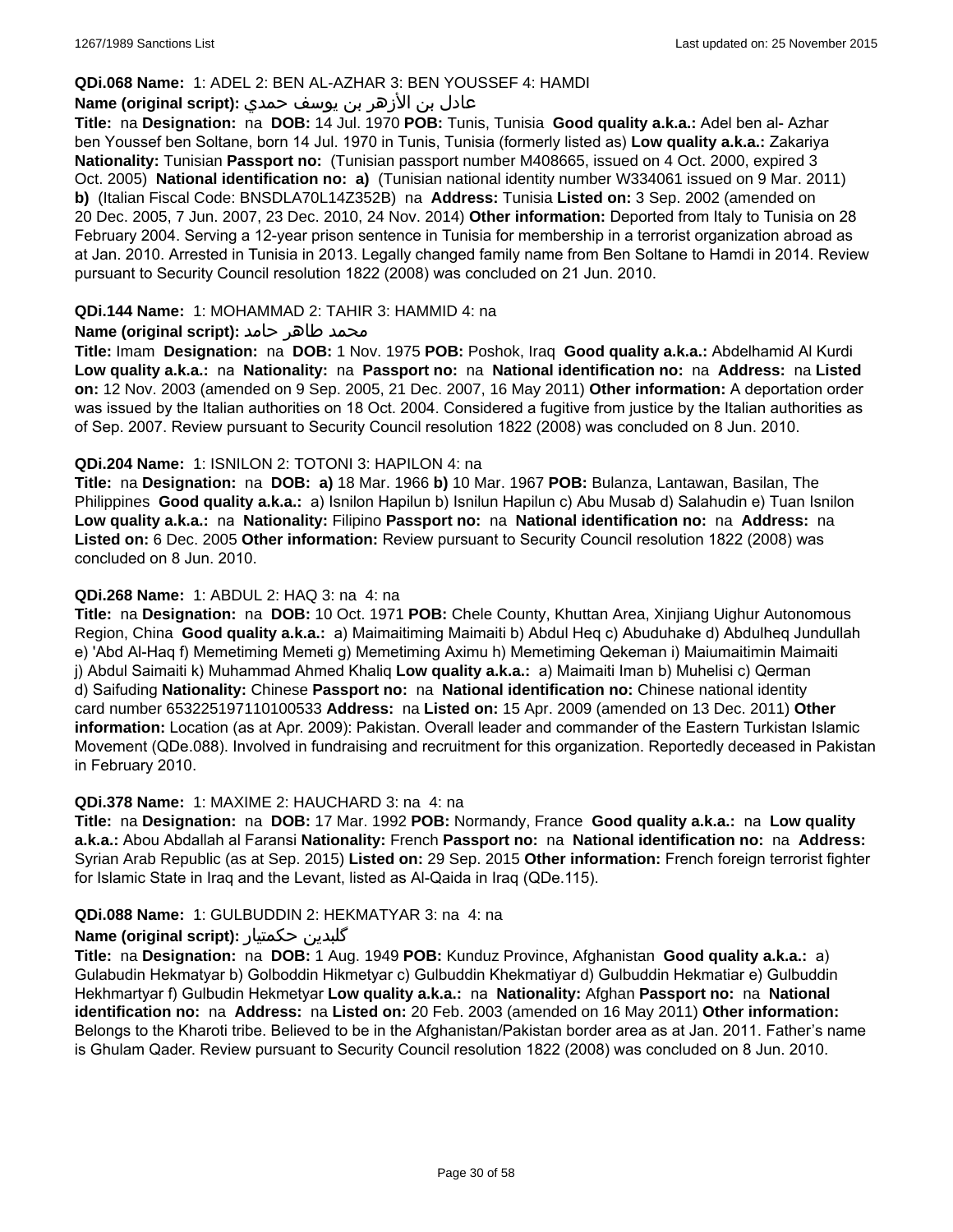### **QDi.029 Name:** 1: RI'AD 2: MUHAMMAD HASAN 3: MUHAMMAD 4: HIJAZI

## رياض محمد حسن محمد الحجازي **:(script original (Name**

**Title:** na **Designation:** na **DOB:** 30 Dec. 1968 **POB:** California, United States of America **Good quality a.k.a.:** a) Hijazi, Raed M. b) Al-Hawen, Abu-Ahmad c) Al-Shahid, Abu-Ahmad d) Raed Muhammad Hasan Muhammad Hijazi **Low quality a.k.a.:** a) Al-Maghribi, Rashid (The Moroccan) b) Al-Amriki, Abu-Ahmad (The American) **Nationality:** Jordanian **Passport no:** na **National identification no:** (a) United States Social Security Number: 548-91-5411 b) National number 9681029476) na **Address:** na **Listed on:** 17 Oct. 2001 (amended on 10 Apr. 2003, 16 May 2011) **Other information:** In custody in Jordan as at Mar. 2010. Father's name is Mohammad Hijazi. Mother's name is Sakina. Review pursuant to Security Council resolution 1822 (2008) was concluded on 21 Jun. 2010.

## **QDi.221 Name:** 1: JAMAL 2: HOUSNI 3: na 4: na

## **Name (original script):** حسني جمال

**Title:** na **Designation:** na **DOB:** 22 Feb. 1983 **POB:** Morocco **Good quality a.k.a.:** a) Djamel Il marocchino b) Jamal Al Maghrebi c) Hicham **Low quality a.k.a.:** na **Nationality:** na **Passport no:** na **National identification no:** na **Address: a)** Via Uccelli di Nemi n. 33, Milan **b)** via F. De Lemene n. 50, Milan**Listed on:** 2 Aug. 2006 (amended on 1 Sep. 2009) **Other information:** He is subject to Tribunale de Milano Custody Order n. 5236/02 R.G.N.R of 25 Nov. 2003 1511/02 R.G.GIP. Convicted and sentenced on 21 Sep. 2006 to seven years of detention by the Milan Assizes Court, Italy, for belonging to a criminal association with terrorist aims and receiving stolen goods. The sentence was confirmed on 17 Jul. 2007 by the Milan Assizes Appeal Court. In custody as at 16 Jun. 2009. Review pursuant to Security Council resolution 1822 (2008) was concluded on 20 Jul. 2009.

### **QDi.359 Name:** 1: OMAR 2: ALI 3: HUSSAIN 4: na

**Title:** na **Designation:** na **DOB:** 21 Mar. 1987 **POB:** High Wycombe, Buckinghamshire, United Kingdom **Good quality a.k.a.:** na **Low quality a.k.a.:** Abu-Sa'id Al Britani **Nationality:** British **Passport no:** British passport number 205939411, issued on 21 Jul. 2004 (expired on 21 Apr. 2015) **National identification no:** na **Address: a)** Syrian Arab Republic (as at Jan. 2014) **b)** United Kingdom (previous address until Jan. 2014) **Listed on:** 28 Sep. 2015 **Other information:** Foreign terrorist fighter with Islamic State in Iraq and the Levant (ISIL), listed as Al-Qaida in Iraq (QDe.115), in the Syrian Arab Republic. Physical description: eye colour: brown; hair colour: brown/ black. Photo available for inclusion in the INTERPOL-UN Security Council Special Notice.

## **QDi.010 Name:** 1: ZAYN 2: AL-ABIDIN 3: MUHAMMAD 4: HUSSEIN

#### زين العابدين محمد حسين **:(script original (Name**

**Title:** na **Designation:** na **DOB:** 12 Mar. 1971 **POB:** Riyadh, Saudi Arabia **Good quality a.k.a.:** a) Abd Al-Hadi Al-Wahab b) Zain Al-Abidin Muhammad Husain c) Zayn Al-Abidin Muhammad Husayn d) Zeinulabideen Muhammed Husein Abu Zubeidah **Low quality a.k.a.:** a) Abu Zubaydah b) Abu Zubaida c) Tariq Hani **Nationality:** Palestinian **Passport no:** na **National identification no:** na **Address:** na **Listed on:** 25 Jan. 2001 (amended on 10 Apr. 2003, 25 Jul. 2006, 23 Apr. 2007, 18 Jul. 2007, 27 Jul. 2007, 17 Jul. 2009, 16 Dec. 2010) **Other information:** Close associate of Usama bin Laden (deceased) and facilitator of terrorist travel. In custody of the United States of America as at Jul. 2007. Review pursuant to Security Council resolution 1822 (2008) was concluded on 21 Jun. 2010.

## **QDi.067 Name:** 1: MOSTAFA 2: KAMEL 3: MOSTAFA 4: IBRAHIM

## مصطفى كمال مصطفى ابراهيم **:Name (original script**)

**Title:** na **Designation:** na **DOB:** 15 Apr. 1958 **POB:** Alexandria, Egypt **Good quality a.k.a.:** a) Mustafa Kamel Mustafa b) Adam Ramsey Eaman c) Kamel Mustapha Mustapha d) Mustapha Kamel Mustapha e) Abu Hamza f) Mostafa Kamel Mostafa **Low quality a.k.a.:** a) Abu Hamza Al-Masri b) Abu Hamza c) Abu Hamza Al-Misri **Nationality:** British **Passport no:** na **National identification no:** na **Address:** United States of America **Listed on:** 24 Apr. 2002 (amended on 26 Nov. 2004, 25 Jul. 2006, 14 Mar. 2008, 21 Oct. 2010, 4 Aug. 2014) **Other information:** Extradited from the United Kingdom to the United States of America on 5 Oct. 2012. Convicted on terrorism charges by a court in the United States of America in May 2014. Review pursuant to Security Council resolution 1822 (2008) was concluded on 22 Apr. 2010.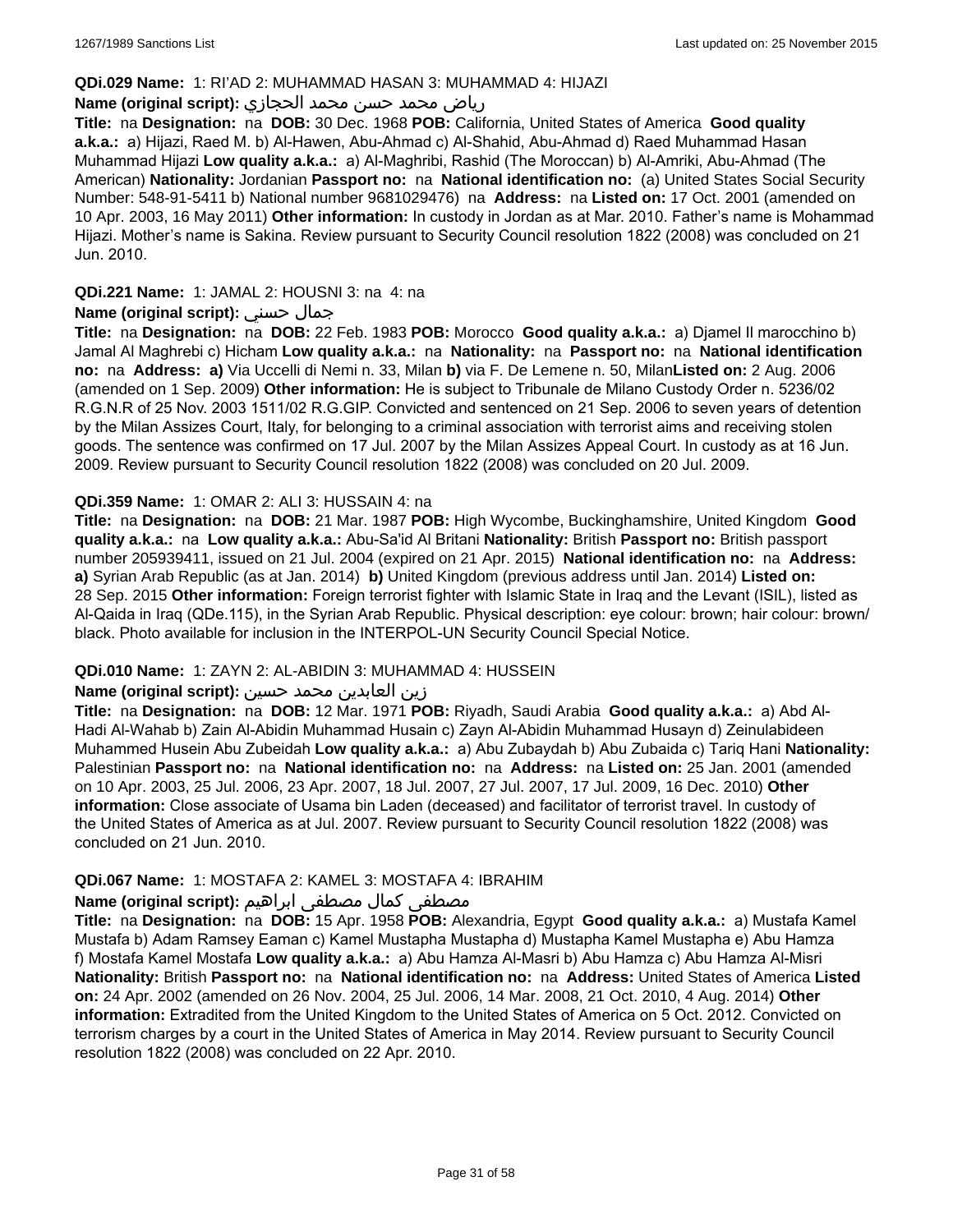## **QDi.308 Name:** 1: ZAFAR 2: IQBAL 3: na 4: na

**Title:** na **Designation:** na **DOB:** 4 Oct. 1953 **POB:** na **Good quality a.k.a.:** a) Zaffer Iqbal b) Malik Zafar Iqbal Shehbaz c) Malik Zafar Iqbal Shahbaz d) Malik Zafar Iqbal **Low quality a.k.a.:** a) Zafar Iqbal Chaudhry b) Muhammad Zafar Iqbal **Nationality:** Pakistani **Passport no:** (Passport number DG5149481, issued on 22 Aug. 2006, expired on 21 Aug. 2011, passport booklet number A2815665) **National identification no:** (National identification number 35202- 4135948-7 b) Alternate national identification number 29553654234) na **Address:** Masjid al-Qadesia, 4 Lake Road, Lahore, Pakistan **Listed on:** 14 Mar. 2012 **Other information:** Senior leader and co-founder of Lashkar-e-Tayyiba (QDi.118) (LeT) who has held various senior leader positions in LeT and its front organization, Jamaat-ud-Dawa (JUD) (listed as an alias of LeT). As of 2010, in charge of LeT/JUD finance department, director of its education department and president of its medical wing. Other title: Professor.

### **QDi.087 Name:** 1: NURJAMAN 2: RIDUAN 3: ISAMUDDIN 4: na

**Title:** na **Designation:** na **DOB:** 4 Apr. 1964 **POB:** Cianjur, West Java, Indonesia **Good quality a.k.a.:** a) Hambali b) Nurjaman c) Isomuddin, Nurjaman Riduan d) Hambali Bin Ending e) Encep Nurjaman (birth name) f) Hambali Ending Hambali g) Isamuddin Riduan h) Isamudin Ridwan **Low quality a.k.a.:** na **Nationality:** Indonesian **Passport no:** na **National identification no:** na **Address:** na **Listed on:** 28 Jan. 2003 (amended on 2 Jul. 2007, 27 Jul. 2007, 16 May 2011) **Other information:** Senior leader of Jemaah Islamiyah (QDe.092). Brother of Gun Gun Rusman Gunawan (QDi.218). In custody of the United States of America, as of July 2007. Review pursuant to Security Council resolution 1822 (2008) was concluded on 13 Apr. 2010.

## **QDi.321 Name:** 1: MALIK 2: MUHAMMAD 3: ISHAQ 4: na

### مالک محمد اسحاق **:(script original (Name**

**Title:** na **Designation:** na **DOB:** Approximately 1959 **POB:** Rahim Yar Khan, Punjab Province, Pakistan **Good quality a.k.a.:** Malik Ishaq **Low quality a.k.a.:** na **Nationality:** Pakistani **Passport no:** na **National identification no:** na **Address:** Pakistan **Listed on:** 14 Mar. 2014 **Other information:** One of the founders and a current leader of Lashkar i Jhangvi (LJ) (QDe.096). Physical description: heavy build with black eye colour, black hair colour and medium brown complexion with a heavy black beard. Photo available for inclusion in the INTERPOL-UN Security Council Special Notice.

## **QDi.368 Name:** 1: SHAMIL 2: MAGOMEDOVICH 3: ISMAILOV 4: na

## **Name (original script):** Шамиль Магомедович Измайлов

**Title:** na **Designation:** na **DOB:** 29 Oct. 1980 **POB:** Astrakhan, Russian Federation **Good quality a.k.a.:** Shamil Magomedovich Aliev (original script: Шамиль Магомедович Алиев) **Low quality a.k.a.:** Abu Hanifa (original script: Абу Ханифа) **Nationality:** Russian **Passport no:** Russian foreign travel passport number number 514448632, issued on 8 Sep. 2010, issued in Alexandria, Egypt (issued by Consulate General of the Russian Federation) **National identification no:** Russian national passport 1200075689, issued on 15 Dec. 2000 (issued by Russian Federation) **Address: a)** Syrian Arab Republic (located in as at Aug. 2015) **b)** Iraq (possible alternative location as at Aug. 2015) **Listed on:** 2 Oct. 2015 **Other information:** As at Aug. 2015, leader of Jamaat Abu Hanifa, a terrorist group that is part of the Al-Nusrah Front for the People of the Levant (QDe.137). Physical description: eye colour: brown, hair colour: black, build: slim, height 175-180 cm. Distinguishing marks: long face, speech defect. Wanted by the authorities of the Russian Federation for terrorist crimes committed in its territory. Photo available for inclusion in the INTERPOL-UN Security Council Special Notice.

#### **QDi.180 Name:** 1: KHADAFI 2: ABUBAKAR 3: JANJALANI 4: na

**Title:** na **Designation:** na **DOB:** 3 Mar. 1975 **POB:** Isabela, Basilan, Philippines **Good quality a.k.a.:** a) Khadafy Janjalani b) Khaddafy Abubakar Janjalani c) Abu Muktar **Low quality a.k.a.:** na **Nationality:** Filipino **Passport no:** na **National identification no:** na **Address:** na **Listed on:** 22 Dec. 2004 (amended on 23 Feb. 2009) **Other information:** Reportedly deceased in 2006. Review pursuant to Security Council resolution 1822 (2008) was concluded on 29 Jul. 2010.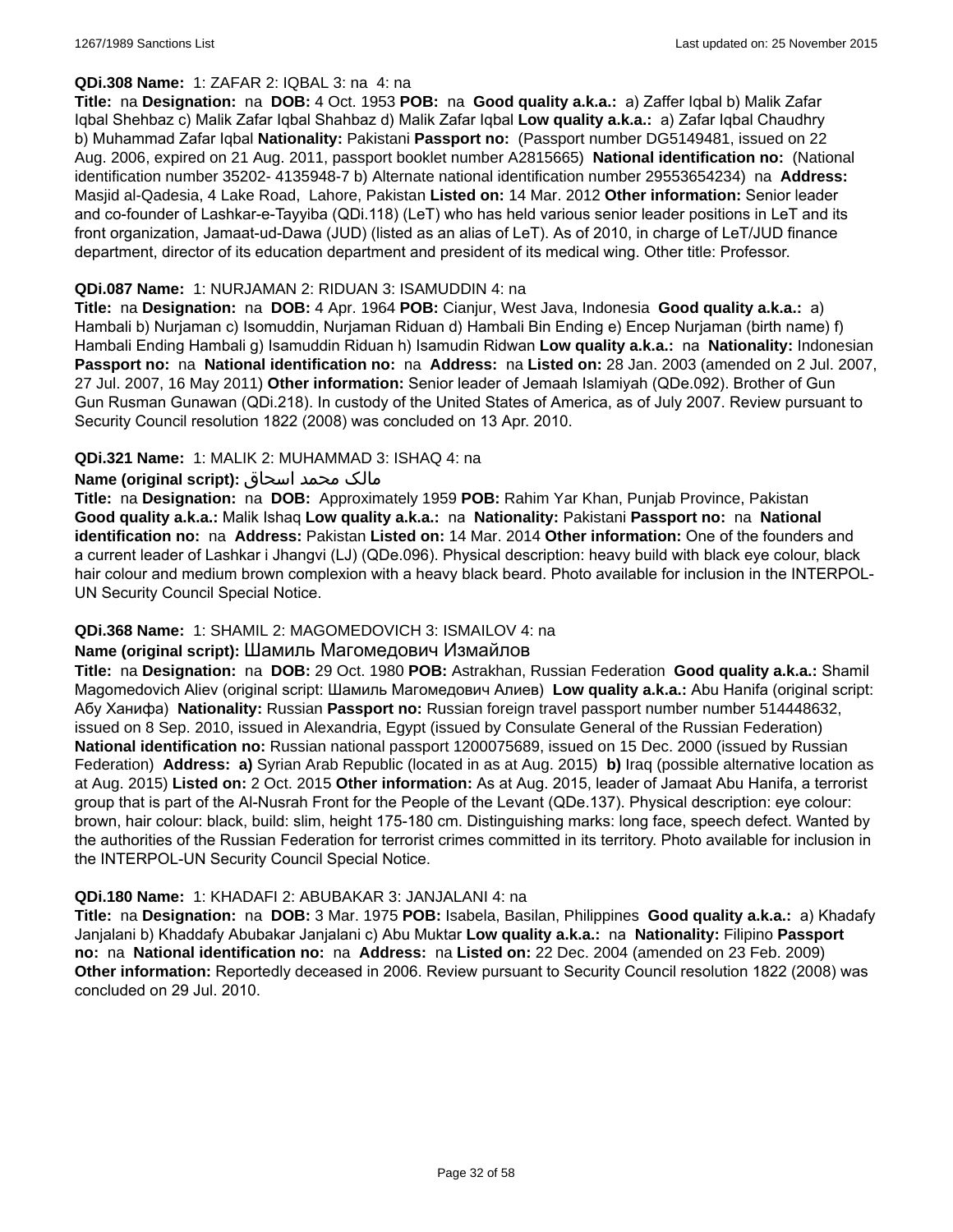### **QDi.099 Name:** 1: KHALIL 2: BEN AHMED 3: BEN MOHAMED 4: JARRAYA

### خليل بن احمد بن محمد جراية **:(script original (Name**

**Title:** na **Designation:** na **DOB:** 8 Feb. 1969 **POB:** Sfax, Tunisia **Good quality a.k.a.:** a) Khalil Yarraya b) Ben Narvan Abdel Aziz, born 15 Aug. 1970 in Sereka (former Yugoslavia) c) Abdel Aziz Ben Narvan, born 15 Aug. 1970 in Sereka (former Yugoslavia) **Low quality a.k.a.:** a) Amro b) Omar c) Amrou d) Amr **Nationality:** Tunisian **Passport no:** Tunisian number K989895, issued on 26 Jul. 1995 ( in Genoa, Italy, expired on 25 Jul. 2000) **National identification no:** na **Address:** Nuoro, Italy **Listed on:** 25 Jun. 2003 (amended on 26 Nov. 2004, 20 Dec. 2005, 17 Oct. 2007, 16 Sep. 2008, 24 Mar. 2009, 10 Aug. 2009, 6 Aug. 2010) **Other information:** Detained in Italy since 9 Aug. 2008 for his implication in a case related to terrorism. Review pursuant to Security Council resolution 1822 (2008) was concluded on 15 Jun. 2010.

### **QDi.360 Name:** 1: SALLY-ANNE 2: FRANCES 3: JONES 4: na

**Title:** na **Designation:** na **DOB:** 17 Nov. 1968 **POB:** Greenwich, Greater London, United Kingdom **Good quality a.k.a.:** na **Low quality a.k.a.:** a) Umm Hussain al-Britani b) Sakinah Hussain **Nationality:** British **Passport no:** British passport number 519408086, issued on 23 Sep. 2013 (expires on 23 Sep. 2023) **National identification no:** na **Address: a)** Syrian Arab Republic (as at 2013) **b)** United Kingdom (previous location until 2013) **Listed on:** 28 Sep. 2015 **Other information:** Recruiter for Islamic State in Iraq and the Levant (ISIL), listed as Al-Qaida in Iraq (QDe.115), in the Syrian Arab Republic. Sex: female. Husband's name is: Junaid Hussain. Photo available for inclusion in the INTERPOL-UN Security Council Special Notice.

### **QDi.114 Name:** 1: SALIM Y SALAMUDDIN 2: JULKIPLI 3: na 4: na

**Title:** na **Designation:** na **DOB:** 20 Jun. 1967 **POB:** Tulay, Jolo Sulu, Philippines **Good quality a.k.a.:** a) Kipli Sali b) Julkipli Salim **Low quality a.k.a.:** na **Nationality:** Filipino **Passport no:** na **National identification no:** na **Address:** na **Listed on:** 9 Sep. 2003 (amended on 23 Feb. 2009, 13 Dec. 2011) **Other information:** In detention in the Philippines as at May 2011. Review pursuant to Security Council resolution 1822 (2008) was concluded on 25 May 2010.

### **QDi.072 Name:** 1: MEHDI 2: BEN MOHAMED 3: BEN MOHAMED 4: KAMMOUN

#### المهدي بن محمد بن محمد كمون **:(script original (Name**

**Title:** na **Designation:** na **DOB:** 3 Apr. 1968 **POB:** Tunis, Tunisia **Good quality a.k.a.:** na **Low quality a.k.a.:** Salmane **Nationality:** Tunisian **Passport no:** (Tunisian passport number M307707, issued on 12 Apr. 2000, expired on 11 Apr. 2005) **National identification no:** na **Address:** Via Masina Number 7, Milan, Italy **Listed on:** 3 Sep. 2002 (amended on 20 Dec. 2005, 7 Jun. 2007, 23 Dec. 2010) **Other information:** Italian Fiscal Code: KMMMHD68D03Z352N. Deported from Italy to Tunisia on 22 July 2005. Serving an eight-year prison term in Tunisia for membership of a terrorist organization abroad as at Jan. 2010. Review pursuant to Security Council resolution 1822 (2008) was concluded on 21 Jun. 2010.

#### **QDi.302 Name:** 1: MEVLÜT 2: KAR 3: na 4: na

**Title:** na **Designation:** na **DOB:** 25 Dec. 1978 **POB:** Ludwigshafen, Germany **Good quality a.k.a.:** Mevluet Kar **Low quality a.k.a.:** a) Abu Obaidah b) Obeidah Al Turki c) Al-Turki d) Al Turki Kyosev e) Yanal Yusov f) Abu Udejf el-Turki g) Abu Obejd el-Turki h) Abdurrahman Almanci **Nationality:** Turkish **Passport no:** Turkish passport number TR-M842033, issued in Mainz, Germany (by the Turkish Consulate General, issued on 2 May 2002, expired on 24 Jul. 2007) **National identification no:** na **Address:** Güngören Merkez Mahallesi Toros Sokak 6/5, Istanbul, Turkey (previous as at Aug. 2009) **Listed on:** 25 Jan. 2012 **Other information:** Associated with Islamic Jihad Group (QDe.119). Arrest warrant issued by the investigating judge of the German Federal Court of Justice on 17 Aug. 2009.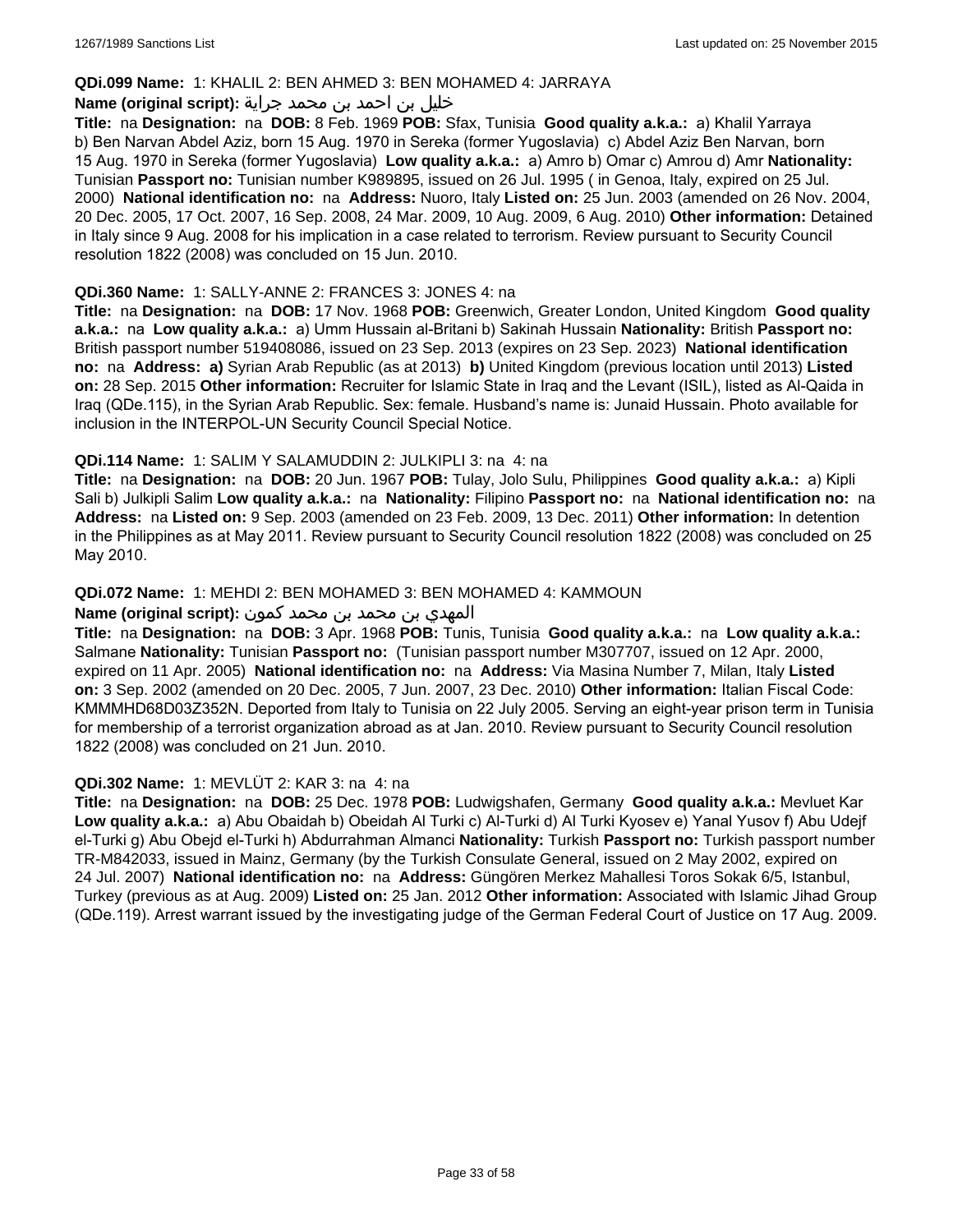#### **QDi.135 Name:** 1: DAWOOD 2: IBRAHIM 3: KASKAR 4: na

**Title:** Sheikh **Designation:** na **DOB:** 26 Dec. 1955 **POB: a)** Bombai **b)** Ratnagiri, India **Good quality a.k.a.:**  a) Dawood Ebrahim b) Sheikh Dawood Hassan c) Abdul Hamid Abdul Aziz d) Anis Ibrahim e) Aziz Dilip f) Daud Hasan Shaikh Ibrahim Kaskar g) Daud Ibrahim Memon Kaskar h) Dawood Hasan Ibrahim Kaskar i) Dawood Ibrahim Memon j) Dawood Sabri k) Kaskar Dawood Hasan l) Shaikh Mohd Ismail Abdul Rehman m) Dowood Hassan Shaikh Ibrahim **Low quality a.k.a.:** a) Ibrahim Shaikh Mohd Anis b) Shaikh Ismail Abdul c) Hizrat **Nationality:** Indian **Passport no: a)** Indian number A-333602, issued on 4 Jun. 1985, issued in Bombay, India (passport subsequently revoked by the Government of India) **b)** Indian number M110522, issued on 13 Nov. 1978, issued in Bombay **c)** Indian number R841697, issued on 26 Nov. 1981, issued in Bombay **d)** Indian number F823692 (JEDDAH) issued by CGI in Jeddah, issued on 2 Sep. 1989 **e)** Indian number A501801 (BOMBAY), issued on 26 Jul. 1985 **f)** Indian number K560098 (BOMBAY), issued on 30 Jul. 1975 **g)** Passport number V57865 (BOMBAY), issued on 3 Oct. 1983 **h)** Passport number P537849 (BOMBAY), issued on 30 Jul. 1979 **i)** Passport number A717288 (MISUSE), issued on 18 Aug. 1985, issued in Dubai **j)** Pakistani number G866537 (MISUSE), issued on 12 Aug. 1991, issued in Rawalpindi **k)** Passport number C-267185 ( issued in Karachi in Jul.1996) **l)** Passport number H-123259 ( issued in Rawalpindi in Jul. 2001) **m)** Passport number G-869537 ( issued in Rawalpindi) **n)** Passport number KC-285901 **National identification no:** na **Address: a)** Karachi, Pakistan ( White House, Near Saudi Mosque, Clifton) **b)** (House Nu 37 - 30th Street - defence, Housing Authority Karachi Pakistan) **c)** (Palatial bungalow in the hilly area of Noorabad in Karachi) **d)** (Property at Margalla Raod F 6/2 Street no. 22, House number 29 in Karachi) **Listed on:** 3 Nov. 2003 (amended on 21 Mar. 2006, 25 Jul. 2006, 2 Jul. 2007, 11 Mar. 2010) **Other information:** International arrest warrant issued by the Government of India. Review pursuant to Security Council resolution 1822 (2008) was concluded on 20 May 2010.

### **QDi.002 Name:** 1: AMIN 2: MUHAMMAD 3: UL HAQ 4: SAAM KHAN

**Title:** na **Designation:** na **DOB:** 1960 **POB:** Nangarhar Province, Afghanistan **Good quality a.k.a.:** a) Al-Haq, Amin b) Amin, Muhammad **Low quality a.k.a.:** a) Dr. Amin b) Ul-Haq, Dr. Amin **Nationality:** Afghan **Passport no:** na **National identification no:** na **Address:** na **Listed on:** 25 Jan. 2001 (amended on 18 Jul. 2007, 16 Dec. 2010) **Other information:** Security coordinator for Usama bin Laden (deceased). Repatriated to Afghanistan in February 2006. Review pursuant to Security Council resolution 1822 (2008) was concluded on 15 Jun. 2010.

## **QDi.306 Name:** 1: MUSTAFA 2: HAJJI 3: MUHAMMAD 4: KHAN

### مصطفى حجي محمد خان **:**Name (original script)

**Title:** na **Designation:** na **DOB: a)** (Between Aug. and Sep. 1977) **b)** 1976 **POB: a)** Al-Madinah, Saudi Arabia **b)** Sangrar, Sindh Province, Pakistan Good quality a.k.a.: a) حسن غول (Hassan Ghul; Hassan Gul; Hasan Gul) b) Khalid Mahmud **Low quality a.k.a.:** a) Ahmad Shahji b) Mustafa Muhammad c) Abu Gharib al-Madani d) شيماء أبو (Abu-Shaima; Abu- Shayma) **Nationality: a)** Pakistani **b)** Saudi Arabian **Passport no:** na **National identification no:** na **Address:** na **Listed on:** 14 Mar. 2012 **Other information:** Al-Qaida (QDe.004) facilitator, courier and operative. As of 2010, facilitated activities for senior Pakistan-based Al-Qaida operatives.

#### **QDi.336 Name:** 1: ANAS 2: HASAN 3: KHATTAB 4: na

**Title:** na **Designation:** na **DOB:** 7 Apr. 1986 **POB:** Damascus, Syrian Arab Republic **Good quality a.k.a.:** Samir Ahmed al-Khayat **Low quality a.k.a.:** a) Hani b) Abu Hamzah c) Abu-Ahmad Hadud **Nationality:** na **Passport no:** na **National identification no:** na **Address:** na **Listed on:** 23 Sep. 2014 **Other information:** Administrative amir of Al-Nusrah Front for the People of the Levant (QDe.137).

#### **QDi.340 Name:** 1: EMILIE 2: KONIG 3: na 4: na

**Title:** na **Designation:** na **DOB:** 9 Dec. 1984 **POB:** Ploemeur, France **Good quality a.k.a.:** na **Low quality a.k.a.:** na **Nationality:** French **Passport no:** na **National identification no:** na **Address:** Syrian Arab Republic (located in since 2013) **Listed on:** 23 Sep. 2014 **Other information:** French terrorist fighter who travelled to Syria and joined Islamic State in Iraq and the Levant, listed as Al-Qaida in Iraq (AQI) (QDe.115). Active in radicalizing and propagating Al-Qaida's (QDe.004) ideology through the Internet. Incites violent activities against France.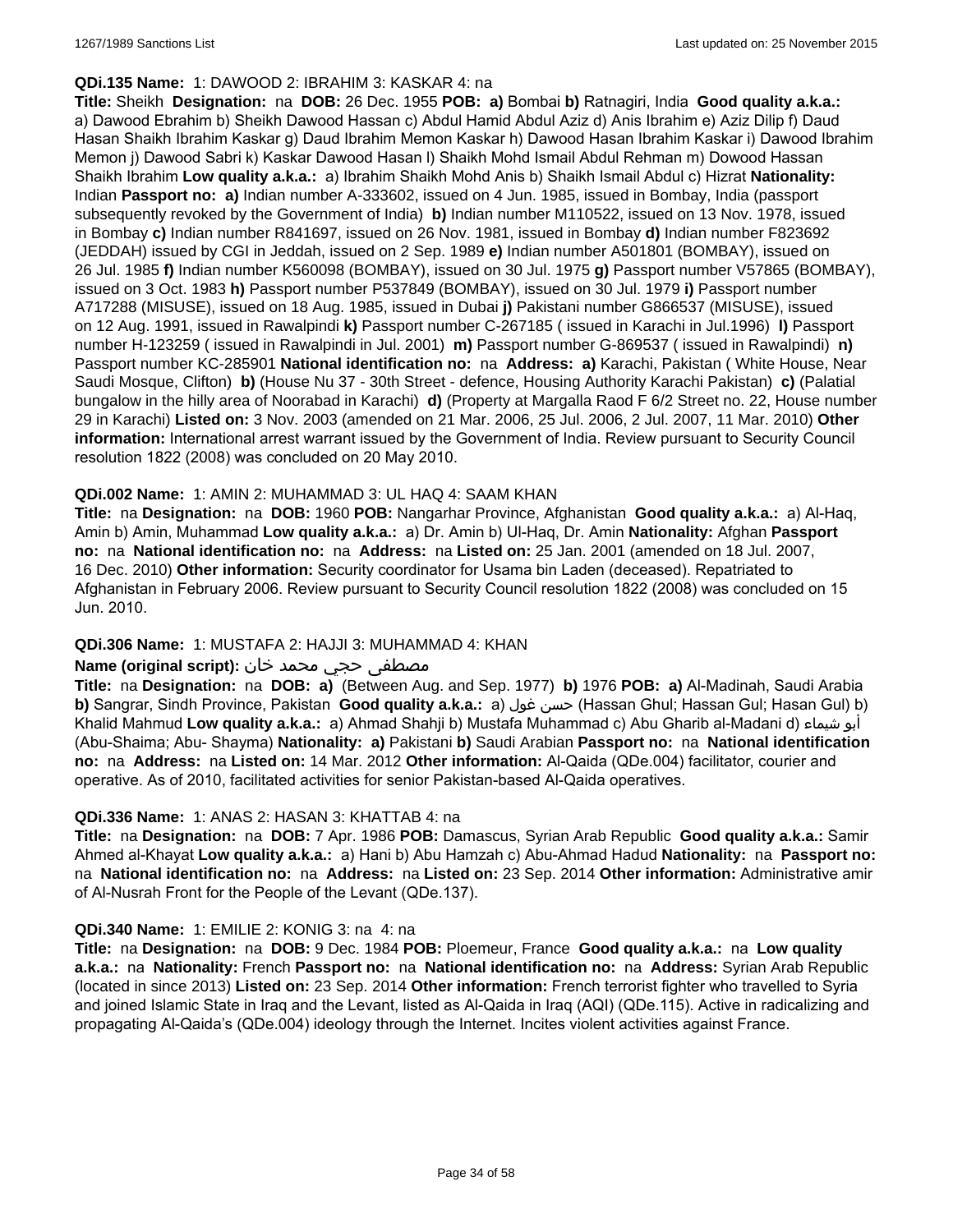## **QDi.190 Name:** 1: ABDELKADER 2: LAAGOUB 3: na 4: na

#### عبد القادر لاغوب **:(script original (Name**

**Title:** na **Designation:** na **DOB:** 23 Apr. 1966 **POB:** Casablanca, Morocco **Good quality a.k.a.:** na **Low quality a.k.a.:** Rachid **Nationality:** Moroccan **Passport no:** (Moroccan passport number D-379312) **National identification no:** (Moroccan national identity card DE- 473900) na **Address:** Number 4, Via Europa, Paderno Ponchielli, Cremona, Italy **Listed on:** 29 Jul. 2005 (amended on 21 Dec. 2007, 13 Dec. 2011) **Other information:** Italian Fiscal code: LGBBLK66D23Z330U. Father's name is Mamoune Mohamed. Mother's name is Fatna Ahmed. Review pursuant to Security Council resolution 1822 (2008) was concluded on 8 Jun. 2010.

### **QDi.319 Name:** 1: MOHAMED 2: LAHBOUS 3: na 4: na

#### **Name (original script):** لحبوس محمد

**Title:** na **Designation:** na **DOB:** 1978 **POB:** Mali **Good quality a.k.a.:** a) Mohamed Ennouini b) Hassan c) Hocine **Low quality a.k.a.:** na **Nationality:** Malian **Passport no:** na **National identification no:** na **Address:** Mali **Listed on:** 24 Oct. 2013 **Other information:** Member of the Mouvement pour l'Unification et le Jihad en Afrique de l'Ouest (MUJAO) (QDe.134).

### **QDi.062 Name:** 1: MOHAMED 2: LAKHAL 3: na 4: na

## **Name (original script):** لكحل محمد

**Title:** na **Designation:** na **DOB:** 5 Feb. 1970 **POB:** Tunis, Tunisia **Good quality a.k.a.:** a) Lased Ben Heni, born 5 Feb. 1969 in Tripoli, Libyan Arab Jamahiriya b) Al-As'ad Ben Hani, born 5 Feb. 1969 in Tripoli, Libyan Arab Jamahiriya c) Mohamed Ben Belgacem Awani d) Mohamed Aouani, born 5 Feb. 1970 in Tunis, Tunisia (formerly listed as) **Low quality a.k.a.:** a) Mohamed Abu Abda b) Abu Obeida **Nationality:** Tunisian **Passport no:** na **National identification no:** (Tunisian national identity number W374031, issued on 11 Apr. 2011) na **Address:**  na **Listed on:** 24 Apr. 2002 (amended on 26 Nov. 2004, 9 Sep. 2005, 31 Jul. 2006, 23 Dec. 2010, 24 Nov. 2014) **Other information:** Professor of Chemistry. Deported from Italy to Tunisia on 27 Aug. 2006. Legally changed family name from Aouani to Lakhal in 2014. Review pursuant to Security Council resolution 1822 (2008) was concluded on 22 Apr. 2010.

#### **QDi.264 Name:** 1: ZAKI-UR-REHMAN 2: LAKHVI 3: na 4: na

**Title:** na **Designation:** na **DOB:** 30 Dec. 1960 **POB:** Okara, Pakistan **Good quality a.k.a.:** a) Zakir Rehman Lakvi b) Zaki Ur-Rehman Lakvi c) Kaki Ur-Rehman d) Zakir Rehman e) Abu Waheed Irshad Ahmad Arshad **Low quality a.k.a.:** Chachajee **Nationality:** Pakistani **Passport no:** na **National identification no:** Pakistani 61101-9618232-1 **Address: a)** Barahkoh, P.O. DO, Tehsil and District Islamabad, Pakistan (location as at May 2008) **b)** Chak No. 18/IL, Rinala Khurd, Tehsil Rinala Khurd, District Okara, Pakistan (previous location) **Listed on:** 10 Dec. 2008 **Other information:** Chief of operations of Lashkar-e-Tayyiba (listed under permanent reference number QDe.118).

#### **QDi.247 Name:** 1: RUBEN 2: PESTANO 3: LAVILLA, JR 4: na

**Title:** Sheik **Designation:** na **DOB:** 4 Oct. 1972 **POB:** Sitio Banga Maiti, Barangay Tranghawan, Lambunao, Iloilo, Philippines **Good quality a.k.a.:** a) Reuben Lavilla b) Sheik Omar c) Mile D Lavilla d) Reymund Lavilla e) Ramo Lavilla f) Mike de Lavilla g) Abdullah Muddaris h) Ali Omar i) Omar Lavilla j) Omar Labella **Low quality a.k.a.:** a) So b) Eso c) Junjun **Nationality:** Filipino **Passport no: a)** Filipino number MM611523 (2004) **b)** Filipino number EE947317 (2000-2001) **c)** Filipino number P421967 (1995-1997) **National identification no:** na **Address:** 10th Avenue, Caloocan City, Philippines **Listed on:** 4 Jun. 2008 (amended on 16 Sep. 2008, 13 Dec. 2011) **Other information:** Spiritual leader of the Rajah Solaiman Movement (QDe.128). Associated with Khadafi Abubakar Janjalani (QDi.180). In detention in the Philippines as of May 2011. Review pursuant to Security Council resolution 1822 (2008) was concluded on 13 May 2010.

## **QDi.155 Name:** 1: DJAMEL 2: LOUNICI 3: na 4: na

## **Name (original script):** لونيسي جمال

**Title:** na **Designation:** na **DOB:** 1 Feb. 1962 **POB:** Algiers, Algeria **Good quality a.k.a.:** Jamal Lounici **Low quality a.k.a.:** na **Nationality:** Algerian **Passport no:** na **National identification no:** na **Address:** Algeria **Listed on:** 16 Jan. 2004 (amended on 7 Apr. 2008, 2 Dec. 2008, 30 Jan. 2009, 16 May 2011) **Other information:** Father's name is Abdelkader. Mother's name is Johra Birouh. Returned from Italy to Algeria where he resides since Nov. 2008. Son in law of Othman Deramchi (QDi.164). Review pursuant to Security Council resolution 1822 (2008) was concluded on 27 Jul. 2010.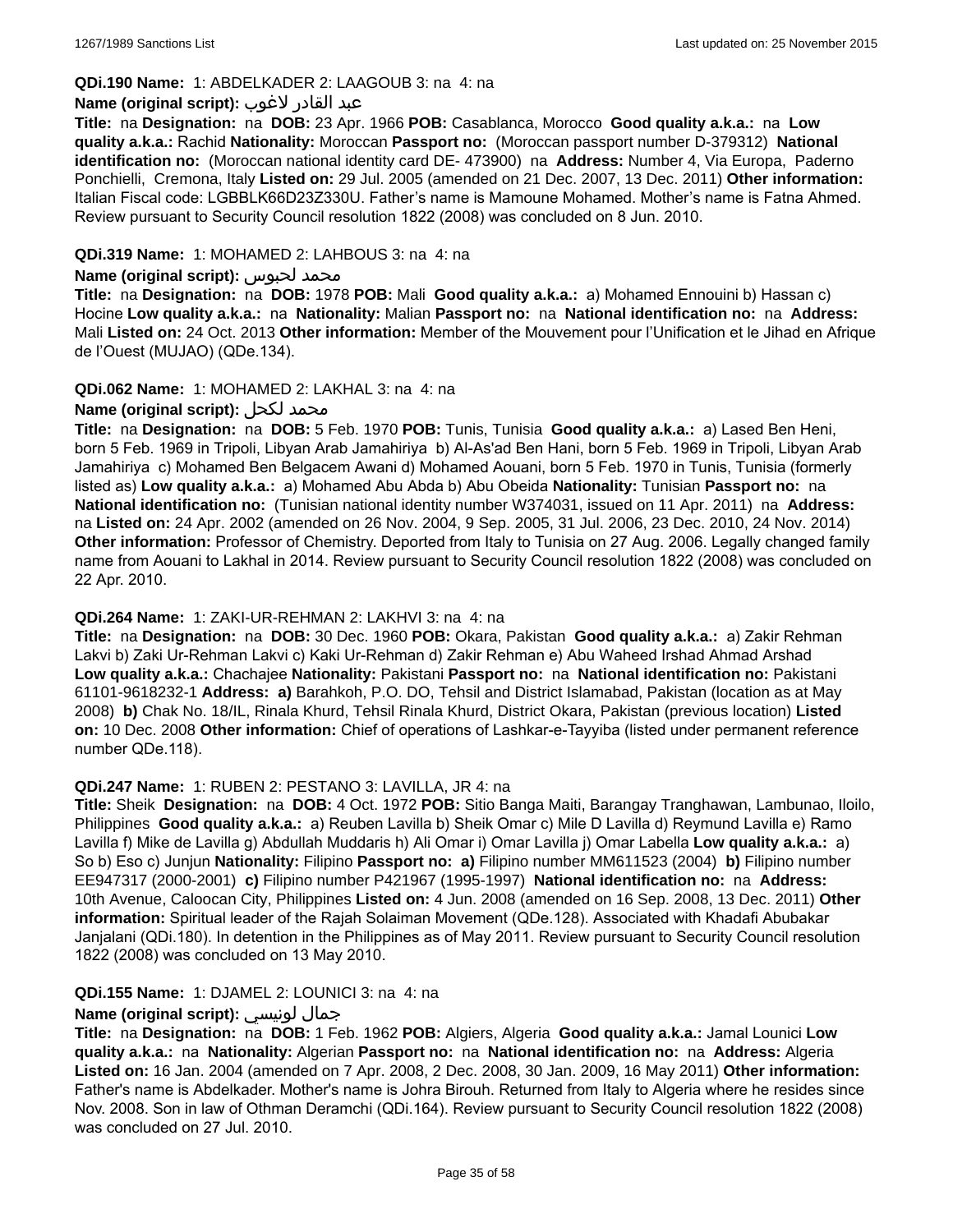#### **QDi.356 Name:** 1: AQSA 2: MAHMOOD 3: na 4: na

**Title:** na **Designation:** na **DOB:** 11 May 1994 **POB:** Glasgow, Scotland, United Kingdom **Good quality a.k.a.:**  na **Low quality a.k.a.:** Umm Layth **Nationality:** British **Passport no:** British passport number 720134834, issued on 27 Jun. 2012 (expires on 27 Jun. 2022) **National identification no:** na **Address: a)** Syrian Arab Republic (as at Nov. 2013) **b)** United Kingdom (previous address) **Listed on:** 28 Sep. 2015 **Other information:** Recruiter for Islamic State in Iraq and the Levant, listed as Al-Qaida in Iraq (QDe.115), in the Syrian Arab Republic, and a key figure in the the Al-Khanssaa brigade, a female ISIL brigade established in Al-Raqqa to enforce ISIL's interpretation of Sharia law. Sex: female. Photo available for inclusion in the INTERPOL-UN Security Council Special Notice.

### **QDi.206 Name:** 1: IBRAHIM 2: MOHAMED KHALIL 3: na 4: na

### ابراهيم محمد خليل **:(script original (Name**

**Title:** na **Designation:** na **DOB:** 2 Jul. 1975 **POB:** Day Az-Zawr, Syria **Good quality a.k.a.:** a) Khalil Ibrahim Jassem, born 2 May 1972 in Baghdad, Iraq b) Khalil Ibrahim Mohammad, born 3 Jul. 1975 in Mosul, Iraq c) Khalil Ibrahim Al Zafiri (born 1972) d) Khalil, born 2 May 1975 **Low quality a.k.a.:** na **Nationality:** Syrian **Passport no:** (Temporary suspension of deportation No. T04338017 issued by Alien's Office of the City of Mainz, expired on 8 May 2013) **National identification no:** na **Address:** Refugee shelter Alte Ziegelei, Mainz, 55128, Germany **Listed on:** 6 Dec. 2005 (amended on 25 Jan. 2010, 13 Dec. 2011, 6 Aug. 2013) **Other information:** Sentenced to 7 years of imprisonment in Germany on 6 Dec. 2007. Released on 30 December 2012. Review pursuant to Security Council resolution 1822 (2008) was concluded on 5 Oct. 2009.

### **QDi.202 Name:** 1: MAZEN 2: SALAH 3: MOHAMMED 4: na

### مازن صلاح محمد **:(script original (Name**

**Title:** na **Designation:** na **DOB:** 18 May 1981 **POB:** Arbil, Iraq **Good quality a.k.a.:** a) Mazen Ali Hussein, born 1 Jan. 1982 in Baghdad, Iraq b) Issa Salah Muhamad, born 1 Jan. 1980 **Low quality a.k.a.:** na **Nationality:** Iraqi **Passport no:** (German travel document ("Reiseausweis") A 0144378 (revoked as at Sep. 2012)) **National identification no:** na **Address:** 94051 Hauzenberg, Germany **Listed on:** 6 Dec. 2005 (amended on 21 Oct. 2008, 13 Dec. 2011, 15 Nov. 2012) **Other information:** Member of Ansar Al-Islam (QDe.098). Released from custody in Germany on 18 May 2012. Review pursuant to Security Council resolution 1822 (2008) was concluded on 30 Jul. 2009.

### **QDi.126 Name:** 1: YUNOS 2: UMPARA 3: MOKLIS 4: na

**Title:** na **Designation:** na **DOB:** 7 Jul. 1966 **POB:** Lanao del Sur, the Philippines **Good quality a.k.a.:** a) Muklis Yunos b) Mukhlis Yunos (previously listed as) c) Saifullah Mukhlis Yunos d) Saifulla Moklis Yunos **Low quality a.k.a.:** Hadji Onos **Nationality:** Filipino **Passport no:** na **National identification no:** na **Address:** Philippines**Listed on:** 9 Sep. 2003 (amended on 9 Sep. 2005, 23 Feb. 2009, 3 Jun. 2009, 16 May 2011) **Other information:** Sentenced to life without parole in the Philippines on 23 Jan. 2009 for his involvement in the bombings of 30 Dec. 2000 in Manila, the Philippines. Review pursuant to Security Council resolution 1822 (2008) was concluded on 25 May 2010.

#### **QDi.147 Name:** 1: MOHAMED 2: AMIN 3: MOSTAFA 4: na

## محمد أمين مصطفى :**Name (original script)**

**Title:** na **Designation:** na **DOB:** 11 Oct. 1975 **POB:** Kirkuk, Iraq **Good quality a.k.a.:** na **Low quality a.k.a.:**  na **Nationality:** na **Passport no:** na **National identification no:** na **Address:** Via della Martinella 132, Parma, Italy ( Domicile) **Listed on:** 12 Nov. 2003 (amended on 9 Sep. 2005, 7 Jun. 2007, 16 May 2011) **Other information:** Under administrative control measure in Italy scheduled to expire on 15 Jan. 2012. Review pursuant to Security Council resolution 1822 (2008) was concluded on 21 Jun. 2010.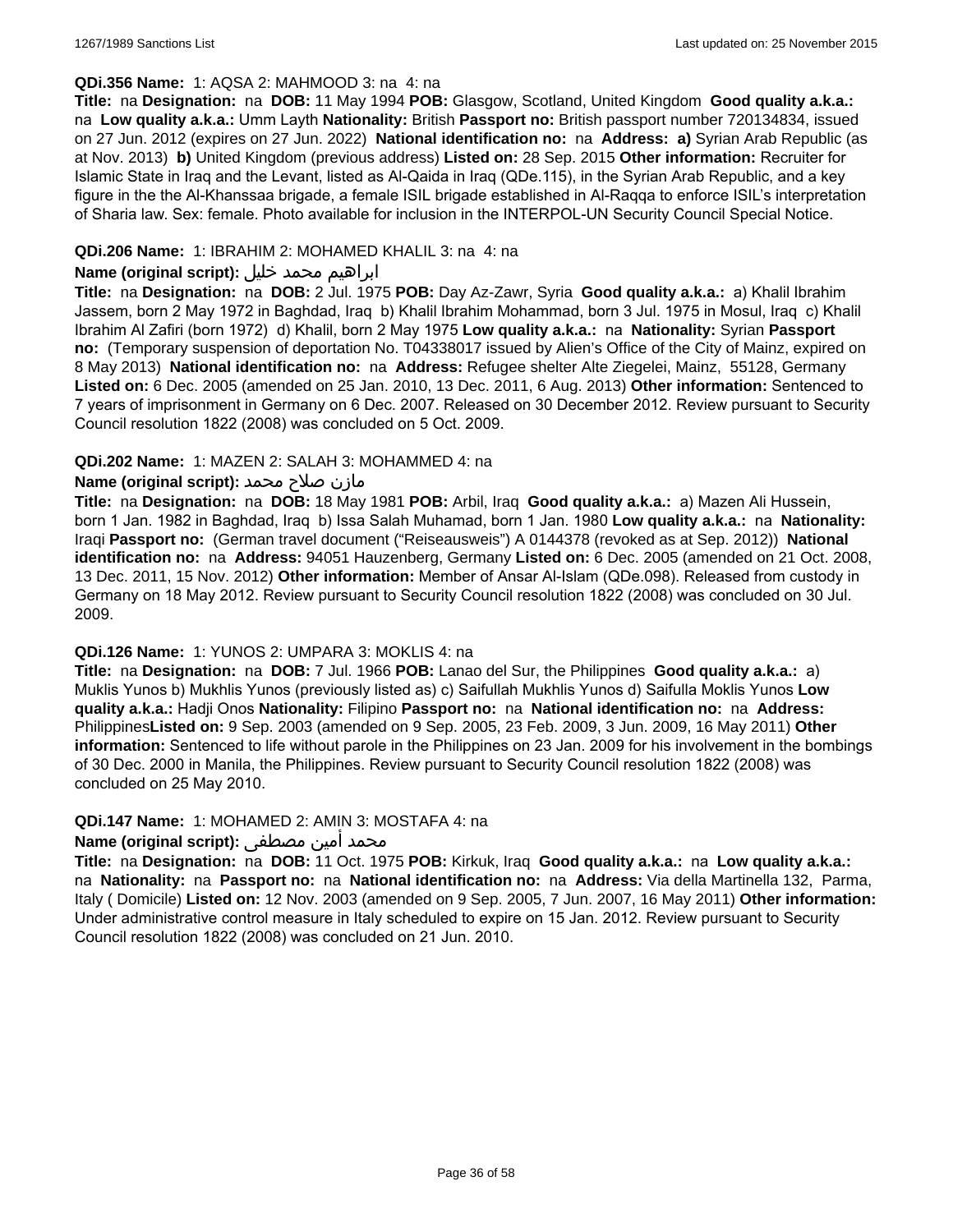#### **QDi.129 Name:** 1: DJAMEL 2: MOUSTFA 3: na 4: na

#### **Name (original script):** مصطفى جمال

**Title:** na **Designation:** na **DOB:** 28 Sep. 1973 **POB:** Tiaret, Algeria **Good quality a.k.a.:** a) Kalad Belkasam, born 31 Dec. 1979 b) Mostafa Djamel, born 31 Dec. 1979 in Maskara, Algeria c) Mostefa Djamel, born 26 Sep. 1973 in Mahdia, Algeria d) Mustafa Djamel, born 31 Dec. 1979 in Mascara, Algeria e) Balkasam Kalad, born 26 Aug. 1973 in Algiers, Algeria f) Bekasam Kalad, born 26 Aug. 1973 in Algiers, Algeria g) Belkasam Kalad, born 26 Aug. 1973 in Algiers, Algeria h) Damel Mostafa, born 31 Dec. 1979 in Algiers, Algeria i) Djamal Mostafa, born 31 Dec. 1979 in Maskara, Algeria j) Djamal Mostafa, born 10 Jun. 1982 k) Djamel Mostafa, born 31 Dec. 1979 in Maskara, Algeria l) Djamel Mostafa, born 31 Dec. 1979 in Algiers, Algeria m) Fjamel Moustfa, born 28 Sep. 1973 in Tiaret, Algeria n) Djamel Mustafa, born 31 Dec. 1979 o) Ali Barkani, born 22 Aug. 1973 in Morocco p) Djamel Mustafa, born 31 Dec. 1979 in Mascara, Algeria q) Mustafa **Low quality a.k.a.:** na **Nationality:** Algerian **Passport no: a)** (Counterfeit Danish driving licence no. 20645897, made out to Ali Barkani, born on 22 Aug. 1973 in Morocco) **b)** (Algerian birth certificate, issued for Djamel Mostefa, born on 25 Sep. 1973 in Mehdia, Tiaret province, Algeria) **National identification no:** na **Address:** Algeria **Listed on:** 23 Sep. 2003 (amended on 7 Sep. 2007, 7 Apr. 2008, 25 Jan. 2010, 16 May 2011) **Other information:** Father's name is Djelalli Moustfa. Mother's name is Kadeja Mansore. Associated with Ismail Abdallah Sbaitan Shalabi (QDi.128), Mohamed Ghassan Ali Abu Dhess (QDi.130) and Aschraf Al-Dagma (QDi.132). Deported from Germany to Algeria in Sep. 2007. Review pursuant to Security Council resolution 1822 (2008) was concluded on 19 Oct. 2009.

### **QDi.238 Name:** 1: MUBARAK 2: MUSHAKHAS 3: SANAD 4: MUBARAK AL-BATHALI

## مبارك مشخص سند مبارك البذالي **:Name (original script)**

**Title:** na **Designation:** na **DOB:** 1 Oct. 1961 **POB:** Kuwait **Good quality a.k.a.:** a) Mubarak Mishkhis Sanad Al-Bathali b) Mubarak Mishkhis Sanad Al-Badhali c) Mubarak Al-Bathali d) Mubarak Mishkhas Sanad Al-Bathali e) Mubarak Mishkhas Sanad Al-Bazali f) Mobarak Meshkhas Sanad Al-Bthaly **Low quality a.k.a.:** Abu Abdulrahman **Nationality:** Kuwaiti **Passport no: a)** Kuwaiti number 101856740, issued on 12 May 2005 ( and expired on 11 May 2007) **b)** Kuwaiti number 002955916 **National identification no:** Kuwaiti 261122400761 **Address:** Al-Salibekhat area, Kuwait ( residence as at Mar. 2009) **Listed on:** 16 Jan. 2008 (amended on 1 Jul. 2008, 23 Jul. 2008, 25 Jan. 2010) **Other information:** Review pursuant to Security Council resolution 1822 (2008) was concluded on 14 Sep. 2009.

#### **QDi.373 Name:** 1: LAVDRIM 2: MUHAXHERI 3: na 4: na

**Title:** na **Designation:** na **DOB: a)** 3 Dec. 1989 **b)** Approximately 1987 **POB:** Kaqanik/Kacanik **Good quality a.k.a.:** na **Low quality a.k.a.:** a) Abu Abdullah al Kosova b) Abu Abdallah al-Kosovi c) Abu Abdallah al-Kosovo **Nationality:** na **Passport no:** na **National identification no:** na **Address:** Syrian Arab Republic (location as at Sep. 2015) **Listed on:** 29 Sep. 2015 **Other information:** Kosovar Albanian terrorist fighter in Syrian Arab Republic and unit leader of Islamic State in Iraq and the Levant, listed as Al-Qaida in Iraq (QDe.115). Wanted by INTERPOL.

#### **QDi.272 Name:** 1: MOHAMMED 2: YAHYA 3: MUJAHID 4: na

**Title:** na **Designation:** na **DOB:** 12 Mar. 1961 **POB:** Lahore, Punjab Province, Pakistan **Good quality a.k.a.:** Mohammad Yahya Aziz **Low quality a.k.a.:** na **Nationality:** Pakistani **Passport no:** na **National identification no:** Pakistani 35404-1577309-9 **Address:** na **Listed on:** 29 Jun. 2009 **Other information:** Associated with Lashkar-e-Tayyiba (QDe.118). In detention as at June 2009.

#### **QDi.119 Name:** 1: ARIS 2: MUNANDAR 3: na 4: na

**Title:** na **Designation:** na **DOB: a)** 1 Jan. 1971 **b)** Between 1962 and 1968 **POB:** Sambi, Boyolali, Java, Indonesia **Good quality a.k.a.:** na **Low quality a.k.a.:** na **Nationality:** na **Passport no:** na **National identification no:** na **Address:** na **Listed on:** 9 Sep. 2003 (amended on 9 Sep. 2005, 4 Oct. 2006) **Other information:** Review pursuant to Security Council resolution 1822 (2008) was concluded on 25 May 2010.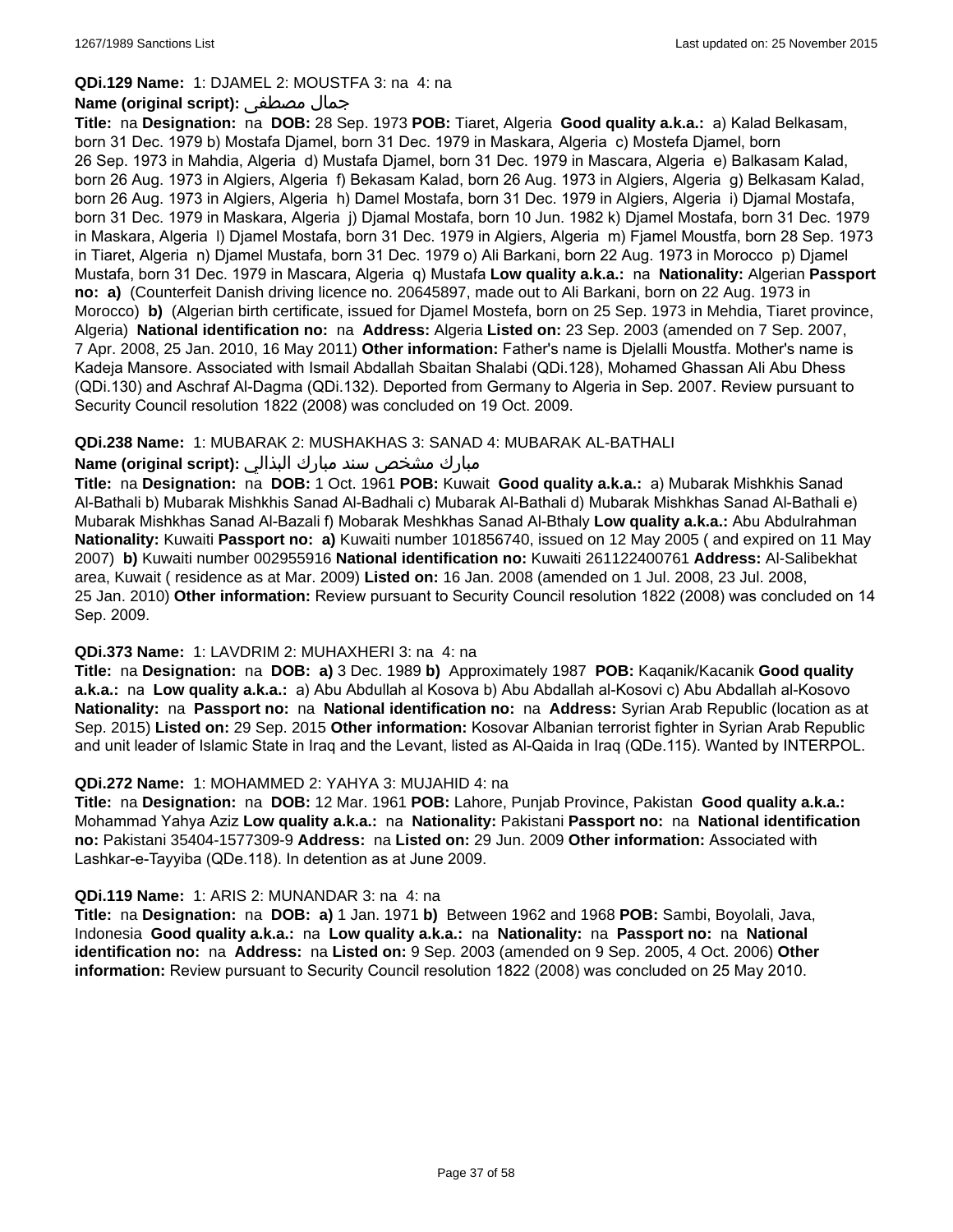## **QDi.120 Name:** 1: ABDUL HAKIM 2: MURAD 3: na 4: na

## عبد الحكيم مراد **:(script original (Name**

**Title:** na **Designation:** na **DOB:** 11 Apr. 1968 **POB:** Kuwait **Good quality a.k.a.:** a) Murad, Abdul Hakim Hasim b) Murad, Abdul Hakim Ali Hashim c) Murad, Abdul Hakim al Hashim d) Saeed Akman e) Saeed Ahmed f) Abdul Hakim Ali al-Hashem Murad **Low quality a.k.a.:** na **Nationality:** Pakistani **Passport no: a)** Pakistani passport number 665334 ( issued in Kuwait) **b)** Pakistani passport number 917739 ( issued in Pakistan on 8 Aug. 1991, expired on 7 Aug. 1996) **National identification no:** na **Address:** na **Listed on:** 9 Sep. 2003 (amended on 16 May 2011) **Other information:** Mother's name is Aminah Ahmad Sher al-Baloushi. In custody of the United States. Review pursuant to Security Council resolution 1822 (2008) was concluded on 25 May 2010.

## **QDi.196 Name:** 1: ALI 2: SAYYID 3: MUHAMED 4: MUSTAFA BAKRI

## علي السيد محمد مصطفى بكري **:(script original (Name**

**Title:** na **Designation:** na **DOB:** 18 Apr. 1966 **POB:** Beni-Suef, Egypt **Good quality a.k.a.:** a) Ali Salim b) Abd Al-Aziz al-Masri **Low quality a.k.a.:** na **Nationality:** Egyptian **Passport no:** na **National identification no:** na **Address:** na **Listed on:** 29 Sep. 2005 (amended on 13 Dec. 2011) **Other information:** Member of the Shura Council of Al-Qaida (QDe.004) and Egyptian Islamic Jihad (QDe.003). Review pursuant to Security Council resolution 1822 (2008) was concluded on 1 Jun. 2010.

### **QDi.357 Name:** 1: ASEEL 2: MUTHANA 3: na 4: na

**Title:** na **Designation:** na **DOB:** 22 Nov. 1996 **POB:** Cardiff, United Kingdom **Good quality a.k.a.:** na **Low quality a.k.a.:** na **Nationality:** British **Passport no:** British passport number 516088643, issued on 7 Jan. 2014 (expires on 7 Jan. 2024) **National identification no:** na **Address: a)** Syrian Arab Republic (as at Feb. 2014) **b)** United Kingdom (previous address) **Listed on:** 30 Sep. 2015 **Other information:** Foreign terrorist fighter with Islamic State in Iraq and the Levant, listed as Al-Qaida in Iraq (QDe.115), in the Syrian Arab Republic. Wanted by the authorities of the United Kingdom. Physical description: hair colour: brown/black.

### **QDi.358 Name:** 1: NASSER 2: AHMED 3: MUTHANA 4: na

**Title:** na **Designation:** na **DOB:** 29 Apr. 1994 **POB:** Heath, Cardiff, United Kingdom **Good quality a.k.a.:** Nasir Muthana **Low quality a.k.a.:** a) Abdul Muthana b) Abu Muthana c) Abu Al-Yemeni Muthana d) Abu Muthanna **Nationality:** British **Passport no:** British passport number 210804241, issued on 27 Jul. 2010 (expires on 27 Jul. 2020) **National identification no:** na **Address: a)** Syrian Arab Republic (as at Nov. 2013) **b)** United Kingdom (previous address until Nov. 2013) **Listed on:** 28 Sep. 2015 **Other information:** Foreign terrorist fighter with Islamic State in Iraq and the Levant (ISIL), listed as Al-Qaida in Iraq (QDe.115), in the Syrian Arab Republic. Wanted by the authorities of the United Kingdom. Physical description: hair colour: brown/black. Photo available for inclusion in the INTERPOL-UN Security Council Special Notice.

#### **QDi.280 Name:** 1: TAYEB 2: NAIL 3: na 4: na

#### **Name (original script):** نايل الطيب

**Title:** na **Designation:** na **DOB:** Approximately 1972 **POB:** Faidh El Batma, Djelfa, Algeria **Good quality a.k.a.:** a) Djaafar Abou Mohamed (محمد ابو جعفر (b) Abou Mouhadjir (مهاجر ابو (c) Mohamed Ould Ahmed Ould Ali (born in 1976) **Low quality a.k.a.:** na **Nationality:** Algerian **Passport no:** na **National identification no:** na **Address:** Mali **Listed on:** 22 Apr. 2010 (amended on 15 Apr. 2014) **Other information:** Convicted in absentia by Algerian tribunal on 28 Mar. 1996. Algerian international arrest warrant number 04/09 of 6 Jun. 2009 issued by the Tribunal of Sidi Mhamed, Algiers, Algeria. Algerian extradition request number 2307/09 of 3 Sep. 2009, presented to Malian authorities. Father's name was Benazouz Nail. Mother's name is Belkheiri Oum El Kheir. Member of The Organization of Al-Qaida in the Islamic Maghreb (QDe.014)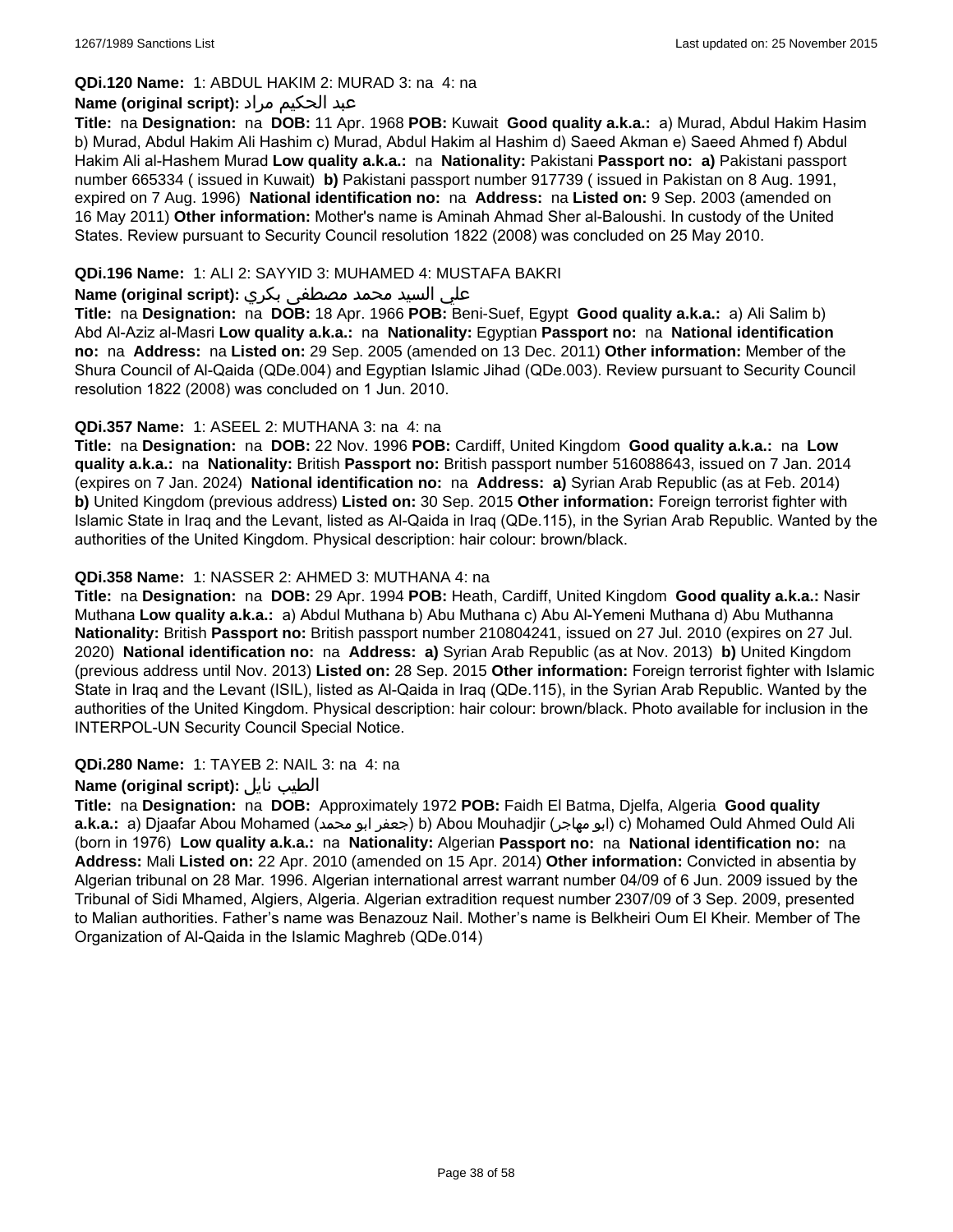### **QDi.314 Name:** 1: ABDERRAHMANE 2: OULD EL AMAR 3: na 4: na

## عبد الرحمن ولد العامر **:(script original (Name**

**Title:** na **Designation:** na **DOB:** Between 1977 and 1982 **POB:** Tabankort, Mali **Good quality a.k.a.:** a) Ahmed el Tilemsi b) Abderrahmane Ould el Amar Ould Sidahmed Loukbeiti c) Ahmad Ould Amar **Low quality a.k.a.:** na **Nationality:** Malian **Passport no:** na **National identification no:** na **Address: a)** Gao, Mali **b)** Tabankort, Mali **c)** In Khalil, Mali **d)** Al Moustarat, Mali **Listed on:** 22 Feb. 2013 **Other information:** Leader of the Mouvement pour l'Unification et le Jihad en Afrique de l'Ouest (MUJAO) (QDe.134). Member of The Organization of Al-Qaida in the Islamic Maghreb (QDe.014). Arrested in April 2005 in Mauritania, escaped from Nouakchott jail on 26 Apr. 2006. Re-arrested in Sep. 2008 in Mali and released on 15 Apr. 2009. Associated with Mokhtar Belmokhtar (QDi.136). Father's name is Leewemere.

## **QDi.315 Name:** 1: HAMADA 2: OULD MOHAMED EL KHAIRY 3: na 4: na

## حماده ولد محمد الخيري **:(script original (Name**

**Title:** na **Designation:** na **DOB:** 1970 **POB:** Nouakchott, Mauritania **Good quality a.k.a.:** a) Hamada Ould Mohamed Lemine Ould Mohamed el Khairy b) Ould Kheirou c) Hamad el Khairy **Low quality a.k.a.:** Abou QumQum **Nationality: a)** Mauritanian **b)** Malian **Passport no:** (Malian passport number A1447120, expired on 19 Oct. 2011) **National identification no:** na **Address:** Gao, Mali **Listed on:** 22 Feb. 2013 **Other information:** Leader of the Mouvement pour l'Unification et le Jihad en Afrique de l'Ouest (MUJAO) (QDe.134). Has provided logistical support to the Sahelian group Al Moulathamine, linked with the Organization of Al-Qaida in the Islamic Maghreb (QDe.014). International arrest warrant issued by Mauritania. Mother's name is Tijal Bint Mohamed Dadda.

**QDi.298 Name:** 1: ABD AL-RAHMAN 2: OULD MUHAMMAD AL-HUSAYN 3: OULD MUHAMMAD SALIM 4: na عبد الرحمن ولد محمد الحسين ولد محمد سليم **:(script original (Name**

**Title:** na **Designation:** na **DOB:** Approximately 1981 **POB:** Saudi Arabia **Good quality a.k.a.:** a) Abdarrahmane ould Mohamed el Houcein ould Mohamed Salem b) الموريتاني يونس شيخ) Yunis al-Mauritani; Younis al-Mauritani; Sheikh Yunis al-Mauritani; Shaykh Yunis the Mauritanian) **Low quality a.k.a.:** a) Salih the Mauritanian b) Mohamed Salem c) Youssef Ould Abdel Jelil d) El Hadj Ould Abdel Ghader e) Abdel Khader f) Abou Souleimane g) Chingheity **Nationality:** Mauritanian **Passport no:** na **National identification no:** na **Address:** na **Listed on:** 15 Sep. 2011 **Other information:** Pakistan-based senior Al-Qaida (QDe.004) leader also associated with The Organization of Al-Qaida in the Islamic Maghreb (QDe.014). Wanted by Mauritanian authorities.

## **QDi.353 Name:** 1: ALI 2: BEN TAHER 3: BEN FALEH 4: OUNI HARZI

## علي بن الطاھر بن الفالح العوني الحرزي **:(script original (Name**

**Title:** na **Designation:** na **DOB:** 9 Mar. 1986 **POB:** Ariana, Tunisia **Good quality a.k.a.:** na **Low quality a.k.a.:** Abou Zoubair **Nationality:** Tunisian **Passport no:** Tunisian passport number W342058, issued on 14 Mar. 2011 (expires on 13 Mar. 2016) **National identification no:** Tunisian National Identity Card number 08705184, issued on 24 Feb. 2011 **Address: a)** 18 Mediterranean Street, Ariana, Tunisia **b)** Syrian Arab Republic (located in as at Mar. 2015) **c)** Iraq (possible alternative location as at Mar. 2015) **d)** Libya (previously located in) **Listed on:** 10 Apr. 2015 **Other information:** Physical description: eye colour: brown; height: 171cm. Photo available for inclusion in the INTERPOL-UN Security Council Special Notice. Previous occupation: trading agent. A member of Ansar al-Shari'a in Tunisia (QDe.143), active in recruitment of foreign terrorist fighters and arms smuggling. Detained and sentenced to 30 months imprisonment for planning terrorist acts in 2005 in Tunisia. Planned and perpetrated the attack against the Consulate of the United States in Benghazi, Libya on 11 Sep. 2012. Arrest warrant issued by the Tunisian National Guard (as at Mar. 2015). Father's name is Taher Ouni Harzi, mother's name is Borkana Bedairia.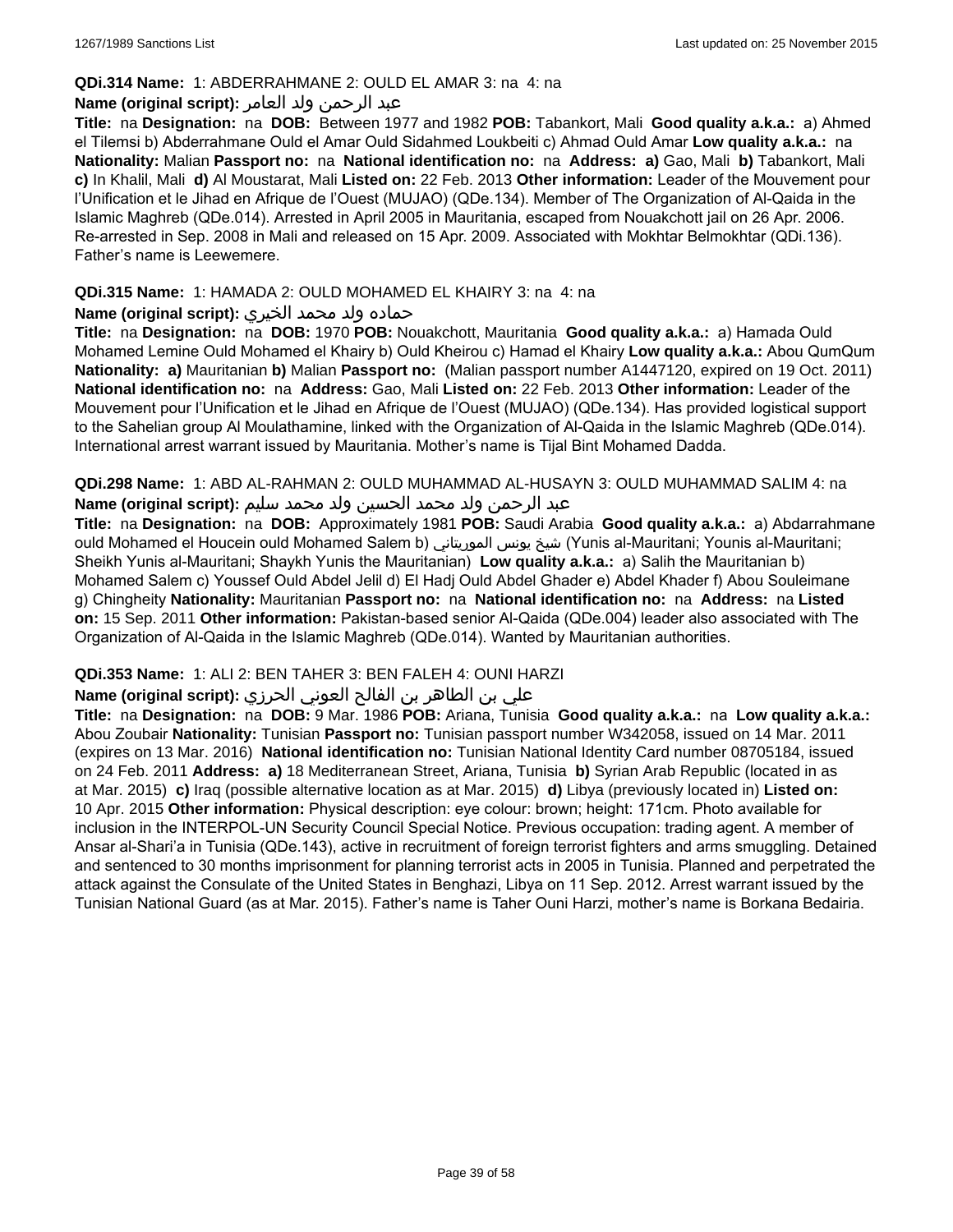### **QDi.354 Name:** 1: TARAK 2: BEN TAHER 3: BEN FALEH 4: OUNI HARZI

## طارق بن الطاھر بن الفالح العوني الحرزي **:(script original (Name**

**Title:** na **Designation:** na **DOB:** 3 May 1982 **POB:** Tunis, Tunisia **Good quality a.k.a.:** na **Low quality a.k.a.:** Abou Omar Al Tounisi **Nationality:** Tunisian **Passport no:** Tunisian passport number Z050399, issued on 9 Dec. 2003 (expired on 8 Dec. 2008) **National identification no:** Tunisian National Identity Card number 04711809, issued on 13 Nov. 2003 **Address: a)** 18 Mediterranean Street, Ariana, Tunisia **b)** Syrian Arab Republic (located in as at Mar. 2015) **c)** Iraq (possible alternative location as at Mar. 2015) **d)** Libya (previously located in) **Listed on:** 10 Apr. 2015 **Other information:** Physical description: eye colour: brown; height: 172cm. Photo available for inclusion in the INTERPOL-UN Security Council Special Notice. Previous occupation: worker. A dangerous and active member of Al Qaida in Iraq (QDe.115) in 2004, also active in facilitating and hosting members of Ansar al-Shari'a in Tunisia (QDe.143) in Syria. Sentenced, in absentia, on 30 October 2007, to 24 years imprisonment for terrorist activities by the Appeals Court of Tunis. Father's name is Taher Ouni Harzi, mother's name is Borkana Bedairia.

#### **QDi.242 Name:** 1: DINNO AMOR 2: ROSALEJOS 3: PAREJA 4: na

**Title:** na **Designation:** na **DOB:** 19 Jul. 1981 **POB:** Cebu City, Philippines **Good quality a.k.a.:** a) Johnny Pareja b) Khalil Pareja **Low quality a.k.a.:** a) Mohammad b) Akmad c) Mighty d) Rash **Nationality:** Filipino **Passport no:** na **National identification no:** na **Address:** Atimonana, Quezon Province, Philippines **Listed on:** 4 Jun. 2008 (amended on 3 Jun. 2009, 13 Dec. 2011) **Other information:** Member of the Rajah Solaiman Movement (QDe.128). Father's name is Amorsolo Jarabata Pareja. Mother's name is Leonila Cambaya Rosalejos. Review pursuant to Security Council resolution 1822 (2008) was concluded on 13 May 2010.

#### **QDi.294 Name:** 1: UMAR 2: PATEK 3: na 4: na

**Title:** na **Designation:** na **DOB:** 20 Jul. 1966 **POB:** Central Java, Indonesia **Good quality a.k.a.:** a) Omar Patek b) Mike Arsalan c) Hisyam Bin Zein d) Anis Alawi Jafar **Low quality a.k.a.:** a) Pa'tek b) Pak Taek c) Umar Kecil d) Al Abu Syekh Al Zacky e) Umangis Mike **Nationality:** Indonesian **Passport no:** na **National identification no:**  na **Address:** Indonesia **Listed on:** 19 Jul. 2011 (amended on 23 Feb. 2012) **Other information:** Senior member of Jemaah Islamiyah (QDe.092) involved in planning and funding multiple terrorist attacks in the Philippines and Indonesia. Provided training to Abu Sayyaf Group (QDe.001). In custody in Indonesia as at Feb. 2012.

#### **QDi.348 Name:** 1: ANGGA 2: DIMAS 3: PERSHADA 4: na

**Title:** Secretary General (as at mid-2014) **Designation:** na **DOB:** 4 Mar. 1985 **POB:** Jakarta, Indonesia **Good quality a.k.a.:** a) Angga Dimas Persada, born 4 Mar. 1985 in Jakarta, Indonesia b) Angga Dimas Persadha, born 4 Mar. 1985 in Jakarta, Indonesia c) Angga Dimas Prasondha, born 4 Mar. 1985 in Jakarta, Indonesia **Low quality a.k.a.:** na **Nationality:** Indonesian **Passport no:** Indonesian passport number W344982 (issued under name Angga Dimas Peshada, born 4 Mar.1985 in Jakarta, Indonesia) **National identification no:** na **Address:** na **Listed on:** 13 Mar. 2015 **Other information:** Member of Jemaah Islamiyah (QDe.092) and leader of Hilal Ahmar Society Indonesia (HASI) (QDe.147).

#### **QDi.271 Name:** 1: ARIF 2: QASMANI 3: na 4: na

**Title:** na **Designation:** na **DOB:** Approximately 1944 **POB:** Pakistan **Good quality a.k.a.:** a) Muhammad Arif Qasmani b) Muhammad 'Arif Qasmani c) Mohammad Arif Qasmani d) Arif Umer e) Qasmani Baba f) Memon Baba g) Baba Ji **Low quality a.k.a.:** na **Nationality:** Pakistani **Passport no:** na **National identification no:** na **Address:** House Number 136, KDA Scheme No. 1, Tipu Sultan Road, Karachi, Pakistan **Listed on:** 29 Jun. 2009 **Other information:** Associated with Lashkar-e-Tayyiba (QDe.118) and Al-Qaida (QDe.004). In detention as at June 2009.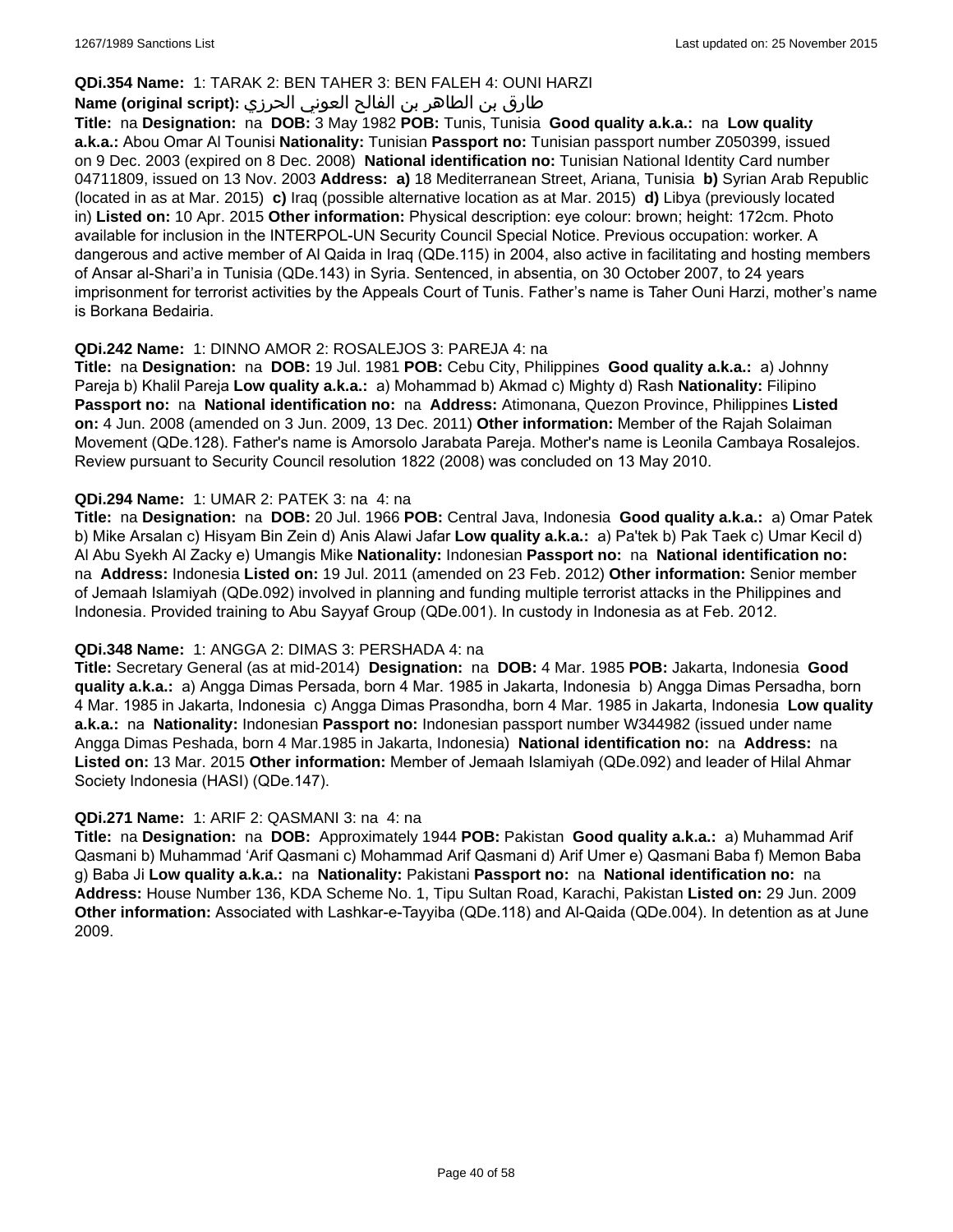## **QDi.297 Name:** 1: HASSAN 2: MUHAMMAD 3: ABU BAKR 4: QAYED

## حسن محمد أبو بكر قايد **:(script original (Name**

**Title:** na **Designation:** na **DOB: a)** 1963 **b)** 1969 **POB:** Marzaq, Libyan Arab Jamahiriya **Good quality a.k.a.:** a) Hasan Muhammad Abu Bakr Qa'id b) قايد بكر أبو محمد الحسين) Al-Husain Muhammad Abu Bakr Qayid) c) Muhammad Hassan Qayed d) Mohammad Hassan Abu Bakar e) Hasan Qa'id f) Muhammad Hasan al-Libi **Low quality a.k.a.:**  a) Abu Yahya al-Libi (الليبي يحيى أبو) (prominently known by this nom de guerre) b) Abu Yahya c) Sheikh Yahya d) Abu Yahya Yunis al Sahrawi e) Abu Yunus Rashid f) al-Rashid g) Abu al-Widdan h) الصحراوي يونس) Younes Al-Sahrawi; Younes Al-Sahraoui) **Nationality:** Libyan **Passport no:** Libyan number 681819/88 **National identification no:** Libyan 5617/87 **Address:** Wadi 'Ataba, Libya ( previous location in 2004) **Listed on:** 15 Sep. 2011 **Other information:** Senior Al-Qaida (QDe.004) leader who, as of late 2010, was responsible for the supervision of other senior Al-Qaida officials. As of 2010, Al-Qaida commander in Pakistan and provider of financial assistance to Al-Qaida fighters in Afghanistan. Has also been a top Al-Qaida strategist and field commander in Afghanistan, and instructor at Al-Qaida training camp. Mother's name is Al-Zahra Amr Al-Khouri (a.k.a. al Zahra' 'Umar).

## **QDi.303 Name:** 1: FAZAL 2: RAHIM 3: na 4: na

## **Name (original script):** رحيم فضل

**Title:** na **Designation:** na **DOB: a)** 5 Jan. 1974 **b)** 1977 **c)** 1975 **d)** 24 Jan. 1973 **POB:** Kabul, Afghanistan **Good quality a.k.a.:** a) Fazel Rahim; Fazil Rahim b) Fazil Rahman **Low quality a.k.a.:** na **Nationality:** Afghan **Passport no:** Afghan passport number R512768 **National identification no:** na **Address: a)** (Afghanistan/ Pakistan border region (previous address)) **b)** (A2, City Computer Plaza, Shar-e-Now, Kabul, Afghanistan (previous address)) **c)** Microrayan 3rd, Apt. 45, block 21, Kabul, Afghanistan ( previous address) **Listed on:** 6 Mar. 2012 **Other information:** Was a financial facilitator for the Islamic Movement of Uzbekistan (QDe.010) and Al-Qaida (QDe.004). Was associated with Tohir Abdulkhalilovich Yuldashev. As of late 2010, in custody of Pakistani authorities. Father's name is Fazal Ahmad.

## **QDi.199 Name:** 1: ATA 2: ABDOULAZIZ 3: RASHID 4: na

## عطا عبد العزيز رشيد **:(script original (Name**

**Title:** na **Designation:** na **DOB:** 1 Dec. 1973 **POB:** Sulaimaniya, Iraq **Good quality a.k.a.:** a) Abdoulaziz Ata Rashid, born 1 Dec. 1973 b) Ata Abdoul Aziz Barzingy **Low quality a.k.a.:** na **Nationality:** Iraqi **Passport no:**  (None) **National identification no:** na **Address:** (In prison in Germany) **Listed on:** 6 Dec. 2005 (amended on 21 Oct. 2008, 13 Dec. 2011, 6 Aug. 2013) **Other information:** Member of Ansar Al-Islam (QDe.098). Sentenced on 15 Jul. 2008 to 10 years imprisonment in Germany. Review pursuant to Security Council resolution 1822 (2008) was concluded on 30 Jul. 2009.

## **QDi.075 Name:** 1: ABDELHALIM 2: HAFED 3: ABDELFATTAH 4: REMADNA

عبدالحليم حافظ عبدالفتاح رمادنا **:(script original (Name**

**Title:** na **Designation:** na **DOB:** 2 Apr. 1966 **POB:** Biskra, Algeria **Good quality a.k.a.:** Abdelhalim Remadna **Low quality a.k.a.:** Jalloul **Nationality:** Algerian **Passport no:** na **National identification no:** na **Address:** Algeria **Listed on:** 3 Sep. 2002 (amended on 12 Apr. 2006, 7 Apr. 2008, 3 Jun. 2009, 25 Jan. 2010, 23 Dec. 2010) **Other information:** Deported from Italy to Algeria on 12 Aug. 2006. Review pursuant to Security Council resolution 1822 (2008) was concluded on 8 Dec. 2009.

## **QDi.219 Name:** 1: TAUFIK 2: RIFKI 3: na 4: na

**Title:** na **Designation:** na **DOB:** 19 Aug. 1974 **POB:** Dacusuman Surakarta, Central Java, Indonesia **Good quality a.k.a.:** a) Refke, Taufek b) Rifqi, Taufik c) Rifqi, Tawfiq d) Ami Iraq e) Ami Irza f) Amy Erja g) Ammy Erza h) Ammy Izza i) Ami Kusoman j) Abu Obaida k) Abu Obaidah l) Abu Obeida m) Abu Ubaidah n) Obaidah o) Abu Obayda p) Izza Kusoman q) Yacub, Eric **Low quality a.k.a.:** na **Nationality:** Indonesian **Passport no:** na **National identification no:** na **Address:** Philippines **Listed on:** 21 Apr. 2006 (amended on 13 Dec. 2011) **Other information:** In detention in the Philippines as at May 2011. Review pursuant to Security Council resolution 1822 (2008) was concluded on 8 Jun. 2010.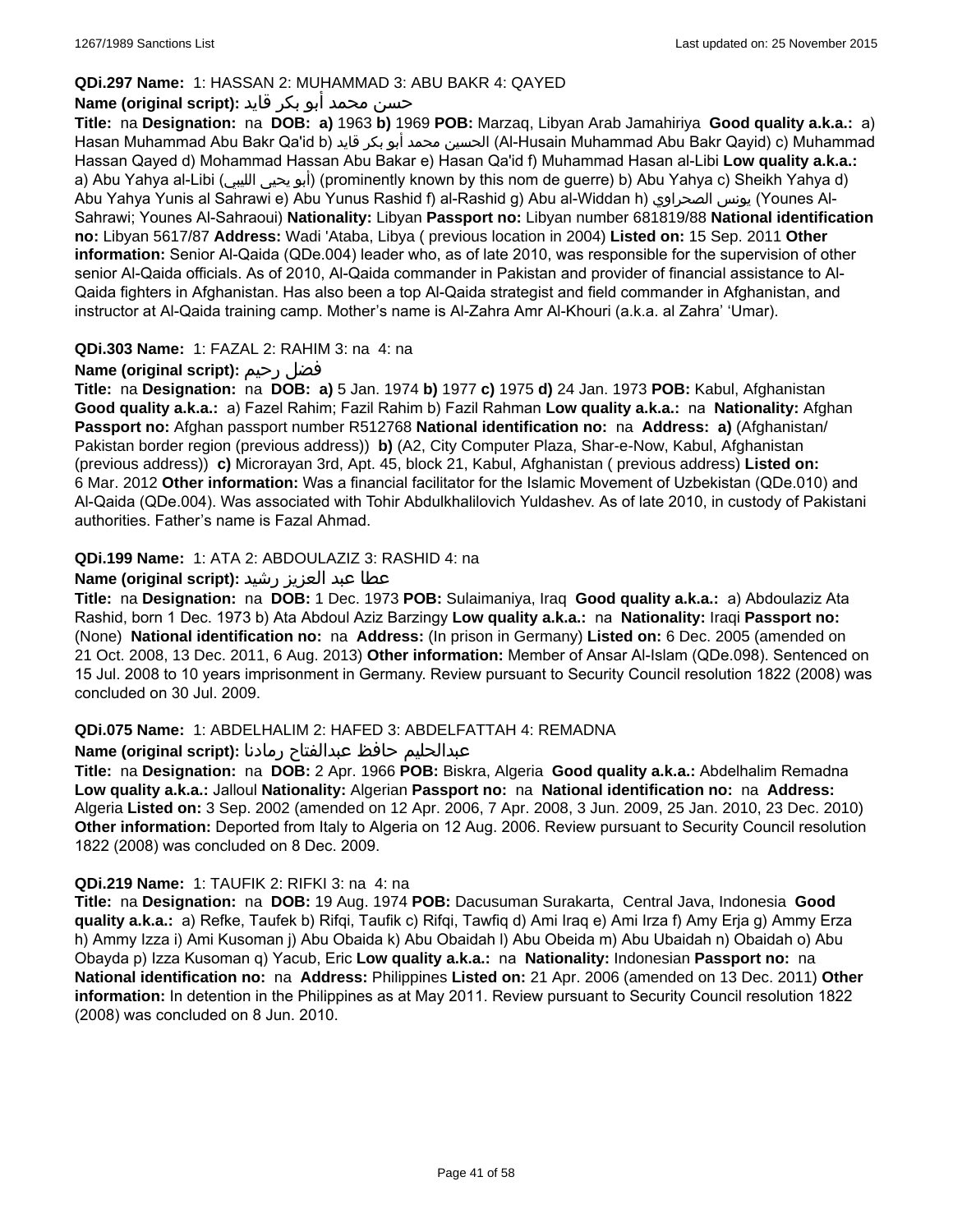### **QDi.150 Name:** 1: AL-AZHAR 2: BEN KHALIFA 3: BEN AHMED 4: ROUINE

## الأزهر بن خليفة بن احمد روين **:(script original (Name**

**Title:** na **Designation:** na **DOB:** 20 Nov. 1975 **POB:** Sfax, Tunisia **Good quality a.k.a.:** na **Low quality a.k.a.:**  a) Salmane b) Lazhar **Nationality:** Tunisian **Passport no:** Tunisian number P182583, issued on 13 Sep. 2003 (expired on 12 Sep. 2007) **National identification no:** na **Address:** Tunisia **Listed on:** 12 Nov. 2003 (amended on 20 Dec. 2005, 21 Dec. 2007, 30 Jan. 2009, 16 May 2011) **Other information:** Sentenced to six years and ten months of imprisonment for membership of a terrorist association by the Appeal Court of Milan, Italy, on 7 Feb. 2008. Considered a fugitive from justice by the Italian authorities as at Jul. 2008. Under administrative control measure in Tunisia as at 2010. Review pursuant to Security Council resolution 1822 (2008) was concluded on 21 Jun. 2010.

#### **QDi.186 Name:** 1: ABU 2: RUSDAN 3: na 4: na

**Title:** na **Designation:** na **DOB:** 16 Aug. 1960 **POB:** Kudus, Central Java, Indonesia **Good quality a.k.a.:** na **Low quality a.k.a.:** a) Abu Thoriq b) Rusdjan c) Rusjan d) Rusydan e) Thoriquddin f) Thoriquiddin g) Thoriquidin h) Toriquddin **Nationality:** na **Passport no:** na **National identification no:** na **Address:** na **Listed on:** 16 May 2005 (amended on 12 Dec. 2014) **Other information:** Review pursuant to Security Council resolution 1822 (2008) was concluded on 8 Jun. 2010.

#### **QDi.020 Name:** 1: MOHAMMAD 2: HAMDI 3: MOHAMMAD 4: SADIQ AL-AHDAL

#### محمد حمدي محمد صادق الأهدل **:Name (original script)**

**Title:** na **Designation:** na **DOB:** 19 Nov. 1971 **POB:** Medina, Saudi Arabia **Good quality a.k.a.:** a) Al-Hamati, Muhammad b) Muhammad Muhammad Abdullah Al-Ahdal c) Mohamed Mohamed Abdullah Al-Ahdal **Low quality a.k.a.:** a) Abu Asim Al-Makki b) Ahmed **Nationality:** Yemeni **Passport no:** Yemeni number 541939, issued on 31 Jul. 2000, issued in Al-Hudaydah, Yemen (in the name of Muhammad Muhammad Abdullah Al-Ahdal) **National identification no:** Yemeni identity card number 216040 **Address:** Jamal street, Al-Dahima alley, Al-Hudaydah, Yemen **Listed on:** 17 Oct. 2001 (amended on 30 Jan. 2009, 25 Jan. 2010) **Other information:** Responsible for the finances of Al-Qa'ida (QDe.004) in Yemen. Accused of involvement in the attack on the USS Cole in 2000. Arrested in Yemen in Nov. 2003. Sentenced to three years and one month of imprisonment by the specialized criminal court of first instance in Yemen. Released on 25 Dec. 2006 after the completion of his sentence. Review pursuant to Security Council resolution 1822 (2008) was concluded on 8 Jul. 2010.

#### **QDi.263 Name:** 1: HAFIZ 2: MUHAMMAD 3: SAEED 4: na

**Title:** na **Designation:** na **DOB:** 5 Jun. 1950 **POB:** Sargodha, Punjab, Pakistan **Good quality a.k.a.:** a) Hafiz Mohammad Sahib b) Hafiz Mohammad Sayid c) Hafiz Muhammad d) Hafiz Saeed e) Hafez Mohammad Saeed f) Hafiz Mohammad Sayeed g) Tata Mohammad Syeed h) Mohammad Sayed i) Muhammad Saeed **Low quality a.k.a.:** Hafiz Ji **Nationality:** Pakistani **Passport no:** na **National identification no:** Pakistani 3520025509842-7 **Address:** House No. 116E, Mohalla Johar, Lahore, Tehsil, Lahore City, Lahore District, Pakistan ( location as at May 2008) **Listed on:** 10 Dec. 2008 (amended on 17 Jul. 2009) **Other information:** Muhammad Saeed is the leader of Lashkar-e-Tayyiba (QDe.118).

#### **QDi.208 Name:** 1: RADULAN 2: SAHIRON 3: na 4: na

**Title:** na **Designation:** na **DOB: a)** 1955 **b)** Approximately 1952 **POB:** Kaunayan, Patikul, Jolo Island, the Philippines **Good quality a.k.a.:** a) Radullan Sahiron b) Radulan Sahirun c) Radulan Sajirun d) Commander Putol **Low quality a.k.a.:** na **Nationality:** Filipino **Passport no:** na **National identification no:** na **Address:**  na **Listed on:** 6 Dec. 2005 **Other information:** Review pursuant to Security Council resolution 1822 (2008) was concluded on 8 Jun. 2010.

#### **QDi.222 Name:** 1: NESSIM 2: BEN ROMDHANE 3: SAHRAOUI 4: na

### نسيم بن رمضان صحراوي **:(script original (Name**

**Title:** na **Designation:** na **DOB:** 3 Aug. 1973 **POB:** Bizerta, Tunisia **Good quality a.k.a.:** a) Dass b) Nasim al-Sahrawi **Low quality a.k.a.:** na **Nationality:** Tunisian **Passport no:** na **National identification no:** na **Address:** Tunisia **Listed on:** 2 Aug. 2006 (amended on 1 Sep. 2009, 25 Jan. 2010, 13 Dec. 2011) **Other information:** Considered a fugitive from justice by the Italian authorities and sentenced in absentia to 6 years detention on 20 Nov. 2008. Sentenced in Tunisia to 4 years imprisonment for terrorist activity and in detention in Tunisia as at Jun. 2009. Review pursuant to Security Council resolution 1822 (2008) was concluded on 20 Jul. 2009.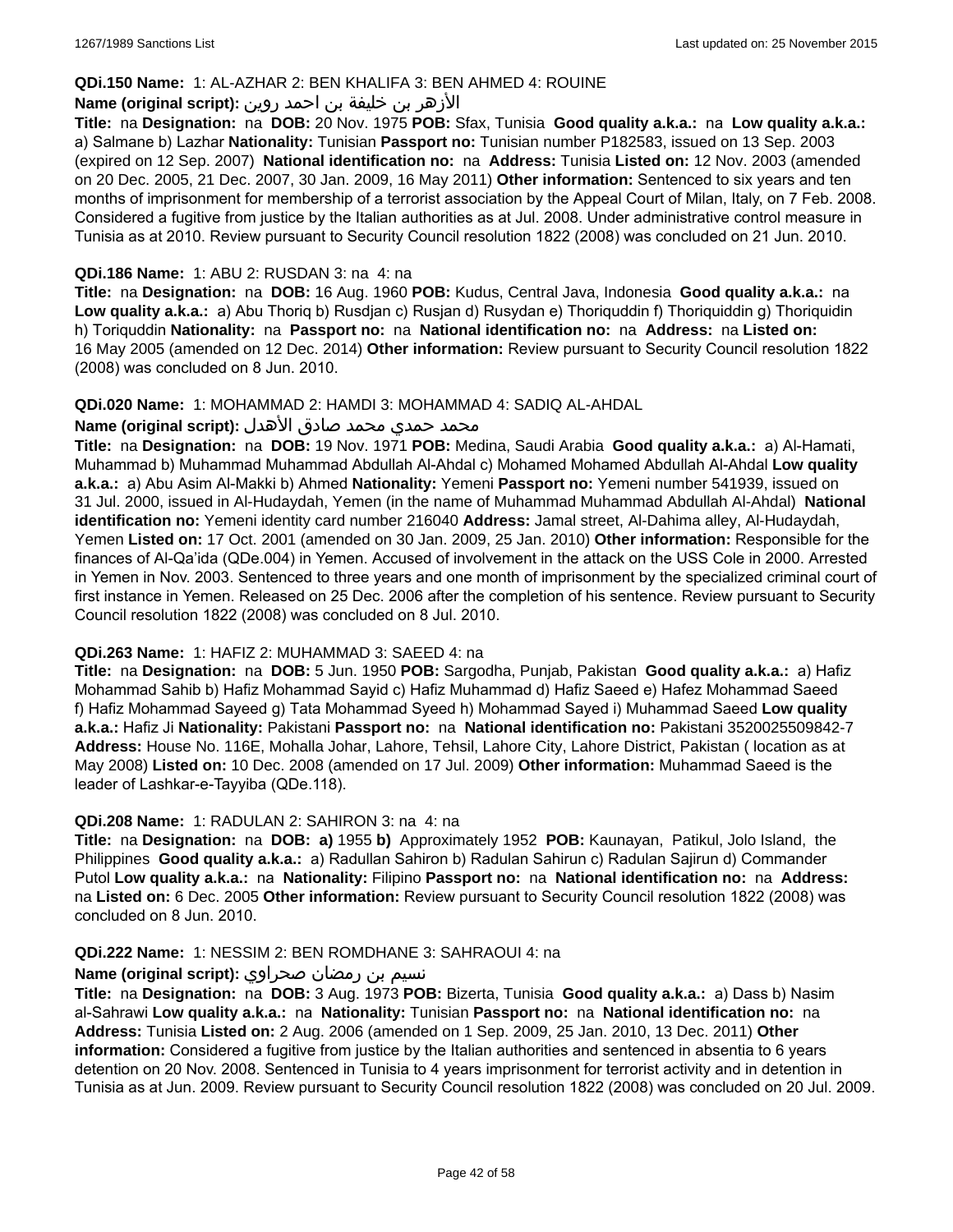#### **QDi.148 Name:** 1: NESSIM 2: BEN MOHAMED 3: AL-CHERIF BEN MOHAMED 4: SALEH AL-SAADI

## نسيم بن محمد الشريف بن محمد صالح السعدي **:(script original (Name**

**Title:** na **Designation:** na **DOB:** 30 Nov. 1974 **POB:** Haidra Al-Qasreen, Tunisia **Good quality a.k.a.:** a) Nassim Saadi b) Dia el Haak George, born 20 Nov. 1974 in Lebanon c) Diael Haak George, born 30 Nov. 1974 in Lebanon d) El Dia Haak George, born 30 Nov. 1974 in Algeria **Low quality a.k.a.:** a) Abou Anis b) Abu Anis **Nationality:** Tunisian **Passport no:** Tunisian number M788331, issued on 28 Sep. 2001 (expired 27 Sep. 2006) **National identification no:** na **Address: a)** Via Monte Grappa 15, Arluno (Milan), Italy **b)** Via Cefalonia 11, Milan, Italy (Domicile, last known address) **Listed on:** 12 Nov. 2003 (amended on 20 Dec. 2005, 31 Jul. 2006, 21 Dec. 2007, 3 Jun. 2009, 16 May 2011) **Other information:** Arrested on 9 Oct. 2002. In detention in Italy until 27 Apr. 2012. Sentenced in absentia to 20 years of imprisonment by the Tunis Military Court on 11 May 2005 for membership of a terrorist organization. Father's name is Mohamed Sharif. Mother's name is Fatima. Review pursuant to Security Council resolution 1822 (2008) was concluded on 21 Jun. 2010.

## **QDi.244 Name:** 1: HILARION 2: DEL ROSARIO 3: SANTOS III 4: na

**Title:** Amir **Designation:** na **DOB:** 12 Mar. 1966 **POB:** 686 A. Mabini Street, Sangandaan, Caloocan City, Philippines **Good quality a.k.a.:** a) Akmad Santos b) Ahmed Islam c) Ahmad Islam Santos d) Abu Hamsa e) Hilarion Santos III f) Abu Abdullah Santos g) Faisal Santos **Low quality a.k.a.:** a) Lakay b) Aki c) Aqi **Nationality:**  na **Passport no:** Filipino number AA780554 **National identification no:** na **Address:** 50, Purdue Street, Cubao, Quezon City, Philippines **Listed on:** 4 Jun. 2008 (amended on 13 Dec. 2011) **Other information:** Founder and leader of the Rajah Solaiman Movement (QDe.128) and linked to the Abu Sayyaf Group (QDe.001). In detention in the Philippines as of May 2011. Review pursuant to Security Council resolution 1822 (2008) was concluded on 13 May 2010.

## **QDi.350 Name:** 1: WIJI 2: JOKO 3: SANTOSO 4:

**Title:** na **Designation:** na **DOB:** 14 Jul. 1975 **POB:** Rembang, Jawa Tengah, Indonesia **Good quality a.k.a.:** Wijijoko Santoso, born 14 Jul. 1975 in Rembang, Jawa Tengah, Indonesia **Low quality a.k.a.:** a) Abu Seif al-Jawi b) Abu Seif **Nationality:** Indonesian **Passport no:** Indonesian passport number A2823222, issued on 28 May 2012 (expires 28 May 2017, issued under name Wiji Joko Santoso, born 14 Jul. 1975 in Rembang, Jawa Tengah, Indonesia) **National identification no:** na **Address:** na **Listed on:** 13 Mar. 2015 **Other information:** Head of the foreign affairs division and key outreach player of Jemaah Islamiyah (QDe.092). Associated with Hilal Ahmar Society Indonesia (HASI) (QDe.147).

## **QDi.001 Name:** 1: SAYF-AL ADL 2: na 3: na 4: na

## **Name (original script):** العدل سيف

**Title:** na **Designation:** na **DOB: a)** 1963 **b)** 11 Apr. 1963 **c)** 11 Apr. 1960 **POB:** Egypt **Good quality a.k.a.:**  a) Saif Al-'Adil b) Seif al Adel c) Muhamad Ibrahim Makkawi **Low quality a.k.a.:** Ibrahim al-Madani **Nationality:** Egyptian **Passport no:** na **National identification no:** na **Address:** na **Listed on:** 25 Jan. 2001 (amended on 16 Dec. 2010, 24 Jul. 2013) **Other information:** Responsible for Usama bin Laden's (deceased) security. Review pursuant to Security Council resolution 1822 (2008) was concluded on 15 Jun. 2010.

## **QDi.260 Name:** 1: DANIEL 2: MARTIN 3: SCHNEIDER 4: na

**Title:** na **Designation:** na **DOB:** 9 Sep. 1985 **POB:** Neunkirchen (Saar), Germany **Good quality a.k.a.:** na **Low quality a.k.a.:** Abdullah **Nationality:** German **Passport no:** German number 2318047793, issued on 17 May 2006, issued in Friedrichsthal, Germany (expired on 16 May 2011.) **National identification no:** German Federal Identity Card number 2318229333, issued on 17 May 2006, issued in Friedrichsthal, Germany (expired on 16 May 2011 (reported lost)) **Address: a)** (In prison in Germany (since Sep. 2007)) **b)** Petrusstrasse 32, 66125 Herrensohr, Dudweiler, Saarbrücken, Germany (previous address) **Listed on:** 27 Oct. 2008 (amended on 13 Dec. 2011) **Other information:** Associated with the Islamic Jihad Union (IJU), also known as the Islamic Jihad Group (QDe.119). Associated with Fritz Martin Gelowicz (QDi.259) and Adem Yilmaz (QDi.261). In detention in Germany as of Jun. 2010.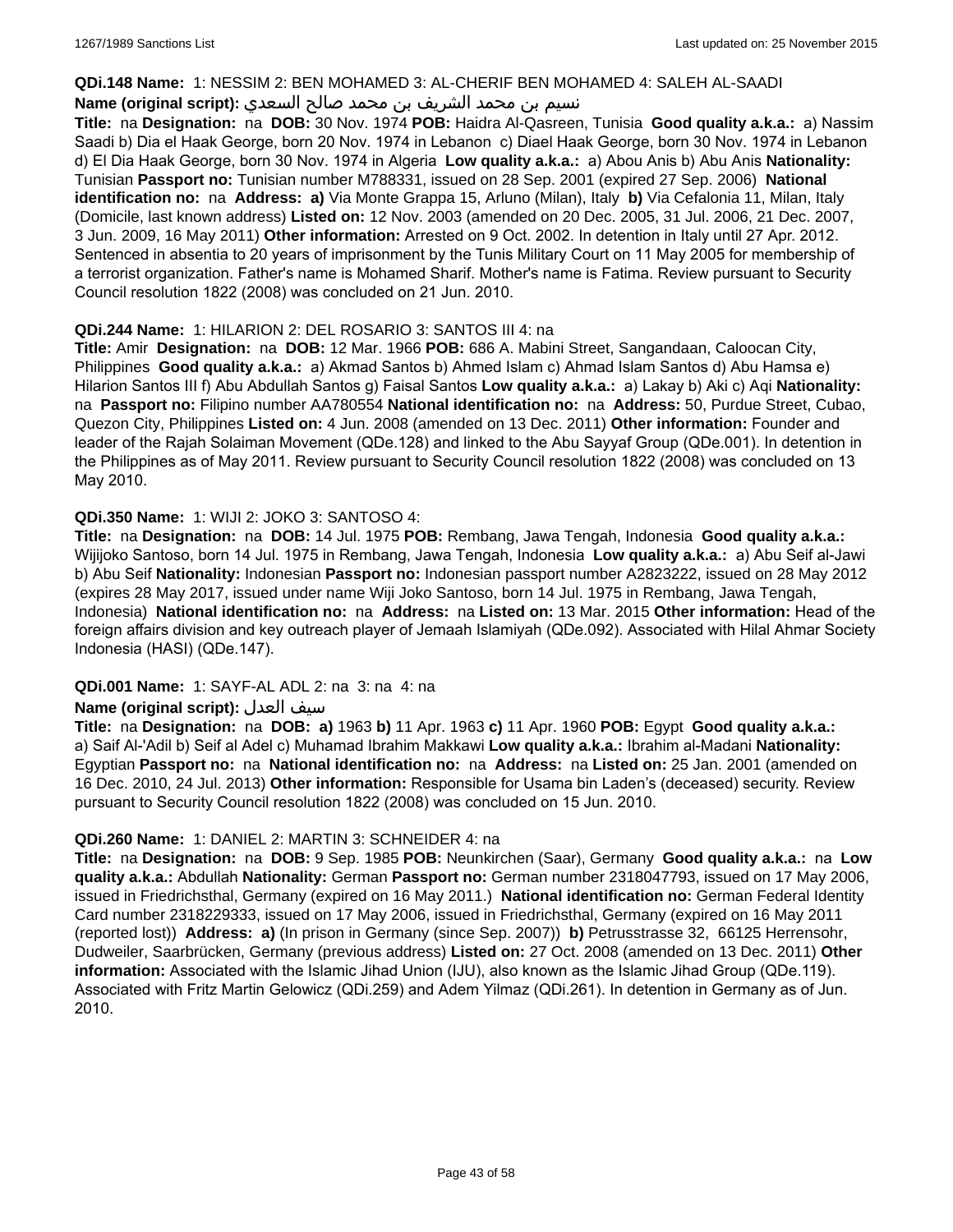## **QDi.322 Name:** 1: ABUBAKAR 2: MOHAMMED 3: SHEKAU 4: na

## أبو بكر محمد الشكوى **:(script original (Name**

**Title:** na **Designation:** na **DOB:** 1969 **POB:** Shekau Village, Yobe State, Nigeria **Good quality a.k.a.:** Abubakar Shekau **Low quality a.k.a.:** a) Abu Mohammed Abubakar bin Mohammed b) Abu Muhammed Abubakar bi Mohammed c) Shekau d) Shehu e) Shayku f) Imam Darul Tauhid g) Imam Darul Tawheed **Nationality:** Nigerian **Passport no:** na **National identification no:** na **Address:** Nigeria **Listed on:** 26 Jun. 2014 **Other information:** Member of the Kanuri tribe. Physical description: eye colour: black; hair colour: black. Photo available for inclusion in the INTERPOL-UN Security Council Special Notice. Leader of Jama'atu Ahlis Sunna Lidda'Awati Wal-Jihad (Boko Haram) (QDe.138). Under Shekau's leadership, Boko Haram has been responsible for a series of major terrorist attacks.

### **QDi.017 Name:** 1: THARWAT 2: SALAH 3: SHIHATA 4: na

### ثروت صالح شحاتة **:(script original (Name**

**Title:** na **Designation:** na **DOB:** 29 Jun. 1960 **POB:** Egypt **Good quality a.k.a.:** a) Tarwat Salah Abdallah b) Salah Shihata Thirwat c) Shahata Thirwat d) Tharwat Salah Shihata Ali (previously listed as) **Low quality a.k.a.:**  na **Nationality:** Egyptian **Passport no:** na **National identification no:** na **Address:** na **Listed on:** 6 Oct. 2001 (amended on 26 Nov. 2004, 16 Dec. 2010) **Other information:** Review pursuant to Security Council resolution 1822 (2008) was concluded on 15 Jun. 2010.

### **QDi.122 Name:** 1: PARLINDUNGAN 2: SIREGAR 3: na 4: na

**Title:** na **Designation:** na **DOB: a)** 25 Apr. 1957 **b)** 25 Apr. 1967 **POB:** Indonesia **Good quality a.k.a.:** a) Siregar, Parlin b) Siregar, Saleh Parlindungan **Low quality a.k.a.:** na **Nationality:** Indonesian **Passport no:** na **National identification no:** na **Address:** na **Listed on:** 9 Sep. 2003 **Other information:** Review pursuant to Security Council resolution 1822 (2008) was concluded on 25 May 2010.

### **QDi.124 Name:** 1: YAZID 2: SUFAAT 3: na 4: na

**Title:** na **Designation:** na **DOB:** 20 Jan. 1964 **POB:** Johor, Malaysia **Good quality a.k.a.:** na **Low quality a.k.a.:** a) Joe b) Abu Zufar **Nationality:** Malaysian **Passport no:** A 10472263 **National identification no:** 640120-01-5529 **Address:** Taman Bukit Ampang, State of Selangor, Malaysia (as at April 2009) **Listed on:** 9 Sep. 2003 (amended on 3 May 2004, 1 Feb. 2008, 10 Aug. 2009, 25 Jan. 2010, 16 May 2011) **Other information:** Review pursuant to Security Council resolution 1822 (2008) was concluded on 19 Jun. 2009.

#### **QDi.349 Name:** 1: BAMBANG 2: SUKIRNO 3: 4:

**Title:** na **Designation:** na **DOB:** 5 Apr. 1975 **POB:** Indonesia **Good quality a.k.a.:** na **Low quality a.k.a.:** a) Pak Zahra b) Abu Zahra **Nationality:** Indonesian **Passport no:** Indonesian passport number A2062513 **National identification no:** na **Address:** na **Listed on:** 13 Mar. 2015 **Other information:** A senior leader of Jemaah Islamiyah (QDe.092) who has held leadership positions in Hilal Ahmar Society Indonesia (HASI) (QDe.147).

#### **QDi.123 Name:** 1: YASSIN 2: SYAWAL 3: na 4: na

**Title:** na **Designation:** na **DOB:** Approximately 1972 **POB:** na **Good quality a.k.a.:** a) Salim Yasin b) Yasin Mahmud Mochtar c) Abdul Hadi Yasin d) Muhamad Mubarok e) Muhammad Syawal f) Yassin Sywal (formerly listed as) **Low quality a.k.a.:** a) Abu Seta b) Mahmud c) Abu Muamar d) Mubarok **Nationality:** Indonesian **Passport no:** na **National identification no:** na **Address:** na **Listed on:** 9 Sep. 2003 (amended on 12 Dec. 2014) **Other information:** At large as at Dec. 2003. Review pursuant to Security Council resolution 1822 (2008) was concluded on 25 May 2010.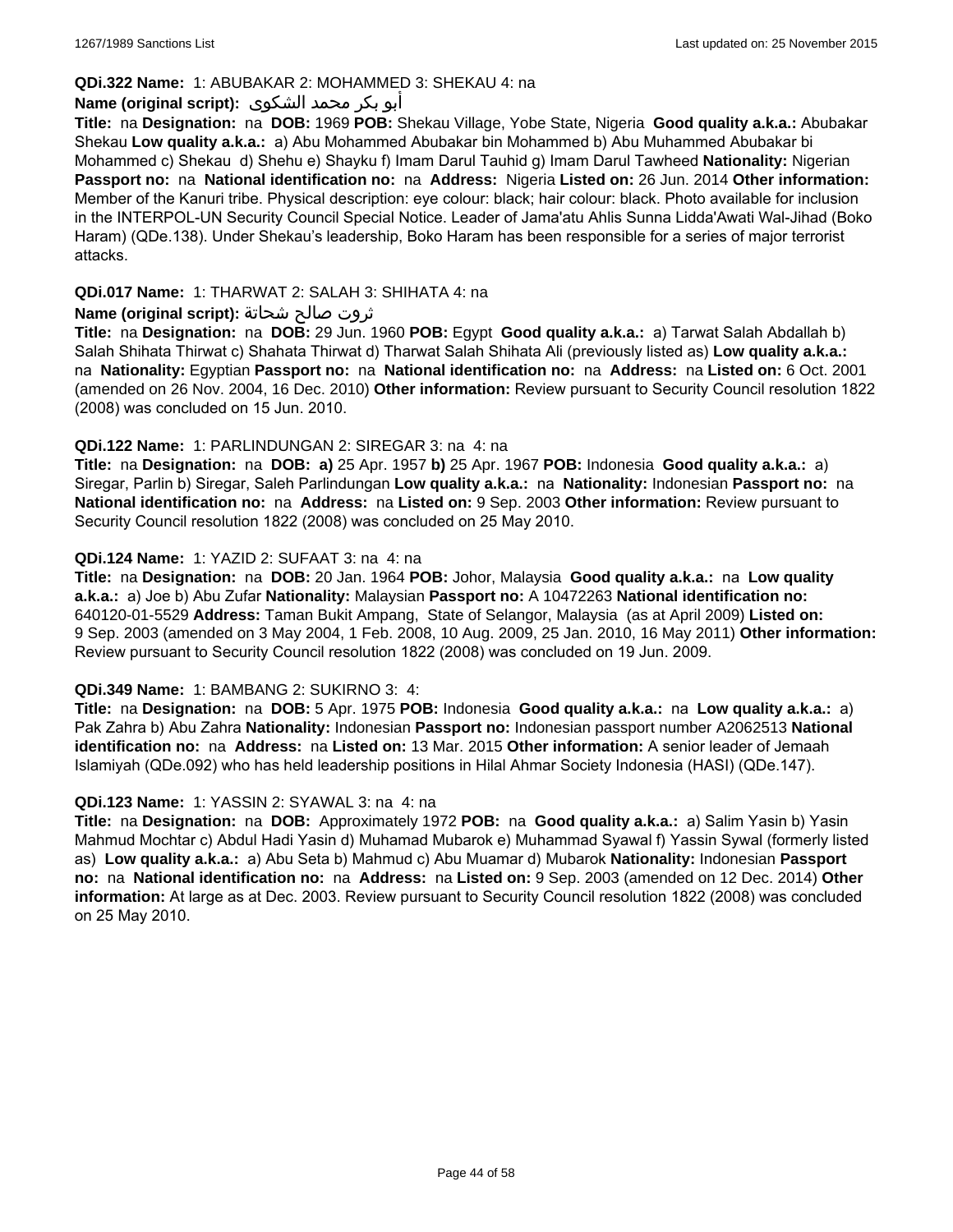## **QDi.057 Name:** 1: IBRAHIM 2: ALI 3: ABU BAKR 4: TANTOUSH

## ابراهيم علي أبو بكر تنتوش **:(script original (Name**

**Title:** na **Designation:** na **DOB:** 2 Feb. 1966 **POB:** al Aziziyya, Libya **Good quality a.k.a.:** a) Abd al-Muhsin b) Ibrahim Ali Muhammad Abu Bakr c) Abdul Rahman d) Abu Anas e) Ibrahim Abubaker Tantouche f) Ibrahim Abubaker Tantoush g) 'Abd al-Muhsi h) 'Abd al-Rahman i) Abdel Ilah Sabri (false identity related to fraudulent South African identification number 6910275240086 linked to South African passport number 434021161, both documents have been confiscated) **Low quality a.k.a.:** Al-Libi **Nationality:** Libyan **Passport no: a)** (Libyan passport number 203037, issued in Tripoli, Libya) **b)** (Libyan passport number 347834, issued under name Ibrahim Ali Tantoush, expired on 21 Feb. 2014) **National identification no:** na **Address:** Tripoli, Libya, (as at Feb. 2014) **Listed on:** 11 Jan. 2002 (amended on 31 Jul. 2006, 4 Oct. 2006, 16 May 2011, 10 Jul. 2015) **Other information:** Associated with Afghan Support Committee (ASC) (QDe.069), Revival of Islamic Heritage Society (RIHS)(QDe.070) and the Libyan Islamic Fighting Group (LIFG) (QDe.011). Photograph and fingerprints available for inclusion in the INTERPOL-UNSC Special Notice. Review pursuant to Security Council resolution 1822 (2008) was concluded on 8 Jun. 2010.

## **QDi.241 Name:** 1: ANGELO 2: RAMIREZ 3: TRINIDAD 4: na

**Title:** na **Designation:** na **DOB:** 20 Mar. 1978 **POB:** Gattaran, Cagayan Province, Philippines **Good quality a.k.a.:** a) Calib Trinidad b) Kalib Trinidad **Low quality a.k.a.:** a) Abdul Khalil b) Abdukahlil c) Abu Khalil d) Anis **Nationality:** Filipino **Passport no:** na **National identification no:** na **Address:** 3111 Ma. Bautista, Punta, Santa Ana, Manila, Philippines **Listed on:** 4 Jun. 2008 (amended on 13 Dec. 2011) **Other information:** Distinguishing marks include scars on both legs. Member of the Rajah Solaiman Movement (Qde.128), and associated with the Abu Sayyaf Group (QDe.001) and the Jemaah Islamiyah (QDe.092). In detention in the Philippines as of May 2011. Review pursuant to Security Council resolution 1822 (2008) was concluded on 13 May 2010.

## **QDi.056 Name:** 1: MOHAMMED 2: TUFAIL 3: na 4: na

**Title:** na **Designation:** na **DOB:** 5 May 1930 **POB:** na **Good quality a.k.a.:** a) Tufail, S.M. b) Tuffail, Sheik Mohammed **Low quality a.k.a.:** na **Nationality:** Pakistani **Passport no:** na **National identification no:** na **Address:** na **Listed on:** 24 Dec. 2001 (amended on 19 Jan. 2011) **Other information:** Served as a director of Ummah Tameer e-Nau (UTN) (QDe.068). Review pursuant to Security Council resolution 1822 (2008) was concluded on 1 Jun. 2010.

## **QDi.290 Name:** 1: DOKU 2: KHAMATOVICH 3: UMAROV 4: na

#### **Name (original script):** Умаров Доку Хаматович

**Title:** na **Designation:** na **DOB: a)** 13 Apr. 1964 **b)** 13 Apr. 1965 **c)** 12 May 1964 **d)** 1955 **POB:** Kharsenoy Village, Shatoyskiy (Sovetskiy) District, Chechenskaya Respublika, Russian Federation **Good quality a.k.a.:**  a) Lom-ali Butayev (Butaev), born in 1955 b) Dokka Umarov, born on 13 Apr. 1964 c) Dokka Umarov, born on 13 Apr. 1965 **Low quality a.k.a.:** na **Nationality: a)** Russian **b)** USSR (until 1991) **Passport no:** Russian passport number 96 03 464086, issued on 1 June 2003 **National identification no:** na **Address:** na **Listed on:** 10 Mar. 2011 (amended on 2 Jun. 2014, 30 Dec. 2014) **Other information:** Physical description: 180 cm tall, dark hair, 7-9 cm. long scar on the face, part of the tongue is missing, has a speech defect. Resides in the Russian Federation as at Nov. 2010. International arrest warrant issued in the year 2000. INTERPOL Special Notice contains biometric information. Reportedly deceased as of April 2014.

## **QDi.346 Name:** 1: 'ABD AL-MALIK 2: MUHAMMAD 3: YUSUF 4: 'UTHMAN 'ABD AL-SALAM

#### عبدالملك محمد يوسف عثمان عبد السلام **:(script original (Name**

**Title:** na **Designation:** na **DOB:** 13 Jul. 1989 **POB:** na **Good quality a.k.a.:** 'Abd al-Malik Muhammad Yusif 'Abd-al-Salam **Low quality a.k.a.:** a) 'Umar al-Qatari b) 'Umar al-Tayyar **Nationality:** Jordanian **Passport no:** K475336, issued on 31 Aug. 2009, issued in Jordanian (expired on 30 Aug. 2014) **National identification no:** 28940000602, issued in Qatar **Address:** na **Listed on:** 23 Jan. 2015 **Other information:** Facilitator who provides financial, material, and technological support for Al-Qaida (QDe.004) and Al-Nusrah Front for the People of the Levant (QDe.137).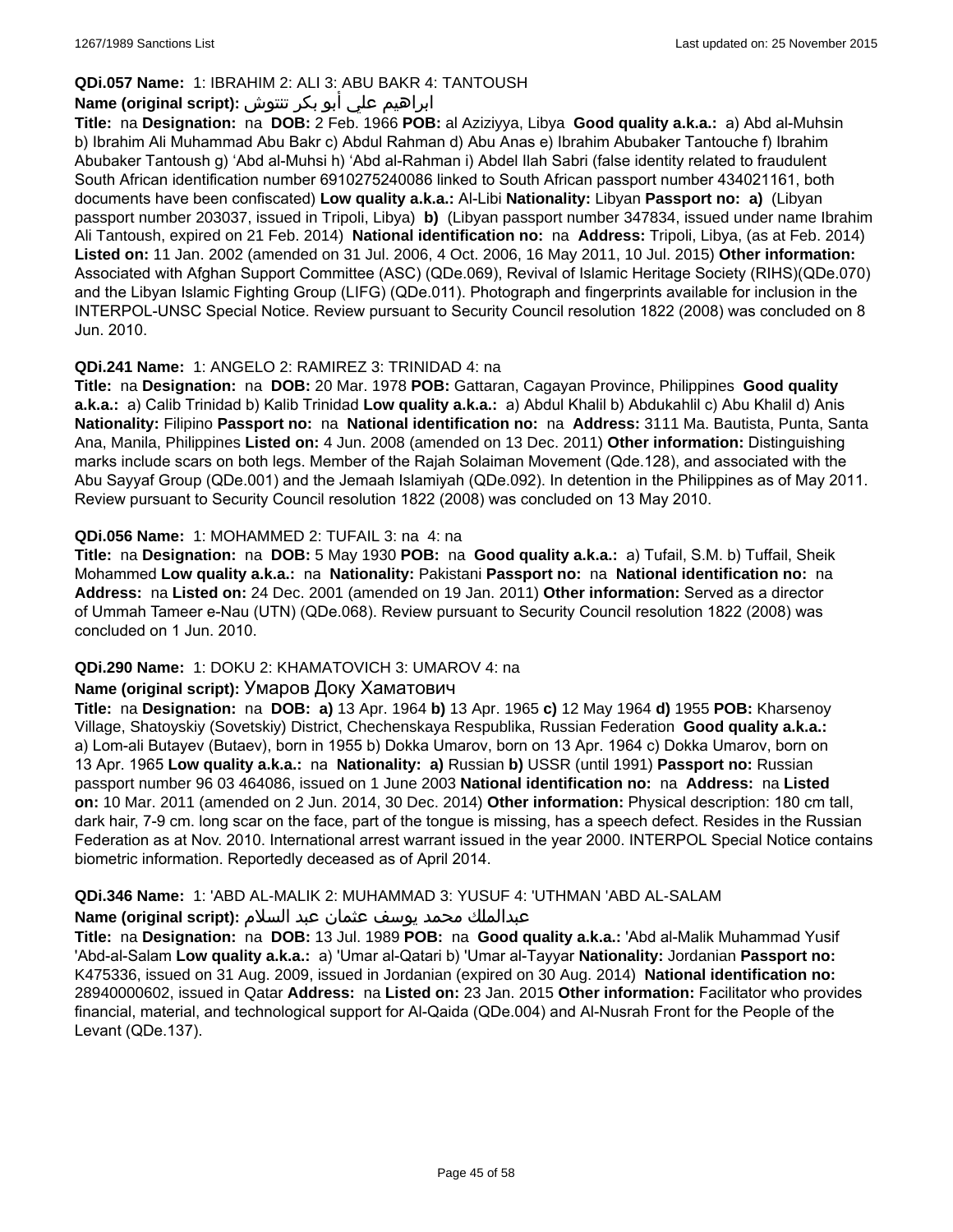#### **QDi.343 Name:** 1: ASHRAF 2: MUHAMMAD 3: YUSUF 4: 'UTHMAN 'ABD AL-SALAM

## اشرف محمد يوسف عثمان عبد السلام **:(script original (Name**

**Title:** na **Designation:** na **DOB:** 1984 **POB:** Iraq **Good quality a.k.a.:** a) Ashraf Muhammad Yusif 'Uthman 'Abdal-Salam b) Ashraf Muhammad Yusuf 'Abd-al-Salam c) Ashraf Muhammad Yusif 'Abd al-Salam **Low quality a.k.a.:**  a) Khattab b) Ibn al-Khattab **Nationality:** Jordanian **Passport no: a)** K048787, issued in Jordan **b)** 486298, issued in Jordan **National identification no:** 28440000526, issued in Qatar **Address:** Syrian Arab Republic (located in as at Dec. 2014) **Listed on:** 23 Jan. 2015 **Other information:** A member of Al-Qaida (QDe.004) as of 2012 and a fighter in the Syrian Arab Republic since early 2014. Provided financial, material, and technological support for Al-Qaida, Al-Nusrah Front for the People of the Levant (QDe.137) and Al-Qaida in Iraq (AQI) (QDe.115).

### **QDi.031 Name:** 1: OMAR 2: MAHMOUD 3: UTHMAN 4: na

### عمر محمود عثمان **:(script original (Name**

**Title:** na **Designation:** na **DOB: a)** 30 Dec. 1960 **b)** 13 Dec. 1960 **POB:** Bethlehem, West Bank, Palestinian Territories **Good quality a.k.a.:** a) Al-Samman Uthman b) Umar Uthman c) Omar Mohammed Othman **Low quality a.k.a.:** a) Abu Qatada Al-Filistini b) Abu Umr Takfiri c) Abu Omar Abu Umar d) Abu Umar Umar e) Abu Ismail **Nationality:** Jordanian **Passport no:** na **National identification no:** na **Address:** Jordan (since July 2013) **Listed on:** 17 Oct. 2001 (amended on 14 Mar. 2008, 24 Mar. 2009, 25 Jan. 2010, 22 Jul. 2013) **Other information:** Associated with Al-Qaida-related groups in the United Kingdom and other countries. Convicted in absentia in Jordan for involvement in terrorist acts in 1998. Arrested in Feb. 2001 in the United Kingdom, was further detained between Oct. 2002 and Mar. 2005 and between Aug. 2005 and Jun. 2008. In custody since Dec. 2008. Deported to Jordan from the United Kingdom on 7 July 2013 to face terrorism charges. Review pursuant to Security Council resolution 1822 (2008) was concluded on 19 Oct. 2009.

### **QDi.037 Name:** 1: ABDUL RAHMAN 2: YASIN 3: na 4: na

### عبد الرحمن ياسين **:(script original (Name**

**Title:** na **Designation:** na **DOB:** 10 Apr. 1960 **POB:** Bloomington, Indiana, United States of America **Good quality a.k.a.:** a) Taha, Abdul Rahman S. b) Taher, Abdul Rahman S. c) Yasin, Abdul Rahman Said d) Yasin, Aboud **Low quality a.k.a.:** na **Nationality:** United States of America **Passport no:** 27082171 (United States of America, issued on 21 Jun. 1992 in Amman, Jordan) **National identification no:** (SSN 156-92-9858 (United States of America)) na **Address:** na **Listed on:** 17 Oct. 2001 (amended on 10 Apr. 2003) **Other information:** Abdul Rahman Yasin is in Iraq. Review pursuant to Security Council resolution 1822 (2008) was concluded on 21 Jun. 2010.

#### **QDi.261 Name:** 1: ADEM 2: YILMAZ 3: na 4: na

**Title:** na **Designation:** na **DOB:** 4 Nov. 1978 **POB:** Bayburt, Turkey **Good quality a.k.a.:** na **Low quality a.k.a.:** Talha **Nationality:** Turkish **Passport no:** Turkish number TR-P 614 166 (issued by the Turkish Consulate General in Frankfurt/M. on 22 Mar. 2006, expired on 15 Sep. 2009.) **National identification no:** na **Address: a)** (In prison in Germany (since Sep. 2007).) **b)** (Südliche Ringstrasse 133, 63225 Langen, Germany (previous address)) **Listed on:** 27 Oct. 2008 (amended on 13 Dec. 2011) **Other information:** Associated with the Islamic Jihad Union (IJU), also known as the Islamic Jihad Group (QDe.119). Associated with Fritz Martin Gelowicz (QDi.259) and Daniel Martin Schneider (QDi.260). In detention in Germany as of Jun. 2010.

#### **QDi.205 Name:** 1: RAFIK 2: MOHAMAD 3: YOUSEF 4: na

#### رفيق محمد يوسف **:(script original (Name**

**Title:** na **Designation:** na **DOB:** 27 Aug. 1974 **POB:** Baghdad, Iraq **Good quality a.k.a.:** Mohamad Raific Kairadin **Low quality a.k.a.:** na **Nationality:** Iraqi **Passport no:** (German travel document ("Reiseausweis") A 0092301) **National identification no:** na **Address:** (In prison in Germany) **Listed on:** 6 Dec. 2005 (amended on 21 Oct. 2008, 13 Dec. 2011) **Other information:** Member of Ansar Al-Islam (QDe.098). Sentenced on 15 Jul. 2008 to 8 years imprisonment in Germany. Review pursuant to Security Council resolution 1822 (2008) was concluded on 30 Jul. 2009.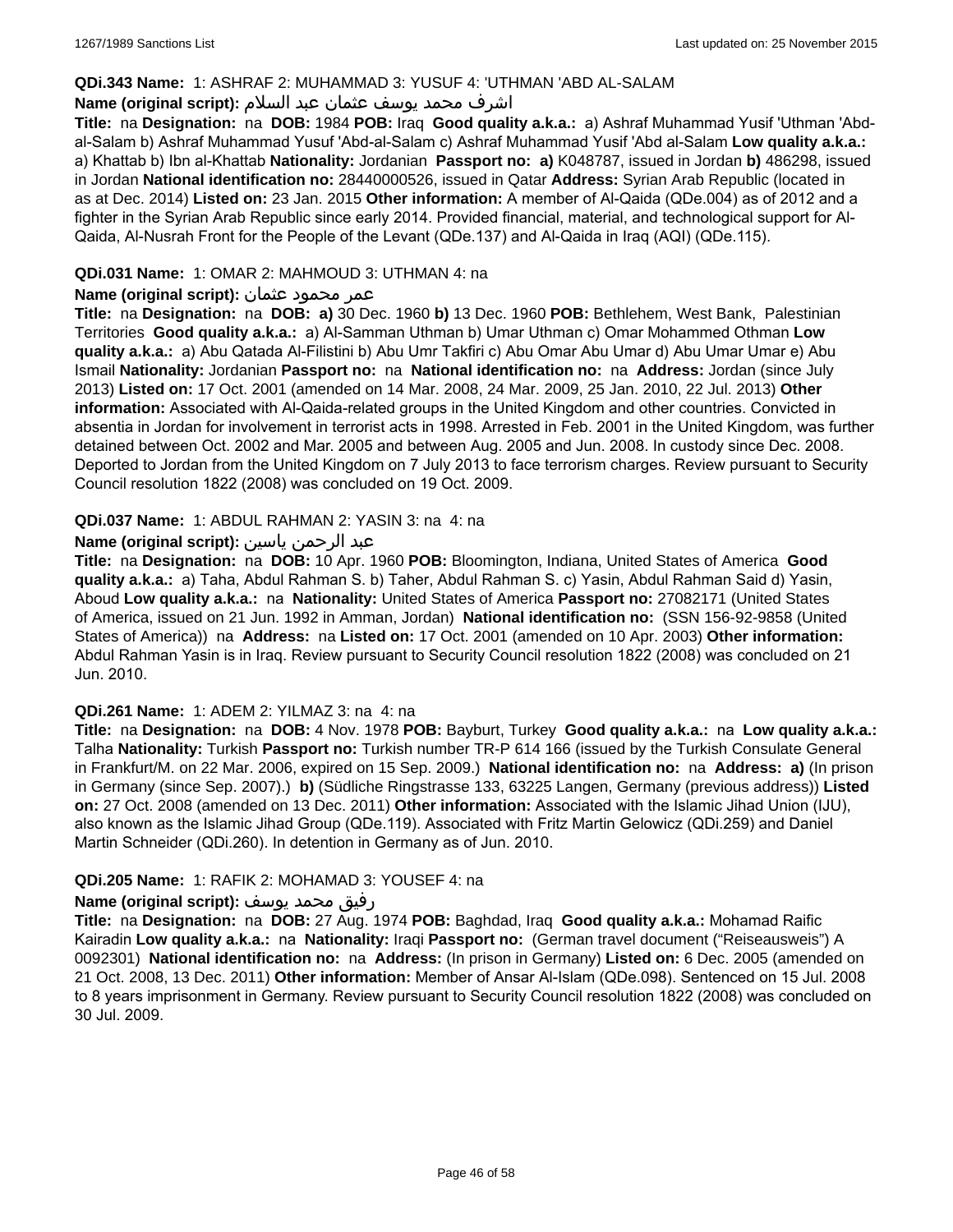## **QDi.198 Name:** 1: HANI 2: AL-SAYYID 3: AL-SEBAI 4: YUSIF

### هاني السيد السباعي يوسف **:(script original (Name**

**Title:** na **Designation:** na **DOB: a)** 1 Mar. 1961 **b)** 16 Jun. 1960 **POB:** Qaylubiyah, Egypt **Good quality a.k.a.:**  a) Hani Yousef Al-Sebai b) Hani Youssef c) Hany Youseff d) Hani Yusef e) Hani al-Sayyid Al-Sabai f) Hani al-Sayyid El Sebai g) Hani al-Sayyid Al Siba'i h) Hani al-Sayyid El Sabaay i) El-Sababt j) Abu Tusnin k) Abu Akram l) Hani El Sayyed Elsebai Yusef m) Abu Karim n) Hany Elsayed Youssef **Low quality a.k.a.:** na **Nationality:** Egyptian **Passport no:** na **National identification no:** na **Address:** London, United Kingdom **Listed on:** 29 Sep. 2005 (amended on 6 Oct. 2005, 18 Aug. 2006, 25 Jan. 2012) **Other information:** Father's name is Mohamed Elsayed Elsebai. Review pursuant to Security Council resolution 1822 (2008) was concluded on 29 Jul. 2010.

## **QDi.139 Name:** 1: IMED 2: BEN MEKKI 3: ZARKAOUI 4: na

## عماد بن مكي زرقاوي **:(script original (Name**

**Title:** na **Designation:** na **DOB:** 15 Jan. 1973 **POB:** Tunis, Tunisia **Good quality a.k.a.:** a) Dour Nadre, born 15 Jan. 1974 in Morocco b) Dour Nadre, born 15 Jan. 1973 in Morocco c) Daour Nadre, born 31 Mar. 1975 in Algeria d) Imad ben al-Mekki ben al-Akhdar al-Zarkaoui (previously listed as) **Low quality a.k.a.:** a) Zarga b) Nadra **Nationality:** Tunisian **Passport no:** (Tunisian passport number M174950, issued on 27 Apr. 1999, expired on 26 Apr. 2004) **National identification no:** na **Address:** 41-45 Rue Estienne d'Orves, Pré Saint Gervais, France **Listed on:** 12 Nov. 2003 (amended on 20 Dec. 2005, 31 Jul. 2006, 10 Aug. 2009, 16 May 2011) **Other information:** Mother's name is Zina al-Zarkaoui. Imprisoned in France since 1 Feb. 2010 on charges of criminal conspiracy in relation to a terrorist organization. Review pursuant to Security Council resolution 1822 (2008) was concluded on 6 May 2010.

### **QDi.168 Name:** 1: AHMAD 2: ZERFAOUI 3: na 4: na

### **Name (original script):** زرفاوي احمد

**Title:** na **Designation:** na **DOB:** 15 Jul. 1963 **POB:** Chréa, Algeria **Good quality a.k.a.:** a) Abdullah b) Abdalla c) Smail d) Abu Khaoula e) Abu Cholder f) Nuhr **Low quality a.k.a.:** na **Nationality:** Algerian **Passport no:** na **National identification no:** na **Address:** na **Listed on:** 3 May 2004 (amended on 12 Apr. 2006, 7 Apr. 2008, 13 Dec. 2011) **Other information:** Former member of The Organization of Al-Qaida in the Islamic Maghreb (QDe.014). Confirmed to have died in northern Mali on 19 Sep. 2006. Review pursuant to Security Council resolution 1822 (2008) was concluded on 27 Jul. 2010.

#### **QDi.223 Name:** 1: MERAI 2: ZOGHBAI 3: na 4: na

## **Name (original script):** زغبي مرعي

**Title:** na **Designation:** na **DOB: a)** 4 Apr. 1969 **b)** 4 Apr. 1960 **c)** 4 Jun. 1960 **POB:** Bengasi, Libyan Arab Jamahiriya **Good quality a.k.a.:** a) Mohamed Lebachir, born 14 Jan. 1968 in Morocco b) Meri Albdelfattah Zgbye, born 4 Jun. 1960 in Bendasi, Libyan Arab Jamahiriya c) Zoghbai Merai Abdul Fattah d) Lazrag Faraj, born 13 Nov. 1960 in Libyan Arab Jamahiriya e) Larzg Ben Ila, born 11 Aug. 1960 in Libyan Arab Jamahiriya f) Muhammed El Besir **Low quality a.k.a.:** a) F'raji di Singapore b) F'raji il Libico c) Farag d) Fredj, born 13 Nov. 1960 in Libyan Arab Jamahiriya **Nationality:** na **Passport no:** na **National identification no:** na **Address:** na **Listed on:** 2 Aug. 2006 (amended on 3 Jun. 2009, 1 Sep. 2009, 13 Dec. 2011) **Other information:** Considered a fugitive from justice by the Italian authorities and sentenced in absentia to 6 years imprisonment on 20 Nov. 2008. Member of Libyan Islamic Fighting Group (QDe.011). Review pursuant to Security Council resolution 1822 (2008) was concluded on 20 Jul. 2009.

#### **QDi.187 Name:** 1: ZULKARNAEN 2: na 3: na 4: na

**Title:** na **Designation:** na **DOB:** 1963 **POB:** Gebang village, Masaran, Sragen, Central Java, Indonesia **Good quality a.k.a.:** a) Zulkarnan b) Zulkarnain c) Zulkarnin d) Arif Sunarso e) Aris Sumarsono f) Aris Sunarso g) Ustad Daud Zulkarnaen h) Murshid **Low quality a.k.a.:** na **Nationality:** Indonesian **Passport no:** na **National identification no:** na **Address:** na **Listed on:** 16 May 2005 **Other information:** Review pursuant to Security Council resolution 1822 (2008) was concluded on 8 Jun. 2010.

#### **B. Entities and other groups**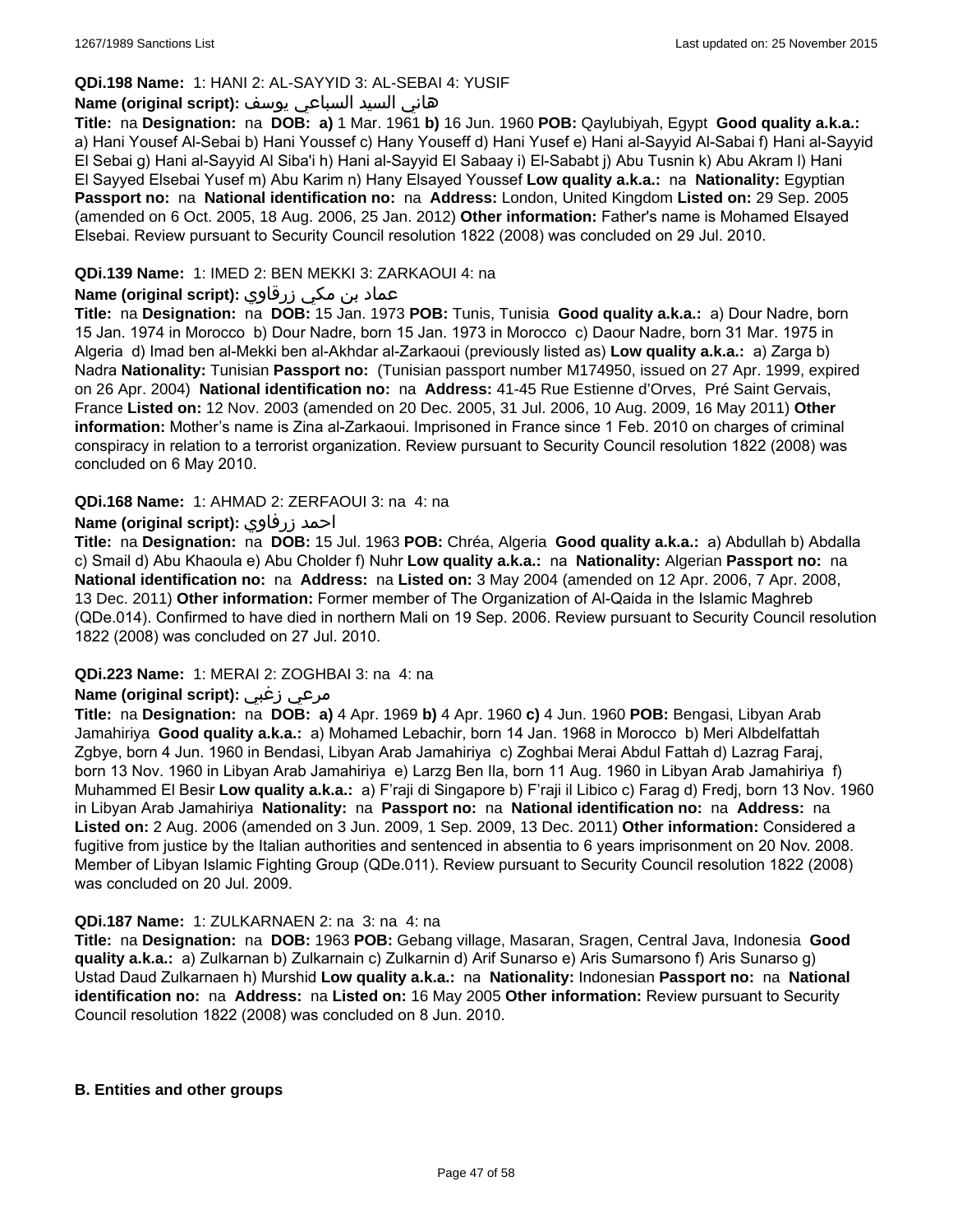### **QDe.141 Name:** AL MOURABITOUN

## **Name (original script):** المرابطون

**A.k.a.: a)** Les Sentinelles **b)** The Sentinels **F.k.a.:** na **Address:** Mali **Listed on:** 2 Jun. 2014 **Other Information:**  Founded on 20 Aug. 2013 as result of a merger between Al Moulathamoun (QDe.140) and the Mouvement pour l'Unification et le Jihad en Afrique de l'Ouest (MUJAO) (QDe.134). Associated with the Organization of Al-Qaida in the Islamic Maghreb (QDe.014) and led by Mokhtar Belmokhtar (QDi.136). Active in the Sahel/Sahara region.

### **QDe.144 Name:** ABDALLAH AZZAM BRIGADES (AAB)

**A.k.a.: a)** Abdullah Azzam Brigades **b)** Ziyad al-Jarrah Battalions of the Abdallah Azzam Brigades **c)** Yusuf al-'Uyayri Battalions of the Abdallah Azzam Brigades **F.k.a.:** na **Address:** (Operates in Lebanon, Syria and the Arabian Peninsula) **Listed on:** 23 Sep. 2014 **Other Information:** An armed group that has carried out joint attacks with Al-Nusrah Front for the People of the Levant (QDe.137).

### **QDe.001 Name:** ABU SAYYAF GROUP

**A.k.a.:** Al Harakat Al Islamiyya **F.k.a.:** na **Address:** Philippines **Listed on:** 6 Oct. 2001 (amended on 13 Dec. 2011 ) **Other Information:** Associated with Jemaah Islamiyah (JI) (QDe.092). Current leader is Radulan Sahiron (QDi.208). Review pursuant to Security Council resolution 1822 (2008) was concluded on 21 Jun. 2010.

## **QDe.069 Name:** AFGHAN SUPPORT COMMITTEE (ASC)

**A.k.a.: a)** Lajnat ul Masa Eidatul Afghania **b)** Jamiat Ayat-ur-Rhas al Islamiac **c)** Jamiat Ihya ul Turath al Islamia **d)** Ahya ul Turas **F.k.a.:** na **Address:** (a) Headquarters – G.T. Road (probably Grand Trunk Road), near Pushtoon Garhi Pabbi, Peshawar, Pakistan b) Cheprahar Hadda, Mia Omar Sabaqah School, Jalabad, Afghanistan) **Listed on:** 11 Jan. 2002 (amended on 13 Dec. 2011 ) **Other Information:** Associated with the Revival of Islamic Heritage Society (QDe.070). Abu Bakr al-Jaziri (QDi.058) served as finance chief of ASC. Review pursuant to Security Council resolution 1822 (2008) was concluded on 8 Jun. 2010.

## **QDe.139 Name:** AL MOUAKAOUNE BIDDAM

## **Name (original script):** بالدم الموقعون

**A.k.a.: a)** Les Signataires par le Sang **b)** Ceux Qui Signent avec le Sang **c)** Those Who Sign in Blood **F.k.a.:** na **Address:** Mali **Listed on:** 2 Jun. 2014 **Other Information:** Associated with the Organization of Al-Qaida in the Islamic Maghreb (QDe.014) and led by Mokhtar Belmokhtar (QDi.136). Active in the Sahel/Sahara region.

#### **QDe.140 Name:** AL MOULATHAMOUN

## **Name (original script):** الملثمون

**A.k.a.: a)** Les Enturbannés **b)** The Veiled **F.k.a.:** na **Address: a)** Mali **b)** Niger **c)** Algeria **Listed on:** 2 Jun. 2014 **Other Information:** Founded in 2012 as a splinter group of the Organization of Al-Qaida in the Islamic Maghreb (QDe.014). On 20 Aug. 2013, Al Moulathamoun merged with the Mouvement pour l'Unification et le Jihad en Afrique de l'Ouest (MUJAO) (QDe.134) and established Al Mourabitoun (QDe.141). Associated with the Organization of Al-Qaida in the Islamic Maghreb (QDe.014) and led by Mokhtar Belmokhtar (QDi.136). Active in the Sahel/Sahara region.

#### **QDe.137 Name:** AL-NUSRAH FRONT FOR THE PEOPLE OF THE LEVANT

#### جبهة النصرة لأهل الشام **:(script original (Name**

**A.k.a.: a)** النصرة جبهة) the Victory Front; Jabhat al-Nusrah; Jabhet al-Nusra; Al-Nusrah Front; Al-Nusra Front) **b)**  المجاهدين أنصار شبكة) sub-unit name: Ansar al-Mujahideen Network) **c)** الجهاد ساحات في الشام مجاهدو) sub-unit name: Levantine Mujahideen on the Battlefields of Jihad) **F.k.a.:** na **Address: a)** (Operates in Syria) **b)** (Support network in Iraq) **Listed on:** 14 May 2014 **Other Information:** Associated with Al-Qaida (QDe.004) and Ibrahim Awwad Ibrahim Ali al-Badri al-Samarrai (QDi.299), the leader of Al-Qaida in Iraq (QDe.115), since at least Jan. 2012. Brings Syrian and foreign Al-Qaida in Iraq (QDe.115) and Asbat al-Ansar (QDe.007) fighters, along with other foreign Al-Qaida operatives, to join local elements in Syria to carry out terrorist and guerrilla operations there. Previously listed between 30 May 2013 and 13 May 2014 as an aka of Al-Qaida in Iraq (QDe.115).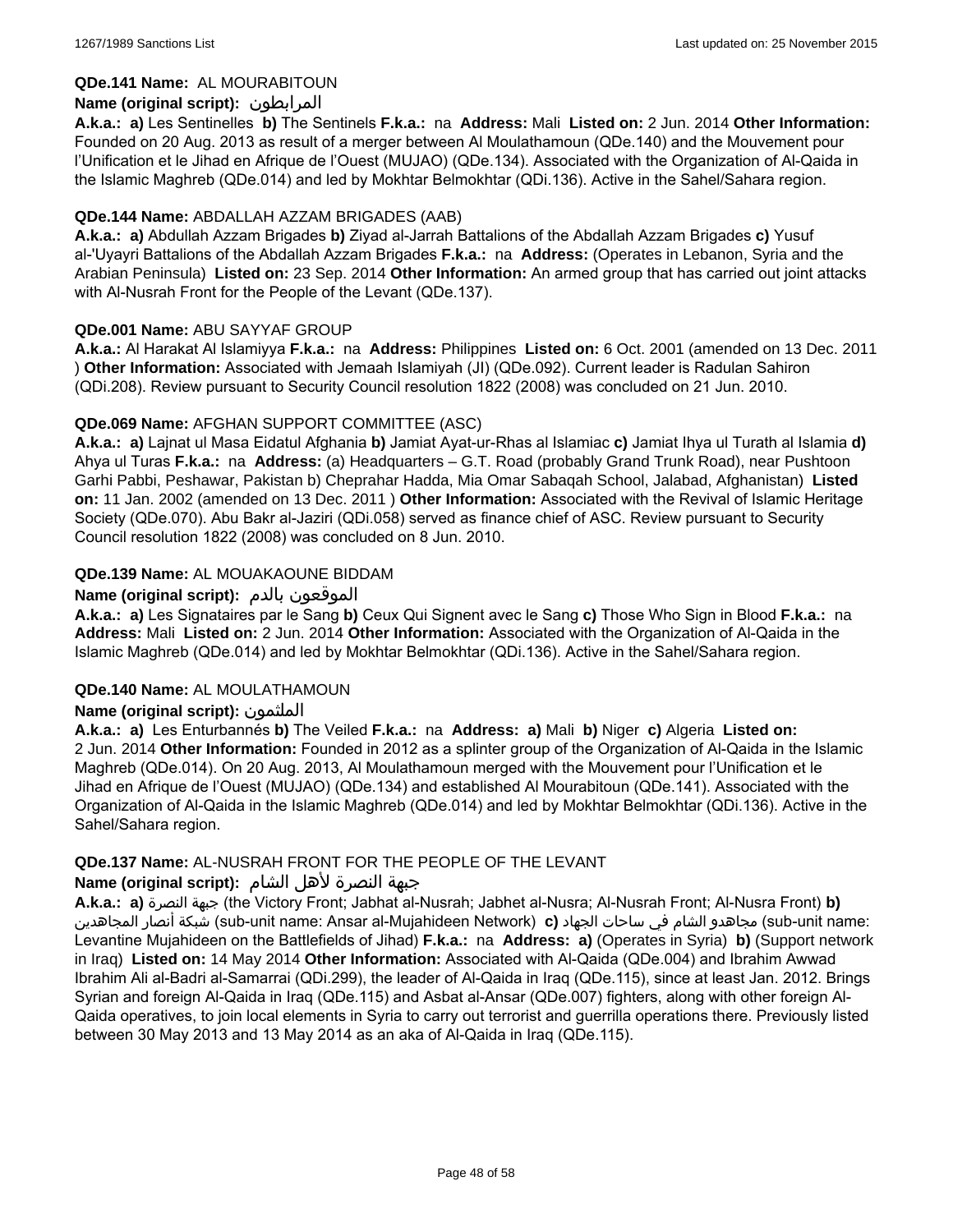#### **QDe.121 Name:** AL-AKHTAR TRUST INTERNATIONAL

**A.k.a.: a)** Al Akhtar Trust **b)** Al-Akhtar Medical Centre **c)** Akhtarabad Medical Camp **d)** Pakistan Relief Foundation **e)** Pakistani Relief Foundation **f)** Azmat-e-Pakistan Trust **g)** Azmat Pakistan Trust **F.k.a.:** na **Address:** (a) ST-1/ A, Gulsahn-e-Iqbal, Block 2, Karachi, 25300, Pakistan b) Gulistan-e-Jauhar, Block 12, Karachi, Pakistan) **Listed on:** 17 Aug. 2005 (amended on 10 Dec. 2008, 13 Dec. 2011 ) **Other Information:** Regional offices in Pakistan: Bahawalpur, Bawalnagar, Gilgit, Islamabad, Mirpur Khas, Tando-Jan-Muhammad. Akhtarabad Medical Camp is in Spin Boldak, Afghanistan. Registered by members of Jaish-i-Mohammed (QDe.019). Associated with Harakat ul-Mujahidin/ HUM (QDe.008), Lashkar I Jhanghvi (LJ) (QDe.096) and Lashkar-e-Tayyiba (QDe.118). Banned in Pakistan. Review pursuant to Security Council resolution 1822 (2008) was concluded on 14 Sep. 2009.

### **QDe.107 Name:** AL FURQAN

**A.k.a.: a)** Dzemilijati Furkan **b)** Dzem'ijjetul Furqan **c)** Association for Citizens Rights and Resistance to Lies **d)** Dzemijetul Furkan **e)** Association of Citizens for the Support of Truth and Supression of Lies **f)** Sirat **g)** Association for Education, Culture and Building Society-Sirat **h)** Association for Education, Cultural, and to Create Society -Sirat **i)** Istikamet **j)** In Siratel **k)** Citizens' Association for Support and Prevention of lies – Furqan **F.k.a.:** na **Address: a)** 30a Put Mladih Muslimana (ex Pavla Lukaca Street), 71 000 Sarajevo, Bosnia and Herzegovina **b)** 72 ul. Strossmajerova, Zenica, Bosnia and Herzegovina **c)** 42 Muhameda Hadzijahica, Sarajevo, Bosnia and Herzegovina **d)** 70 and 53 Strosmajerova Street, Zenica, Bosnia and Herzegovina **e)** Zlatnih Ljiljana Street, Zavidovici, Bosnia and Herzegovina **Listed on:** 11 May 2004 (amended on 26 Nov. 2004, 24 Mar. 2009 ) **Other Information:** Registered in Bosnia and Herzegovina as a citizens' association under the name of "Citizens' Association for Support and Prevention of lies – Furqan" on 26 Sep. 1997. Al Furqan ceased its work by decision of the Ministry of Justice of the Bosnia and Herzegovina Federation (decision number 03-054-286/97 dated 8 Nov. 2002). Al Furqan was no longer in existence as at Dec. 2008. Review pursuant to Security Council resolution 1822 (2008) was concluded on 15 Jun. 2010.

### **QDe.110 Name:** AL-HARAMAIN: AFGHANISTAN BRANCH

**A.k.a.:** na **F.k.a.:** na **Address:** Afghanistan (at time of listing) **Listed on:** 6 Jul. 2004 (amended on 21 Mar. 2012 ) **Other Information:** Review pursuant to Security Council resolution 1822 (2008) was concluded on 22 Jun. 2010.

#### **QDe.111 Name:** AL-HARAMAIN: ALBANIA BRANCH

**A.k.a.:** na **F.k.a.:** na **Address:** Irfan Tomini Street, #58, Tirana, Albania (at time of listing) **Listed on:** 6 Jul. 2004 (amended on 21 Mar. 2012 ) **Other Information:** Review pursuant to Security Council resolution 1822 (2008) was concluded on 22 Jun. 2010.

#### **QDe.109 Name:** AL-HARAMAIN & AL MASJED AL-AQSA CHARITY FOUNDATION

**A.k.a.: a)** Al Haramain Al Masjed Al Aqsa **b)** Al Haramayn Al Masjid Al Aqsa **c)** Al-Haramayn and Al Masjid Al Aqsa Charitable Foundation **d)** Al Harammein Al Masjed Al-Aqsa Charity Foundation **F.k.a.:** na **Address: a)** Branch Address: 2A Hasiba Brankovica, Sarajevo, Bosnia and Herzegovina **b)** 14 Bihacka Street, Sarajevo, Bosnia and Herzegovina **c)** 64 Potur mahala Street, Travnik, Bosnia and Herzegovina **d)** Zenica, Bosnia and Herzegovina **Listed on:** 28 Jun. 2004 (amended on 26 Nov. 2004, 16 Sep. 2008, 24 Mar. 2009 ) **Other Information:** Used to be officially registered in Bosnia and Herzegovina under registry number 24. Al-Haramain & Al Masjed Al-Aqsa Charity Foundation ceased its work by decision of the Ministry of Justice of the Bosnia and Herzegovina Federation (decision on cessation of operation number 03-05-2-203/04). It was no longer in existence as at Dec. 2008. Its premises and humanitarian activities were transferred under Government supervision to a new entity called Sretna Buducnost. Review pursuant to Security Council resolution 1822 (2008) was concluded on 22 Jun. 2010.

#### **QDe.112 Name:** AL-HARAMAIN: BANGLADESH BRANCH

**A.k.a.:** na **F.k.a.:** na **Address:** House 1, Road 1, S-6, Uttara, Dhaka, Bangladesh (at time of listing) **Listed on:** 6 Jul. 2004 (amended on 21 Mar. 2012 ) **Other Information:** Review pursuant to Security Council resolution 1822 (2008) was concluded on 22 Jun. 2010.

#### **QDe.113 Name:** AL-HARAMAIN: ETHIOPIA BRANCH

**A.k.a.:** na **F.k.a.:** na **Address:** Woreda District 24 Kebele Section 13, Addis Ababa, Ethiopia (at time of listing) **Listed on:** 6 Jul. 2004 (amended on 21 Mar. 2012 ) **Other Information:** Review pursuant to Security Council resolution 1822 (2008) was concluded on 22 Jun. 2010.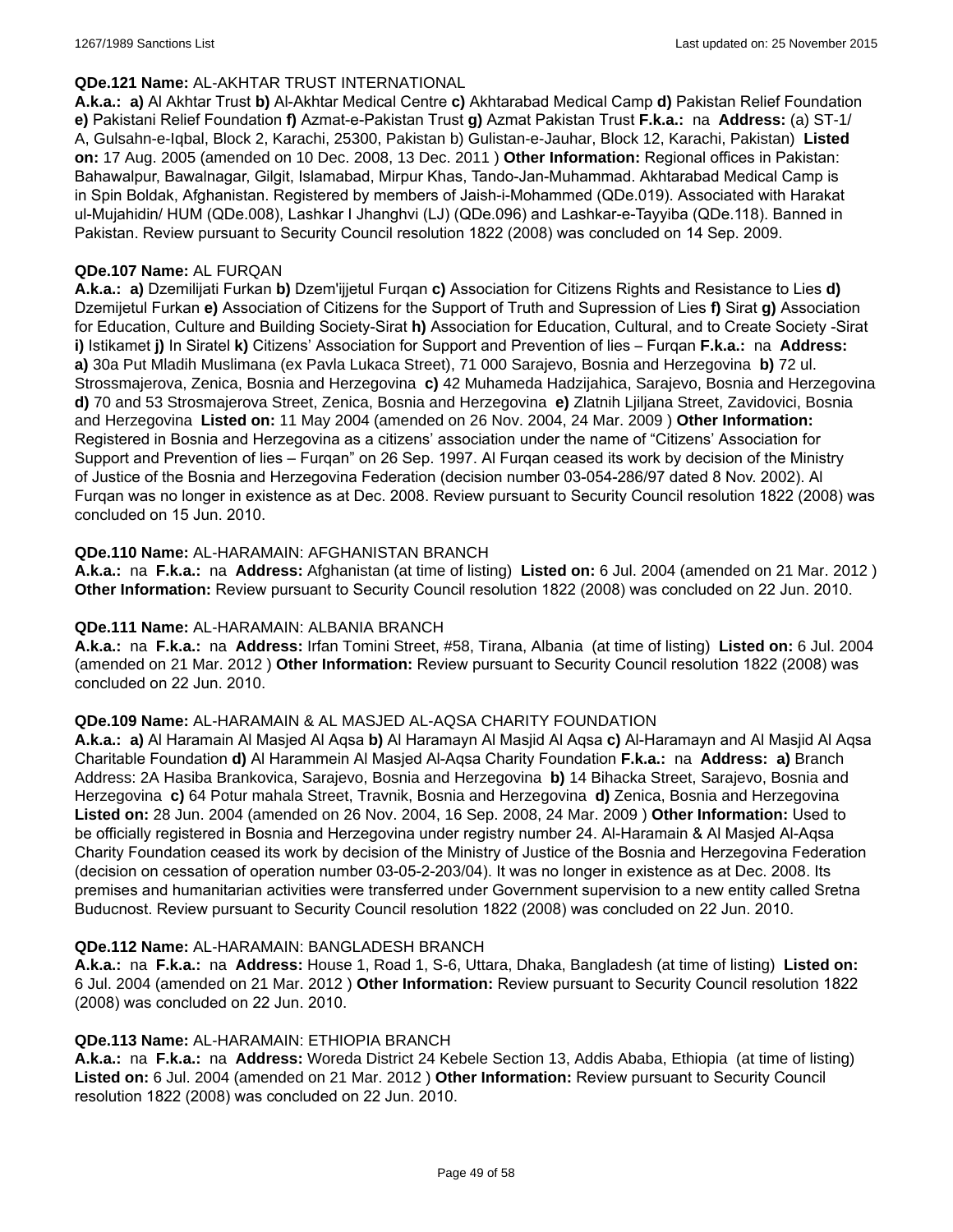#### **QDe.103 Name:** AL-HARAMAIN FOUNDATION (INDONESIA)

**A.k.a.:** Yayasan Al-Manahil-Indonesia **F.k.a.:** na **Address:** (Jalan Laut Sulawesi Blok DII/4, Kavling Angkatan Laut Duren Sawit, Jakarta Timur 13440 Indonesia (at time of listing); Tel.: 021-86611265 and 021-86611266; Fax.: 021-8620174) **Listed on:** 26 Jan. 2004 (amended on 21 Mar. 2012 ) **Other Information:** Review pursuant to Security Council resolution 1822 (2008) was concluded on 22 Jun. 2010.

### **QDe.104 Name:** AL-HARAMAIN FOUNDATION (PAKISTAN)

**A.k.a.:** na **F.k.a.:** na **Address:** House #279, Nazimuddin Road, F-10/1, Islamabad, Pakistan (at time of listing) **Listed on:** 26 Jan. 2004 (amended on 21 Mar. 2012 ) **Other Information:** Review pursuant to Security Council resolution 1822 (2008) was concluded on 19 Oct. 2009.

### **QDe.116 Name:** AL-HARAMAIN FOUNDATION (UNION OF THE COMOROS)

**A.k.a.:** na **F.k.a.:** na **Address:** B/P: 1652 Moroni, Union of the Comoros (at time of listing) **Listed on:** 28 Sep. 2004 (amended on 21 Mar. 2012 ) **Other Information:** Review pursuant to Security Council resolution 1822 (2008) was concluded on 22 Jun. 2010.

### **QDe.071 Name:** AL-HARAMAIN ISLAMIC FOUNDATION

**A.k.a.: a)** Vazir **b)** Vezir **F.k.a.:** na **Address: a)** (64 Poturmahala, Travnik, Bosnia and Herzegovina) **b)** Sarajevo, Bosnia and Herzegovina **Listed on:** 13 Mar. 2002 (amended on 26 Dec. 2003, 16 Sep. 2008, 16 Jun. 2011 ) **Other Information:** Under criminal investigation by the authorities of Bosnia and Herzegovina as of Nov. 2007. Employees and associates include Najib Ben Mohamed Ben Salem Al-Waz (listed under permanent reference number QDi.104). Review pursuant to Security Council resolution 1822 (2008) was concluded on 22 Jun. 2010.

### **QDe.072 Name:** AL-HARAMAIN ISLAMIC FOUNDATION (SOMALIA)

**A.k.a.:** na **F.k.a.:** na **Address:** Somalia **Listed on:** 13 Mar. 2002 (amended on 13 Dec. 2011, 15 Jun. 2015 ) **Other Information:** Review pursuant to Security Council resolution 1822 (2008) was concluded on 22 Jun. 2010.

### **QDe.114 Name:** AL-HARAMAIN: THE NETHERLANDS BRANCH

**A.k.a.:** Stichting Al Haramain Humanitarian Aid **F.k.a.:** na **Address:** Jan Hanzenstraat 114, 1053SV, Amsterdam, The Netherlands (at time of listing) **Listed on:** 6 Jul. 2004 (amended on 13 Apr. 2012, 15 Jun. 2015 ) **Other Information:** Review pursuant to Security Council resolution 1822 (2008) was concluded on 28 Jun. 2010.

#### **QDe.105 Name:** AL-HARAMAYN FOUNDATION (KENYA)

**A.k.a.:** na **F.k.a.:** na **Address: a)** Nairobi, Kenya (at time of listing) **b)** Garissa, Kenya (at time of listing) **c)** Dadaab, Kenya (at time of listing) **Listed on:** 26 Jan. 2004 (amended on 21 Mar. 2012 ) **Other Information:** Review pursuant to Security Council resolution 1822 (2008) was concluded on 22 Jun. 2010.

#### **QDe.106 Name:** AL-HARAMAYN FOUNDATION (TANZANIA)

**A.k.a.:** na **F.k.a.:** na **Address: a)** P.O. Box 3616, Dar es Salaam, Tanzania (at time of listing) **b)** Tanga , Tanzania (at time of listing) **c)** Singida , Tanzania (at time of listing) **Listed on:** 26 Jan. 2004 (amended on 21 Mar. 2012 ) **Other Information:** Review pursuant to Security Council resolution 1822 (2008) was concluded on 22 Jun. 2010.

#### **QDe.002 Name:** AL-ITIHAAD AL-ISLAMIYA / AIAI

## **Name (original script):** الاسلامي الاتحاد

**A.k.a.:** na **F.k.a.:** na **Address:** na **Listed on:** 6 Oct. 2001 (amended on 21 Dec. 2007, 13 Dec. 2011, 18 Mar. 2013 ) **Other Information:** Reported to have operated in Somalia and Ethiopia and to have merged with Harakat Al-Shabaab Al-Mujaahidiin (Al-Shabaab), which was accepted as an affiliate of Al-Qaida (QDe.004) by Aiman Muhammed Rabi al-Zawahiri (QDi.006) in Feb. 2012, and is also subject to the sanctions measures set out in Security Council resolution 1844 (2008) concerning Somalia and Eritrea (see www.un.org/sc/committees/751/ index.shtml). Leadership included Hassan Abdullah Hersi Al-Turki (QDi.172) and Hassan Dahir Aweys (QDi.042). AIAI has received funds through the Al-Haramain Islamic Foundation (Somalia) (QDe.072). Review pursuant to Security Council resolution 1822 (2008) was concluded on 21 Jun. 2010.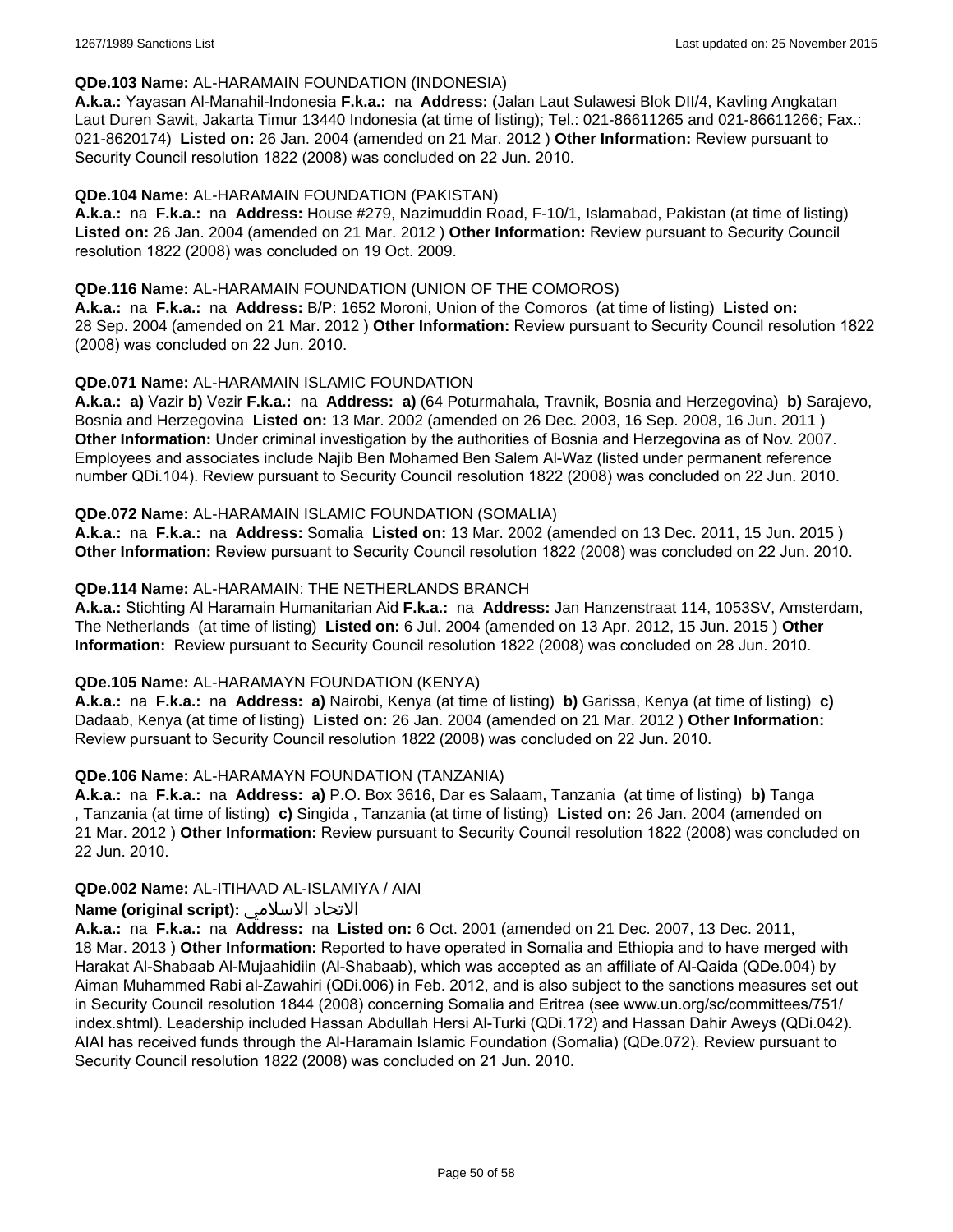#### **QDe.004 Name:** AL-QAIDA

#### **Name (original script):** القاعدة

**A.k.a.: a)** "The Base" **b)** Al Qaeda **c)** Islamic Salvation Foundation **d)** The Group for the Preservation of the Holy Sites **e)** The Islamic Army for the Liberation of Holy Places **f)** The World Islamic Front for Jihad Against Jews and Crusaders **g)** Usama Bin Laden Network **h)** Usama Bin Laden Organization **i)** Al Qa'ida **j)** Al Qa'ida/Islamic Army (formerly listed as) **F.k.a.:** na **Address:** na **Listed on:** 6 Oct. 2001 (amended on 5 Mar. 2009, 21 Mar. 2012 ) **Other Information:** Review pursuant to Security Council resolution 1822 (2008) was concluded on 21 Jun. 2010.

## **QDe.115 Name:** AL-QAIDA IN IRAQ

## القاعده في العراق **:(script original (Name**

**A.k.a.: a)** AQI **b)** al-Tawhid **c)** the Monotheism and Jihad Group **d)** Qaida of the Jihad in the Land of the Two Rivers **e)** Al-Qaida of Jihad in the Land of the Two Rivers **f)** The Organization of Jihad's Base in the Country of the Two Rivers **g)** The Organization Base of Jihad/Country of the Two Rivers **h)** The Organization Base of Jihad/ Mesopotamia **i)** Tanzim Qa'idat Al-Jihad fi Bilad al-Rafidayn **j)** Tanzeem Qa'idat al Jihad/Bilad al Raafidaini **k)** Jama'at Al-Tawhid Wa'al-Jihad **l)** JTJ **m)** Islamic State of Iraq **n)** ISI **o)** al-Zarqawi network **p)** Islamic State in Iraq and the Levant **F.k.a.:** na **Address:** na **Listed on:** 18 Oct. 2004 (amended on 2 Dec. 2004, 5 Mar. 2009, 13 Dec. 2011, 30 May 2013, 14 May 2014, 2 Jun. 2014 ) **Other Information:** Review pursuant to Security Council resolution 1822 (2008) was concluded on 25 May 2010.

## **QDe.129 Name:** AL-QAIDA IN THE ARABIAN PENINSULA (AQAP)

## القاعدة في جزيرة العرب **:(script original (Name**

**A.k.a.: a)** Al-Qaida of Jihad Organization in the Arabian Peninsula **b)** Tanzim Qa'idat al-Jihad fi Jazirat al-Arab **c)** Al-Qaida Organization in the Arabian Peninsula (AQAP) **d)** Al-Qaida in the South Arabian Peninsula **e)** Ansar al-Shari'a (AAS) **F.k.a.:** Al-Qaida in Yemen (AQY) **Address:** na **Listed on:** 19 Jan. 2010 (amended on 4 Oct. 2012, 15 Jun. 2015 ) **Other Information:** AQAP is a regional affiliate of Al-Qaida (QDe.004) and an armed group operating primarily in Arabian Peninsula. Location: Yemen. Alternative location: Saudi Arabia (2004 – 2006). Formed in Jan. 2009 when Al-Qaida in Yemen combined with Saudi Arabian Al-Qaida operatives. Leader of AQAP is Nasir 'abd-al-Karim 'Abdullah Al-Wahishi (QDi.274). Ansar al-Shari'a was formed in early 2011 by AQAP and has taken responsibility for multiple attacks in Yemen against both government and civilian targets.

## **QDe.005 Name:** AL RASHID TRUST

**A.k.a.: a)** Al-Rasheed Trust **b)** Al Rasheed Trust **c)** Al-Rashid Trust **d)** Aid Organization of the Ulema, Pakistan **e)** Al Amin Welfare Trust **f)** Al Amin Trust **g)** Al Ameen Trust **h)** Al-Ameen Trust **i)** Al Madina Trust **j)** Al-Madina Trust **F.k.a.:** na **Address: a)** Kitas Ghar, Nazimabad 4, Dahgel-Iftah, Karachi, Pakistan (Kitas Ghar, Nazimabad 4, Dahgel-Iftah, Karachi, Pakistan) **b)** Jamia Maajid, Sulalman Park, Melgium Pura, Lahore, Pakistan (Jamia Maajid, Sulalman Park, Melgium Pura, Lahore, Pakistan) **c)** (Office Dha'rbi-M'unin, Top Floor, Dr. Dawa Khan Dental Clinic Surgeon, Main Baxae, Mingora, Swat, Pakistan) **d)** (Kitab Ghar, Darul Ifta Wal Irshad, Nazimabad No. 4, Karachi, Pakistan, Phone 6683301; Phone 0300-8209199; Fax 6623814 ) **e)** (302b-40, Good Earth Court, Opposite Pia Planitarium, Block 13a, Gulshan -l Igbal, Karachi, Pakistan; Phone 4979263 ) **f)** (617 Clifton Center, Block 5, 6th Floor, Clifton, Karachi, Pakistan; Phone 587-2545) **g)** (j) 605 Landmark Plaza, 11 Chundrigar Road, Opposite Jang Building, Karachi, Pakistan; Phone 2623818-19 ) **h)** (Jamia Masjid, Sulaiman Park, Begum Pura, Lahore, Pakistan; Phone 042-6812081 ) **i)** (Kitas Ghar, Nazimabad 4, Dahgel-Iftah, Karachi, Pakistan, Kitas Ghar, Nazimabad 4, Dahgel-Iftah, Karachi, Pakistan ) **j)** (Jamia Maajid, Sulalman Park, Melgium Pura, Lahore, Pakistan, Jamia Maajid, Sulalman Park, Melgium Pura, Lahore, Pakistan ) **k)** (Office Dha'rbi-M'unin, Opposite Khyber Bank, Abbottabad Road, Mansehra, Pakistan ) **l)** (Office Dha'rbi-M'unin ZR Brothers, Katcherry Road, Chowk Yadgaar, Peshawar, Pakistan ) **m)** (Office Dha'rbi-M'unin, Rm No. 3, Moti Plaza, Near Liaquat Bagh, Muree Road, Rawalpindi, Pakistan) **Listed on:** 6 Oct. 2001 (amended on 21 Oct. 2008, 10 Dec. 2008, 13 Dec. 2011 ) **Other Information:** Headquarters are in Pakistan. Operations in Afghanistan: Herat Jalalabad, Kabul, Kandahar, Mazar Sherif. Also operations in Kosovo, Chechnya. Involved in the financing of Al-Qaida and the Taliban. Until 21 Oct. 2008, this entity appeared also as "Aid Organization of the Ulema, Pakistan" (QDe.073), listed on 24 Apr. 2002 and amended on 25 Jul. 2006. The two entries Al Rashid Trust (QDe.005) and Aid Organization of the Ulema, Pakistan (QDe.073) were consolidated into this entity on 21 Oct. 2008. Founded by Mufti Rashid Ahmad Ledahyanoy (deceased). Associated with Jaish-i-Mohammed (QDe.019). Banned in Pakistan since Oct. 2001. Despite the closure of its offices in Pakistan in February 2007 it has continued its activities. Review pursuant to Security Council resolution 1822 (2008) was concluded on 6 May 2010.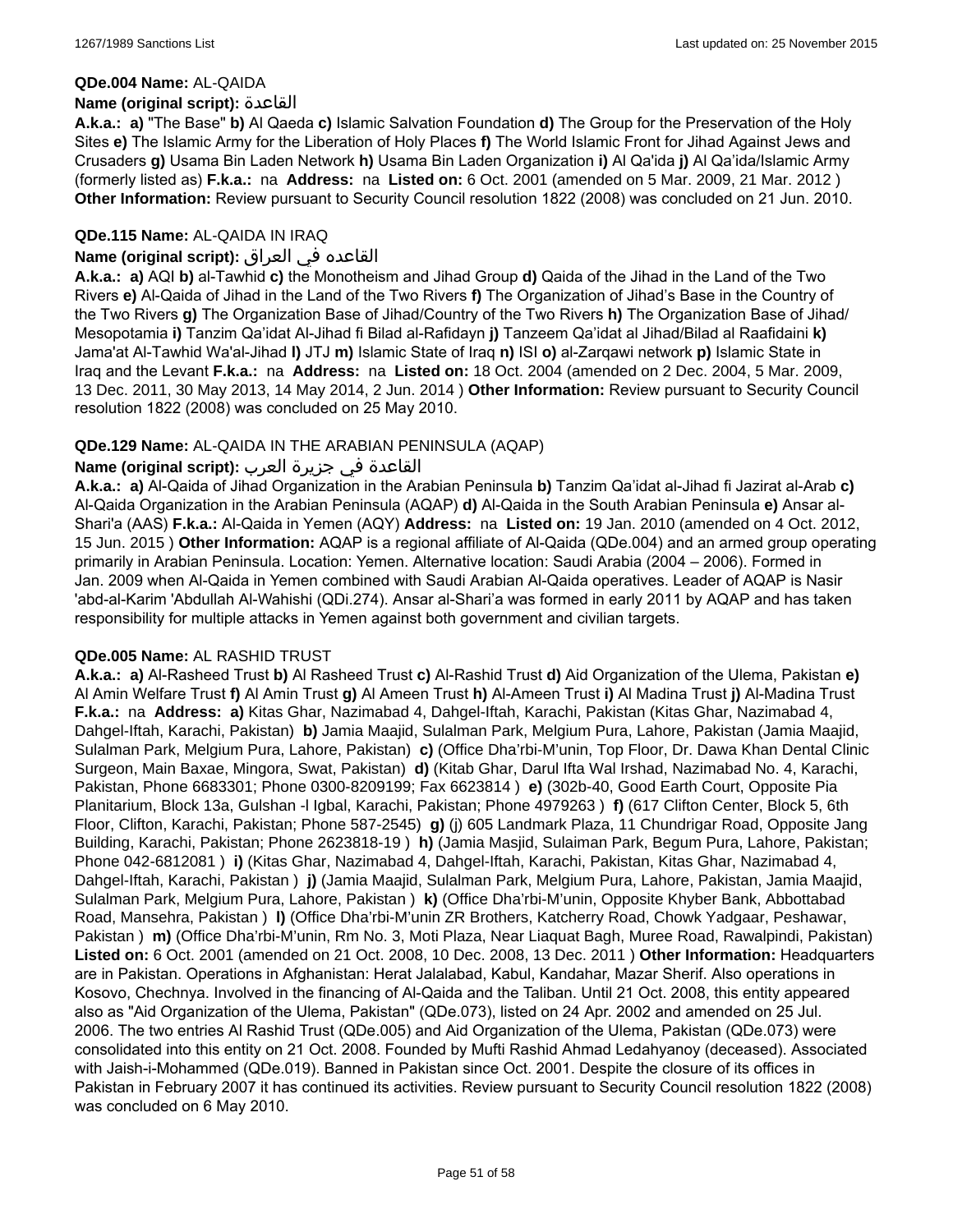## **QDe.146 Name:** ANSAR AL CHARIA BENGHAZI

## أنصار الشريعة - بنغازي **:(script original (Name**

**A.k.a.: a)** الشريعة أنصار) Ansar al Charia) **b)** Ansar al-Charia **c)** Ansar al-Sharia **d)** Ansar al-Charia Benghazi **e)** Ansar al-Sharia Benghazi **f)** بليبيا الشريعة أنصار) Ansar al Charia in Libya (ASL)) **g)** الشريعة أنصار كتيبة) Katibat Ansar al Charia) **h)** Ansar al Sharia **F.k.a.:** na **Address: a)** (Operates in Benghazi, Libya) **b)** (Support network in Tunisia) **Listed on:** 19 Nov. 2014 **Other Information:** Associated with the Organization of Al-Qaida in the Islamic Maghreb (QDe.014), Al Mourabitoun (QDe.141), Ansar al-Shari'a in Tunisia (AAS-T) (QDe.143), and Ansar al Charia Derna (QDe.145). The leader is Mohamed al-Zahawi (not listed). Runs training camps for foreign terrorist fighters travelling to Syria, Iraq and Mali.

## **QDe.145 Name:** ANSAR AL CHARIA DERNA

## أنصار الشريعة – درنة **:(script original (Name**

**A.k.a.: a)** Ansar al-Charia Derna **b)** Ansar al-Sharia Derna **c)** الشريعة أنصار) Ansar al Charia) **d)** Ansar al-Sharia **e)** Ansar al Sharia **F.k.a.:** na **Address: a)** (Operates in Derna and Jebel Akhdar, Libya ) **b)** (Support network in Tunisia) **Listed on:** 19 Nov. 2014 **Other Information:** Associated with the Organization of Al-Qaida in the Islamic Maghreb (QDe.014), Ansar al-Shari'a in Tunisia (AAS-T) (QDe.143) and Ansar al Charia Benghazi (QDe.146). Runs training camps for foreign terrorist fighters travelling to Syria and Iraq.

## **QDe.143 Name:** ANSAR AL-SHARI'A IN TUNISIA (AAS-T)

**A.k.a.: a)** Ansar al-Sharia in Tunisia **b)** Ansar al-Shari'ah in Tunisia **c)** Ansar al-Shari'ah **d)** Ansar al-Sharia **e)** Supporters of Islamic Law **f)** Al-Qayrawan Media Foundation **F.k.a.:** na **Address:** Tunisia **Listed on:** 23 Sep. 2014 **Other Information:** A Tunisian armed group with links to the Organization of Al-Qaida in the Islamic Maghreb (QDe.014). The leader is Seifallah ben Hassine (QDi.333).

## **QDe.098 Name:** ANSAR AL-ISLAM

## **Name (original script):** الاسلام أنصار

**A.k.a.: a)** Devotees of Islam **b)** Jund al-Islam **c)** Soldiers of Islam **d)** Kurdistan Supporters of Islam **e)** Supporters of Islam in Kurdistan **f)** Followers of Islam in Kurdistan **g)** Kurdish Taliban **h)** Soldiers of God **i)** Ansar al-Sunna Army **j)** Jaish Ansar al-Sunna **k)** Ansar al-Sunna **F.k.a.:** na **Address:** na **Listed on:** 24 Feb. 2003 (amended on 31 Mar. 2004, 5 Mar. 2009, 18 Mar. 2009, 21 Oct. 2010, 13 Dec. 2011 ) **Other Information:** The founder is Najmuddin Faraj Ahmad (QDi.226). Associated with Al-Qaida in Iraq (QDe.115). Located and primarily active in northern Iraq but maintains a presence in western and central Iraq. Review pursuant to Security Council resolution 1822 (2008) was concluded on 21 Jun. 2010.

## **QDe.135 Name:** ANSAR EDDINE

## **Name (original script):** الدين انصار

**A.k.a.:** Ansar Dine **F.k.a.:** na **Address:** Mali **Listed on:** 20 Mar. 2013 **Other Information:** Was founded in December 2011 by Iyad ag Ghali (QDi.316). Linked to the Organization of Al-Qaida in the Islamic Maghreb (QDe.014) and Mouvement pour l'Unification et le Jihad en Afrique de l'Ouest (MUJAO) (QDe.134). Associated with Abdelmalek Droukdel (QDi.232).

## **QDe.142 Name:** ANSARUL MUSLIMINA FI BILADIS SUDAN

## أنصار المسلمین في بلاد السودان **:(script original (Name**

**A.k.a.: a)** Ansaru **b)** Ansarul Muslimina fi Biladis Sudan **c)** Jama'atu Ansaril Muslimina fi Biladis Sudan (JAMBS) **d)** Jama'atu Ansarul Muslimina fi Biladis-Sudan (JAMBS) **e)** Jamma'atu Ansarul Muslimina fi Biladis-Sudan (JAMBS) **f)** Vanguards for the Protection of Muslims in Black Africa **g)** Vanguard for the Protection of Muslims in Black Africa **F.k.a.:** na **Address:** Nigeria **Listed on:** 26 Jun. 2014 **Other Information:** Terrorist and paramilitary group established in 2012 and operating in Nigeria. Associated with the Organization of Al-Qaida in the Islamic Maghreb (AQIM) (QDe.014), Jama'atu Ahlis Sunna Lidda'Awati Wal-Jihad (Boko Haram) (QDe.138) and Abubakar Mohammed Shekau (QDi322).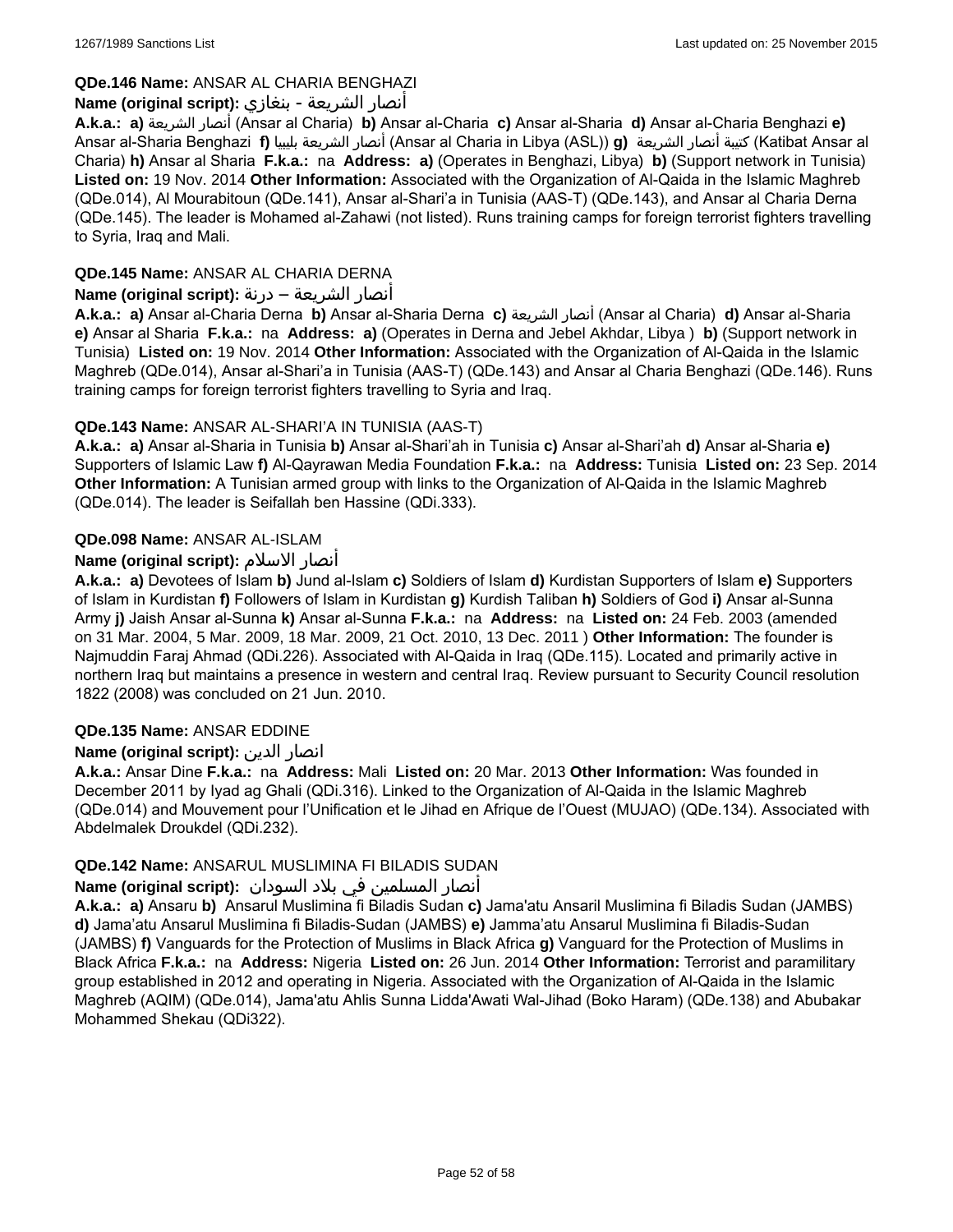### **QDe.006 Name:** ARMED ISLAMIC GROUP

#### الجماعة الاسلامية المسلحة **:(script original (Name**

**A.k.a.: a)** Al Jamm'ah Al-Islamiah Al- Musallah **b)** GIA **c)** Groupe Islamique Armé **F.k.a.:** na **Address:** Algeria **Listed on:** 6 Oct. 2001 (amended on 7 Apr. 2008, 13 Dec. 2011 ) **Other Information:** Review pursuant to Security Council resolution 1822 (2008) was concluded on 21 Jun. 2010.

### **QDe.007 Name:** ASBAT AL-ANSAR

### **Name (original script):** الأنصار عصبة

**A.k.a.:** na **F.k.a.:** na **Address:** Ein el-Hilweh camp, Lebanon **Listed on:** 6 Oct. 2001 (amended on 30 Jan. 2009, 13 Dec. 2011 ) **Other Information:** Active in northern Iraq. Associated with Al-Qaida in Iraq (QDe.115). Review pursuant to Security Council resolution 1822 (2008) was concluded on 21 Jun. 2010.

### **QDe.093 Name:** BENEVOLENCE INTERNATIONAL FOUNDATION

**A.k.a.: a)** Al Bir Al Dawalia **b)** BIF **c)** BIF-USA **d)** Mezhdunarodnyj Blagotvoritel'nyl Fond **F.k.a.:** na **Address: a)** 8820 Mobile Avenue, IA, Oak Lawn, Illinois, 60453, United States of America **b)** P.O. Box 548, Worth, Illinois, 60482, United States of America **c)** (Formerly located at) 9838 S. Roberts Road, Suite 1W, Palos Hills, Illinois, 60465, United States of America **d)** (Formerly located at) 20-24 Branford Place, Suite 705, Newark, New Jersey, 07102, United States of America **e)** P.O. Box 1937, Khartoum, Sudan **f)** Bangladesh **g)** (Gaza Strip) **h)** Yemen **Listed on:** 21 Nov. 2002 (amended on 24 Jan. 2003, 28 Apr. 2011, 18 May 2012 ) **Other Information:** Employer Identification Number (United States of America): 36-3823186. Review pursuant to Security Council resolution 1822 (2008) was concluded on 22 Jun. 2010.

## **QDe.102 Name:** DJAMAT HOUMAT DAAWA SALAFIA (DHDS)

### جماعة حماة الدعوة السلفية **:(script original (Name**

**A.k.a.:** Djamaat Houmah Al-Dawah Al-Salafiat **F.k.a.:** Katibat el Ahouel **Address:** Algeria **Listed on:** 11 Nov. 2003 (amended on 26 Nov. 2004, 7 Apr. 2008, 25 Jan. 2010, 13 Dec. 2011 ) **Other Information:** Associated with the Armed Islamic Group (GIA) (QDe.006) and the Organization of Al-Qaida in the Islamic Maghreb (QDe.014). Review pursuant to Security Council resolution 1822 (2008) was concluded on 30 Jul. 2009.

## **QDe.088 Name:** EASTERN TURKISTAN ISLAMIC MOVEMENT (ETIM)

**A.k.a.: a)** The Eastern Turkistan Islamic Party **b)** The Eastern Turkistan Islamic Party of Allah **c)** Islamic Party of Turkestan **d)** Djamaat Turkistan **F.k.a.:** na **Address:** na **Listed on:** 11 Sep. 2002 (amended on 3 Oct. 2008, 13 Dec. 2011 ) **Other Information:** Active in China, South Asia and Central Asia. Review pursuant to Security Council resolution 1822 (2008) was concluded on 20 May 2010.

## **QDe.003 Name:** EGYPTIAN ISLAMIC JIHAD

## الجهاد الاسلامي المصري **:(script original (Name**

**A.k.a.: a)** Egyptian Al-Jihad **b)** Jihad Group **c)** New Jihad **d)** Al-Jihad **e)** Egyptian Islamic Movement **F.k.a.:** na **Address:** na **Listed on:** 6 Oct. 2001 (amended on 5 Mar. 2009, 13 Dec. 2011 ) **Other Information:** Co-founded by Aiman Muhammed Rabi al-Zawahiri (QDi.006), who was also its military leader. Review pursuant to Security Council resolution 1822 (2008) was concluded on 21 Jun. 2010.

#### **QDe.131 Name:** EMARAT KAVKAZ

#### **Name (original script):** Эмират Кавказ

**A.k.a.:** na **F.k.a.:** na **Address:** na **Listed on:** 29 Jul. 2011 **Other Information:** Mainly active in the Russian Federation, Afghanistan and Pakistan. Led by Doku Khamatovich Umarov (QDi.290)

#### **QDe.091 Name:** GLOBAL RELIEF FOUNDATION (GRF)

**A.k.a.:** na **F.k.a.:** na **Address: a)** 9935 South 76th Avenue, Unit 1, Bridgeview, Illinois, 60455, United States of America **b)** P.O. Box 1406, Bridgeview, Illinois, 60455, United States of America **Listed on:** 22 Oct. 2002 (amended on 26 Nov. 2004, 20 Dec. 2005, 25 Jul. 2006, 24 Mar. 2009, 11 Mar. 2010, 25 Mar. 2010, 28 Apr. 2011, 21 Feb. 2012, 14 Feb. 2014 ) **Other Information:** Other Foreign Locations: Afghanistan, Bangladesh, Eritrea, Ethiopia, India, Iraq, West Bank and Gaza, Somalia and Syria. Federal Employer Identification Number (United States of America): 36-3804626. Review pursuant to Security Council resolution 1822 (2008) was concluded on 21 Jun. 2010.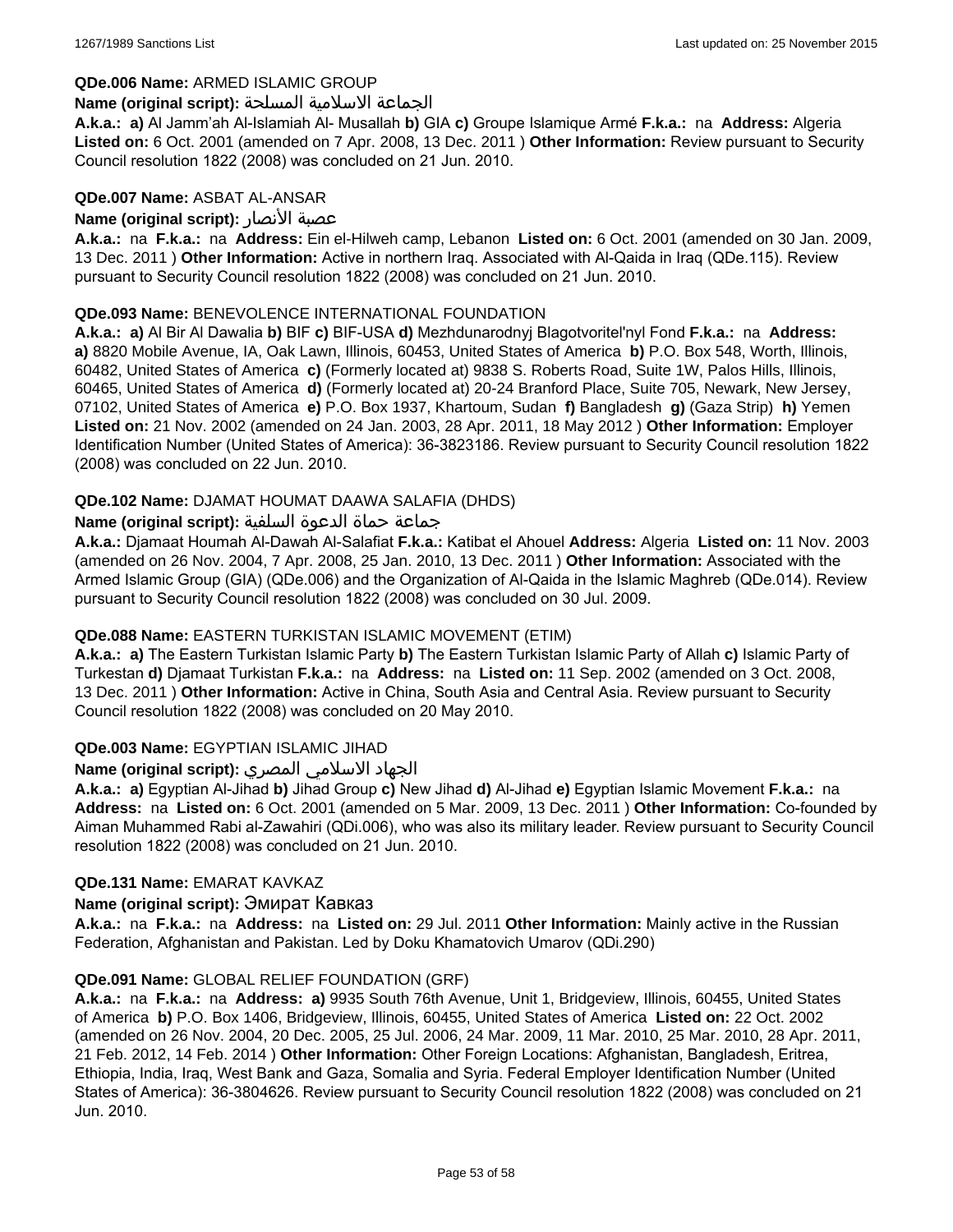## **QDe.130 Name:** HARAKAT-UL JIHAD ISLAMI

### حرکت الجہاد الاسلامی **:(script original (Name**

**A.k.a.: a)** HUJI **b)** Movement of Islamic Holy War **c)** Harkat-ul-Jihad-al Islami **d)** Harkat-al-Jihad-ul Islami **e)** Harkatul-Jehad-al-Islami **f)** Harakat ul Jihad-e-Islami **F.k.a.: a)** Harakat-ul-Ansar **b)** HUA **Address:** na **Listed on:** 6 Aug. 2010 (amended on 13 Dec. 2011 ) **Other Information:** Was established in Afghanistan in 1980. In 1993, Harakat-ul Jihad Islami merged with Harakat ul-Mujahidin (QDe.008) to form Harakat ul-Ansar. In 1997, Harakat-ul Jihad Islami split from Harakat ul-Ansar and resumed using its former name. Operations are in India, Pakistan and Afghanistan. Banned in Pakistan.

#### **QDe.008 Name:** HARAKAT UL-MUJAHIDIN / HUM

**A.k.a.: a)** Al-Faran **b)** Al-Hadid **c)** Al-Hadith **d)** Harakat Ul-Ansar **e)** HUA **f)** Harakat Ul- Mujahideen **F.k.a.:** na **Address:** Pakistan **Listed on:** 6 Oct. 2001 (amended on 13 Dec. 2011 ) **Other Information:** Associated with Jaishi-Mohammed (QDe.019), Lashkar i Jhangvi (LJ) (QDe.096) and Lashkar-e-Tayyiba (QDe.118). Active in Pakistan and Afghanistan. Banned in Pakistan. Review pursuant to Security Council resolution 1822 (2008) was concluded on 21 Jun. 2010.

## **QDe.147 Name:** HILAL AHMAR SOCIETY INDONESIA (HASI)

**A.k.a.: a)** Yayasan Hilal Ahmar **b)** Indonesia Hilal Ahmar Society for Syria **F.k.a.:** na **Address:** na **Listed on:** 13 Mar. 2015 **Other Information:** Ostensibly humanitarian wing of Jemaah Islamiyah (QDe.092). Operates in Lampung, Jakarta, Semarang, Yogyakarta, Solo, Surabaya and Makassar, Indonesia. Has been recruiting, funding and facilitating travel of foreign terrorist fighters to Syria. Not affiliated with the humanitarian group International Federation of the Red Cross and Red Crescent Societies (IFRC).

#### **QDe.009 Name:** ISLAMIC ARMY OF ADEN

**A.k.a.:** na **F.k.a.:** na **Address:** na **Listed on:** 6 Oct. 2001 **Other Information:** Review pursuant to Security Council resolution 1822 (2008) was concluded on 9 Jul. 2010.

### **QDe.099 Name:** ISLAMIC INTERNATIONAL BRIGADE (IIB)

**A.k.a.: a)** The Islamic Peacekeeping Brigade **b)** The Islamic Peacekeeping Army **c)** The International Brigade **d)** Islamic Peacekeeping Battalion **e)** International Battalion **f)** Islamic Peacekeeping International Brigade **F.k.a.:** na **Address:** na **Listed on:** 4 Mar. 2003 (amended on 13 Dec. 2011 ) **Other Information:** Linked to the Riyadus-Salikhin Reconnaissance and Sabotage Battalion of Chechen Martyrs (RSRSBCM) (QDe.100) and the Special Purpose Islamic Regiment (SPIR) (QDe.101). Review pursuant to Security Council resolution 1822 (2008) was concluded on 17 May 2010.

#### **QDe.119 Name:** ISLAMIC JIHAD GROUP

**A.k.a.: a)** Jama'at al-Jihad **b)** Libyan Society **c)** Kazakh Jama'at **d)** Jamaat Mojahedin **e)** Jamiyat **f)** Jamiat al-Jihad al-Islami **g)** Dzhamaat Modzhakhedov **h)** Islamic Jihad Group of Uzbekistan **i)** al-Djihad al-Islami **j)** Zamaat Modzhakhedov Tsentralnoy Asii **k)** Islamic Jihad Union **F.k.a.:** na **Address:** na **Listed on:** 1 Jun. 2005 (amended on 19 Apr. 2006, 20 Feb. 2008, 13 Dec. 2011 ) **Other Information:** Founded and led by Najmiddin Kamolitdinovich Jalolov (deceased) and Suhayl Fatilloevich Buranov (deceased). Associated with the Islamic Movement of Uzbekistan (QDe.010) and Emarat Kavkaz (QDe.131). Active in the Afghanistan/Pakistan border area, Central Asia, South Asia region and some European States. Review pursuant to Security Council resolution 1822 (2008) was concluded on 20 May 2010.

#### **QDe.010 Name:** ISLAMIC MOVEMENT OF UZBEKISTAN

**A.k.a.:** IMU **F.k.a.:** na **Address:** na **Listed on:** 6 Oct. 2001 (amended on 13 Dec. 2011 ) **Other Information:** Associated with the Eastern Turkistan Islamic Movement (QDe.088), Islamic Jihad Group (QDe.119) and Emarat Kavkaz (QDe.131). Active in the Afghanistan/Pakistan border area, northern Afghanistan and Central Asia. Review pursuant to Security Council resolution 1822 (2008) was concluded on 21 Jun. 2010.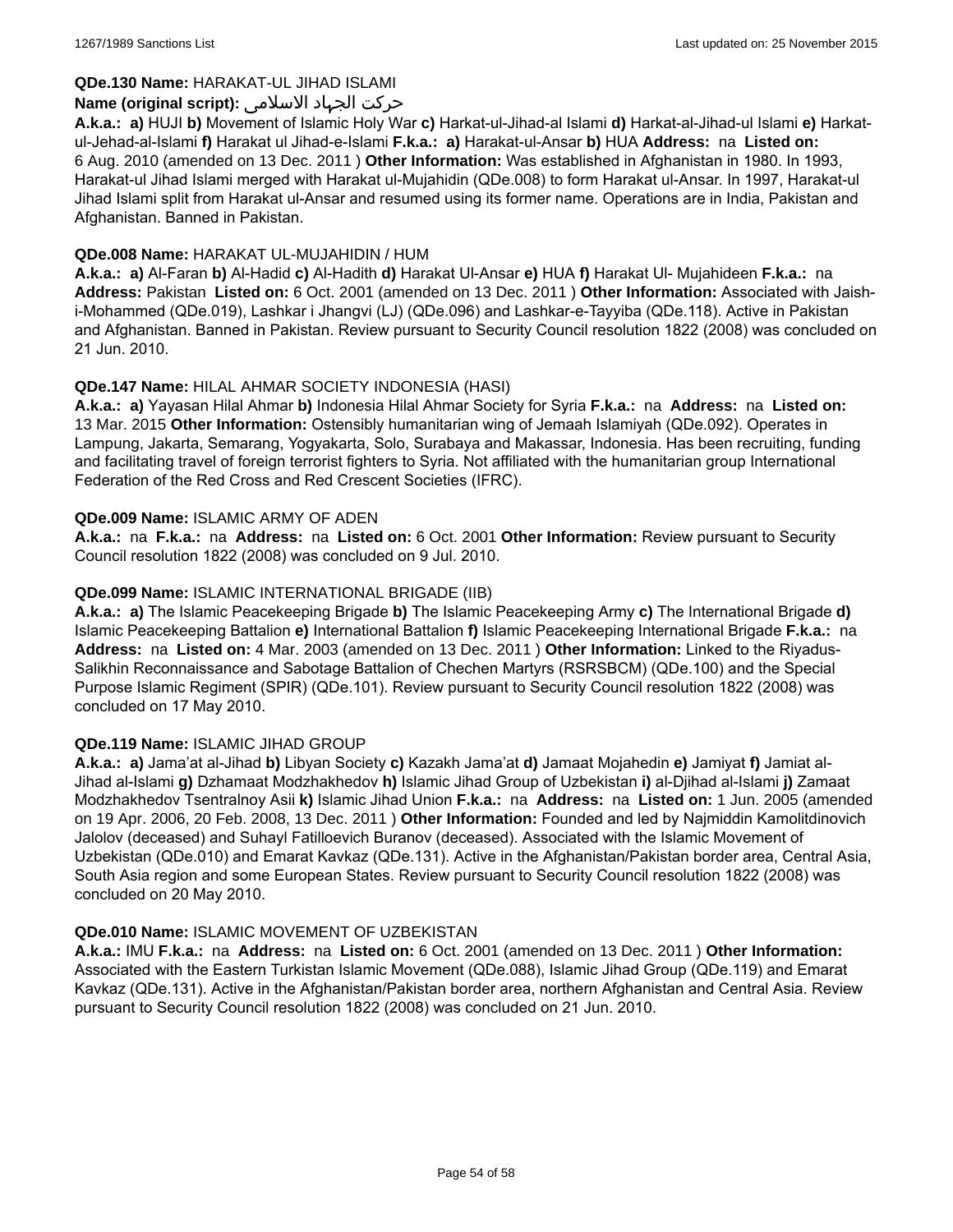#### **QDe.019 Name:** JAISH-I-MOHAMMED

**A.k.a.:** Army of Mohammed **F.k.a.:** na **Address:** Pakistan **Listed on:** 17 Oct. 2001 (amended on 13 Dec. 2011 ) **Other Information:** Based in Peshawar and Muzaffarabad, Pakistan Associated with Harakat ul-Mujahidin / HUM (QDe.008), Lashkar-e-Tayyiba (QDe.118), Al-Akhtar Trust International (QDe.121), and Harakat-ul Jihad Islami (QDe.130). Banned in Pakistan. Review pursuant to Security Council resolution 1822 (2008) was concluded on 21 Jun. 2010.

### **QDe.138 Name:** JAMA'ATU AHLIS SUNNA LIDDA'AWATI WAL-JIHAD

**A.k.a.: a)** Jama'atu Ahlus-Sunnah Lidda'Awati Wal Jihad **b)** Jama'atu Ahlus-Sunna Lidda'Awati Wal Jihad **c)** جماعة والجهاد للدعوة السنة أهل **d)** Boko Haram **e)** Western Education is a Sin **F.k.a.:** na **Address:** Nigeria **Listed on:** 22 May 2014 **Other Information:** Affiliate of Al-Qaida (QDe.004), and the Organization of Al-Qaida in the Islamic Maghreb (AQIM) (QDe.014). Associated with Jama'atu Ansarul Muslimina Fi Biladis-Sudan (Ansaru). The leader is Abubakar Shekau.

### **QDe.020 Name:** JAM'YAH TA'AWUN AL-ISLAMIA

**A.k.a.: a)** Society of Islamic Cooperation **b)** Jam'iyat Al Ta'awun Al Islamiyya **c)** Jit **F.k.a.:** na **Address:** Kandahar City, Afghanistan **Listed on:** 17 Oct. 2001 (amended on 13 Dec. 2011 ) **Other Information:** Founded by Usama Mohammad Awad bin Laden (deceased) in 2001. Review pursuant to Security Council resolution 1822 (2008) was concluded on 21 Jun. 2010.

### **QDe.092 Name:** JEMAAH ISLAMIYAH

**A.k.a.: a)** Jema'ah Islamiyah **b)** Jemaah Islamiya **c)** Jemaah Islamiah **d)** Jamaah Islamiyah **e)** Jama'ah Islamiyah **F.k.a.:** na **Address:** na **Listed on:** 25 Oct. 2002 (amended on 13 Dec. 2011 ) **Other Information:** Operates in Southeast Asia, including Indonesia, Malaysia and the Philippines. Associated with the Abu Sayyaf Group (QDe.001). Review pursuant to Security Council resolution 1822 (2008) was concluded on 25 May 2010.

### **QDe.133 Name:** JEMMAH ANSHORUT TAUHID (JAT)

**A.k.a.: a)** Jemaah Anshorut Tauhid **b)** Jemmah Ansharut Tauhid **c)** Jem'mah Ansharut Tauhid **d)** Jamaah Ansharut Tauhid **e)** Jama'ah Ansharut Tauhid **f)** Laskar 99 **F.k.a.:** na **Address:** (Jl. Semenromo number 58, 04/XV Ngruki, Cemani, Grogol, Sukoharjo, Jawa Tengah, Indonesia, Telephone: 0271-2167285, Email: info@ansharuttauhid.com) **Listed on:** 12 Mar. 2012 **Other Information:** Founded and led by Abu Bakar Ba'asyir (QDi.217). Established on 27 Jul. 2008 in Solo, Indonesia. Associated with Jemmah Islamiya (JI) (QDe.092). Website: http:/ansharuttauhid.com/

#### **QDe.151 Name:** JUND AL-KHILAFAH IN ALGERIA (JAK-A)

**A.k.a.: a)** Jund al Khalifa **b)** Jund al-Khilafah fi Ard al-Jaza'ir **c)** Jund al-Khalifa fi Ard al-Jazayer **d)** Soldiers of the Caliphate in Algeria **e)** Soldiers of the Caliphate of Algeria **f)** Soldiers of the Caliphate in the Land of Algeria **F.k.a.:**  na **Address:** Kabylie region, Algeria **Listed on:** 29 Sep. 2015 **Other Information:** Emerged on 13 Sep. 2014. Most known for its abduction and subsequent beheading of French national Herve Gourdel. Claimed responsibility for attacking police and gendarmes in Algeria and continued planning future attacks.

#### **QDe.118 Name:** LASHKAR-E-TAYYIBA

**A.k.a.: a)** Lashkar-e-Toiba **b)** Lashkar-i-Taiba **c)** al Mansoorian **d)** al Mansooreen **e)** Army of the Pure **f)** Army of the Righteous **g)** Army of the Pure and Righteous **h)** Paasban-e-Kashmir **i)** Paasban-i-Ahle-Hadith **j)** Pasbane-Kashmir **k)** Pasban-e-Ahle-Hadith **l)** Paasban-e-Ahle-Hadis **m)** Pashan-e-ahle Hadis **n)** Lashkar e Tayyaba **o)** LET **p)** Jamaat-ud-Dawa **q)** JUD **r)** Jama'at al-Dawa **s)** Jamaat ud-Daawa **t)** Jamaat ul-Dawah **u)** Jamaat-ul-Dawa **v)** Jama'at-i-Dawat **w)** Jamaiat-ud-Dawa **x)** Jama'at-ud-Da'awah **y)** Jama'at-ud-Da'awa **z)** Jamaati-ud-Dawa **aa)** Falah-i-Insaniat Foundation (FIF) **F.k.a.:** na **Address:** na **Listed on:** 2 May 2005 (amended on 3 Nov. 2005, 10 Dec. 2008, 14 Mar. 2012 ) **Other Information:** Associated with Hafiz Muhammad Saeed (QDi.263) who is the leader of Lashkar-e-Tayyiba. Review pursuant to Security Council resolution 1822 (2008) was concluded on 8 Jun. 2010.

#### **QDe.096 Name:** LASHKAR I JHANGVI (LJ)

**A.k.a.:** na **F.k.a.:** na **Address:** na **Listed on:** 3 Feb. 2003 (amended on 13 Dec. 2011 ) **Other Information:** Based primarily in Pakistan's Punjab region and in the city of Karachi. Active in Pakistan although banned as at 2010. Review pursuant to Security Council resolution 1822 (2008) was concluded on 21 Jun. 2010.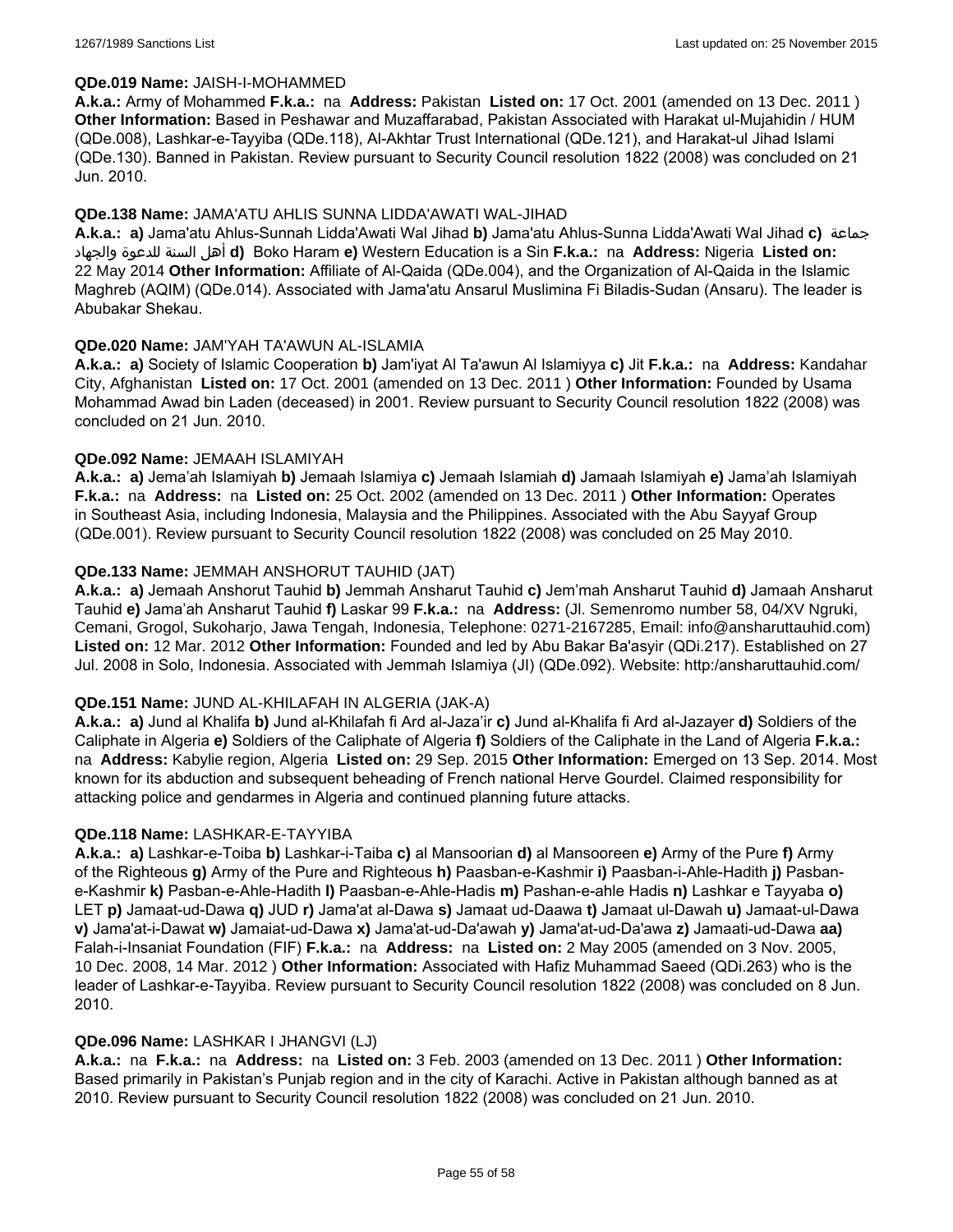## **QDe.011 Name:** LIBYAN ISLAMIC FIGHTING GROUP

## الجماعة الاسلامية المقاتلة الليبية **:(script original (Name**

**A.k.a.:** LIFG **F.k.a.:** na **Address:** Libyan Arab Jamahiriya **Listed on:** 6 Oct. 2001 (amended on 5 Mar. 2009, 13 Dec. 2011 ) **Other Information:** Members in Afghanistan merged with Al-Qaida (QDe.004) in Nov. 2007. Review pursuant to Security Council resolution 1822 (2008) was concluded on 21 Jun. 2010.

### **QDe.012 Name:** MAKHTAB AL-KHIDAMAT

**Name (original script):** الخدمات مكتب

**A.k.a.: a)** MAK **b)** Al Kifah **F.k.a.:** na **Address:** na **Listed on:** 6 Oct. 2001 (amended on 5 Mar. 2009, 13 Dec. 2011 ) **Other Information:** Absorbed into Al-Qaida (QDe.004). Review pursuant to Security Council resolution 1822 (2008) was concluded on 21 Jun. 2010.

## **QDe.089 Name:** MOROCCAN ISLAMIC COMBATANT GROUP

## الجماعة الاسلامية المغربية المقاتلة **:(script original (Name**

**A.k.a.: a)** Groupe Islamique Combattant Marocain **b)** GICM **F.k.a.:** na **Address:** Morocco **Listed on:** 10 Oct. 2002 (amended on 5 Mar. 2009 ) **Other Information:** Associated with the Organization of Al-Qaida in the Islamic Maghreb (QDe.014). Review pursuant to Security Council resolution 1822 (2008) was concluded on 20 May 2010.

## **QDe.136 Name:** MUHAMMAD JAMAL NETWORK (MJN)

## شبكة محمد جمال **:(script original (Name**

**A.k.a.: a)** Muhammad Jamal Group **b)** Jamal Network **c)** Abu Ahmed Group **d)** Al-Qaida in Egypt (AQE) **F.k.a.:**  na **Address:** Operates in Egypt, Libya and Mali **Listed on:** 21 Oct. 2013 **Other Information:** Terrorist and paramilitary group established by Muhammad Jamal al Kashif (QDi.318) in 2011 and linked to Al-Qaida (QDe.004), Aiman al-Zawahiri (QDi.006), and the leadership of Al-Qaida in the Arabian Peninsula (AQAP) (QDe.129) and the Organization of Al-Qaida in the Islamic Maghreb (AQIM) (QDe.014). Funded and supported by AQAP. Multiple terrorist training camps in Egypt and Libya. Reportedly acquiring weapons, conducting training and establishing terrorist groups in the Sinai, Egypt. Training suicide bombers, foreign fighters and planning terrorist attacks in Egypt, Libya and elsewhere as of Sep. 2013. MJN members were reported to be involved in the attack on the United States Mission in Benghazi, Libya, on 11 Sep. 2012.

## **QDe.150 Name:** MUJAHIDIN INDONESIAN TIMUR (MIT)

**A.k.a.: a)** Mujahidin of Eastern Indonesia **b)** East Indonesia Mujahideen **c)** Mujahidin Indonesia Timor **d)** Mujahidin Indonesia Barat (MIB) **e)** Mujahidin of Western Indonesia **F.k.a.:** na **Address:** Indonesia **Listed on:** 29 Sep. 2015 **Other Information:** Terrorist group linked to Islamic State in Iraq and the Levant (ISIL), listed as Al-Qaida in Iraq (QDe.115), Jemaah Islamiyah (JI) (QDe.092), and Jemmah Anshorut Tauhid (JAT) (QDe.133). Operates in Java and Sulawesi, Indonesia and also active in Indonesia's eastern provinces. Its leader is Abu Wardah, a.k.a. Santoso (not listed).

**QDe.134 Name:** Mouvement pour l'Unification et le Jihad en Afrique de l'Ouest (MUJAO)

## حركة التوحيد والجهاد في غرب إفريقيا **:Name (original script)**

**A.k.a.:** na **F.k.a.:** na **Address: a)** Mali **b)** Algeria **Listed on:** 5 Dec. 2012 **Other Information:** Associated with The Organization of Al-Qaida in the Islamic Maghreb (QDe.014) and Mokhtar Belmokhtar (QDi.136). Active in the Sahel/Sahara region.

## **QDe.021 Name:** RABITA TRUST

**A.k.a.:** na **F.k.a.:** na **Address:** (a) Room 9a, 2nd Floor, Wahdat Road, Education Town, Lahore, Pakistan b) Wares Colony, Lahore, Pakistan (at time of listing)) **Listed on:** 17 Oct. 2001 (amended on 21 Mar. 2012, 18 Jun. 2015 ) **Other Information:** Banned in Pakistan. Review pursuant to Security Council resolution 1822 (2008) was concluded on 21 Jun. 2010.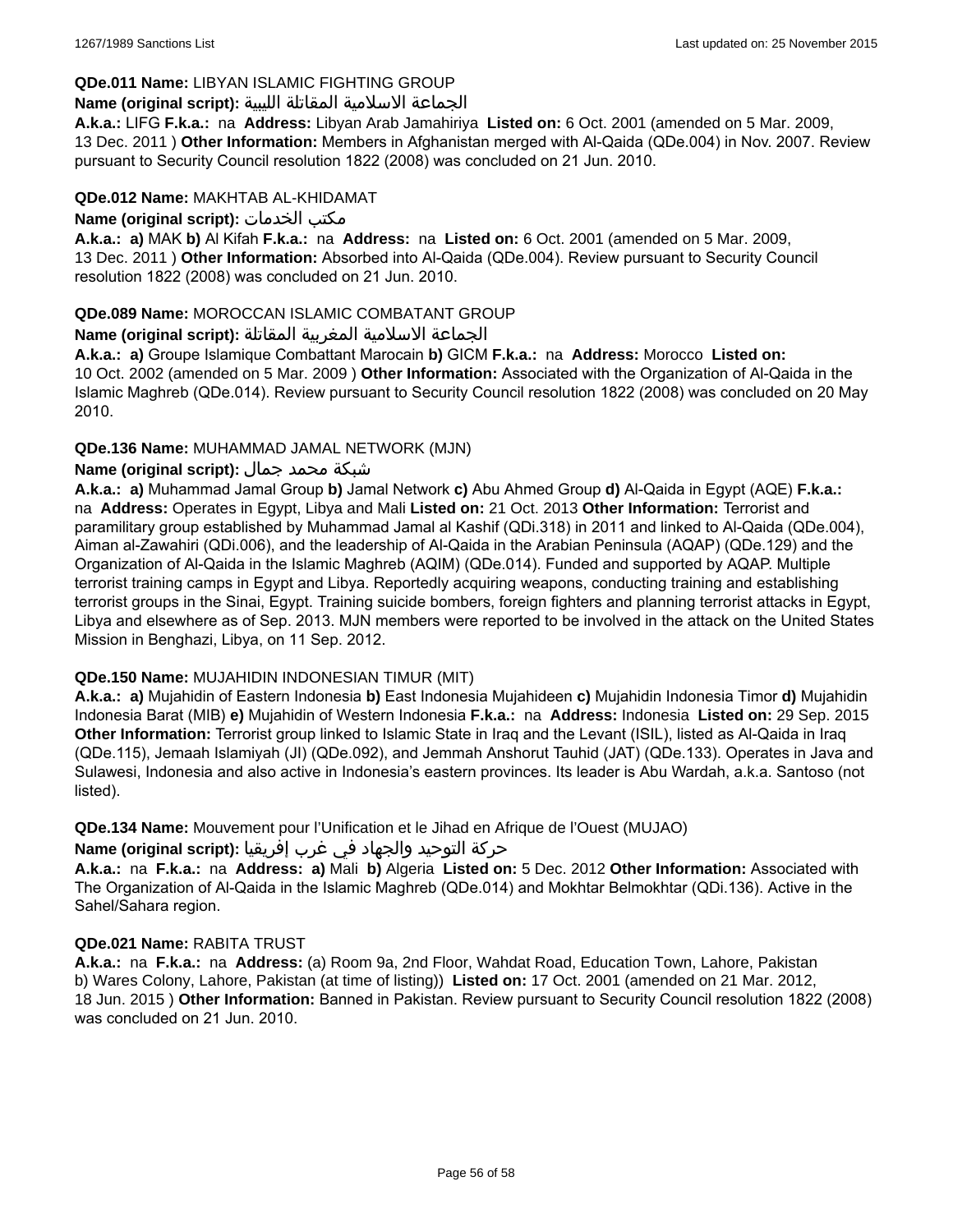### **QDe.128 Name:** RAJAH SOLAIMAN MOVEMENT

**A.k.a.: a)** Rajah Solaiman Islamic Movement **b)** Rajah Solaiman Revolutionary Movement **F.k.a.:** na **Address: a)** Barangay Mal-Ong, Anda, Pangasinan Province, Philippines **b)** Sitio Dueg, Barangay Maasin, San Clemente, Tarlac Province, Philippines **c)** Number 50, Purdue Street, Cubao, Quezon City, Philippines **Listed on:** 4 Jun. 2008 (amended on 13 Dec. 2011 ) **Other Information:** Founded and headed by Hilarion Del Rosario Santos III (QDi.244). Associated with the Abu Sayyaf Group (QDe.001), Jemaah Islamiyah (QDe.092) and Khadafi Abubakar Janjalani (QDi.180). Review pursuant to Security Council resolution 1822 (2008) was concluded on 13 May 2010.

## **QDe.070 Name:** REVIVAL OF ISLAMIC HERITAGE SOCIETY

## جمعية احياء التراث الاسلامي **:(script original (Name**

**A.k.a.: a)** Revival of Islamic Society Heritage on the African Continent **b)** Jamia Ihya ul Turath **c)** RIHS **d)** Jamiat Ihia Al-Turath Al-Islamiya **e)** Al-Furqan Foundation Welfare Trust **f)** Al-Furqan Welfare Foundation **F.k.a.:**  na **Address: a)** Pakistan **b)** Afghanistan **Listed on:** 11 Jan. 2002 (amended on 25 Jul. 2006, 5 Mar. 2009, 13 Dec. 2011, 15 Jun. 2015 ) **Other Information:** NOTE: Only the Pakistan and Afghanistan offices of this entity are designated. Associated with Abu Bakr al-Jaziri (QDi.058) and Afghan Support Committee (ASC) (QDi.069). Review pursuant to Security Council resolution 1822 (2008) was concluded on 8 Jun. 2010.

### **QDe.100 Name:** RIYADUS-SALIKHIN RECONNAISSANCE AND SABOTAGE BATTALION OF CHECHEN MARTYRS (RSRSBCM)

**A.k.a.: a)** Riyadus-Salikhin Reconnaissance and Sabotage Battalion **b)** Riyadh-as-Saliheen **c)** The Sabotage and Military Surveillance Group of the Riyadh al-Salihin Martyrs **d)** Firqat al-Takhrib wa al-Istitla al-Askariyah li Shuhada Riyadh al-Salihin **e)** Riyadus-Salikhin Reconnaissance and Sabotage battalion of Shahids (martyrs) **F.k.a.:** na **Address:** na **Listed on:** 4 Mar. 2003 (amended on 25 Jul. 2006, 13 Dec. 2011 ) **Other Information:** Associated with the Islamic International Brigade (IIB) (QDe.099), the Special Purpose Islamic Regiment (SPIR) (QDe.101) and Emarat Kavkaz (QDe.131). Review pursuant to Security Council resolution 1822 (2008) was concluded on 17 May 2010.

## **QDe.101 Name:** SPECIAL PURPOSE ISLAMIC REGIMENT (SPIR)

**A.k.a.: a)** The Islamic Special Purpose Regiment **b)** The al-Jihad-Fisi-Sabililah Special Islamic Regiment **c)** Islamic Regiment of Special Meaning **F.k.a.:** na **Address:** na **Listed on:** 4 Mar. 2003 (amended on 25 Jul. 2006, 13 Dec. 2011 ) **Other Information:** Linked to the Islamic International Brigade (IIB) (QDe.099) and the Riyadus-Salikhin Reconnaissance and Sabotage Battalion of Chechen Martyrs (RSRSBCM) (QDe.100). Review pursuant to Security Council resolution 1822 (2008) was concluded on 17 May 2010.

## **QDe.108 Name:** TAIBAH INTERNATIONAL-BOSNIA OFFICES

**A.k.a.: a)** Taibah International Aid Agency **b)** Taibah International Aid Association **c)** Al Taibah, Intl. **d)** Taibah International Aide Association **F.k.a.:** na **Address: a)** 6 Avde Smajlovica Street, Novo Sarajevo, Bosnia and Herzegovina **b)** 26 Tabhanska Street, Visoko, Bosnia and Herzegovina **c)** 3 Velika Cilna Ulica, Visoko, Bosnia and Herzegovina **d)** 26 Tabhanska Street, Visoko, Bosnia and Herzegovina **Listed on:** 11 May 2004 (amended on 24 Mar. 2009 ) **Other Information:** In 2002-2004, Taibah International – Bosnia offices used premises of the Culture Home in Hadzici, Sarajevo, Bosnia and Herzegovina. The organization was officially registered in Bosnia and Herzegovina as a branch of Taibah International Aid Association under registry number 7. Taibah International – Bosnia offices ceased its work by decision of the Ministry of Justice of the Bosnia and Herzegovina Federation (decision on cessation of operation number 03-05-2-70/03). Review pursuant to Security Council resolution 1822 (2008) was concluded on 21 Jun. 2010.

## **QDe.132 Name:** TEHRIK-E TALIBAN PAKISTAN (TTP)

## تحریک طالبان پاکستان **:(script original (Name**

**A.k.a.: a)** Tehrik-I-Taliban Pakistan **b)** Tehrik-e-Taliban **c)** Pakistani Taliban **d)** Tehreek-e-Taliban **F.k.a.:** na **Address:** na **Listed on:** 29 Jul. 2011 (amended on 15 Jun. 2015 ) **Other Information:** Tehrik-e Taliban is based in the tribal areas along the Afghanistan/Pakistan border. Formed in 2007, its leader is Maulana Fazlullah (QDi.352).